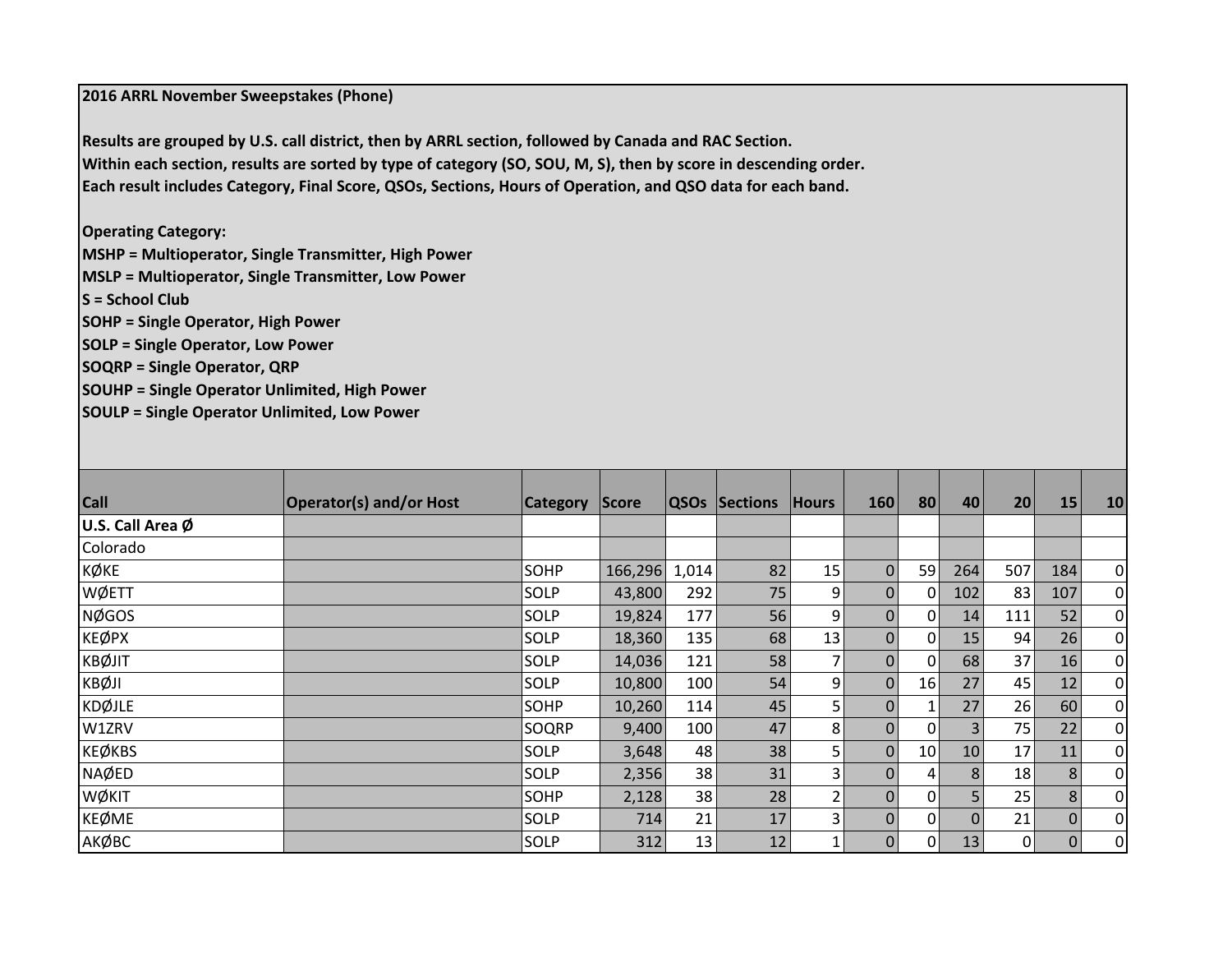| ACØXR             |                      | SOQRP       | 240     | 15             | 8 <sup>1</sup> | $1\,$            | $\boldsymbol{0}$ | 0            | $\overline{0}$   | 14          | $\mathbf{1}$   | $\overline{0}$ |
|-------------------|----------------------|-------------|---------|----------------|----------------|------------------|------------------|--------------|------------------|-------------|----------------|----------------|
| WA3YNF            |                      | SOLP        | 160     | 10             | 8              | $\overline{2}$   | $\overline{0}$   | $\mathbf 0$  | $\mathbf{0}$     | $\mathbf 0$ | 10             | $\overline{0}$ |
| <b>KØEU</b>       |                      | SOUHP       | 303,946 | 1,831          | 83             | 24               | $\mathbf{0}$     | 272          | 567              | 965         | 27             | $\overline{0}$ |
| KØUK              |                      | SOULP       | 175,130 | 1,055          | 83             | 22               | $\Omega$         | 168          | 481              | 345         | 61             | $\overline{0}$ |
| WØMU              |                      | SOUHP       | 87,576  | 534            | 82             | 10               | $\mathbf 0$      | 120          | 209              | 51          | 154            | $\overline{0}$ |
| WB9KPT            |                      | SOUHP       | 79,868  | 487            | 82             | 18               | $\Omega$         | 150          | 83               | 138         | 116            | $\overline{0}$ |
| WØFRC (KØGIE, op) |                      | SOUHP       | 49,350  | 329            | 75             | $10\,$           | $\mathbf{0}$     | 25           | 232              | 72          | $\mathbf 0$    | $\overline{0}$ |
| N6KL              |                      | SOUHP       | 38,080  | 272            | 70             | 9                | $\mathbf{0}$     | 46           | 134              | 87          | 5              | $\overline{0}$ |
| AD1C              |                      | SOULP       | 37,228  | 227            | 82             | 7                | $\mathbf 0$      | $\mathbf 0$  | 91               | 121         | 15             | $\overline{0}$ |
| KA6RLQ            |                      | SOULP       | 7,854   | 77             | 51             | 9                | 0                | $\mathbf 0$  | 23               | 54          | $\mathbf{0}$   | $\overline{0}$ |
|                   |                      |             |         |                |                |                  |                  |              |                  |             |                |                |
| <b>NØMMA</b>      | (Ops: KDØSXF, NØMMA) | <b>MSLP</b> | 13,038  | 123            | 53             | 7                | $\boldsymbol{0}$ | $\mathbf 0$  | 74               | 31          | 13             | 5              |
| <b>KRØVER</b>     |                      | <b>MSLP</b> | 11,236  | 106            | 53             | 11               | $\overline{0}$   | 35           | 34               | 37          | $\overline{0}$ | $\overline{0}$ |
| lowa              |                      |             |         |                |                |                  |                  |              |                  |             |                |                |
| <b>NØHD</b>       |                      | SOLP        | 36,340  | 230            | 79             | 14               | $\mathbf{0}$     | 100          | 51               | 50          | 29             | $\overline{0}$ |
| WØPPF             |                      | SOHP        | 11,083  | 103            | 57             | $\pmb{0}$        | 0                | 0            | $\boldsymbol{0}$ | $\mathbf 0$ | $\mathbf 0$    | $\overline{0}$ |
| <b>NØAKF</b>      |                      | SOLP        | 8,961   | 101            | 47             | $\pmb{0}$        | 0                | $\mathbf 0$  | $\mathbf 0$      | $\mathbf 0$ | $\mathbf 0$    | $\overline{0}$ |
| <b>KBØL</b>       |                      | SOHP        | 510     | 15             | 17             | $\overline{2}$   | 0                | $\mathbf 0$  | $\overline{0}$   | 14          | $\mathbf{1}$   | $\overline{0}$ |
| <b>KCØAYG</b>     |                      | SOLP        | 432     | 18             | 12             | $2\vert$         | $\overline{0}$   | $\mathbf 0$  | $\overline{7}$   | 11          | $\overline{0}$ | $\overline{0}$ |
| <b>KDØJHW</b>     |                      | SOLP        | 420     | 15             | 14             | 2                | 0                | $\mathbf{0}$ | 15               | 0           | $\Omega$       | $\overline{0}$ |
| WBØLJK            |                      | SOHP        | 84      | $\overline{7}$ | 6              | $\pmb{0}$        | $\mathbf 0$      | $\mathbf 0$  | $\overline{7}$   | $\mathbf 0$ | $\mathbf 0$    | $\pmb{0}$      |
| NØXR (@NØNI)      |                      | SOUHP       | 234,890 | 1,415          | 83             | 23               | $\mathbf{0}$     | 491          | 197              | 718         | 9              | $\overline{0}$ |
| <b>NUØQ</b>       |                      | SOULP       | 51,824  | 316            | 82             | 17               | $\Omega$         | 147          | 96               | 32          | 41             | $\overline{0}$ |
| <b>NØMA</b>       |                      | <b>MSHP</b> | 174,134 | 1,049          | 83             | 21               | $\mathbf 0$      | 184          | 334              | 462         | 69             | $\overline{0}$ |
| Kansas            |                      |             |         |                |                |                  |                  |              |                  |             |                |                |
| KØVXU             |                      | SOHP        | 192,892 | 1,162          | 83             | 20               | $\mathbf 0$      | 235          | 309              | 617         | $\mathbf{1}$   | $\overline{0}$ |
| <b>NSØR</b>       |                      | SOHP        | 45,300  | 302            | 75             | 9                | $\Omega$         | 85           | 118              | 90          | 9              | $\overline{0}$ |
| <b>NØQE</b>       |                      | SOLP        | 35,392  | 224            | 79             | 11               | $\mathbf{0}$     | 73           | 29               | 110         | 12             | $\overline{0}$ |
| WØYJT             |                      | SOLP        | 22,032  | 162            | 68             | 11               | 0                | $\mathbf 0$  | 60               | 95          | $\overline{7}$ | $\overline{0}$ |
| <b>KBØGUS</b>     |                      | SOLP        | 19,278  | 153            | 63             | $\overline{7}$   | $\mathbf 0$      | 67           | 25               | 57          | $\overline{4}$ | $\overline{0}$ |
| WØKAN             |                      | SOLP        | 12,208  | 109            | 56             | $\boldsymbol{6}$ | $\mathbf{0}$     | $\mathbf 0$  | 50               | 59          | $\mathbf{0}$   | $\pmb{0}$      |
| W8LM              |                      | SOLP        | 12,208  | 109            | 56             | 9                | $\overline{0}$   | 46           | 24               | 39          | $\Omega$       | $\overline{0}$ |
| <b>KGØVA</b>      |                      | SOLP        | 3,552   | 48             | 37             | $\boldsymbol{6}$ | 0                | 5            | 19               | 22          | $\overline{2}$ | $\overline{0}$ |
| <b>KCØIUY</b>     |                      | SOLP        | 1,008   | 24             | 21             | $\mathbf 1$      | 0                | 0            | 16               | 8           | $\overline{0}$ | $\overline{0}$ |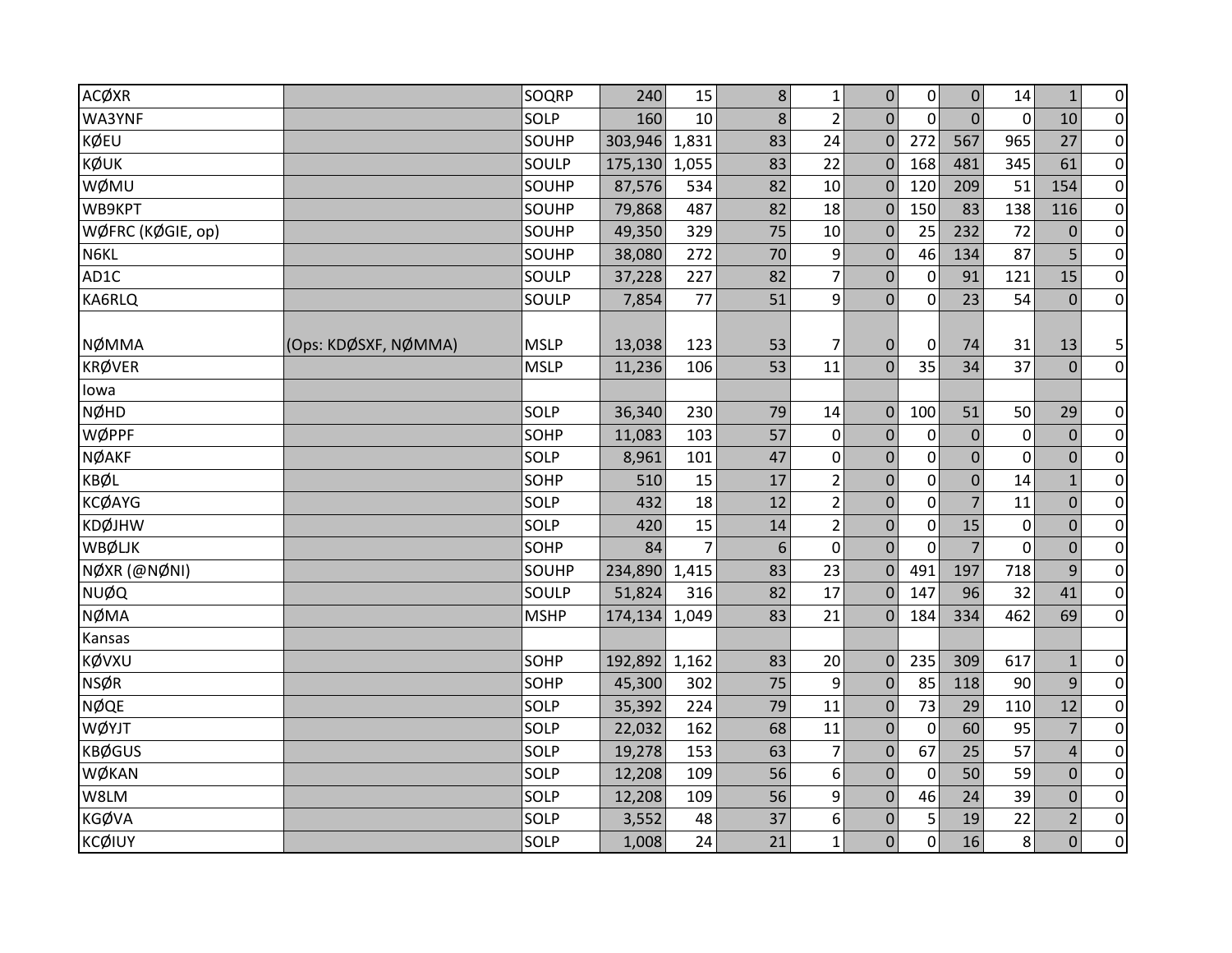| <b>NØJK</b>      |                            | SOQRP       | 18      | 3              | $\overline{\mathbf{3}}$ | 0                       | $\pmb{0}$      | 0              | $\pmb{0}$      | 3        | $\pmb{0}$      | $\overline{0}$ |
|------------------|----------------------------|-------------|---------|----------------|-------------------------|-------------------------|----------------|----------------|----------------|----------|----------------|----------------|
| <b>KCØFUE</b>    |                            | SOLP        | 8       | $\overline{2}$ | $\overline{2}$          | $\mathbf 0$             | $\overline{0}$ | $\mathbf{0}$   | $\overline{2}$ | 0        | $\overline{0}$ | $\overline{0}$ |
| WAØN             |                            | SOUHP       | 80,388  | 522            | 77                      | 12                      | $\mathbf 0$    | 41             | 29             | 444      | 8              | $\overline{0}$ |
| KØVBU            |                            | SOULP       | 19,740  | 141            | 70                      | $\overline{\mathbf{4}}$ | $\mathbf 0$    | 10             | 25             | 105      | $\mathbf{1}$   | $\overline{0}$ |
| KØFJ             |                            | SOUHP       | 16,698  | 121            | 69                      | 5                       | $\mathbf 0$    | $\mathbf 0$    | 42             | 77       | $\overline{2}$ | $\overline{0}$ |
| <b>KØPPY</b>     |                            | SOUHP       | 3,540   | 59             | 30                      | $2\vert$                | $\Omega$       | 5              | 8              | 41       | 5              | $\overline{0}$ |
|                  |                            |             |         |                |                         |                         |                |                |                |          |                |                |
| WØNO             | (Ops: ABØS, KØWA, WØNO)    | <b>MSHP</b> | 262,446 | 1,581          | 83                      | 24                      | $\mathbf 0$    | 347            | 518            | 716      | $\mathbf{0}$   | $\overline{0}$ |
|                  | (Ops: ACØE, KØBAJ, KAØRID, |             |         |                |                         |                         |                |                |                |          |                |                |
| WØMI             | KDØEZS)                    | <b>MSHP</b> | 16,724  | 113            | 74                      | 12                      | $\pmb{0}$      | 44             | 20             | 27       | 22             | $\overline{0}$ |
| кøнс             | (Ops: WØBH)                | S.          | 195,880 | 1,180          | 83                      | 23                      | $\Omega$       | 496            | 118            | 562      | $\overline{4}$ | $\overline{0}$ |
| Minnesota        |                            |             |         |                |                         |                         |                |                |                |          |                |                |
| KØTT             |                            | SOHP        | 153,252 | 946            | 81                      | 19                      | $\Omega$       | 363            | 286            | 201      | 96             | $\overline{0}$ |
| NØHJZ            |                            | SOLP        | 111,840 | 699            | 80                      | 15                      | $\mathbf 0$    | 26             | 306            | 319      | 48             | $\overline{0}$ |
| <b>ACØW</b>      |                            | SOLP        | 86,592  | 528            | 82                      | 8                       | $\mathbf 0$    | 104            | 104            | 291      | 29             | $\overline{0}$ |
| <b>KØYR</b>      |                            | SOLP        | 61,304  | 388            | 79                      | 13                      | $\mathbf 0$    | 75             | 118            | 94       | 101            | $\overline{0}$ |
| <b>NDØC</b>      |                            | SOQRP       | 58,712  | 358            | 82                      | 20                      | $\mathbf 0$    | 105            | 77             | 158      | 18             | $\overline{0}$ |
| <b>NØUY</b>      |                            | SOLP        | 50,666  | 329            | 77                      | 11                      | $\Omega$       | 62             | 141            | 62       | 64             | $\overline{0}$ |
| <b>AEØEE</b>     |                            | SOLP        | 48,618  | 333            | 73                      | 23                      | $\mathbf 0$    | 125            | 63             | 97       | 48             | $\overline{0}$ |
| <b>NEØU</b>      |                            | SOHP        | 45,640  | 326            | 70                      | 5                       | $\Omega$       | $\overline{2}$ | 37             | 287      | $\Omega$       | $\overline{0}$ |
| KØJJR            |                            | SOLP        | 38,532  | 247            | 78                      | 13                      | $\mathbf 0$    | 72             | 66             | 88       | 21             | $\overline{0}$ |
| <b>NØOK</b>      |                            | SOHP        | 33,288  | 219            | 76                      | 12                      | $\mathbf 0$    | 93             | 44             | 57       | 25             | $\overline{0}$ |
| <b>KØRJW</b>     |                            | SOHP        | 32,528  | 214            | 76                      | 14                      | $\mathbf 0$    | 33             | 117            | 47       | 17             | $\overline{0}$ |
| <b>WAØMHJ</b>    |                            | SOQRP       | 21,804  | 158            | 69                      | 7                       | $\mathbf 0$    | 36             | 54             | 60       | 8              | $\overline{0}$ |
| ACØMN (W6NF, op) |                            | <b>SOLP</b> | 17,892  | 142            | 63                      | $\overline{7}$          | $\overline{0}$ | $\mathbf 0$    | 20             | 98       | 24             | $\overline{0}$ |
| <b>NØKEW</b>     |                            | SOLP        | 17,464  | 148            | 59                      | $11\,$                  | $\mathbf 0$    | 24             | 70             | 41       | 13             | $\overline{0}$ |
| КØТС             |                            | SOLP        | 15,840  | 132            | 60                      | 9                       | $\Omega$       | 26             | 31             | 75       | $\Omega$       | $\overline{0}$ |
| <b>NØVRM</b>     |                            | <b>SOLP</b> | 14,740  | 134            | 55                      | 13                      | $\mathbf{0}$   | 4              | $\overline{7}$ | 92       | 31             | $\overline{0}$ |
| <b>WKØW</b>      |                            | SOLP        | 12,096  | 108            | 56                      | 8                       | $\mathbf 0$    | 3              | 52             | 43       | 10             | $\overline{0}$ |
| <b>NUØW</b>      |                            | SOHP        | 11,880  | 90             | 66                      | 9                       | $\mathbf 0$    | 10             | 16             | 53       | 11             | $\overline{0}$ |
| KA8HDE           |                            | SOLP        | 11,742  | 103            | 57                      | $\overline{\mathbf{4}}$ | $\mathbf 0$    | 45             | 26             | 32       | $\mathbf 0$    | $\overline{0}$ |
| <b>WFØT</b>      |                            | SOLP        | 10,716  | 114            | 47                      | 6                       | $\Omega$       | $\Omega$       | 114            | $\Omega$ | $\Omega$       | $\overline{0}$ |
| <b>KØMD</b>      |                            | SOLP        | 10,384  | 118            | 44                      | $\overline{2}$          | $\mathbf 0$    | 5              | 15             | 92       | 6              | $\overline{0}$ |
| <b>WØWTF</b>     |                            | SOLP        | 9,408   | 96             | 49                      | 7                       | 0              | 0              | 54             | 42       | $\overline{0}$ | $\overline{0}$ |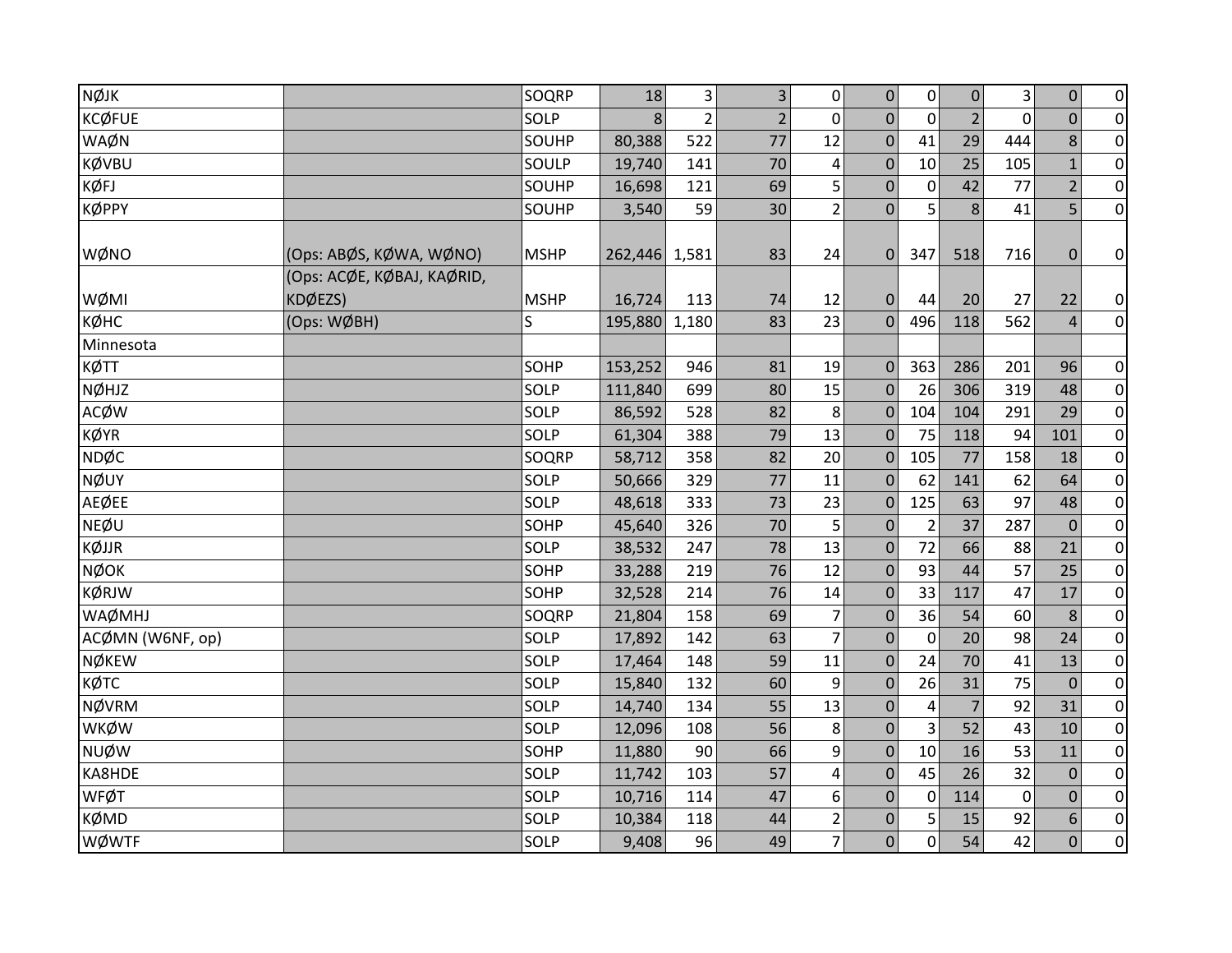| WAØWOV        | <b>SOLP</b>  | 9,024   | 96             | 47             | 5                       | $\pmb{0}$        | $\pmb{0}$      | 61               | 30             | 5              | $\pmb{0}$      |
|---------------|--------------|---------|----------------|----------------|-------------------------|------------------|----------------|------------------|----------------|----------------|----------------|
| WAØLJM        | <b>SOLP</b>  | 8,624   | 98             | 44             | 5                       | $\mathbf 0$      | $\mathbf 0$    | 24               | 37             | 37             | $\overline{0}$ |
| WØAD          | SOLP         | 8,184   | 93             | 44             | 3                       | $\mathbf 0$      | 6              | 67               | 12             | 8              | $\overline{0}$ |
| <b>NØECK</b>  | SOLP         | 6,468   | 77             | 42             | 3                       | $\mathbf 0$      | 49             | 8                | 20             | $\mathbf 0$    | $\overline{0}$ |
| <b>AEØGT</b>  | <b>SOLP</b>  | 5,520   | 60             | 46             | $\overline{\mathbf{4}}$ | $\mathbf{0}$     | $\overline{4}$ | 23               | 33             | $\mathbf{0}$   | $\overline{0}$ |
| <b>KCØVRV</b> | SOLP         | 5,328   | 74             | 36             | 6                       | 0                | 1              | 32               | 29             | 12             | $\pmb{0}$      |
| WØRX          | <b>SOLP</b>  | 4,180   | 55             | 38             | $\overline{2}$          | $\mathbf 0$      | 1              | 26               | 28             | $\mathbf 0$    | $\overline{0}$ |
| WØZF          | <b>SOLP</b>  | 3,848   | 52             | 37             | 3                       | $\mathbf 0$      | $\mathbf 0$    | 5                | 45             | $\overline{2}$ | $\overline{0}$ |
| W6GMT         | <b>SOLP</b>  | 3,400   | 50             | 34             | 5                       | $\mathbf 0$      | 13             | 9                | 25             | 3              | $\pmb{0}$      |
| <b>KØQMU</b>  | SOLP         | 3,162   | 51             | 31             | $\overline{2}$          | $\mathbf 0$      | $\mathbf 0$    | 19               | 24             | 8              | $\overline{0}$ |
| <b>KCØQGB</b> | SOLP         | 1,944   | 36             | 27             | 6                       | $\mathbf{0}$     | 1              | 5                | 30             | $\mathbf 0$    | $\pmb{0}$      |
| WØRK          | <b>SOLP</b>  | 1,218   | 29             | 21             | $\mathbf 1$             | $\mathbf 0$      | $\pmb{0}$      | $\overline{2}$   | 27             | $\mathbf 0$    | $\pmb{0}$      |
| ADØMJ         | <b>SOLP</b>  | 608     | 19             | 16             | $\overline{2}$          | $\pmb{0}$        | $\mathbf 0$    | 9                | 9              | $\mathbf{1}$   | $\overline{0}$ |
| <b>KEØOR</b>  | <b>SOLP</b>  | 468     | 18             | 13             | $\vert$ 3               | $\mathbf 0$      | $\mathbf 0$    | 18               | 0              | $\mathbf 0$    | $\overline{0}$ |
| <b>NØUK</b>   | <b>SOLP</b>  | 440     | 20             | 11             | $\mathbf 1$             | $\mathbf 0$      | $\mathbf 0$    | $\boldsymbol{0}$ | 3              | 17             | $\overline{0}$ |
| N8TUT         | SOLP         | 440     | 20             | 11             | 3                       | $\mathbf 0$      | $\mathbf 0$    | $\boldsymbol{0}$ | 3              | 17             | $\pmb{0}$      |
| <b>KØAUG</b>  | <b>SOLP</b>  | 162     | 9              | $9\,$          | $\mathbf{1}$            | $\boldsymbol{0}$ | $\mathbf 0$    | $\mathbf 0$      | 9              | $\mathbf 0$    | $\overline{0}$ |
| <b>KEØTT</b>  | SOHP         | 8       | $\overline{2}$ | $\overline{2}$ | $\mathbf 0$             | $\overline{0}$   | $\overline{2}$ | $\overline{0}$   | $\overline{0}$ | $\Omega$       | $\overline{0}$ |
| NØKK (@NØAT)  | SOUHP        | 246,344 | 1,484          | 83             | 22                      | $\overline{0}$   | 212            | 835              | 431            | 6              | $\pmb{0}$      |
| K1KD          | SOUHP        | 216,464 | 1,304          | 83             | 24                      | $\Omega$         | 475            | 427              | 397            | 5              | $\overline{0}$ |
| <b>KØAD</b>   | SOUHP        | 123,836 | 746            | 83             | 14                      | $\Omega$         | 209            | 184              | 320            | 33             | $\pmb{0}$      |
| <b>KIØF</b>   | <b>SOUHP</b> | 91,964  | 554            | 83             | 15                      | $\Omega$         | 131            | 221              | 152            | 50             | $\overline{0}$ |
| <b>К</b> ФКХ  | SOUHP        | 67,230  | 405            | 83             | 11                      | $\Omega$         | 260            | 39               | 75             | 31             | $\overline{0}$ |
| WØOR          | SOUHP        | 63,336  | 406            | 78             | 9                       | $\mathbf 0$      | 99             | 100              | 186            | 21             | $\pmb{0}$      |
| <b>ABØRE</b>  | SOUHP        | 47,790  | 295            | 81             | 20                      | $\Omega$         | 109            | 101              | 69             | 16             | $\overline{0}$ |
| WØERP         | SOUHP        | 47,520  | 297            | 80             | $\overline{7}$          | $\mathbf{0}$     | 56             | 34               | 207            | $\mathbf{0}$   | $\pmb{0}$      |
| WBØN          | SOUHP        | 45,522  | 281            | 81             | 12                      | 0                | 70             | 91               | 92             | 28             | $\pmb{0}$      |
| <b>KØOB</b>   | <b>SOUHP</b> | 36,448  | 268            | 68             | 3                       | $\mathbf 0$      | $\mathbf 0$    | 37               | 231            | $\mathbf{0}$   | $\overline{0}$ |
| WØVTT         | SOUHP        | 35,866  | 227            | 79             | 9                       | $\mathbf 0$      | 98             | 89               | 29             | 11             | $\overline{0}$ |
| <b>КØМРН</b>  | SOULP        | 33,136  | 218            | 76             | $\overline{7}$          | $\mathbf 0$      | 49             | 82               | 69             | 18             | $\overline{0}$ |
| AAØAW         | SOULP        | 31,640  | 226            | 70             | $10\,$                  | $\mathbf 0$      | 54             | 51               | 66             | 55             | $\pmb{0}$      |
| WGØM          | <b>SOULP</b> | 31,442  | 199            | 79             | 8                       | $\Omega$         | 36             | 89               | 58             | 16             | $\overline{0}$ |
| <b>KØVG</b>   | <b>SOUHP</b> | 25,986  | 183            | 71             | 11                      | $\mathbf 0$      | 50             | 42               | 83             | 8              | $\overline{0}$ |
| <b>NØBUI</b>  | SOUHP        | 23,232  | 176            | 66             | 6                       | $\boldsymbol{0}$ | 15             | 67               | 87             | $\overline{7}$ | $\pmb{0}$      |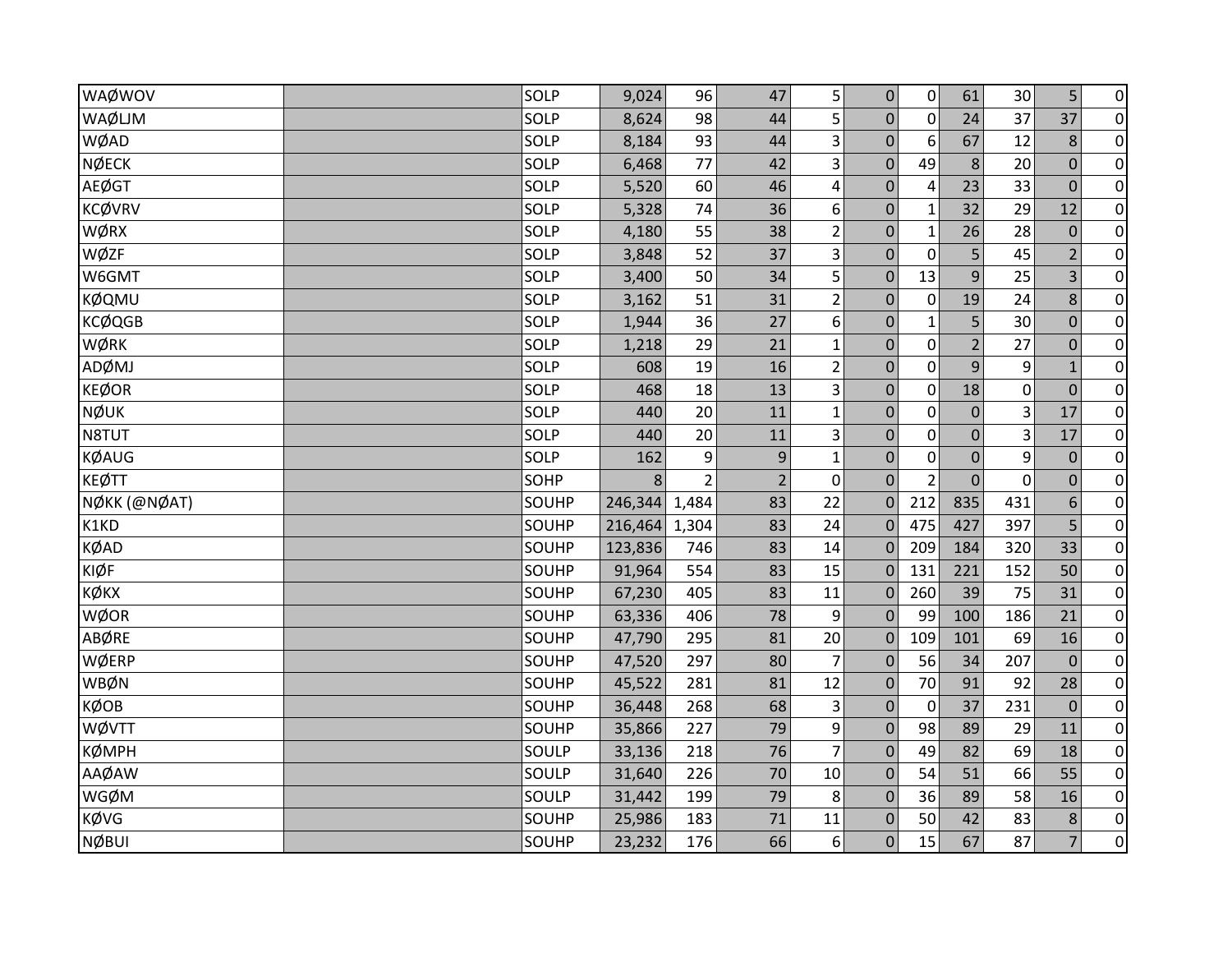| K4IU          | SOUHP | 21,450  | 143 | 75 | 5                | $\mathbf 0$      | 54             | 51               | 28          | 10             | $\pmb{0}$      |
|---------------|-------|---------|-----|----|------------------|------------------|----------------|------------------|-------------|----------------|----------------|
| WØPI          | SOULP | 20,234  | 151 | 67 | 6                | $\mathbf{0}$     | 18             | 24               | 97          | 12             | $\pmb{0}$      |
| <b>WØYES</b>  | SOUHP | 17,680  | 136 | 65 | 11               | $\mathbf 0$      | 12             | 52               | 72          | $\mathbf{0}$   | $\pmb{0}$      |
| <b>KØCN</b>   | SOULP | 15,680  | 112 | 70 | 4                | $\mathbf 0$      | 22             | 45               | 45          | $\overline{0}$ | $\pmb{0}$      |
| <b>KØRC</b>   | SOULP | 15,180  | 115 | 66 | 4                | $\mathbf 0$      | 33             | 32               | 50          | $\mathbf 0$    | $\pmb{0}$      |
| <b>KCØRET</b> | SOUHP | 9,500   | 95  | 50 | 4                | $\mathbf 0$      | $\mathbf 0$    | 26               | 69          | $\mathbf 0$    | 0              |
| <b>NØBK</b>   | SOUHP | 7,936   | 64  | 62 | 3                | $\pmb{0}$        | 21             | 17               | 25          | $\mathbf{1}$   | $\pmb{0}$      |
| <b>KJØP</b>   | SOULP | 7,920   | 88  | 45 | 4                | $\mathbf 0$      | 6              | 54               | 28          | $\overline{0}$ | $\mathbf 0$    |
| <b>KØTG</b>   | SOULP | 6,156   | 81  | 38 | 3                | $\mathbf 0$      | $\mathbf 0$    | 33               | 38          | 10             | $\pmb{0}$      |
| WAØRBW        | SOULP | 3,922   | 53  | 37 | $\overline{2}$   | $\mathbf 0$      | 17             | 18               | 18          | $\mathbf 0$    | $\pmb{0}$      |
| WØRU          | SOUHP | 1,890   | 35  | 27 | $\mathbf 2$      | $\pmb{0}$        | 4              | 8                | 15          | 8              | $\pmb{0}$      |
| WØLM          | SOUHP | 1,564   | 34  | 23 | $\mathbf{1}$     | $\pmb{0}$        | 3              | 19               | 3           | 9              | $\mathbf 0$    |
| КФРС          | SOUHP | 1,050   | 25  | 21 | $\mathbf{1}$     | $\overline{0}$   | $\mathbf{0}$   | 10               | 15          | $\overline{0}$ | $\overline{0}$ |
| Missouri      |       |         |     |    |                  |                  |                |                  |             |                |                |
| <b>KØDEQ</b>  | SOHP  | 114,706 | 691 | 83 | 12               | $\mathbf 0$      | 374            | 9                | 299         | $\overline{9}$ | $\pmb{0}$      |
| N7WY          | SOLP  | 88,614  | 547 | 81 | 19               | $\mathbf 0$      | 97             | 218              | 230         | $\overline{2}$ | $\mathbf 0$    |
| <b>ACØQK</b>  | SOHP  | 48,356  | 314 | 77 | 17               | $\mathbf{0}$     | 78             | 117              | 112         | $\overline{7}$ | $\pmb{0}$      |
| WBØPYF        | SOLP  | 41,998  | 253 | 83 | 13               | $\Omega$         | 115            | 106              | 23          | 9              | $\mathbf 0$    |
| <b>WAØBJR</b> | SOLP  | 37,592  | 254 | 74 | 17               | $\mathbf 0$      | 124            | 29               | 88          | 13             | $\pmb{0}$      |
| <b>ACØWL</b>  | SOHP  | 30,378  | 298 | 54 | 0                | $\Omega$         | 0              | $\Omega$         | 0           | $\overline{0}$ | $\pmb{0}$      |
| WBØQLU        | SOLP  | 27,448  | 188 | 73 | 10               | $\mathbf{0}$     | 67             | 39               | 48          | 34             | 0              |
| N1QV          | SOLP  | 24,924  | 186 | 67 | 8                | $\mathbf 0$      | 65             | 50               | 47          | 24             | $\pmb{0}$      |
| W7KAM         | SOLP  | 18,720  | 144 | 65 | 11               | $\mathbf 0$      | $\overline{3}$ | 88               | 37          | 16             | $\mathbf 0$    |
| <b>KWØRH</b>  | SOLP  | 14,976  | 117 | 64 | 7                | $\pmb{0}$        | 48             | 42               | 27          | $\mathbf 0$    | $\pmb{0}$      |
| WØJPL         | SOHP  | 12,960  | 80  | 81 | 8                | $\mathbf{0}$     | 23             | 22               | 24          | 11             | $\pmb{0}$      |
| <b>KEØFDC</b> | SOLP  | 10,902  | 105 | 55 | $\pmb{0}$        | $\mathbf 0$      | $\mathbf 0$    | $\mathbf 0$      | 0           | $\mathbf{0}$   | $\pmb{0}$      |
| <b>NRØQ</b>   | SOLP  | 8,008   | 77  | 52 | $\overline{7}$   | $\mathbf 0$      | 0              | 16               | 49          | 12             | $\pmb{0}$      |
| <b>KAØREN</b> | SOLP  | 7,974   | 88  | 48 | $\boldsymbol{0}$ | $\mathbf 0$      | $\mathbf 0$    | $\mathbf{0}$     | $\mathbf 0$ | $\mathbf{0}$   | $\mathbf 0$    |
| <b>WZØW</b>   | SOLP  | 7,304   | 83  | 44 | 7                | $\pmb{0}$        | 0              | 26               | 36          | 21             | $\pmb{0}$      |
| <b>NØGB</b>   | SOLP  | 6,566   | 67  | 49 | 10               | $\mathbf 0$      | 0              | 29               | 25          | 13             | $\pmb{0}$      |
| <b>AKØSK</b>  | SOLP  | 5,124   | 61  | 42 | 6                | $\pmb{0}$        | 18             | 27               | 14          | $\overline{2}$ | 0              |
| WØRDE         | SOLP  | 2,640   | 40  | 33 | 6                | $\mathbf{0}$     | $\overline{2}$ | 29               | 9           | $\mathbf{0}$   | $\pmb{0}$      |
| <b>KØESE</b>  | SOQRP | 1,976   | 38  | 26 | 5                | $\boldsymbol{0}$ | 0              | $\boldsymbol{0}$ | 38          | $\overline{0}$ | $\pmb{0}$      |
| <b>KC9YFV</b> | SOLP  | 1,104   | 23  | 24 | 3                | 0                | $\Omega$       | $\Omega$         | 22          | $\mathbf{1}$   | $\pmb{0}$      |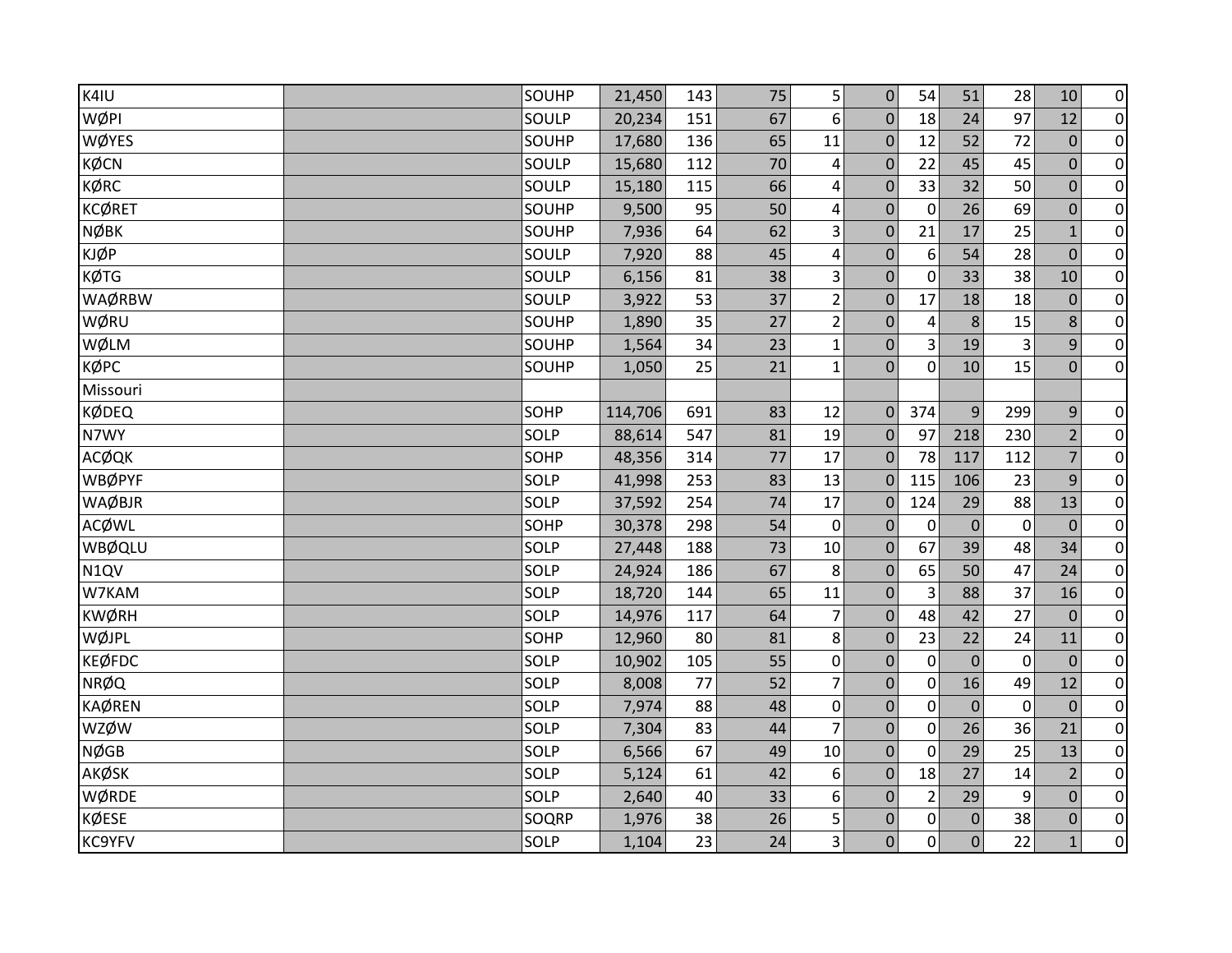| WØKGR             |                                       | <b>SOLP</b>  | 390     | 15    | 13             | 2              | $\pmb{0}$        | $\mathbf 0$      | 11             | 4              | $\boldsymbol{0}$ | $\overline{0}$ |
|-------------------|---------------------------------------|--------------|---------|-------|----------------|----------------|------------------|------------------|----------------|----------------|------------------|----------------|
| NØIU              |                                       | SOHP         | 220     | 11    | 10             | $\mathbf{1}$   | $\mathbf 0$      | $\mathbf 0$      | $\mathbf{0}$   | 8              | 3                | $\overline{0}$ |
| <b>KAØP</b>       |                                       | <b>SOLP</b>  | 220     | 11    | 10             | $\mathbf{1}$   | $\mathbf{0}$     | $\mathbf{0}$     | 11             | $\overline{0}$ | $\mathbf{0}$     | $\overline{0}$ |
| KØOU              |                                       | SOUHP        | 128,318 | 773   | 83             | 21             | $\mathbf 0$      | 202              | 170            | 368            | 33               | $\overline{0}$ |
| <b>NWØM</b>       |                                       | SOULP        | 68,890  | 415   | 83             | 14             | $\Omega$         | 133              | 115            | 107            | 60               | $\overline{0}$ |
| WØMB              |                                       | SOUHP        | 58,158  | 359   | 81             | 8              | $\mathbf 0$      | 341              | $\overline{4}$ | 9              | 5                | $\overline{0}$ |
| <b>KØFG</b>       |                                       | <b>SOUHP</b> | 47,304  | 292   | 81             | 11             | $\mathbf{0}$     | 47               | 168            | 63             | 14               | $\overline{0}$ |
| AAØA              |                                       | SOUHP        | 10,098  | 99    | 51             | 6              | $\mathbf{0}$     | 0                | 43             | 37             | 19               | $\overline{0}$ |
| <b>NØPVZ</b>      | (Ops: NØPVZ, WEØG)                    | <b>MSLP</b>  | 21,168  | 147   | 72             | 13             | $\mathbf 0$      | 1                | 53             | 76             | 17               | $\overline{0}$ |
| <b>WAØTTS</b>     | (Ops: KCØDDZ, KEØCUW)                 | <b>MSLP</b>  | 10,192  | 104   | 49             | 6              | $\pmb{0}$        | $\boldsymbol{0}$ | 66             | 33             | 5                | $\overline{0}$ |
| <b>KB5ENP</b>     | (Ops: KB5ENP, KC8SDQ)                 | <b>MSLP</b>  | 7,636   | 83    | 46             | 9              | $\pmb{0}$        | $\mathbf 0$      | 10             | 63             | 10               | $\overline{0}$ |
| WØEEE<br>Nebraska | (Ops: AAØRN, KEØCFK, NØSFR,<br>NØSSC) | S            | 32,320  | 202   | 80             | 16             | $\mathbf{0}$     | 95               | 54             | 47             | 6                | $\overline{0}$ |
| WB9QAF            |                                       | SOLP         | 55,176  | 363   | 76             | 14             | $\mathbf 0$      | 143              | 89             | 120            | 11               | $\overline{0}$ |
| <b>KØPFV</b>      |                                       | <b>SOLP</b>  | 47,586  | 309   | 77             | 20             | $\boldsymbol{0}$ | 82               | 133            | 72             | 22               | $\overline{0}$ |
| <b>KEØJYJ</b>     |                                       | <b>SOLP</b>  | 8,528   | 82    | 52             | 10             | $\Omega$         | $\mathbf{0}$     | 75             | 7              | $\Omega$         | $\overline{0}$ |
| <b>NØWLX</b>      |                                       | <b>SOLP</b>  | 8,280   | 90    | 46             | $10\,$         | $\mathbf{0}$     | 23               | 29             | 38             | $\mathbf{0}$     | $\overline{0}$ |
| <b>WØKT</b>       |                                       | <b>SOLP</b>  | 2,916   | 54    | 27             | $2\vert$       | $\mathbf 0$      | $\mathbf 0$      | 49             | 5              | $\overline{0}$   | $\overline{0}$ |
| <b>KDØSTU</b>     |                                       | <b>SOQRP</b> | 912     | 24    | 19             | $\overline{3}$ | $\mathbf 0$      | $\mathbf 0$      | $\mathbf{0}$   | 24             | $\mathbf{0}$     | $\overline{0}$ |
| <b>KØNEB</b>      |                                       | SOULP        | 98,936  | 596   | 83             | 16             | $\mathbf 0$      | 35               | 147            | 404            | 10               | $\overline{0}$ |
| <b>KØUSA</b>      |                                       | <b>MSLP</b>  | 9,984   | 104   | 48             | $\overline{7}$ | $\mathbf 0$      | $\mathbf 0$      | 12             | 92             | $\mathbf{0}$     | $\overline{0}$ |
| North Dakota      |                                       |              |         |       |                |                |                  |                  |                |                |                  |                |
| <b>KDØCVZ</b>     |                                       | <b>SOLP</b>  | 10,320  | 86    | 60             | $\overline{7}$ | $\mathbf 0$      | 10               | 11             | 64             | $\mathbf{1}$     | $\overline{0}$ |
| <b>KDØUXO</b>     |                                       | <b>SOLP</b>  | 5,928   | 76    | 39             | 5              | $\mathbf 0$      | $\mathbf{1}$     | 55             | 17             | 3                | $\overline{0}$ |
| WBØIWG            |                                       | <b>SOQRP</b> | 4,092   | 66    | 31             | 8              | $\mathbf 0$      | $\mathbf 0$      | 66             | $\mathbf 0$    | $\overline{0}$   | $\overline{0}$ |
| <b>KDØWUQ</b>     |                                       | <b>SOLP</b>  | 1,008   | 24    | 21             | $\mathbf{1}$   | $\pmb{0}$        | $\mathbf 0$      | $\overline{4}$ | 20             | $\mathbf 0$      | $\overline{0}$ |
| <b>KØSTK</b>      |                                       | SOLP         | 8       | 2     | $\overline{2}$ | $\mathbf 0$    | $\Omega$         | $\mathbf{0}$     | $\overline{2}$ | $\mathbf{0}$   | $\Omega$         | $\overline{0}$ |
| WXØND             |                                       | <b>MSHP</b>  | 177,620 | 1,070 | 83             | 23             | $\pmb{0}$        | 241              | 150            | 634            | 45               | $\overline{0}$ |
| N7IV              |                                       | <b>MSLP</b>  | 29,884  | 241   | 62             | 8              | $\boldsymbol{0}$ | 51               | 79             | 111            | $\mathbf 0$      | $\overline{0}$ |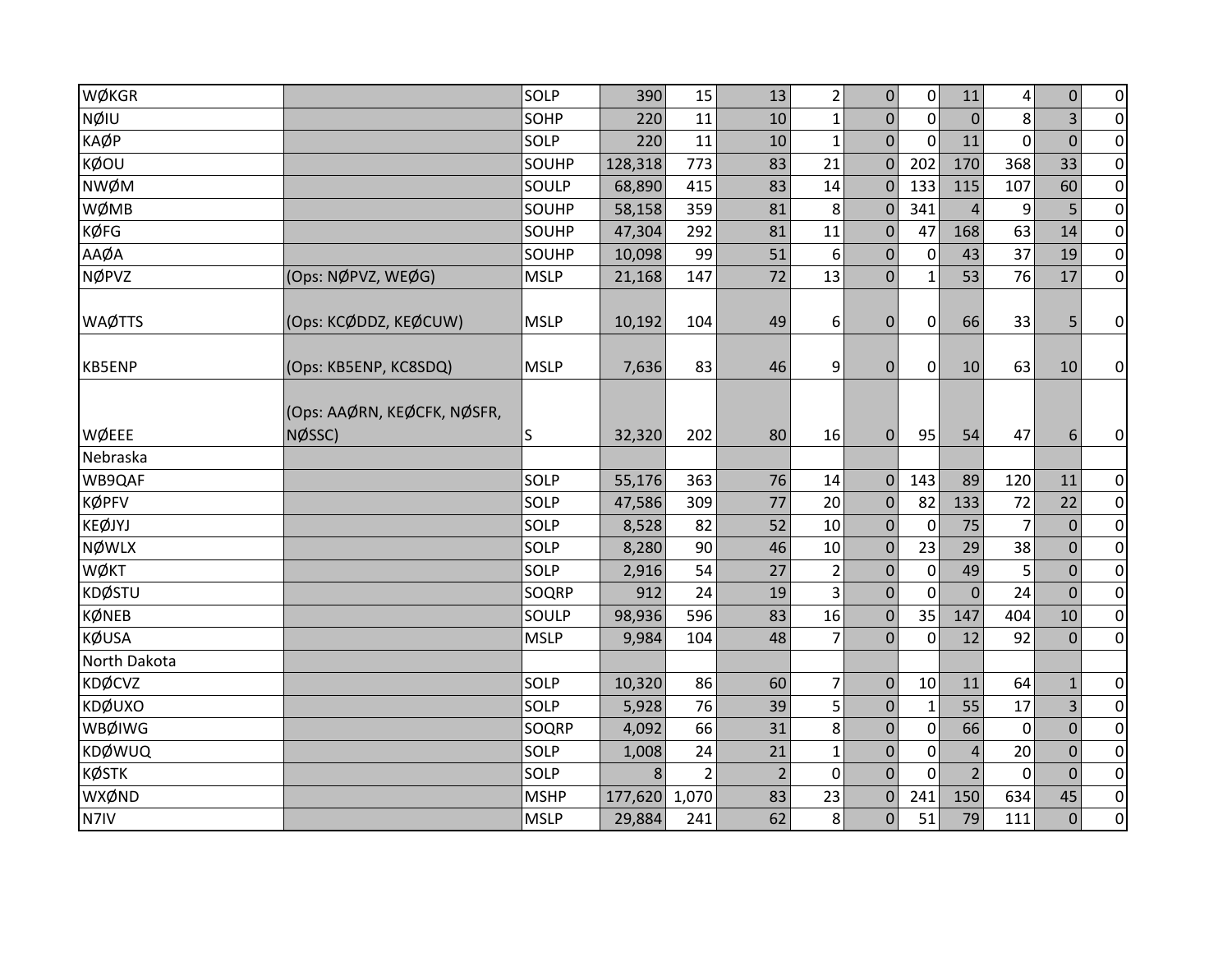| KD50WQ           | (Ops: KØLKL, KD5OWQ)                        | <b>MSLP</b>     | 7,310   | 85    | 43            | 10                               | $\overline{0}$ | $\mathbf{0}$   | 21          | 64             | $\overline{0}$ | $\overline{0}$                                                                                                                                                                                                                                 |
|------------------|---------------------------------------------|-----------------|---------|-------|---------------|----------------------------------|----------------|----------------|-------------|----------------|----------------|------------------------------------------------------------------------------------------------------------------------------------------------------------------------------------------------------------------------------------------------|
| South Dakota     |                                             |                 |         |       |               |                                  |                |                |             |                |                |                                                                                                                                                                                                                                                |
| WØSD (WØDB, op)  |                                             | SOHP            | 292,492 | 1,762 | 83            | 24                               | $\mathbf 0$    | 482            | 478         | 797            | 5              | $\overline{0}$                                                                                                                                                                                                                                 |
| <b>KDØEE</b>     |                                             | SOHP            | 24,552  | 186   | 66            | 6                                | $\mathbf{0}$   | 99             | 36          | 51             | $\overline{0}$ | $\overline{0}$                                                                                                                                                                                                                                 |
| <b>KCØMYW</b>    |                                             | SOLP            | 16,874  | 143   | 59            | 10                               | 0              | 0              | 59          | 84             | $\mathbf 0$    | $\overline{0}$                                                                                                                                                                                                                                 |
| KØJV             |                                             | SOLP            | 5,124   | 61    | 42            | 3                                | $\Omega$       | $\overline{a}$ | 43          | 14             | $\Omega$       | $\overline{0}$                                                                                                                                                                                                                                 |
| <b>KØPIR</b>     |                                             | SOLP            | 1,900   | 38    | 25            | $\overline{2}$                   | $\mathbf 0$    | $\mathbf 0$    | $\mathbf 0$ | 38             | $\overline{0}$ | $\overline{0}$                                                                                                                                                                                                                                 |
| <b>NCØK</b>      |                                             | SOLP            | 720     | 24    | 15            | $\overline{2}$                   | $\overline{0}$ | $\mathbf 0$    | 24          | $\mathbf 0$    | $\mathbf 0$    | $\overline{0}$                                                                                                                                                                                                                                 |
| WBØULX           |                                             | SOULP           | 20,520  | 135   | 76            | 12                               | $\overline{0}$ | 26             | 27          | 79             | $\overline{3}$ | $\overline{0}$                                                                                                                                                                                                                                 |
| <b>KØHS</b>      | (Ops: KDØGTE, KEØDQU, NCØK,<br>WØFUI, WSØV) | <b>MSLP</b>     |         | 86    | 54            | 10                               | $\Omega$       | $\mathbf 0$    | 35          | 47             | $\overline{4}$ | $\overline{0}$                                                                                                                                                                                                                                 |
|                  | (Ops: KCØUMQ, KEØCGL,                       |                 | 9,288   |       |               |                                  |                |                |             |                |                |                                                                                                                                                                                                                                                |
| KØVVY            | KF7QYA)                                     | S               | 16,464  | 147   | 56            | $\mathbf{0}$                     | $\overline{0}$ | $\overline{0}$ | 40          | 59             | 48             | $\overline{0}$                                                                                                                                                                                                                                 |
|                  |                                             |                 |         |       |               |                                  |                |                |             |                |                |                                                                                                                                                                                                                                                |
|                  |                                             |                 |         |       |               |                                  |                |                |             |                |                |                                                                                                                                                                                                                                                |
|                  |                                             |                 |         |       |               |                                  |                |                |             |                |                |                                                                                                                                                                                                                                                |
| <b>Call</b>      | <b>Operator(s) and/or Host</b>              | <b>Category</b> | Score   |       | QSOs Sections | Hours                            | 160            | 80             | 40          | 20             | 15             | 10                                                                                                                                                                                                                                             |
| U.S. Call Area 1 |                                             |                 |         |       |               |                                  |                |                |             |                |                |                                                                                                                                                                                                                                                |
| Connecticut      |                                             |                 |         |       |               |                                  |                |                |             |                |                |                                                                                                                                                                                                                                                |
| K1KI             |                                             | SOHP            | 152,800 | 955   | 80            | 10                               | $\Omega$       | 188            | 500         | 181            | 86             |                                                                                                                                                                                                                                                |
| N1DID            |                                             | SOLP            | 54,400  | 340   | 80            | 17                               | $\mathbf{0}$   | 72             | 168         | 86             | 14             |                                                                                                                                                                                                                                                |
| AA1JM            |                                             | SOLP            | 37,696  | 248   | 76            | 16                               | $\Omega$       | 117            | 22          | 76             | 33             |                                                                                                                                                                                                                                                |
| KC1SA            |                                             | SOLP            | 20,034  | 159   | 63            | 10                               | $\mathbf{0}$   | 9              | 64          | 76             | 10             |                                                                                                                                                                                                                                                |
| W1WEF            |                                             | SOHP            | 18,910  | 155   | 61            | 3                                | $\mathbf 0$    | $\overline{7}$ | 10          | 138            | $\mathbf 0$    |                                                                                                                                                                                                                                                |
| K1RM             |                                             | SOLP            | 18,700  | 187   | 50            | $\overline{3}$                   | $\overline{0}$ | $\Omega$       | 88          | 99             | $\overline{0}$ |                                                                                                                                                                                                                                                |
| WA10TZ           |                                             | SOLP            | 17,710  | 161   | 55            | 11                               | $\overline{0}$ | 116            | 19          | 26             | $\overline{0}$ |                                                                                                                                                                                                                                                |
| W1AW (KX9X, op)  |                                             | SOHP            | 13,588  | 158   | 43            | $\overline{2}$                   | $\Omega$       | 158            | $\mathbf 0$ | $\overline{0}$ | $\Omega$       |                                                                                                                                                                                                                                                |
| KE1R             |                                             | SOHP            | 10,098  | 99    | 51            | 13                               | $\Omega$       | 21             | 43          | 15             | 20             |                                                                                                                                                                                                                                                |
| N1GNV            |                                             | SOLP            | 9,212   | 94    | 49            | 9                                | $\mathbf{0}$   | $\mathbf{1}$   | 73          | 20             | $\mathbf{0}$   |                                                                                                                                                                                                                                                |
| W1ZFG            |                                             | SOLP            | 8,856   | 82    | 54            | 8                                | $\Omega$       | 19             | 32          | 25             | 6              |                                                                                                                                                                                                                                                |
| W1ADX            |                                             | SOLP            | 1,850   | 37    | 25            | 5                                | 0              | $\mathbf 0$    | 28          | 9              | $\overline{0}$ |                                                                                                                                                                                                                                                |
| K1MTD            |                                             | SOLP            | 1,408   | 32    | 22            | $\overline{3}$<br>$\overline{3}$ | $\mathbf 0$    | $\mathbf 0$    | 19          | 13             | $\mathbf{0}$   | $\overline{0}$<br>$\overline{0}$<br>$\overline{0}$<br>$\overline{0}$<br>$\overline{0}$<br>$\overline{0}$<br>$\pmb{0}$<br>$\overline{0}$<br>$\overline{0}$<br>$\overline{0}$<br>$\overline{0}$<br>$\pmb{0}$<br>$\overline{0}$<br>$\overline{0}$ |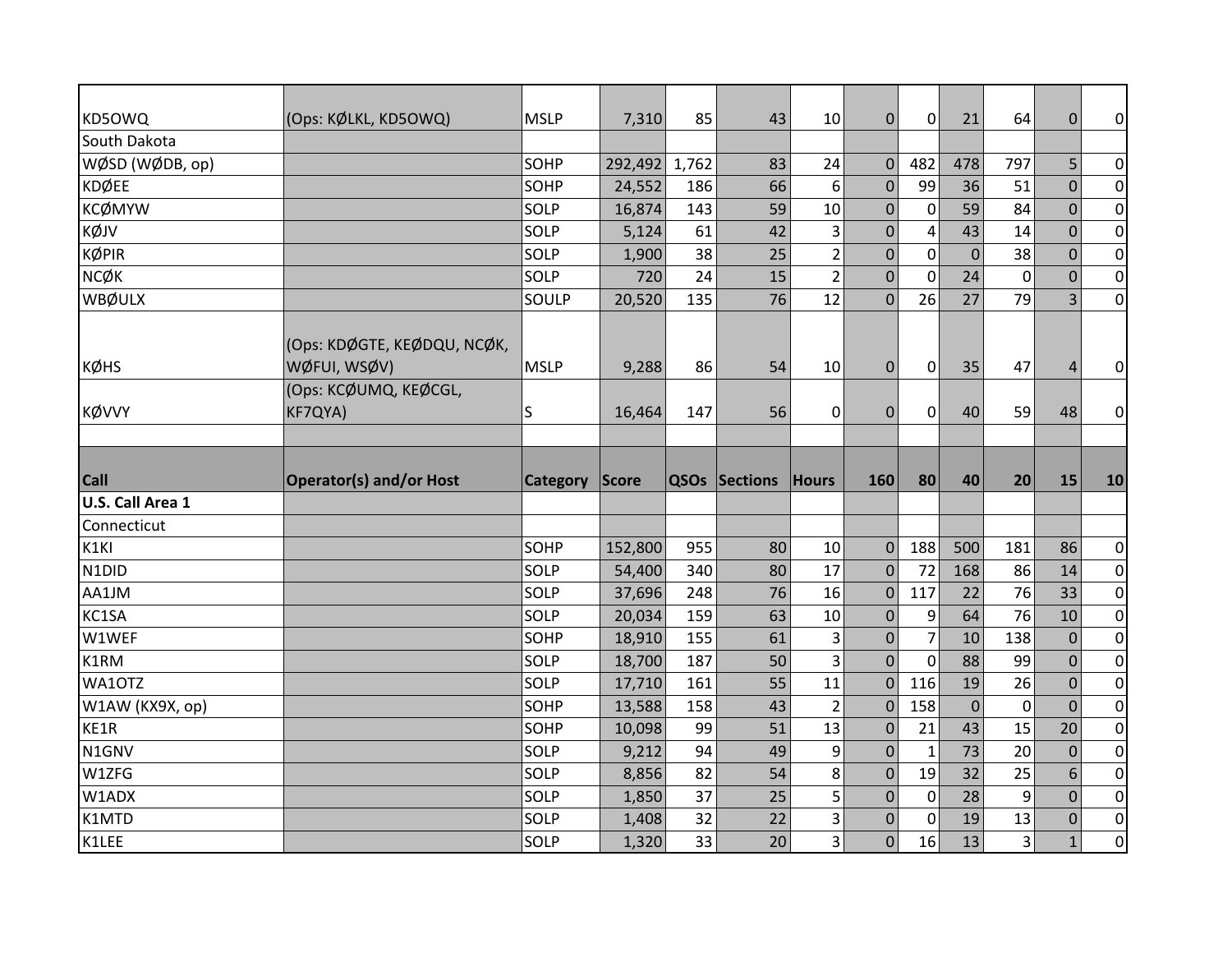| NV1P                          |                                                          | SOLP        | 1,092                    | 26             | 21             | $\overline{2}$          | 0              | $\Omega$       | $\overline{4}$ | 16             | 6              | $\overline{0}$ |
|-------------------------------|----------------------------------------------------------|-------------|--------------------------|----------------|----------------|-------------------------|----------------|----------------|----------------|----------------|----------------|----------------|
| AB1NG                         |                                                          | SOLP        | 836                      | 22             | 19             | $\overline{\mathbf{4}}$ | $\Omega$       | $\mathbf 0$    | $\overline{2}$ | 11             | 9              | $\overline{0}$ |
| KB1WEZ                        |                                                          | SOLP        | 800                      | 20             | 20             | $\overline{2}$          | $\overline{0}$ | $\overline{2}$ | $\overline{3}$ | 14             | $\mathbf{1}$   | $\overline{0}$ |
| W1NG                          |                                                          | SOLP        | 720                      | 24             | 15             | $\mathbf{1}$            | $\overline{0}$ | 24             | $\overline{0}$ | $\mathbf 0$    | $\overline{0}$ | $\overline{0}$ |
| NP2GG                         |                                                          | SOLP        | 544                      | 17             | 16             | $\mathbf{1}$            | $\mathbf{0}$   | 14             | $\overline{0}$ | 3              | $\mathbf 0$    | $\overline{0}$ |
| W1VCM (N1WKO, op)             |                                                          | SOLP        | 308                      | 14             | 11             | $\overline{2}$          | $\mathbf{0}$   | $\mathbf{1}$   | 11             | $\mathbf 0$    | 2              | $\pmb{0}$      |
| KC1EDN                        |                                                          | SOLP        | 200                      | 10             | 10             | $\mathbf{1}$            | $\overline{0}$ | 6              | $\mathbf{1}$   | $\overline{0}$ | 3              | $\overline{0}$ |
| WE2W                          |                                                          | SOLP        | 8                        | $\overline{2}$ | $\overline{2}$ | $\mathbf 0$             | 0              | $\mathbf 0$    | $\overline{2}$ | $\overline{0}$ | $\overline{0}$ | $\overline{0}$ |
| W1NRG (N1GNV, op)             |                                                          | SOLP        | $\overline{\phantom{a}}$ | $\mathbf{1}$   | $\mathbf{1}$   | $\mathbf 0$             | $\overline{0}$ | $\Omega$       | $\overline{0}$ | $\mathbf{1}$   | $\mathbf{0}$   | $\overline{0}$ |
| W1AN                          |                                                          | SOUHP       | 80,510                   | 485            | 83             | 10                      | $\mathbf{0}$   | 108            | 157            | 171            | 49             | $\overline{0}$ |
| W1CTN                         |                                                          | SOUHP       | 34,720                   | 217            | 80             | 4                       | $\mathbf 0$    | 173            | 19             | 13             | 12             | $\overline{0}$ |
| WV1M                          |                                                          | SOUHP       | 25,066                   | 151            | 83             | 6                       | $\Omega$       | 50             | 55             | 32             | 14             | $\overline{0}$ |
| N1GSA                         |                                                          | SOULP       | 21,300                   | 150            | 71             | 12                      | $\mathbf{0}$   | 53             | 16             | 81             | $\mathbf 0$    | $\overline{0}$ |
| W1KF                          |                                                          | SOULP       | 18,170                   | 115            | 79             | 9                       | $\mathbf{0}$   | 43             | 31             | 37             | $\overline{4}$ | $\overline{0}$ |
| KD1YV                         |                                                          | SOULP       | 14,040                   | 117            | 60             | $\overline{\mathbf{4}}$ | $\mathbf 0$    | 35             | 50             | 29             | $\overline{3}$ | $\overline{0}$ |
| N1MD                          |                                                          | SOUHP       | 11,700                   | 78             | 75             | 5                       | $\Omega$       | $\mathbf{1}$   | 19             | 54             | 4              | $\overline{0}$ |
| W1ARY                         |                                                          | SOULP       | 10,608                   | 102            | 52             | 8                       | $\overline{0}$ | 8              | 50             | 39             | 5              | $\overline{0}$ |
| NJ1Q                          |                                                          | SOULP       | 8,640                    | 90             | 48             | $\boldsymbol{6}$        | $\mathbf{0}$   | 23             | 42             | 21             | $\overline{4}$ | $\overline{0}$ |
| K1ECU                         |                                                          | SOULP       | 864                      | 24             | 18             | $\overline{2}$          | $\mathbf{0}$   | $\mathbf 0$    | 12             | 12             | $\mathbf{0}$   | $\overline{0}$ |
| N <sub>2</sub> G <sub>Z</sub> |                                                          | <b>MSLP</b> | 96,114                   | 579            | 83             | 24                      | $\overline{0}$ | 232            | 64             | 258            | 25             | $\overline{0}$ |
|                               | (Ops: NG1R, W1MAT, W1QH,                                 |             |                          |                |                |                         |                |                |                |                |                |                |
| W1QK                          | W1QK)                                                    | <b>MSLP</b> | 87,412                   | 533            | 82             | 24                      | $\Omega$       | 213            | 114            | 167            | 39             | $\overline{0}$ |
|                               | (Ops: KB1TPS, KB1ZYF, KB1ZYG,<br>KB1ZYH, KC1ADS, KC1ADT, |             |                          |                |                |                         |                |                |                |                |                |                |
| KC1CIL                        | WA1LEI)                                                  | <b>MSLP</b> | 3,952                    | 52             | 38             | 10                      | $\Omega$       | $\overline{0}$ | 32             | 20             | $\mathbf 0$    | $\overline{0}$ |
| W1YU                          | (Ops: AB1DQ)                                             | S           | 23,010                   | 177            | 65             | 10                      | $\Omega$       | 80             | 45             | 46             | 6              | $\overline{0}$ |
| <b>Eastern Massachusetts</b>  |                                                          |             |                          |                |                |                         |                |                |                |                |                |                |
| N <sub>1</sub> D <sub>D</sub> |                                                          | SOLP        | 129,276                  | 798            | 81             | 22                      | $\mathbf{0}$   | 223            | 332            | 233            | 10             | $\overline{0}$ |
| K1SM                          |                                                          | SOHP        | 16,492                   | 133            | 62             | 4                       | $\Omega$       | $\mathbf 0$    | 59             | 65             | 9              | $\overline{0}$ |
| KC1EYG                        |                                                          | SOLP        | 15,500                   | 125            | 62             | 13                      | $\mathbf{0}$   | 26             | 59             | 34             | 6              | $\overline{0}$ |
| W1TI                          |                                                          | SOLP        | 13,872                   | 102            | 68             | 13                      | 0              | 14             | 40             | 42             | 6              | $\pmb{0}$      |
| AB1WQ                         |                                                          | SOLP        | 10,976                   | 112            | 49             | 12                      | 0              | 0              | 104            | $\mathbf 0$    | 8              | $\overline{0}$ |
| K1DJ                          |                                                          | SOLP        | 9,690                    | 95             | 51             | $\overline{3}$          | $\overline{0}$ | 29             | 20             | 34             | 12             | $\overline{0}$ |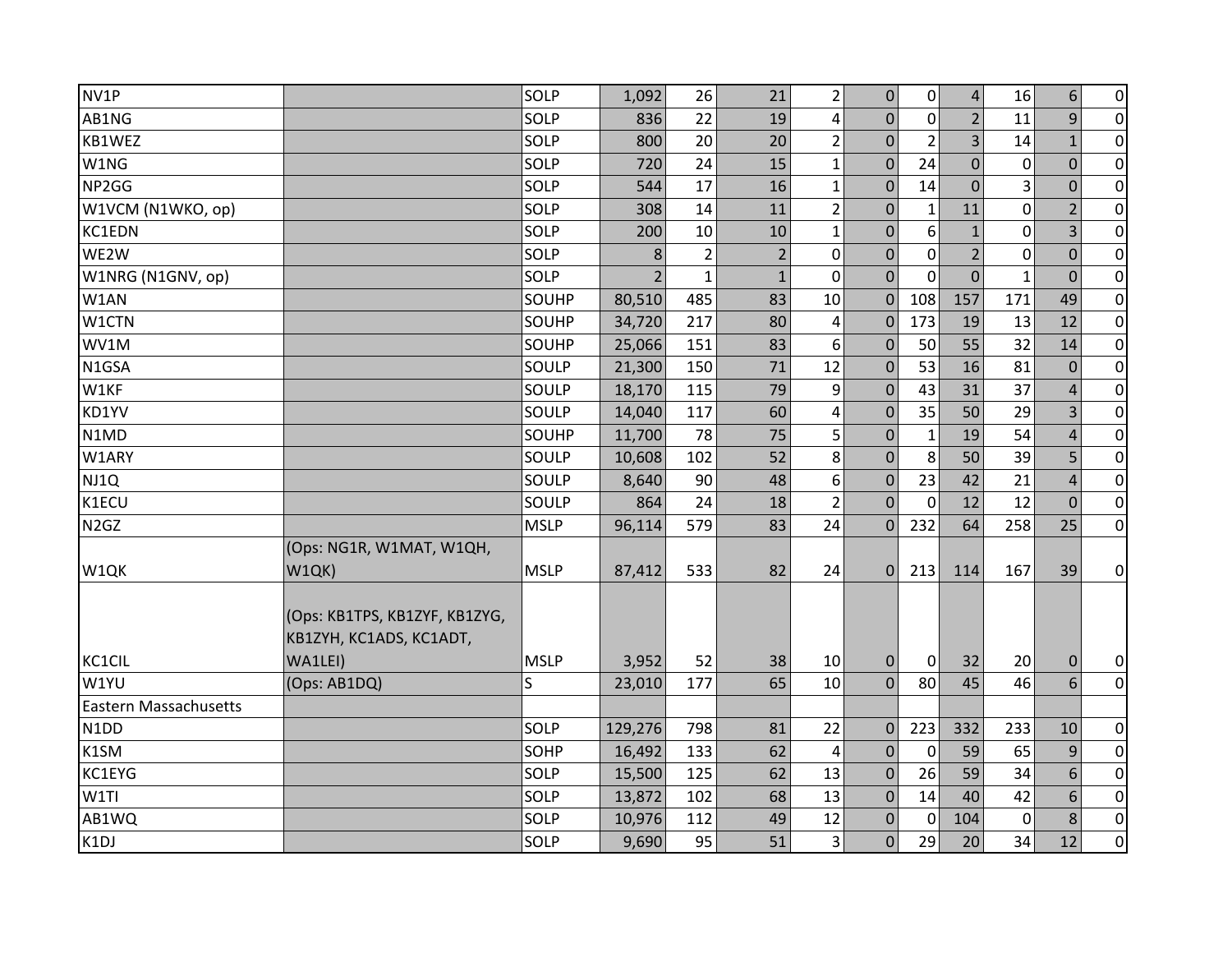| AB1J             |                             | SOLP        | 5,254   | 71    | 37 | $\mathsf{5}$    | $\boldsymbol{0}$ | $\mathbf 0$    | $71\,$         | $\mathbf 0$    | $\boldsymbol{0}$ | $\overline{0}$ |
|------------------|-----------------------------|-------------|---------|-------|----|-----------------|------------------|----------------|----------------|----------------|------------------|----------------|
| W1TW             |                             | SOQRP       | 5,124   | 61    | 42 | $\vert 4 \vert$ | $\mathbf 0$      | 27             | 14             | 20             | $\overline{0}$   | $\overline{0}$ |
| KB1FRK           |                             | SOLP        | 3,196   | 47    | 34 | 5               | $\mathbf 0$      | $\mathbf 0$    | 15             | 22             | 10               | $\overline{0}$ |
| W1MJ             |                             | SOLP        | 2,958   | 51    | 29 | 2               | $\overline{0}$   | 20             | 17             | 14             | $\overline{0}$   | $\overline{0}$ |
| AB1XB            |                             | SOHP        | 1,584   | 33    | 24 | $\vert$ 3       | 0                | $\mathbf 0$    | 30             | 3              | $\mathbf 0$      | $\overline{0}$ |
| KC1RL            |                             | SOLP        | 570     | 19    | 15 | $\overline{2}$  | $\mathbf 0$      | $\mathbf 0$    | 13             | 6              | $\overline{0}$   | $\overline{0}$ |
| AC1AJ            |                             | SOLP        | 532     | 19    | 14 | $\overline{4}$  | 0                | 16             | $\overline{3}$ | $\mathbf 0$    | $\mathbf 0$      | $\overline{0}$ |
| W1KQ             |                             | SOUHP       | 40,836  | 246   | 83 | 12              | $\mathbf 0$      | 53             | 88             | 98             | $\overline{7}$   | $\overline{0}$ |
| N1ZZN            |                             | SOULP       | 15,694  | 133   | 59 | $\overline{7}$  | $\mathbf 0$      | 93             | 35             | 5              | $\mathbf 0$      | $\overline{0}$ |
| K1DBO            |                             | SOUHP       | 14,896  | 133   | 56 | 15              | $\Omega$         | 47             | 40             | 37             | 9                | $\overline{0}$ |
| KC1CNA           |                             | SOULP       | 11,102  | 91    | 61 | 10              | $\mathbf 0$      | 21             | 14             | 46             | 10               | $\overline{0}$ |
| W1MA             |                             | SOULP       | 8,064   | 84    | 48 | $\vert$ 3       | $\Omega$         | $\overline{7}$ | 42             | 32             | $\overline{3}$   | $\overline{0}$ |
|                  |                             |             |         |       |    |                 |                  |                |                |                |                  |                |
| K1KP             | (Ops: K1KP, N1RD, NQ1D)     | <b>MSHP</b> | 182,600 | 1,100 | 83 | 22              | $\mathbf{0}$     | 133            | 441            | 521            | 5                | $\overline{0}$ |
| W1FM             | (Ops: N1SOH, W1FM)          | <b>MSLP</b> | 47,466  | 293   | 81 | 20              | $\mathbf 0$      | 119            | 69             | 90             | 15               | $\overline{0}$ |
|                  | (Ops: K7JS, KC1GLE, KG5HEW, |             |         |       |    |                 |                  |                |                |                |                  |                |
| W1AF             | KK4UHK, W1PL)               | S           | 63,200  | 400   | 79 | 22              | $\mathbf 0$      | 96             | 97             | 191            | 16               | $\overline{0}$ |
| Maine            |                             |             |         |       |    |                 |                  |                |                |                |                  |                |
| W1WMU            |                             | SOHP        | 191,388 | 1,167 | 82 | 21              | $\mathbf{0}$     | 263            | 457            | 351            | 96               | $\overline{0}$ |
| K1DG             |                             | SOHP        | 73,704  | 444   | 83 | 6               | $\Omega$         | 150            | 135            | 151            | 8                | $\overline{0}$ |
| W1LQ (WW1ME, op) |                             | SOLP        | 14,706  | 129   | 57 | $\overline{4}$  | $\mathbf{0}$     | 77             | 43             | 9              | $\overline{0}$   | $\overline{0}$ |
| KX1E             |                             | SOLP        | 11,766  | 111   | 53 | 8               | $\mathbf 0$      | 66             | $\mathbf{1}$   | 36             | 8                | $\overline{0}$ |
| <b>KD10</b>      |                             | SOLP        | 7,676   | 101   | 38 | 7               | $\overline{0}$   | 42             | 52             | $\overline{7}$ | $\overline{0}$   | $\overline{0}$ |
| AB1KI            |                             | SOLP        | 4,736   | 64    | 37 | 6               | $\pmb{0}$        | 19             | 45             | 0              | $\mathbf{0}$     | $\overline{0}$ |
| WA1TDA           |                             | SOHP        | 528     | 22    | 12 | $\overline{2}$  | $\mathbf{0}$     | $\mathbf{1}$   | 21             | $\overline{0}$ | $\overline{0}$   | $\overline{0}$ |
| K1JB             |                             | SOUHP       | 81,340  | 490   | 83 | $\overline{7}$  | $\mathbf{0}$     | 110            | 217            | 124            | 39               | $\overline{0}$ |
| W1DYJ            |                             | SOULP       | 6,440   | 70    | 46 | 5               | $\Omega$         | 31             | 26             | 9              | $\overline{4}$   | $\overline{0}$ |
| New Hampshire    |                             |             |         |       |    |                 |                  |                |                |                |                  |                |
| AF1T             |                             | SOHP        | 208,703 | 1,332 | 83 | 0               | $\mathbf 0$      | $\mathbf{0}$   | $\mathbf{0}$   | $\mathbf 0$    | $\mathbf{0}$     | $\overline{0}$ |
| W1LX             |                             | SOHP        | 98,118  | 621   | 79 | 11              | $\mathbf{0}$     | 95             | 97             | 350            | 79               | $\overline{0}$ |
| <b>KB1VUN</b>    |                             | SOLP        | 28,116  | 198   | 71 | 13              | $\Omega$         | 56             | 76             | 60             | 6                | $\overline{0}$ |
| K1RX             |                             | SOHP        | 24,840  | 207   | 60 | $\vert$ 3       | $\mathbf{0}$     | $\mathbf 0$    | 135            | 72             | $\mathbf 0$      | $\overline{0}$ |
| AC1J             |                             | SOLP        | 23,125  | 175   | 70 | 0               | 0                | $\mathbf 0$    | $\overline{0}$ | $\pmb{0}$      | $\overline{0}$   | $\overline{0}$ |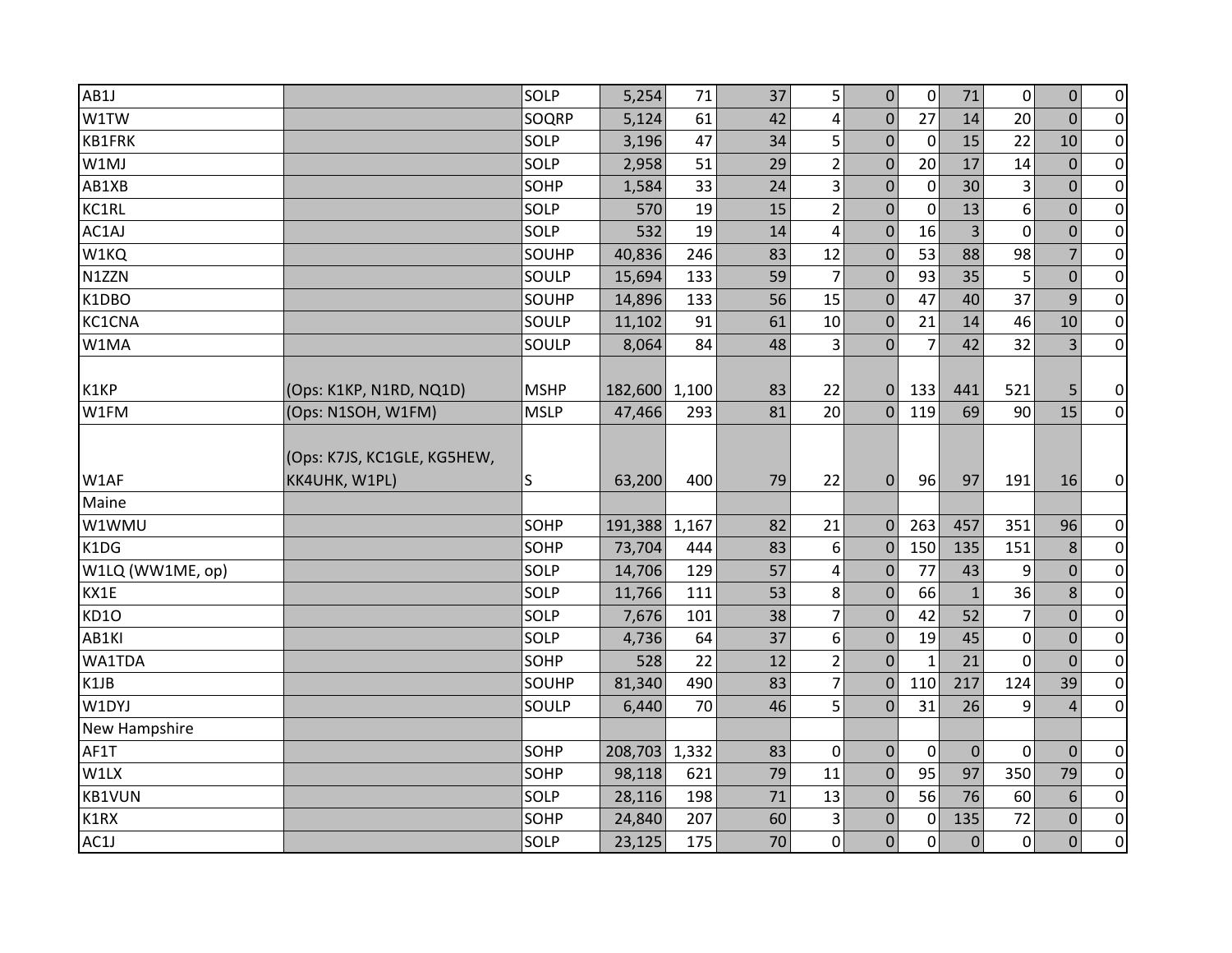| AE1P                         |                      | SOHP        | 17,168  | 148   | 58 | $\overline{3}$          | $\mathbf{0}$     | 104          | 33          | 11             | $\mathbf{0}$   | $\overline{0}$ |
|------------------------------|----------------------|-------------|---------|-------|----|-------------------------|------------------|--------------|-------------|----------------|----------------|----------------|
| N1JHJ                        |                      | SOHP        | 12,100  | 121   | 50 | 11                      | $\mathbf{0}$     | 34           | 56          | 16             | 15             | $\overline{0}$ |
| KG6CIH                       |                      | SOLP        | 4,140   | 46    | 45 | 4                       | $\mathbf{0}$     | 17           | $1\,$       | 25             | 3              | $\overline{0}$ |
| NF1L                         |                      | SOHP        | 912     | 24    | 19 | $\overline{2}$          | $\Omega$         | $\mathbf 0$  | $\mathbf 0$ | 19             | 5              | $\overline{0}$ |
| W1HS                         |                      | SOULP       | 41,250  | 275   | 75 | 16                      | $\mathbf{0}$     | 96           | 90          | 70             | 19             | $\overline{0}$ |
| <b>NF10</b>                  |                      | SOUHP       | 19,872  | 138   | 72 | 5                       | $\Omega$         | 29           | 57          | 49             | 3              | $\overline{0}$ |
| WA1ZYX                       |                      | SOUHP       | 12,312  | 114   | 54 | 5                       | $\mathbf{0}$     | 32           | 18          | 64             | $\mathbf 0$    | $\overline{0}$ |
| K1PH                         |                      | SOUHP       | 9,568   | 104   | 46 | $\overline{\mathbf{4}}$ | $\mathbf{0}$     | $\mathbf 0$  | 60          | 44             | $\Omega$       | $\overline{0}$ |
| N <sub>1</sub> BNC           | (Ops: N1BNC, WA1ZCQ) | <b>MSHP</b> | 94,770  | 585   | 81 | 22                      | $\mathbf{0}$     | 191          | 242         | 57             | 95             | $\overline{0}$ |
| Rhode Island                 |                      |             |         |       |    |                         |                  |              |             |                |                |                |
| WA1BXY                       |                      | SOLP        | 26,650  | 205   | 65 | 10                      | $\mathbf{0}$     | 69           | 81          | 42             | 13             | $\overline{0}$ |
| K1VSJ                        |                      | SOLP        | 8,464   | 92    | 46 | 3                       | $\Omega$         | 26           | 19          | 39             | 8              | $\overline{0}$ |
| WX1X                         |                      | SOLP        | 3,280   | 41    | 40 | $\overline{7}$          | $\mathbf 0$      | 20           | 16          | 5              | $\overline{0}$ | $\overline{0}$ |
| K1SD                         |                      | SOUHP       | 69,864  | 426   | 82 | 12                      | $\mathbf 0$      | 127          | 81          | 170            | 48             | $\overline{0}$ |
| AB1JV                        |                      | SOUHP       | 50,020  | 305   | 82 | 18                      | $\Omega$         | 136          | 72          | 71             | 26             | $\overline{0}$ |
| NB1U                         |                      | SOUHP       | 5,292   | 54    | 49 | $\mathbf 2$             | $\mathbf{0}$     | 29           | 24          | $\mathbf 0$    | $\mathbf{1}$   | $\overline{0}$ |
| KS1J                         |                      | SOULP       | 5,200   | 65    | 40 | $\overline{2}$          | $\Omega$         | $\mathbf 0$  | 41          | 24             | $\Omega$       | $\overline{0}$ |
| W1XX                         | (Ops: K1XA, W1XX)    | <b>MSHP</b> | 256,470 | 1,545 | 83 | 24                      | $\Omega$         | 234          | 699         | 584            | 28             | $\overline{0}$ |
| Vermont                      |                      |             |         |       |    |                         |                  |              |             |                |                |                |
| AA1SU                        |                      | SOHP        | 18,450  | 205   | 45 | 5                       | $\mathbf{0}$     | 64           | 141         | 0              | $\mathbf 0$    | $\pmb{0}$      |
| KB1WXM                       |                      | SOHP        | 6,232   | 76    | 41 | 4                       | $\boldsymbol{0}$ | 17           | 21          | 38             | $\mathbf 0$    | $\overline{0}$ |
| W1ECH                        |                      | SOLP        | 1,178   | 31    | 19 | $\mathbf{1}$            | $\mathbf{0}$     | $\mathbf 0$  | 29          | $\overline{0}$ | $\overline{2}$ | $\overline{0}$ |
| W1SJ                         |                      | SOUHP       | 239,040 | 1,440 | 83 | 24                      | $\mathbf{0}$     | 702          | 360         | 377            | $\mathbf{1}$   | $\overline{0}$ |
| <b>Western Massachusetts</b> |                      |             |         |       |    |                         |                  |              |             |                |                |                |
| NC1I (K9PW, op)              |                      | SOHP        | 274,044 | 1,671 | 82 | 24                      | $\Omega$         | 282          | 973         | 410            | 6              | $\pmb{0}$      |
| K5ZD                         |                      | SOHP        | 59,408  | 376   | 79 | 4                       | $\Omega$         | 115          | 143         | 110            | 8              | $\overline{0}$ |
| NG1I                         |                      | SOHP        | 21,312  | 144   | 74 | 12                      | $\mathbf{0}$     | 72           | 28          | 44             | $\mathbf 0$    | $\overline{0}$ |
| K1VOI                        |                      | SOLP        | 7,252   | 74    | 49 | 5                       | $\Omega$         | 0            | 28          | 41             | 5              | $\overline{0}$ |
| KB1VWQ                       |                      | SOLP        | 7,052   | 82    | 43 | 6                       | $\Omega$         | 48           | 24          | 10             | $\overline{0}$ | $\overline{0}$ |
| WB1AEL                       |                      | SOHP        | 4,480   | 56    | 40 | 4                       | $\mathbf{0}$     | 10           | 10          | 36             | $\mathbf 0$    | $\pmb{0}$      |
| KC1PUG                       |                      | SOLP        | 1,386   | 33    | 21 | 5                       | $\Omega$         | $\mathbf{0}$ | 28          | 5              | $\Omega$       | $\overline{0}$ |
| KC1CRS                       |                      | SOULP       | 30,464  | 224   | 68 | 21                      | $\mathbf{0}$     | 140          | 47          | 34             | 3              | $\overline{0}$ |
| KB1W                         |                      | SOUHP       | 27,560  | 212   | 65 | 3                       | $\Omega$         | 0            | 124         | 78             | 10             | $\overline{0}$ |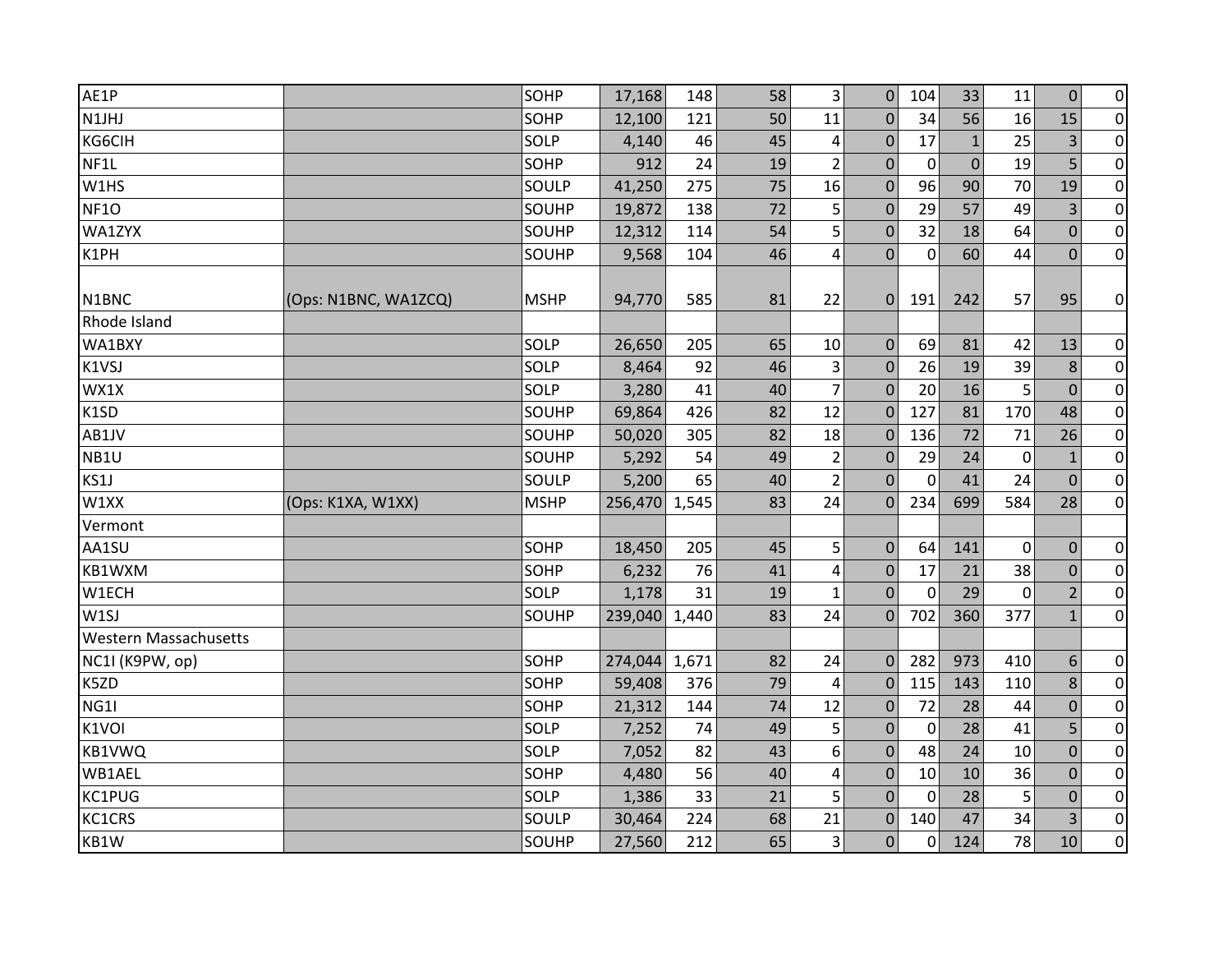| N1DBL                   |                                | SOULP       | 21,760  | 160 | 68             | $\overline{9}$ | $\pmb{0}$    | 67           | 53             | 30             | 10             | $\overline{0}$ |
|-------------------------|--------------------------------|-------------|---------|-----|----------------|----------------|--------------|--------------|----------------|----------------|----------------|----------------|
| <b>W1TRK</b>            |                                | SOULP       | 10,388  | 106 | 49             | 8              | $\mathbf 0$  | 35           | 39             | 30             | $\overline{2}$ | $\overline{0}$ |
| W1MSW                   |                                | SOULP       | 9,744   | 87  | 56             | $\overline{3}$ | $\mathbf{0}$ | $\mathbf 0$  | 16             | 63             | 8              | $\overline{0}$ |
|                         |                                |             |         |     |                |                |              |              |                |                |                |                |
| NJ1F                    | (Ops: K1TTT, KC1CWF, NJ1F)     | <b>MSHP</b> | 94,956  | 579 | 82             | 17             | $\mathbf{0}$ | 175          | 325            | 46             | 33             | $\overline{0}$ |
| W1YK                    |                                | S           | 27,702  | 171 | 81             | 16             | $\Omega$     | 10           | 97             | 56             | 8              | $\overline{0}$ |
|                         |                                |             |         |     |                |                |              |              |                |                |                |                |
| <b>Call</b>             | <b>Operator(s) and/or Host</b> | Category    | Score   |     | QSOs Sections  | <b>Hours</b>   | 160          | 80           | 40             | 20             | 15             | 10             |
| U.S. Call Area 2        |                                |             |         |     |                |                |              |              |                |                |                |                |
| <b>Eastern New York</b> |                                |             |         |     |                |                |              |              |                |                |                |                |
| KE2DX                   |                                | SOHP        | 102,872 | 668 | 77             | 13             | $\mathbf{0}$ | 304          | 41             | 291            | 32             | $\overline{0}$ |
| W2XL                    |                                | SOHP        | 88,938  | 549 | 81             | 8              | $\mathbf 0$  | 72           | 199            | 260            | 18             | $\overline{0}$ |
| K <sub>2</sub> UF       |                                | SOHP        | 81,158  | 527 | 77             | 14             | $\mathbf{0}$ | 224          | 303            | 0              | $\mathbf{0}$   | $\overline{0}$ |
| WC2W                    |                                | SOHP        | 74,250  | 495 | 75             | 15             | $\Omega$     | 327          | 42             | 126            | $\overline{0}$ | $\overline{0}$ |
| AB2KX                   |                                | SOHP        | 64,428  | 413 | 78             | 19             | $\Omega$     | 194          | 95             | 79             | 45             | $\overline{0}$ |
| WA2JQK                  |                                | SOLP        | 24,840  | 180 | 69             | 13             | $\Omega$     | 98           | 31             | 34             | 17             | $\overline{0}$ |
| N2MTG                   |                                | SOLP        | 20,664  | 164 | 63             | 9              | $\mathbf{0}$ | 81           | 41             | 39             | 3              | $\overline{0}$ |
| WB2KHE                  |                                | SOLP        | 15,618  | 137 | 57             | 9              | $\Omega$     | 86           | $\overline{0}$ | 37             | 14             | $\overline{0}$ |
| KX1W                    |                                | SOLP        | 15,360  | 128 | 60             | $\bf 8$        | $\mathbf{0}$ | 69           | 51             | $\overline{2}$ | 6              | $\overline{0}$ |
| K2PH                    |                                | SOLP        | 13,426  | 137 | 49             | 9              | $\mathbf 0$  | 57           | 52             | 25             | 3              | $\pmb{0}$      |
| K8LEF                   |                                | SOLP        | 13,312  | 128 | 52             | 8              | $\mathbf 0$  | $\mathbf 0$  | 85             | 35             | 8              | $\overline{0}$ |
| KD2IRA                  |                                | SOLP        | 9,540   | 106 | 45             | 13             | $\mathbf 0$  | $\mathbf 0$  | 86             | 20             | $\mathbf 0$    | $\overline{0}$ |
| K2MK                    |                                | SOHP        | 5,822   | 71  | 41             | $\overline{2}$ | $\mathbf 0$  | 16           | 31             | 24             | $\mathbf 0$    | $\overline{0}$ |
| <b>KC2RVP</b>           |                                | SOLP        | 5,822   | 71  | 41             | 6              | $\mathbf{0}$ | 0            | $\mathbf 0$    | 71             | $\mathbf 0$    | $\overline{0}$ |
| W7BAK                   |                                | SOQRP       | 4,680   | 65  | 36             | 8              | 0            | $\mathbf 0$  | 33             | 31             | $\mathbf{1}$   | $\overline{0}$ |
| W2IX                    |                                | SOQRP       | 3,011   | 55  | 29             | $\pmb{0}$      | 0            | $\mathbf 0$  | $\mathbf 0$    | $\mathbf 0$    | $\mathbf 0$    | $\overline{0}$ |
| WB2HRK                  |                                | SOLP        | 2,052   | 38  | 27             | 6              | 0            | $\mathbf{0}$ | 17             | 21             | $\Omega$       | $\overline{0}$ |
| W2RWG                   |                                | SOLP        | 504     | 18  | 14             | $\overline{2}$ | $\mathbf 0$  | $\mathbf 0$  | $\overline{7}$ | 10             | $\mathbf{1}$   | $\overline{0}$ |
| W2MRD                   |                                | SOLP        | 360     | 15  | 12             | $\mathbf{1}$   | $\Omega$     | $\mathbf{0}$ | 9              | 6              | $\Omega$       | $\overline{0}$ |
| AC2OC                   |                                | SOLP        | 24      | 3   | $\overline{4}$ | $\mathbf{1}$   | $\Omega$     | $\mathbf 0$  | $\mathbf 0$    | $-1$           | $\overline{4}$ | $\pmb{0}$      |
| W2GDJ                   |                                | SOUHP       | 155,376 | 936 | 83             | 22             | $\mathbf{0}$ | 318          | 266            | 304            | 48             | $\overline{0}$ |
| KM2O                    |                                | SOUHP       | 83,664  | 504 | 83             | 13             | $\mathbf{0}$ | 181          | 174            | 72             | 77             | $\overline{0}$ |
| N <sub>2LH</sub>        |                                | SOUHP       | 67,076  | 409 | 82             | 18             | $\mathbf 0$  | 92           | 42             | 270            | 5              | $\overline{0}$ |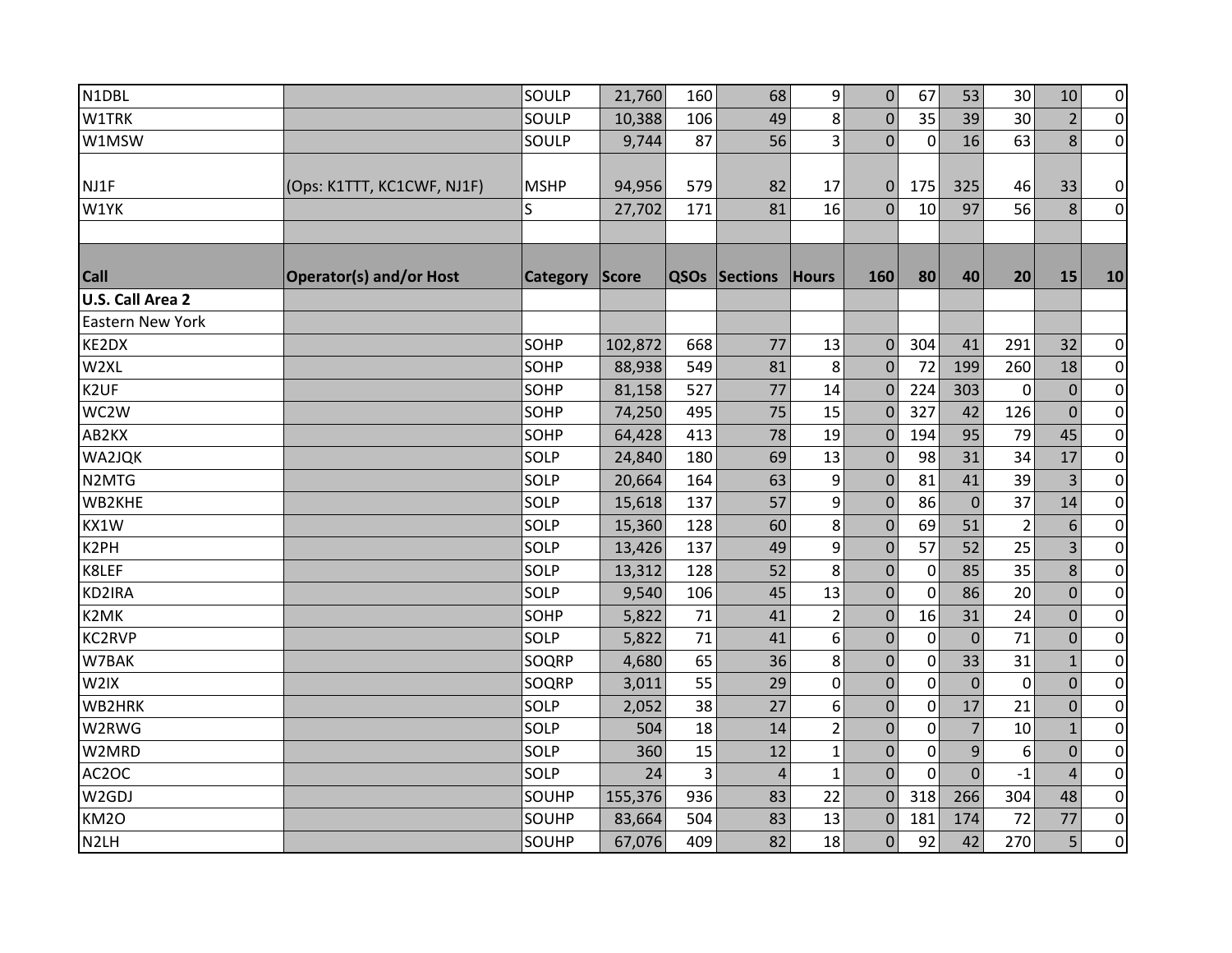| N2SQW                     |                       | SOULP       | 56,744        | 346 | 82             | 16               | $\Omega$       | 132          | 103            | 109            | $\overline{2}$ | $\pmb{0}$      |
|---------------------------|-----------------------|-------------|---------------|-----|----------------|------------------|----------------|--------------|----------------|----------------|----------------|----------------|
| KE1IH                     |                       | SOUHP       | 52,326        | 323 | 81             | 16               | $\mathbf{0}$   | 118          | 87             | 108            | 10             | $\overline{0}$ |
| <b>K2UNI</b>              |                       | SOUHP       | 35,724        | 229 | 78             | 16               | $\mathbf 0$    | 113          | 60             | 53             | 3              | $\overline{0}$ |
| WB2NVR                    |                       | SOUHP       | 29,796        | 191 | 78             | 10               | $\mathbf 0$    | 41           | 51             | 94             | 5              | $\overline{0}$ |
| K2CYE                     |                       | SOUHP       | 24,948        | 154 | 81             | 5                | $\mathbf 0$    | 42           | 59             | 49             | $\overline{4}$ | $\overline{0}$ |
| W2LK                      |                       | SOUHP       | 21,462        | 147 | 73             | 4                | $\mathbf 0$    | 27           | 34             | 56             | 30             | $\pmb{0}$      |
| N <sub>2PPL</sub>         |                       | SOUHP       | 13,448        | 82  | 82             | 11               | $\Omega$       | 43           | 13             | 25             | $\mathbf 1$    | $\overline{0}$ |
| KD2HHT                    |                       | SOUHP       | 476           | 17  | 14             | $\overline{2}$   | $\overline{0}$ | 13           | $\overline{3}$ | $\overline{0}$ | $\mathbf{1}$   | $\overline{0}$ |
| NO <sub>2</sub> X         | (Ops: NN2V, NO2X)     | <b>MSHP</b> | 70,632        | 436 | 81             | 19               | $\mathbf 0$    | 173          | 108            | 139            | 16             | $\overline{0}$ |
| WA3AFS                    | (Ops: KD2ERU, WA3AFS) | <b>MSHP</b> | 17,920        | 112 | 80             | 10               | $\mathbf 0$    | 44           | 22             | 41             | 5              | $\pmb{0}$      |
| K3YT                      |                       | <b>MSLP</b> | 126           | 9   | $\overline{7}$ | $\mathbf 0$      | $\Omega$       | $\mathbf{1}$ | 8              | $\Omega$       | $\Omega$       | $\overline{0}$ |
| New York City-Long Island |                       |             |               |     |                |                  |                |              |                |                |                |                |
| KD2RD                     |                       | SOHP        | 193,600 1,210 |     | 80             | 22               | $\mathbf 0$    | 283          | 523            | 401            | 3              | $\overline{0}$ |
| WA2CP (KC2GOW, op)        |                       | SOHP        | 78,880        | 493 | 80             | $\boldsymbol{9}$ | $\mathbf{0}$   | $\mathbf 0$  | 395            | 85             | 13             | $\overline{0}$ |
| WB2NFL                    |                       | SOHP        | 52,572        | 337 | 78             | 17               | $\Omega$       | 114          | 127            | 88             | 8              | $\overline{0}$ |
| KS2G                      |                       | SOLP        | 31,524        | 213 | 74             | 11               | $\mathbf 0$    | 76           | 44             | 75             | 18             | $\overline{0}$ |
| K <sub>2</sub> RB         |                       | SOLP        | 18,104        | 146 | 62             | 9                | $\Omega$       | 54           | 41             | 36             | 15             | $\overline{0}$ |
| N2YBB                     |                       | SOHP        | 15,860        | 130 | 61             | 5                | $\mathbf 0$    | $\mathbf 0$  | 69             | 61             | $\mathbf 0$    | $\pmb{0}$      |
| WA2RXS                    |                       | SOLP        | 10,600        | 100 | 53             | $\overline{7}$   | $\pmb{0}$      | 6            | 39             | 46             | 9              | $\overline{0}$ |
| N2NYU                     |                       | SOLP        | 4,446         | 57  | 39             | 8                | $\mathbf 0$    | $\mathbf 0$  | 25             | 16             | 16             | $\pmb{0}$      |
| NY2NY                     |                       | SOHP        | 3,528         | 42  | 42             | 3                | $\overline{0}$ | 3            | 20             | 17             | $\overline{2}$ | $\pmb{0}$      |
| K <sub>2</sub> TV         |                       | SOLP        | 2,624         | 41  | 32             | $\overline{2}$   | $\mathbf 0$    | $\mathbf 0$  | 19             | 19             | 3              | $\overline{0}$ |
| AD2EE                     |                       | SOLP        | 1,122         | 33  | 17             | $\mathbf 0$      | $\mathbf 0$    | $\mathbf 0$  | 32             | 1              | $\mathbf 0$    | $\overline{0}$ |
| <b>KC2JRQ</b>             |                       | SOLP        | 286           | 13  | 11             | $\mathbf{1}$     | $\mathbf 0$    | $\mathbf 0$  | $\mathbf 0$    | 7              | 6              | $\overline{0}$ |
| K <sub>2</sub> JF         |                       | SOLP        | 200           | 10  | 10             | $\overline{2}$   | $\overline{0}$ | $\mathbf{0}$ | 5              | 5              | $\overline{0}$ | $\overline{0}$ |
| N2MUN                     |                       | SOUHP       | 46,240        | 289 | 80             | 15               | $\mathbf 0$    | 28           | 144            | 99             | 18             | $\overline{0}$ |
| NY6DX                     | (Ops: KC2PWX, NY6DX)  | <b>MSLP</b> | 56,940        | 365 | 78             | 18               | $\mathbf 0$    | 120          | 17             | 215            | 13             | $\overline{0}$ |
| Northern New Jersey       |                       |             |               |     |                |                  |                |              |                |                |                |                |
| W <sub>2</sub> RQ         |                       | SOHP        | 131,840       | 824 | 80             | 14               | $\Omega$       | 513          | 193            | 30             | 88             | $\overline{0}$ |
| W <sub>2</sub> ID         |                       | SOLP        | 108,108       | 693 | 78             | 22               | $\Omega$       | 215          | 247            | 197            | 34             | $\pmb{0}$      |
| N2HMM                     |                       | SOLP        | 95,520        | 597 | 80             | 14               | $\mathbf 0$    | 210          | 197            | 170            | 20             | $\overline{0}$ |
| N <sub>2</sub> RJ         |                       | SOHP        | 61,884        | 382 | 81             | 10               | $\overline{0}$ | 49           | 304            | 19             | 10             | $\overline{0}$ |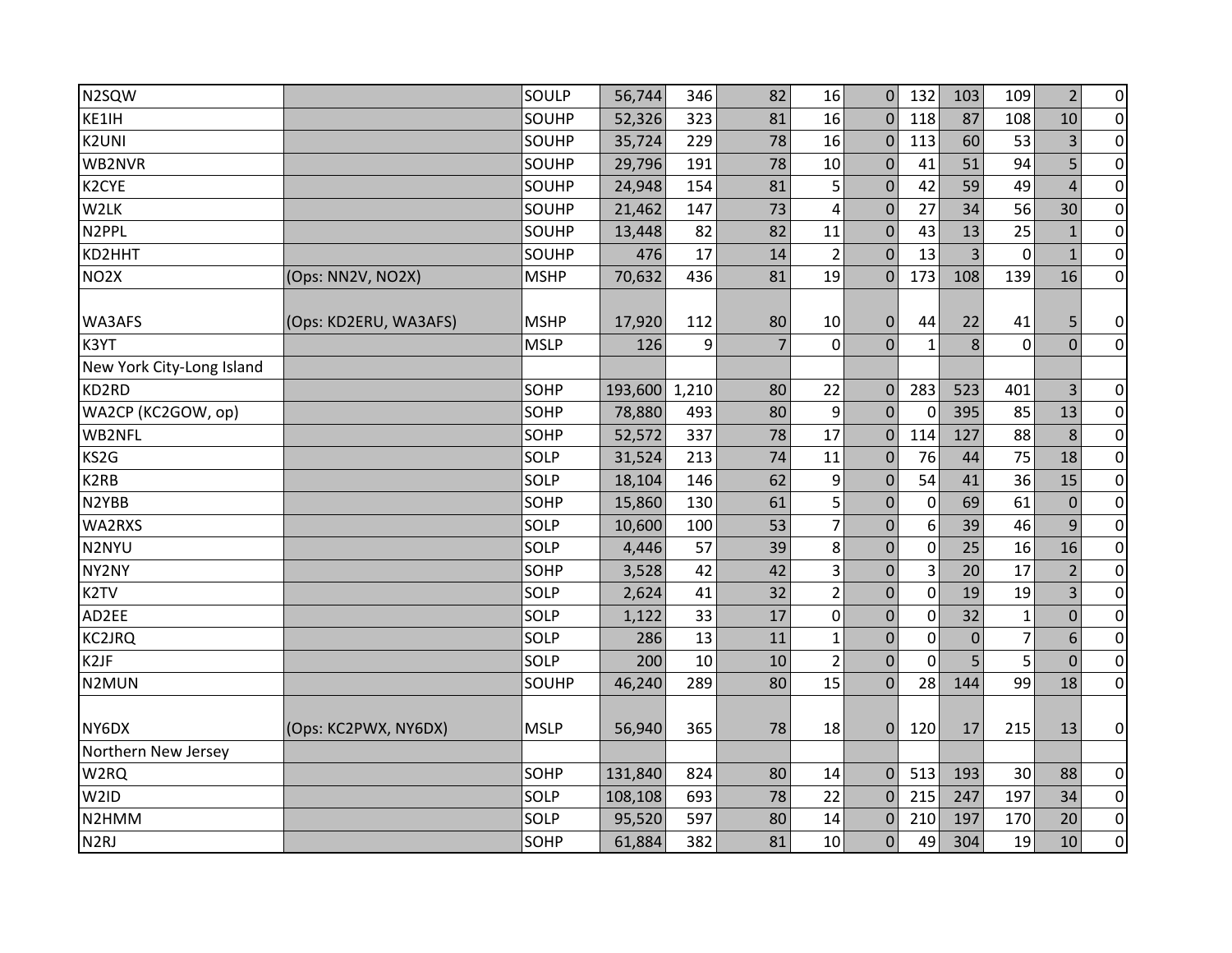| NA2AA                         |                                                                | SOQRP       | 18,980  | 130 | 73 | $\overline{7}$          | $\mathbf{0}$   | 57             | 24             | 46           | $\overline{3}$ | $\overline{0}$ |
|-------------------------------|----------------------------------------------------------------|-------------|---------|-----|----|-------------------------|----------------|----------------|----------------|--------------|----------------|----------------|
| N <sub>2</sub> N <sub>C</sub> |                                                                | SOHP        | 16,072  | 164 | 49 | $\overline{2}$          | $\mathbf{0}$   | 131            | 20             | 13           | $\Omega$       | $\overline{0}$ |
| K2DLS                         |                                                                | SOLP        | 14,616  | 116 | 63 | 9                       | $\mathbf 0$    | 35             | 22             | 45           | 14             | $\overline{0}$ |
| W2UDT                         |                                                                | SOHP        | 11,016  | 102 | 54 | 4                       | $\mathbf{0}$   | 14             | 42             | 25           | 21             | $\overline{0}$ |
| KC2QJB                        |                                                                | SOLP        | 9,676   | 82  | 59 | 13                      | $\mathbf 0$    | 6              | 40             | 36           | $\mathbf 0$    | $\overline{0}$ |
| K2BOG                         |                                                                | SOLP        | 7,544   | 82  | 46 | 8                       | $\mathbf 0$    | 32             | 29             | 15           | 6              | $\overline{0}$ |
| WA2ALY                        |                                                                | SOLP        | 2,520   | 42  | 30 | 5                       | $\mathbf 0$    | $\mathbf 0$    | 42             | $\mathbf 0$  | $\mathbf 0$    | $\overline{0}$ |
| KC2PDO                        |                                                                | SOLP        | 2,128   | 38  | 28 | 3                       | $\mathbf{0}$   | $-1$           | 23             | 10           | 6              | $\overline{0}$ |
| W2JEK                         |                                                                | SOQRP       | 2,028   | 39  | 26 | $\boldsymbol{6}$        | $\pmb{0}$      | 22             | $\overline{0}$ | 13           | $\overline{4}$ | $\overline{0}$ |
| <b>KC2VPE</b>                 |                                                                | SOLP        | 714     | 21  | 17 | $\overline{\mathbf{r}}$ | $\Omega$       | $\mathbf 0$    | 9              | 12           | $\Omega$       | $\overline{0}$ |
| K2DFC                         |                                                                | SOULP       | 78,518  | 473 | 83 | 20                      | $\overline{0}$ | 276            | 69             | 78           | 50             | $\overline{0}$ |
| W <sub>2</sub> NO             |                                                                | SOUHP       | 30,720  | 192 | 80 | $\overline{7}$          | $\mathbf 0$    | 0              | 72             | 115          | 5              | $\overline{0}$ |
| N <sub>2</sub> ZL             |                                                                | SOUHP       | 9,272   | 76  | 61 | $\overline{7}$          | $\Omega$       | 28             | 14             | 33           | $\mathbf{1}$   | $\overline{0}$ |
|                               |                                                                |             |         |     |    |                         |                |                |                |              |                |                |
| AB2DE                         | (Ops: AB2DE, KC2AVE)                                           | <b>MSHP</b> | 33,200  | 200 | 83 | 10                      | $\mathbf{0}$   | 95             | 58             | 45           | $\overline{2}$ | $\overline{0}$ |
| KC2UBI                        | (Ops: KC2UBI, KC2UBJ, KC2VTE,<br>KC2ZLN)                       | <b>MSLP</b> | 27,792  | 193 | 72 | 15                      | 0              | 72             | 85             | 30           | 6              | $\overline{0}$ |
| W2EF                          | (Ops: AC2EI, K2DEG, K2NNN,<br>KC2WRQ, KD2DMO, KD2FSH,<br>N2NO) | <b>MSLP</b> | 15,840  | 132 | 60 | 9                       | $\mathbf 0$    | 41             | 55             | 36           | $\mathbf{0}$   | $\overline{0}$ |
| K2MFF                         |                                                                | <b>MSLP</b> | 96      | 8   | 6  | $\mathbf{1}$            | $\Omega$       | $\overline{7}$ | $\overline{0}$ | $\mathbf{1}$ | $\Omega$       | $\overline{0}$ |
| Northern New York             |                                                                |             |         |     |    |                         |                |                |                |              |                |                |
| WA1FXK                        |                                                                | SOLP        | 29,536  | 208 | 71 | 18                      | $\mathbf 0$    | 53             | 31             | 122          | 2              | $\overline{0}$ |
| WB2KLD                        |                                                                | SOLP        | 8,160   | 120 | 34 | 6                       | $\mathbf 0$    | $\mathbf 0$    | 120            | $\mathbf 0$  | $\mathbf 0$    | $\overline{0}$ |
| KD2GUD                        |                                                                | SOLP        | 2,788   | 41  | 34 | 3                       | $\mathbf 0$    | 0              | 15             | 25           | $\mathbf{1}$   | $\overline{0}$ |
| KD2ABK                        |                                                                | SOLP        | 504     | 18  | 14 | 3                       | $\mathbf 0$    | $\mathbf 0$    | 18             | $\Omega$     | $\Omega$       | $\overline{0}$ |
| N6EE                          |                                                                | SOUHP       | 35,478  | 243 | 73 | 5                       | $\Omega$       | 52             | 46             | 116          | 29             | $\overline{0}$ |
| AB2ZY                         |                                                                | SOUHP       | 14,950  | 115 | 65 | $\overline{7}$          | $\Omega$       | 20             | 49             | 44           | $\overline{2}$ | $\overline{0}$ |
| КØВВС                         |                                                                | SOULP       | 8,692   | 82  | 53 | 7                       | $\Omega$       | 8              | 40             | 31           | 3              | $\overline{0}$ |
|                               |                                                                |             |         |     |    |                         |                |                |                |              |                |                |
| K <sub>2JJI</sub>             | (Ops: W8NUD, WA2EZ, WU2M)                                      | <b>MSHP</b> | 129,924 | 802 | 81 | 15                      | $\overline{0}$ | 104            | 671            | 11           | 16             | $\overline{0}$ |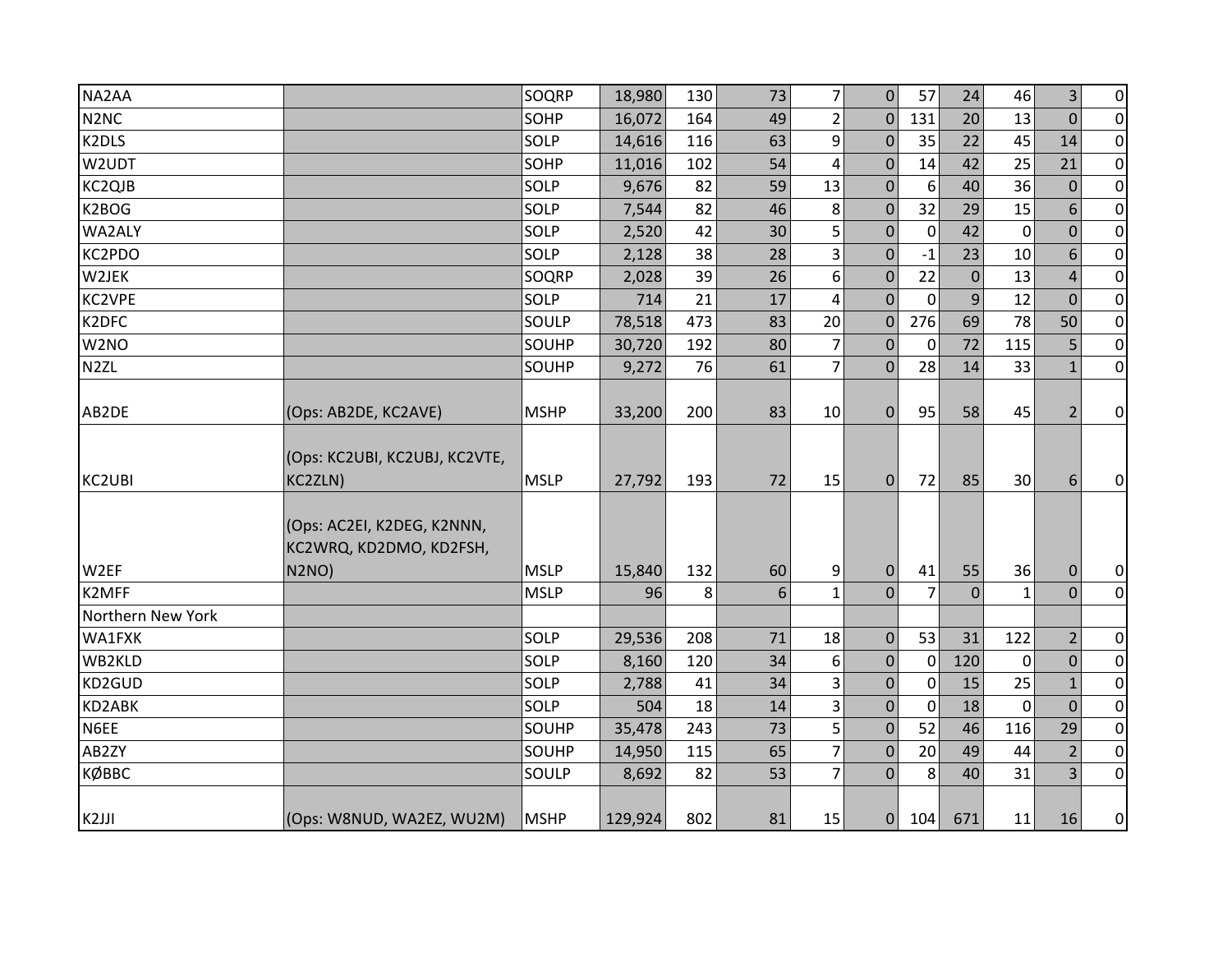| KD2DXI                  | (Ops: KD2DXI, KD2DXJ)                                                          | <b>MSLP</b> | 28,420  | 203   | 70 | 17             | $\overline{0}$ | 72             | 50             | 67             | 14             | $\pmb{0}$        |
|-------------------------|--------------------------------------------------------------------------------|-------------|---------|-------|----|----------------|----------------|----------------|----------------|----------------|----------------|------------------|
| K <sub>2</sub> CC       | (Ops: K2CC, KB1SSN)                                                            | S           | 3,186   | 59    | 27 | $\overline{2}$ | $\Omega$       | 55             | 4              | $\overline{0}$ | $\Omega$       | $\overline{0}$   |
| Southern New Jersey     |                                                                                |             |         |       |    |                |                |                |                |                |                |                  |
| W <sub>2</sub> TT       |                                                                                | SOHP        | 16,104  | 132   | 61 | 8              | $\overline{0}$ | 12             | 67             | 42             | 11             | $\pmb{0}$        |
| KD2CFD                  |                                                                                | SOLP        | 15,872  | 128   | 62 | 14             | $\mathbf{0}$   | $\mathbf{1}$   | 36             | 91             | $\mathbf{0}$   | $\mathbf 0$      |
| N2IMM                   |                                                                                | SOLP        | 10,098  | 99    | 51 | $\overline{7}$ | $\mathbf{0}$   | 34             | 37             | 26             | $\overline{2}$ | $\mathbf 0$      |
| W <sub>2SJ</sub>        |                                                                                | SOLP        | 6,364   | 74    | 43 | $\overline{7}$ | $\pmb{0}$      | $\mathbf 0$    | 68             | $\mathbf 0$    | 6              | $\mathbf 0$      |
| WO2Y                    |                                                                                | SOHP        | 3,300   | 50    | 33 | $\overline{2}$ | $\pmb{0}$      | $\mathbf 0$    | $\mathbf{0}$   | 50             | $\overline{0}$ | $\pmb{0}$        |
| K2WJL                   |                                                                                | SOLP        | 1,782   | 33    | 27 | $\overline{4}$ | $\mathbf 0$    | $\mathbf 0$    | 12             | 11             | 10             | $\pmb{0}$        |
| KZ2I                    |                                                                                | SOLP        | 1,564   | 34    | 23 | $\overline{2}$ | $\mathbf{0}$   | $\mathbf 0$    | 6              | 28             | $\mathbf{0}$   | $\mathbf 0$      |
| K2SDS                   |                                                                                | SOLP        | 800     | 25    | 16 | $\overline{4}$ | $\overline{0}$ | $\overline{0}$ | $\Omega$       | 3              | 22             | $\boldsymbol{0}$ |
| KC2OGR                  |                                                                                | SOLP        | 600     | 20    | 15 | $\mathbf 1$    | $\mathbf{0}$   | $\mathbf 0$    | 17             | 3              | $\overline{0}$ | $\pmb{0}$        |
| KF2Y                    |                                                                                | SOLP        | 360     | 15    | 12 | $\mathbf{1}$   | $\pmb{0}$      | $\mathbf 0$    | $\mathbf{0}$   | 14             | $\mathbf{1}$   | $\pmb{0}$        |
| KD2DVW                  |                                                                                | SOLP        | 18      | 3     | 3  | $\mathbf{1}$   | $\overline{0}$ | $\Omega$       | $\overline{3}$ | $\mathbf 0$    | $\overline{0}$ | $\pmb{0}$        |
| N <sub>2</sub> MM       |                                                                                | SOUHP       | 211,816 | 1,276 | 83 | 23             | $\mathbf{0}$   | 308            | 680            | 265            | 23             | $\mathbf 0$      |
| WB2P                    |                                                                                | SOULP       | 196,876 | 1,186 | 83 | 24             | $\mathbf 0$    | 298            | 549            | 323            | 16             | $\pmb{0}$        |
| W2FDJ                   |                                                                                | SOULP       | 38,048  | 232   | 82 | 17             | $\mathbf 0$    | 134            | 39             | 31             | 28             | $\mathbf 0$      |
| W <sub>2</sub> TV       |                                                                                | SOULP       | 33,338  | 211   | 79 | 17             | $\mathbf{0}$   | 33             | 76             | 80             | 22             | $\pmb{0}$        |
| WA2FZB                  |                                                                                | SOUHP       | 25,748  | 157   | 82 | 13             | $\overline{0}$ | 73             | 35             | 41             | 8              | $\pmb{0}$        |
| KE2D                    |                                                                                | SOULP       | 23,040  | 160   | 72 | 7              | $\mathbf{0}$   | 121            | 29             | 8              | $\overline{2}$ | $\mathbf 0$      |
| K2RET                   |                                                                                | SOUHP       | 15,600  | 150   | 52 | 6              | $\mathbf{0}$   | 27             | 120            | 3              | $\mathbf 0$    | $\pmb{0}$        |
| N <sub>2</sub> SCJ      |                                                                                | SOULP       | 9,282   | 91    | 51 | 10             | $\overline{0}$ | 56             | 14             | 18             | $\overline{3}$ | $\mathbf 0$      |
| W2ZQ                    |                                                                                | <b>MSHP</b> | 44,530  | 305   | 73 | 14             | $\mathbf{0}$   | 51             | 198            | 20             | 36             | $\overline{0}$   |
|                         | (Ops: K2BL, K2WB, K2WJL,<br>KD2AWE, KD2EPM, KD2JPV,<br>KD2JPW, KD2LBT, KD2LBU, |             |         |       |    |                |                |                |                |                |                |                  |
| K <sub>2</sub> AA       | KE2D)                                                                          | <b>MSLP</b> | 24,776  | 163   | 76 | 17             | $\Omega$       | 60             | 36             | 54             | 13             | $\overline{0}$   |
| <b>Western New York</b> |                                                                                |             |         |       |    |                |                |                |                |                |                |                  |
| K <sub>2</sub> ZR       |                                                                                | SOLP        | 49,932  | 342   | 73 | 11             | $\overline{0}$ | 83             | 167            | 63             | 29             | $\overline{0}$   |
| KC2YEA                  |                                                                                | SOLP        | 39,156  | 251   | 78 | 15             | $\mathbf{0}$   | 72             | 100            | 47             | 32             | $\pmb{0}$        |
| K <sub>2QB</sub>        |                                                                                | SOHP        | 35,250  | 235   | 75 | $\overline{7}$ | $\mathbf{0}$   | 87             | 65             | 65             | 18             | $\mathbf 0$      |
| AC2RL                   |                                                                                | SOLP        | 34,632  | 234   | 74 | 18             | $\overline{0}$ | 70             | 87             | 53             | 24             | $\mathbf 0$      |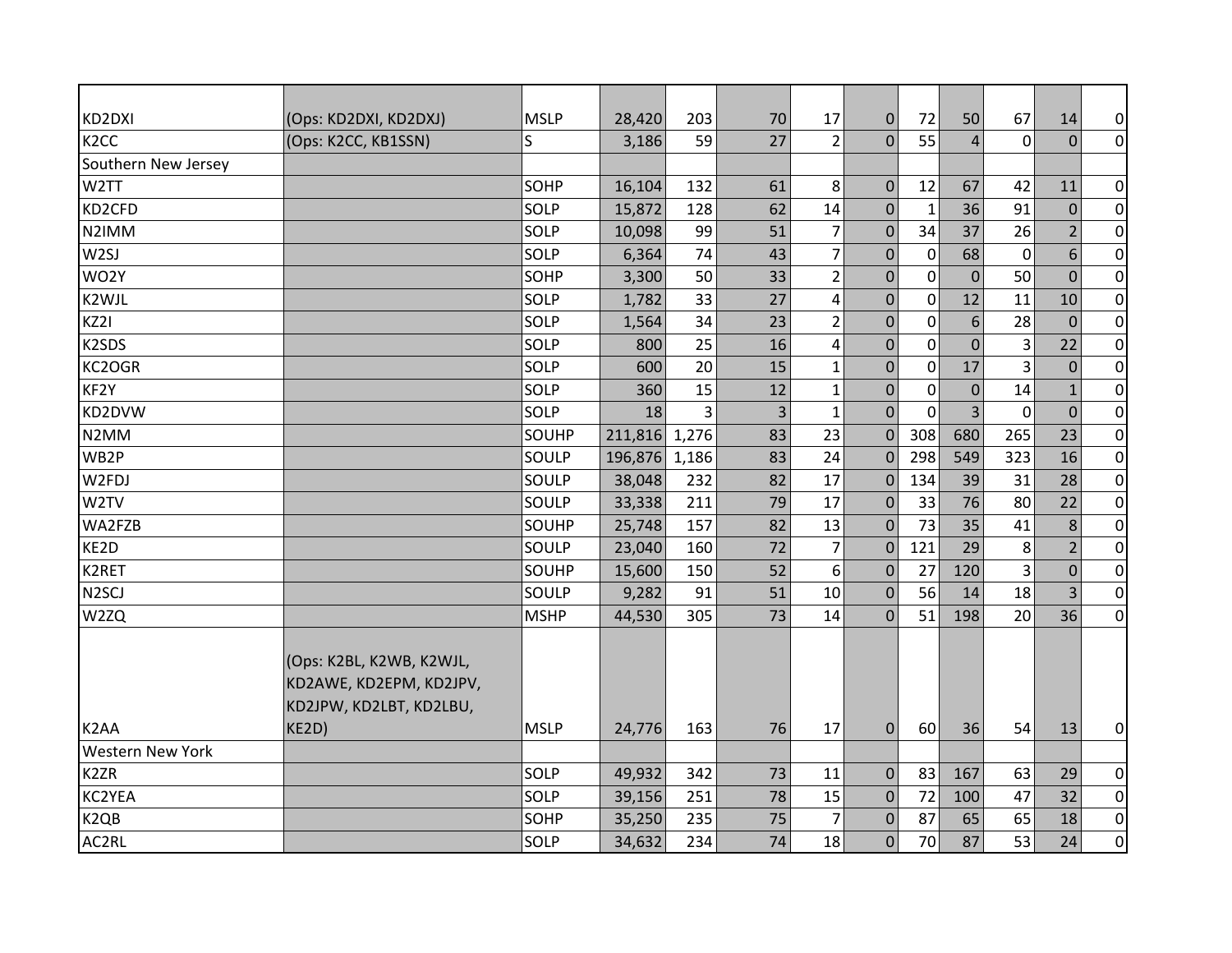| WA2QAU              |                      | SOLP        | 26,936  | 182   | 74 | 11             | 0                | 20          | 91             | 58             | 13             | $\overline{0}$   |
|---------------------|----------------------|-------------|---------|-------|----|----------------|------------------|-------------|----------------|----------------|----------------|------------------|
| K <sub>2</sub> NV   |                      | SOQRP       | 21,528  | 156   | 69 | 6              | 0                | 16          | 66             | 64             | 10             | $\overline{0}$   |
| N1NQD               |                      | SOLP        | 20,150  | 155   | 65 | 16             | $\mathbf{0}$     | 70          | 54             | 25             | 6              | $\overline{0}$   |
| N <sub>2</sub> MF   |                      | SOHP        | 17,836  | 182   | 49 | 3              | 0                | 29          | 153            | $\mathbf 0$    | $\overline{0}$ | $\pmb{0}$        |
| NW2K                |                      | SOLP        | 16,506  | 131   | 63 | 3              | $\mathbf 0$      | 46          | 32             | 37             | 16             | $\overline{0}$   |
| WD2F                |                      | SOLP        | 15,222  | 129   | 59 | 8              | $\mathbf{0}$     | 37          | 29             | 45             | 18             | $\pmb{0}$        |
| WA2CLX              |                      | SOLP        | 13,200  | 120   | 55 | 10             | 0                | 21          | 59             | 35             | 5              | $\overline{0}$   |
| AB2TC               |                      | SOLP        | 11,934  | 117   | 51 | 6              | $\mathbf{0}$     | $\mathbf 0$ | 30             | 72             | 15             | $\overline{0}$   |
| W2RLK               |                      | SOLP        | 10,176  | 106   | 48 | 10             | 0                | 38          | 42             | 23             | 3              | $\pmb{0}$        |
| AD2TM               |                      | SOLP        | 9,120   | 95    | 48 | 8              | 0                | 35          | 17             | 43             | $\mathbf 0$    | $\overline{0}$   |
| NN2NN               |                      | SOHP        | 7,040   | 88    | 40 | 5              | $\mathbf{0}$     | 62          | 18             | 8              | $\mathbf{0}$   | $\pmb{0}$        |
| <b>K2QO</b>         |                      | SOQRP       | 5,208   | 62    | 42 | $\overline{2}$ | 0                | $\mathbf 0$ | 33             | 29             | $\mathbf 0$    | $\pmb{0}$        |
| K2KU                |                      | SOLP        | 4,440   | 60    | 37 | 5              | $\mathbf{0}$     | 22          | 28             | 10             | $\mathbf 0$    | $\overline{0}$   |
| KC2JYD              |                      | SOLP        | 3,774   | 51    | 37 | 8              | 0                | 8           | 38             | 5              | $\mathbf 0$    | $\pmb{0}$        |
| KG2DWS              |                      | SOLP        | 3,200   | 50    | 32 | $\overline{7}$ | 0                | $\mathbf 1$ | 34             | 15             | $\mathbf 0$    | $\overline{0}$   |
| W <sub>2</sub> OP   |                      | SOHP        | 3,120   | 52    | 30 | 3              | $\mathbf{0}$     | 28          | 22             | $\overline{2}$ | $\mathbf{0}$   | $\boldsymbol{0}$ |
| KD2KSG              |                      | SOLP        | 2,800   | 40    | 35 | 6              | 0                | $\mathbf 0$ | 22             | 18             | $\mathbf 0$    | $\overline{0}$   |
| W2PIP               |                      | SOLP        | 2,600   | 50    | 26 | $\pmb{4}$      | $\mathbf{0}$     | $\mathbf 0$ | 50             | $\Omega$       | $\Omega$       | $\overline{0}$   |
| KD2KEH              |                      | SOLP        | 1,728   | 36    | 24 | 5              | $\mathbf 0$      | $\mathbf 0$ | 23             | 13             | $\mathbf 0$    | $\pmb{0}$        |
| N2UJN               |                      | <b>SOLP</b> | 1,400   | 35    | 20 | $\overline{2}$ | $\mathbf{0}$     | 26          | 3              | 6              | $\Omega$       | $\overline{0}$   |
| N2RHL               |                      | SOLP        | 1,178   | 31    | 19 | 4              | 0                | 0           | 32             | $-2$           | 1              | $\pmb{0}$        |
| AC2IK               |                      | SOLP        | 1,050   | 25    | 21 | $\overline{2}$ | $\boldsymbol{0}$ | 0           | 25             | $\mathbf 0$    | $\Omega$       | $\overline{0}$   |
| KB2GD               |                      | SOLP        | 128     | 8     | 8  | $\mathbf 1$    | $\overline{0}$   | $\mathbf 0$ | $\overline{4}$ | $\mathbf{1}$   | 3              | $\overline{0}$   |
| AB3CX               |                      | SOUHP       | 183,264 | 1,104 | 83 | 20             | $\Omega$         | 242         | 580            | 269            | 13             | $\overline{0}$   |
| W <sub>2GR</sub>    |                      | SOUHP       | 102,422 | 617   | 83 | 15             | $\Omega$         | 398         | 124            | 68             | 27             | $\overline{0}$   |
| KC2LRC              |                      | SOULP       | 76,194  | 459   | 83 | 21             | $\Omega$         | 221         | 87             | 119            | 32             | $\pmb{0}$        |
| NN <sub>2</sub> L   |                      | SOUHP       | 37,350  | 225   | 83 | 12             | $\overline{0}$   | 121         | 48             | 44             | 12             | $\overline{0}$   |
| K <sub>2SI</sub>    |                      | SOULP       | 34,034  | 221   | 77 | 14             | $\mathbf 0$      | 106         | 50             | 53             | 12             | $\overline{0}$   |
| N <sub>2</sub> IK   |                      | SOULP       | 31,768  | 209   | 76 | 16             | 0                | 124         | 34             | 44             | 7              | $\overline{0}$   |
| NG <sub>2</sub> P   |                      | SOUHP       | 18,744  | 132   | 71 | 8              | 0                | 71          | 13             | 47             | $\mathbf{1}$   | $\overline{0}$   |
| <b>K2MV (@N2BC)</b> |                      | SOUHP       | 13,216  | 112   | 59 | 4              | 0                | 0           | 49             | 55             | 8              | $\pmb{0}$        |
| N2NKX               |                      | SOUHP       | 1,700   | 34    | 25 | $\vert$ 3      | 0                | 8           | 11             | 13             | $\overline{2}$ | $\overline{0}$   |
| AA2AN               | (Ops: AA2AN, KC2NHT) | <b>MSLP</b> | 3,332   | 49    | 34 | 4              | 0                | 9           | 13             | 27             | $\mathbf{0}$   | $\overline{0}$   |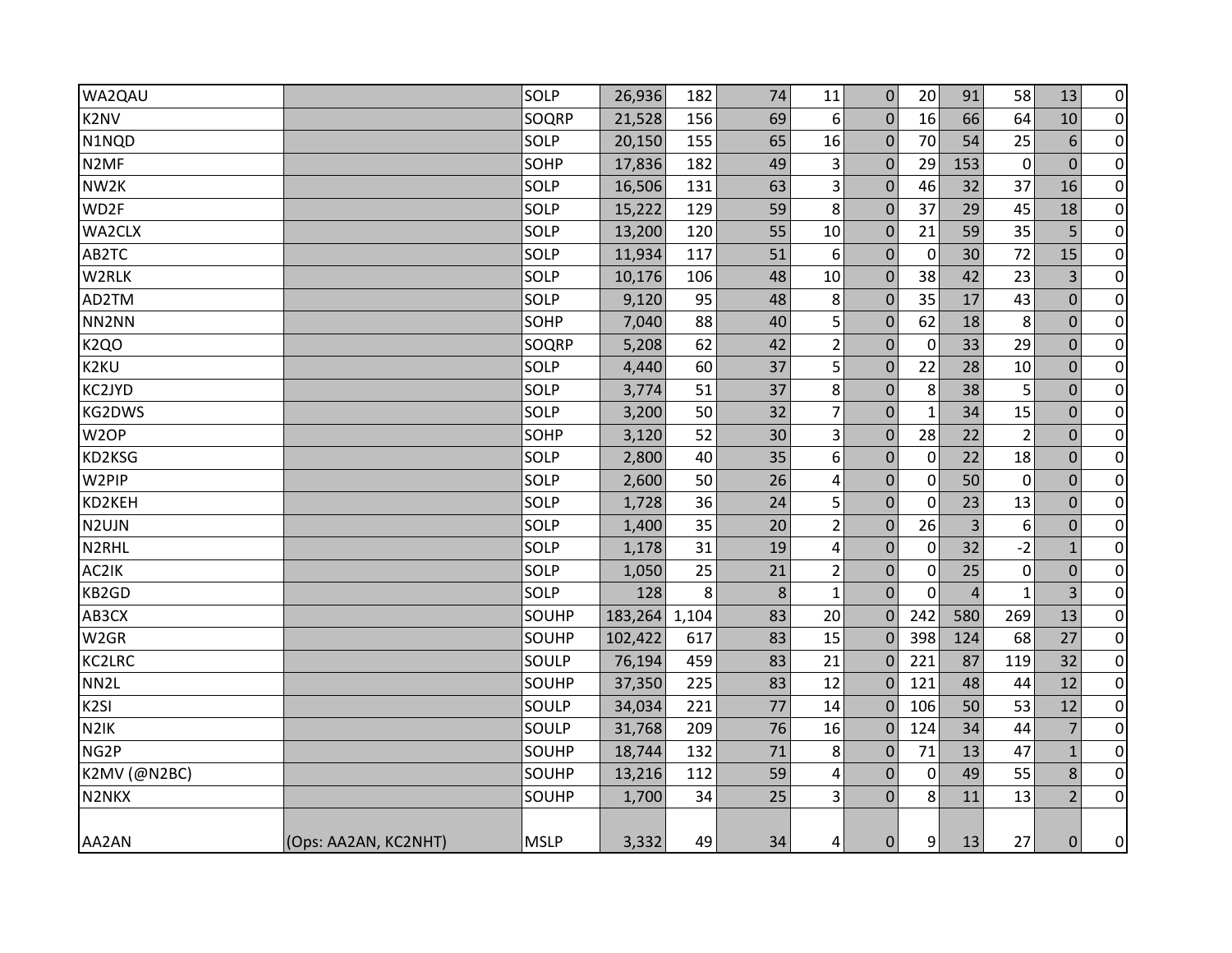| <b>Call</b>          | <b>Operator(s) and/or Host</b> | <b>Category</b> | <b>Score</b> |     | <b>QSOs Sections</b> | Hours          | 160              | 80             | 40             | 20             | 15             | 10             |
|----------------------|--------------------------------|-----------------|--------------|-----|----------------------|----------------|------------------|----------------|----------------|----------------|----------------|----------------|
| U.S. Call Area 3     |                                |                 |              |     |                      |                |                  |                |                |                |                |                |
| Delaware             |                                |                 |              |     |                      |                |                  |                |                |                |                |                |
| NY3C                 |                                | SOHP            | 15,048       | 132 | 57                   | 3              | $\mathbf{0}$     | $\mathbf 0$    | 61             | 71             | $\mathbf 0$    | 0              |
| N3MWQ                |                                | SOLP            | 1,750        | 35  | 25                   | 4              | $\mathbf 0$      | $\mathbf 0$    | $\mathbf{0}$   | 35             | $\mathbf 0$    | $\overline{0}$ |
| NW3Y                 |                                | SOUHP           | 81,000       | 500 | 81                   | 9              | $\mathbf{0}$     | 29             | 177            | 272            | 22             | $\overline{0}$ |
| K9RS                 |                                | SOUHP           | 79,868       | 487 | 82                   | 5              | $\boldsymbol{0}$ | 138            | 302            | 31             | 16             | $\overline{0}$ |
| AG3Q                 |                                | SOULP           | 570          | 19  | 15                   | 1              | $\overline{0}$   | $\mathbf{1}$   | $\overline{7}$ | 11             | $\overline{0}$ | $\overline{0}$ |
| K3JD                 | (Ops: K3JD, W7TBG)             | <b>MSLP</b>     | 84,960       | 531 | 80                   | 16             | $\Omega$         | 321            | 16             | 152            | 42             | $\overline{0}$ |
| Eastern Pennsylvania |                                |                 |              |     |                      |                |                  |                |                |                |                |                |
| N3NRN                |                                | SOLP            | 34,320       | 220 | 78                   | 13             | $\mathbf{0}$     | 73             | 74             | 70             | $\overline{3}$ | $\overline{0}$ |
| KB3JZB               |                                | SOLP            | 23,760       | 180 | 66                   | 12             | $\boldsymbol{0}$ | 48             | 105            | 23             | $\overline{4}$ | $\overline{0}$ |
| WA2GBF               |                                | <b>SOLP</b>     | 17,324       | 142 | 61                   | 11             | $\mathbf{0}$     | 24             | 69             | 32             | 17             | $\overline{0}$ |
| NX3V                 |                                | SOLP            | 15,222       | 129 | 59                   | 12             | $\mathbf 0$      | $\mathbf 0$    | 71             | 58             | $\mathbf 0$    | $\overline{0}$ |
| KZ3MW                |                                | SOLP            | 14,420       | 103 | 70                   | 9              | $\overline{0}$   | 31             | 44             | 12             | 13             | $\vert$ 3      |
| AJ3DI                |                                | SOLP            | 8,900        | 89  | 50                   | 8              | $\boldsymbol{0}$ | 21             | 34             | 27             | $\overline{7}$ | $\overline{0}$ |
| N3PEC                |                                | SOLP            | 8,736        | 78  | 56                   | 11             | $\mathbf 0$      | 9              | 46             | 21             | $\overline{2}$ | $\overline{0}$ |
| <b>K2LNS</b>         |                                | <b>SOLP</b>     | 7,722        | 99  | 39                   | 3              | $\mathbf{0}$     | $\pmb{0}$      | 24             | 66             | $\overline{9}$ | $\overline{0}$ |
| W3RGA                |                                | SOLP            | 6,970        | 85  | 41                   | $\overline{7}$ | $\overline{0}$   | 9              | 62             | 10             | $\overline{4}$ | $\overline{0}$ |
| <b>KDØITF</b>        |                                | SOHP            | 5,504        | 64  | 43                   | $\overline{7}$ | $\mathbf 0$      | 11             | 38             | 10             | $\overline{4}$ | $\mathbf{1}$   |
| WA3FRP               |                                | <b>SOLP</b>     | 4,800        | 60  | 40                   | 5              | $\boldsymbol{0}$ | $\overline{3}$ | 57             | $\mathbf 0$    | $\pmb{0}$      | $\overline{0}$ |
| <b>KB3RCT</b>        |                                | SOHP            | 4,134        | 53  | 39                   | 5              | $\mathbf 0$      | 15             | 38             | $\mathbf 0$    | $\mathbf 0$    | $\overline{0}$ |
| N3KYZ                |                                | SOLP            | 4,070        | 55  | 37                   | 7              | $\mathbf 0$      | $\mathbf 0$    | 27             | 28             | $\mathbf 0$    | $\overline{0}$ |
| KD3HN                |                                | SOLP            | 3,744        | 52  | 36                   | $\overline{2}$ | $\mathbf{0}$     | 34             | 18             | $\mathbf 0$    | $\mathbf 0$    | $\overline{0}$ |
| N3RN                 |                                | SOLP            | 3,430        | 49  | 35                   | $\mathbf{1}$   | $\pmb{0}$        | $\overline{2}$ | 36             | 11             | $\mathbf 0$    | $\overline{0}$ |
| N3ACP                |                                | SOLP            | 3,234        | 49  | 33                   | 6              | $\mathbf{0}$     | $\mathbf 0$    | 14             | 35             | $\mathbf 0$    | $\overline{0}$ |
| K3JAG                |                                | SOLP            | 3,200        | 50  | 32                   | 5              | $\pmb{0}$        | 3              | 13             | 34             | $\mathbf 0$    | $\overline{0}$ |
| N3RUM                |                                | <b>SOLP</b>     | 476          | 18  | 14                   | 0              | $\overline{0}$   | $\mathbf 0$    | $\mathbf{0}$   | $\mathbf 0$    | $\mathbf{0}$   | $\overline{0}$ |
| <b>KC3EWJ</b>        |                                | SOLP            | 128          | 8   | 8                    | $\mathbf{1}$   | $\mathbf{0}$     | $\mathbf 0$    | $\,8\,$        | $\mathbf 0$    | $\mathbf 0$    | $\overline{0}$ |
| K3ISH                |                                | SOHP            | 32           | 4   | $\overline{4}$       | 0              | $\overline{0}$   | $\Omega$       | $\overline{0}$ | $\overline{2}$ | $\overline{2}$ | $\overline{0}$ |
| K3MD                 |                                | SOUHP           | 148,404      | 894 | 83                   | 21             | $\Omega$         | 327            | 260            | 283            | 24             | $\overline{0}$ |
| K3WW                 |                                | SOUHP           | 110,556      | 666 | 83                   | 13             | $\Omega$         | 397            | 60             | 180            | 29             | $\overline{0}$ |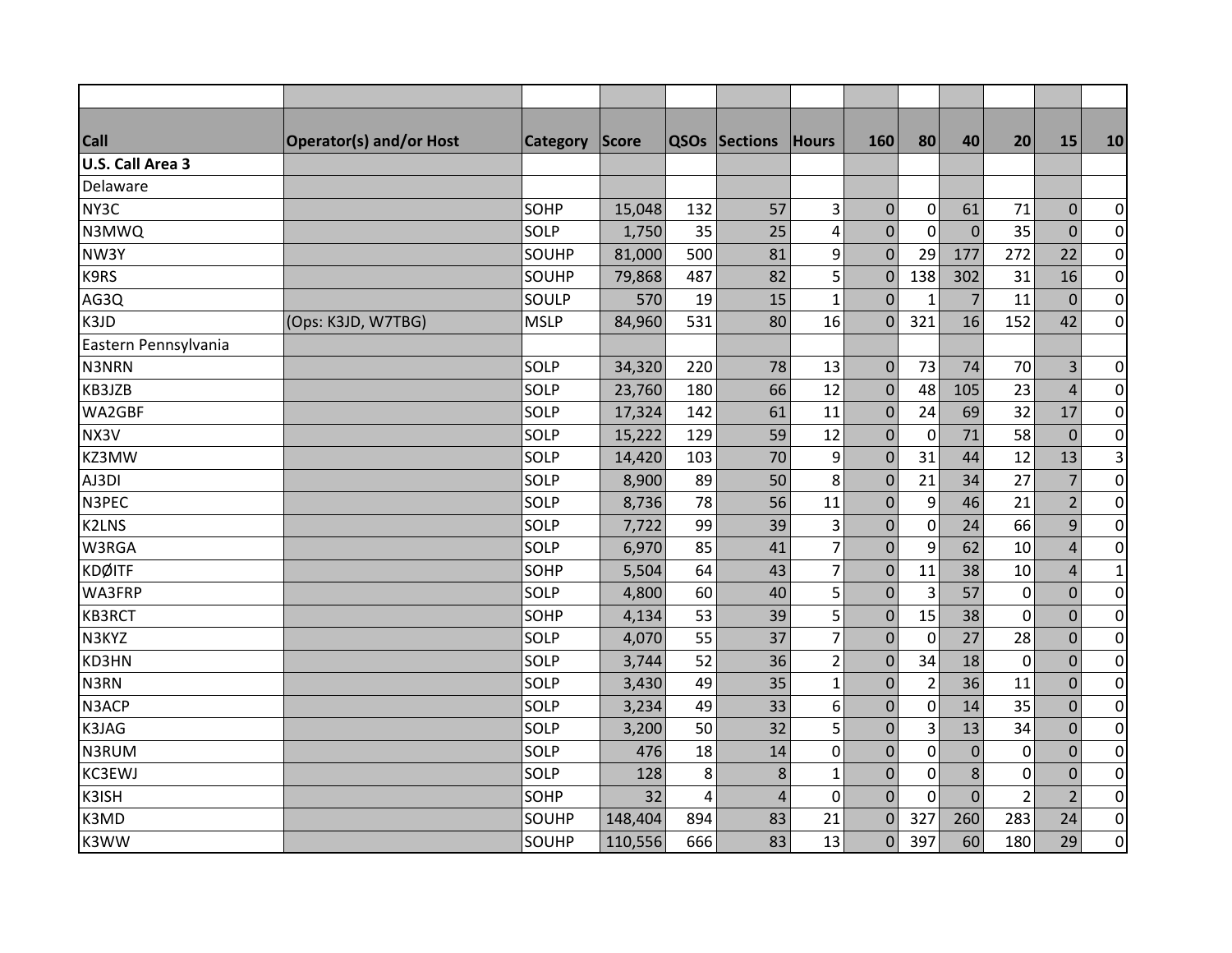| KD3TB              |                          | <b>SOUHP</b> | 28,800  | 192   | 75 | 8              | $\overline{0}$   | 57             | 59             | 61             | 15             | $\overline{0}$ |
|--------------------|--------------------------|--------------|---------|-------|----|----------------|------------------|----------------|----------------|----------------|----------------|----------------|
| WM3J               |                          | <b>SOULP</b> | 23,400  | 150   | 78 | 13             | $\mathbf 0$      | $\mathbf{0}$   | 101            | 41             | 8              | $\overline{0}$ |
| W3FV               |                          | <b>SOUHP</b> | 21,252  | 138   | 77 | 6              | $\overline{0}$   | 37             | 62             | 23             | 16             | $\overline{0}$ |
| N3RM               |                          | SOULP        | 17,854  | 113   | 79 | $\overline{7}$ | $\mathbf 0$      | 44             | 14             | 41             | 14             | $\overline{0}$ |
| KB3OZC             |                          | SOUHP        | 16,650  | 111   | 75 | 5              | $\overline{0}$   | 38             | 34             | 31             | 8              | $\overline{0}$ |
| N3WGH              |                          | SOULP        | 900     | 25    | 18 | 3              | $\overline{0}$   | 0              | 8              | 17             | $\overline{0}$ | $\overline{0}$ |
|                    |                          |              |         |       |    |                |                  |                |                |                |                |                |
|                    | (Ops: K3JAW, K3NK, KO3T, |              |         |       |    |                |                  |                |                |                |                |                |
| W3ZGD              | N3VQH, WA1HEW, WS3C)     | <b>MSLP</b>  | 49,800  | 300   | 83 | 20             | 0                | 90             | 67             | 107            | 36             | $\overline{0}$ |
| Maryland-DC        |                          |              |         |       |    |                |                  |                |                |                |                |                |
| KD4D               |                          | SOHP         | 223,768 | 1,348 | 83 | 24             | $\mathbf 0$      | 376            | 661            | 235            | 76             | $\overline{0}$ |
| WR3R               |                          | <b>SOLP</b>  | 150,552 | 918   | 82 | 22             | $\Omega$         | 491            | 328            | 86             | 13             | $\overline{0}$ |
| W3MMM              |                          | <b>SOLP</b>  | 62,560  | 391   | 80 | 17             | $\mathbf 0$      | 273            | 23             | 81             | 14             | $\overline{0}$ |
| K3TM               |                          | SOHP         | 59,040  | 369   | 80 | 9              | $\Omega$         | 166            | 119            | 55             | 29             | $\overline{0}$ |
| KB3OK              |                          | <b>SOLP</b>  | 55,594  | 361   | 77 | 15             | $\mathbf 0$      | 141            | 188            | 31             | $\mathbf{1}$   | $\overline{0}$ |
| <b>K3KU</b>        |                          | <b>SOLP</b>  | 41,850  | 279   | 75 | 15             | $\mathbf 0$      | 156            | 64             | 46             | 13             | $\overline{0}$ |
| N3UR               |                          | <b>SOQRP</b> | 29,394  | 207   | 71 | 12             | $\mathbf 0$      | 59             | 62             | 49             | 37             | $\overline{0}$ |
| NC3Y               |                          | SOHP         | 27,599  | 215   | 68 | $\pmb{0}$      | $\overline{0}$   | $\mathbf{0}$   | $\mathbf 0$    | $\mathbf{0}$   | $\mathbf{0}$   | $\overline{0}$ |
| W3IUU              |                          | <b>SOLP</b>  | 25,740  | 198   | 65 | 6              | $\overline{0}$   | 104            | 34             | 48             | 12             | $\overline{0}$ |
| AI1W               |                          | <b>SOLP</b>  | 23,944  | 164   | 73 | 8              | $\Omega$         | $\mathbf{0}$   | 69             | 79             | 16             | $\overline{0}$ |
| K3AU (K2YWE, op)   |                          | SOHP         | 21,888  | 171   | 64 | $\overline{a}$ | $\mathbf 0$      | 0              | 113            | 58             | $\mathbf{0}$   | $\overline{0}$ |
| K8GU               |                          | <b>SOHP</b>  | 12,852  | 119   | 54 | $\overline{2}$ | $\overline{0}$   | $\overline{7}$ | 80             | 27             | 5              | $\overline{0}$ |
| W3MBC              |                          | <b>SOLP</b>  | 11,220  | 102   | 55 | 12             | $\overline{0}$   | 52             | 35             | 13             | $\overline{2}$ | $\overline{0}$ |
| K3NDM              |                          | <b>SOLP</b>  | 10,504  | 101   | 52 | 5              | $\overline{0}$   | 46             | 33             | 22             | $\overline{0}$ | $\overline{0}$ |
| KB3LMC             |                          | <b>SOLP</b>  | 10,340  | 94    | 55 | 8              | $\mathbf 0$      | 0              | 64             | 29             | $\mathbf{1}$   | $\overline{0}$ |
| W3DQ               |                          | SOHP         | 10,152  | 108   | 47 | 5              | $\mathbf 0$      | 101            | $\overline{7}$ | $\Omega$       | $\overline{0}$ | $\overline{0}$ |
| K4EET              |                          | <b>SOLP</b>  | 9,500   | 95    | 50 | 5              | $\mathbf{0}$     | 6              | 64             | 25             | $\overline{0}$ | $\overline{0}$ |
| W <sub>2</sub> CDO |                          | <b>SOLP</b>  | 8,004   | 87    | 46 | 3              | $\mathbf 0$      | 15             | 29             | 37             | 6              | $\overline{0}$ |
| W3FA               |                          | <b>SOLP</b>  | 6,474   | 83    | 39 | 4              | $\boldsymbol{0}$ | 61             | 22             | $\mathbf{0}$   | $\overline{0}$ | $\overline{0}$ |
| KD9QS              |                          | <b>SOLP</b>  | 6,438   | 87    | 37 | 9              | $\mathbf 0$      | 63             | 5              | 19             | 0              | $\overline{0}$ |
| W3TTT              |                          | <b>SOLP</b>  | 2,784   | 48    | 29 | 4              | $\overline{0}$   | 48             | $\overline{0}$ | $\Omega$       | $\Omega$       | $\overline{0}$ |
| W3SFG              |                          | <b>SOLP</b>  | 1,196   | 26    | 23 | $\mathbf{1}$   | $\overline{0}$   | 5              | 5              | 13             | 3              | $\overline{0}$ |
| KC3COD             |                          | <b>SOLP</b>  | 612     | 18    | 17 | $\mathbf 1$    | $\overline{0}$   | $\mathbf 0$    | 18             | $\mathbf 0$    | $\overline{0}$ | $\overline{0}$ |
| <b>KC3HMY</b>      |                          | <b>SOLP</b>  | 608     | 19    | 16 | $\overline{2}$ | $\overline{0}$   | $\mathbf 0$    | 12             | $\overline{7}$ | $\overline{0}$ | $\overline{0}$ |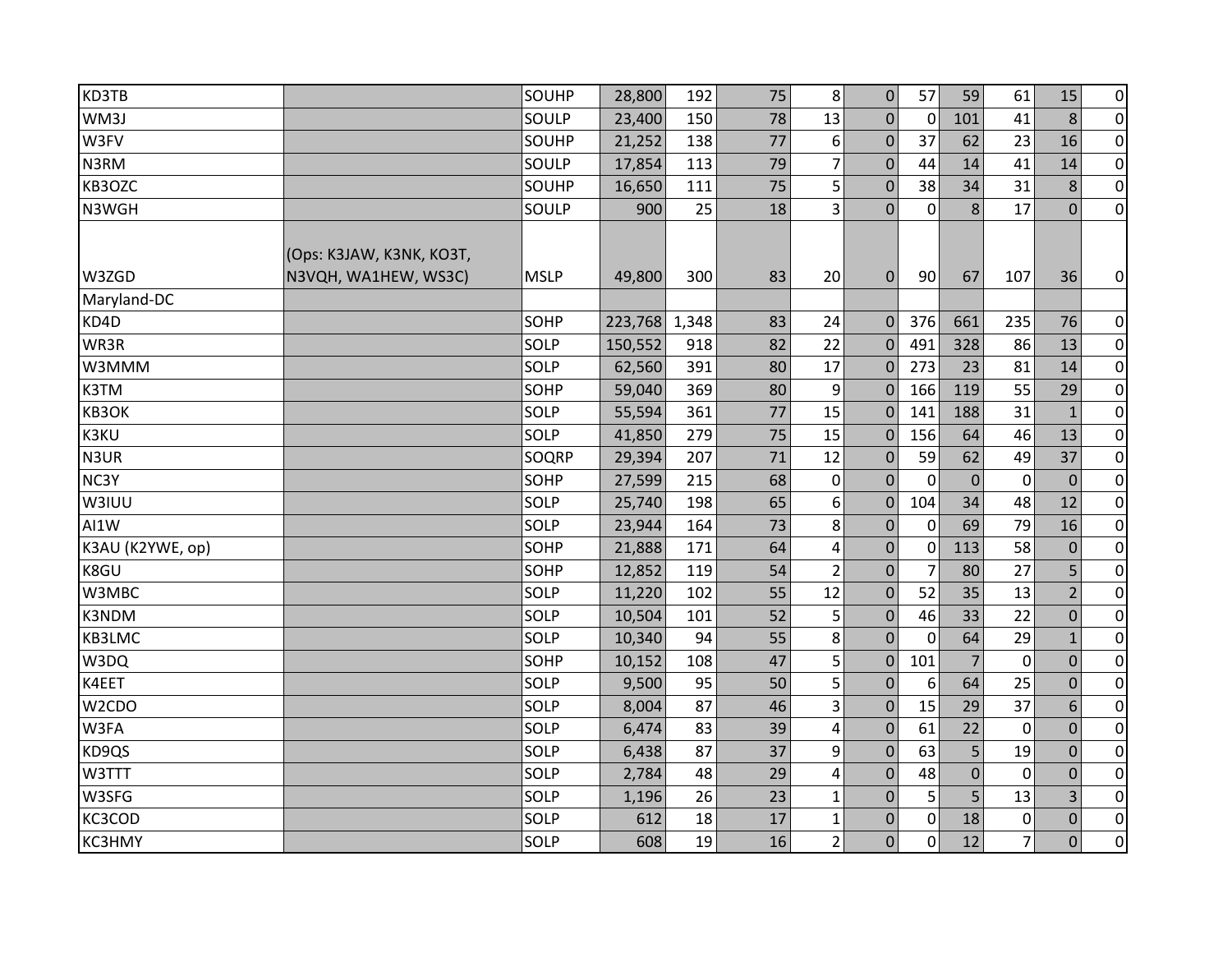| K3DCW            | SOLP  | 600     | 20             | 15 | $\mathbf{1}$   | $\mathbf 0$    | $\mathbf 0$  | 20             | $\mathbf 0$ | $\boldsymbol{0}$ | $\overline{0}$ |
|------------------|-------|---------|----------------|----|----------------|----------------|--------------|----------------|-------------|------------------|----------------|
| N8HM             | SOLP  | 520     | 20             | 13 | $\mathbf{1}$   | $\overline{0}$ | $\mathbf 0$  | $\overline{0}$ | 20          | $\overline{0}$   | $\overline{0}$ |
| KC3ASH           | SOLP  | 216     | 12             | 9  | $\mathbf{1}$   | $\mathbf 0$    | $\mathbf 0$  | 6              | 6           | $\mathbf 0$      | $\overline{0}$ |
| N3DRL            | SOLP  | 162     | 9              | 9  | $\mathbf{1}$   | $\mathbf 0$    | $\mathbf 0$  | $\overline{0}$ | 9           | $\mathbf 0$      | $\overline{0}$ |
| AE3JG            | SOLP  | 126     | $\overline{7}$ | 9  | $\overline{2}$ | $\mathbf 0$    | $\mathbf 0$  | 3              | 4           | $\overline{0}$   | $\overline{0}$ |
| K4VDX            | SOLP  | 18      | 3              | 3  | $\mathbf 0$    | $\Omega$       | $\mathbf{0}$ | $\mathbf 0$    | 3           | $\mathbf 0$      | $\pmb{0}$      |
| K3MM             | SOUHP | 219,618 | 1,323          | 83 | 18             | $\Omega$       | 658          | 328            | 329         | 8                | $\overline{0}$ |
| WB4FDT (@W3LPL)  | SOUHP | 188,928 | 1,152          | 82 | 24             | $\Omega$       | 542          | 355            | 239         | 16               | $\overline{0}$ |
| K3DNE            | SOUHP | 159,244 | 971            | 82 | 21             | $\Omega$       | 430          | 192            | 349         | $\mathbf 0$      | $\overline{0}$ |
| WB2ZAB           | SOUHP | 146,080 | 880            | 83 | 17             | $\Omega$       | 308          | 77             | 493         | $\overline{2}$   | $\overline{0}$ |
| K3WI             | SOUHP | 115,024 | 728            | 79 | 8              | $\Omega$       | 318          | 151            | 259         | $\Omega$         | $\pmb{0}$      |
| K1RH             | SOUHP | 109,560 | 660            | 83 | 18             | $\Omega$       | 373          | 51             | 208         | 28               | $\pmb{0}$      |
| N3QE             | SOUHP | 103,680 | 648            | 80 | 12             | $\Omega$       | 362          | 224            | 62          | $\mathbf{0}$     | $\overline{0}$ |
| W3JX             | SOUHP | 99,932  | 602            | 83 | 19             | $\Omega$       | 217          | 208            | 154         | 23               | $\overline{0}$ |
| N3HEE            | SOUHP | 84,056  | 532            | 79 | 12             | $\Omega$       | 313          | 149            | 69          | $\mathbf{1}$     | $\overline{0}$ |
| W3UL             | SOUHP | 69,520  | 440            | 79 | 13             | $\Omega$       | 184          | 207            | 48          | $\mathbf{1}$     | $\pmb{0}$      |
| N3FJP            | SOUHP | 68,392  | 412            | 83 | 13             | $\Omega$       | 116          | 202            | 83          | 11               | $\pmb{0}$      |
| W3CB             | SOUHP | 60,590  | 365            | 83 | 17             | $\Omega$       | 124          | 169            | 65          | $\overline{7}$   | $\overline{0}$ |
| WA3AER           | SOUHP | 60,356  | 382            | 79 | 13             | $\Omega$       | 218          | 31             | 121         | 12               | $\overline{0}$ |
| N3AM             | SOUHP | 58,384  | 356            | 82 | 9              | $\mathbf 0$    | 145          | 116            | 91          | $\overline{4}$   | $\overline{0}$ |
| 4U1WB (AJ3M, op) | SOUHP | 57,280  | 358            | 80 | 11             | $\Omega$       | 26           | 111            | 196         | 25               | $\overline{0}$ |
| N3TD             | SOULP | 46,904  | 286            | 82 | 16             | $\overline{0}$ | 132          | 95             | 51          | 8                | $\overline{0}$ |
| W3BW             | SOUHP | 43,160  | 260            | 83 | 10             | $\Omega$       | 40           | 86             | 117         | 17               | $\overline{0}$ |
| W3YR             | SOUHP | 42,742  | 301            | 71 | 10             | $\mathbf{0}$   | 71           | 190            | 40          | $\mathbf 0$      | $\overline{0}$ |
| KB3KNX           | SOUHP | 36,408  | 222            | 82 | 14             | $\mathbf{0}$   | 72           | 85             | 57          | 8                | $\overline{0}$ |
| K3PRC (N3QE, op) | SOUHP | 35,640  | 270            | 66 | 6              | $\Omega$       | 162          | 33             | 64          | 11               | $\overline{0}$ |
| W3GVX            | SOUHP | 29,808  | 216            | 69 | 9              | $\Omega$       | 120          | 33             | 51          | 12               | $\pmb{0}$      |
| N8IVN            | SOULP | 28,810  | 215            | 67 | 8              | $\mathbf{0}$   | 82           | 58             | 73          | $\overline{2}$   | $\overline{0}$ |
| N3OZT            | SOUHP | 25,920  | 162            | 80 | 9              | $\mathbf{0}$   | 47           | 29             | 83          | $\overline{3}$   | $\overline{0}$ |
| NN3RP            | SOULP | 24,924  | 186            | 67 | 11             | $\mathbf 0$    | $\mathbf 0$  | 155            | 31          | $\mathbf 0$      | $\pmb{0}$      |
| N8HTG            | SOUHP | 22,680  | 140            | 81 | 11             | $\Omega$       | 70           | 28             | 33          | 9                | $\overline{0}$ |
| W8LYJ            | SOUHP | 22,152  | 156            | 71 | 9              | $\Omega$       | 14           | 52             | 73          | 17               | $\pmb{0}$      |
| N3FM             | SOULP | 20,294  | 139            | 73 | 10             | 0              | 37           | 58             | 41          | 3                | $\overline{0}$ |
| N3ALN            | SOUHP | 17,920  | 128            | 70 | 6              | $\overline{0}$ | 38           | 31             | 59          | $\overline{0}$   | $\overline{0}$ |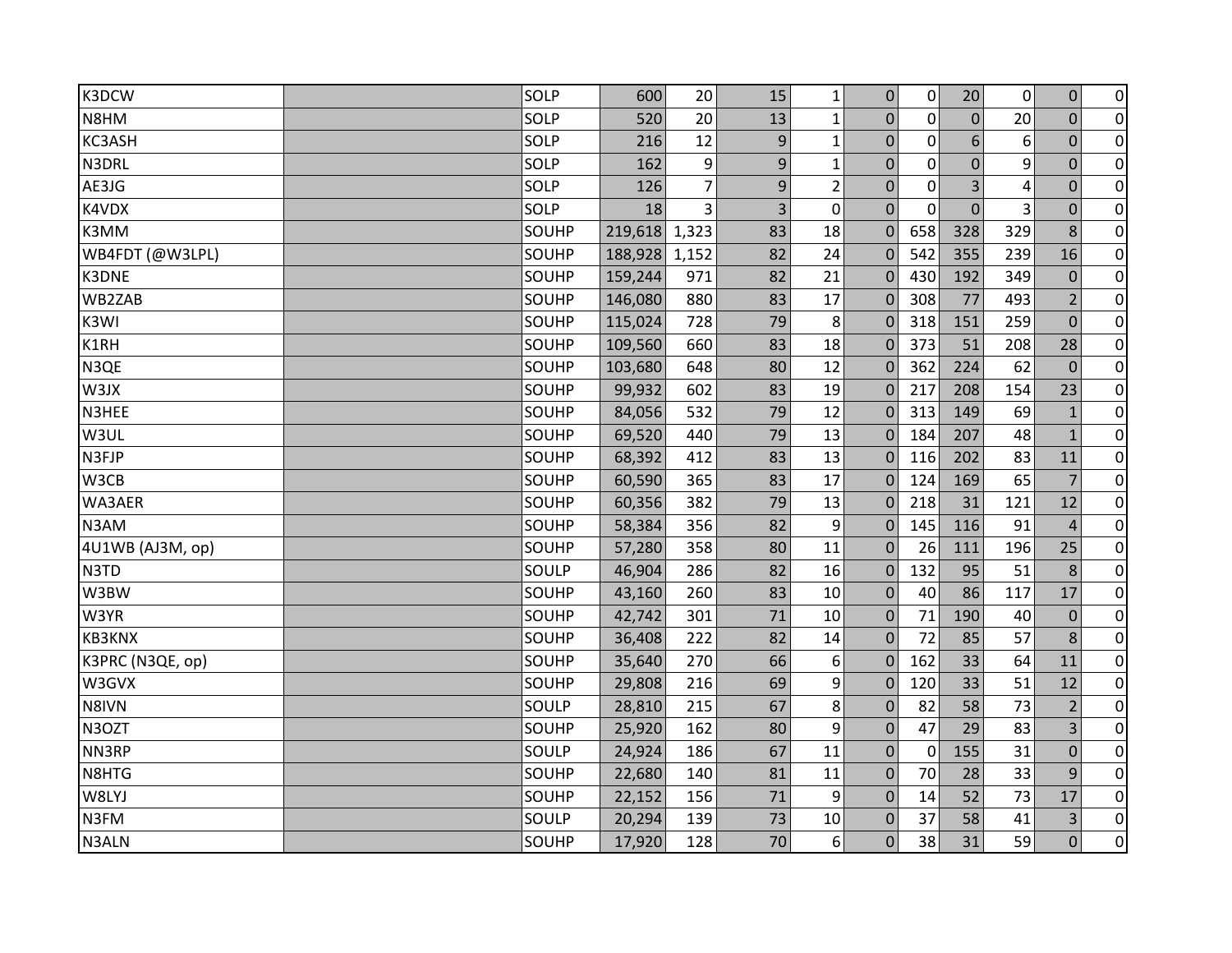| NS3T                 |                                                                                                        | SOUHP       | 16,520  | 140   | 59 | 8                       | $\mathbf 0$    | 56          | 53             | 31          | $\boldsymbol{0}$ | $\overline{0}$ |
|----------------------|--------------------------------------------------------------------------------------------------------|-------------|---------|-------|----|-------------------------|----------------|-------------|----------------|-------------|------------------|----------------|
| K4JDF                |                                                                                                        | SOULP       | 13,728  | 104   | 66 | 10                      | $\overline{0}$ | 20          | 55             | 24          | 5                | $\overline{0}$ |
| K3MAW                |                                                                                                        | SOULP       | 12,920  | 95    | 68 | 6                       | $\mathbf{0}$   | 19          | 23             | 44          | 9                | $\overline{0}$ |
| WC3N                 |                                                                                                        | SOUHP       | 12,792  | 82    | 78 | $\overline{7}$          | $\mathbf{0}$   | 28          | 29             | 20          | 5                | $\overline{0}$ |
| ND3N                 |                                                                                                        | SOULP       | 11,544  | 111   | 52 | 8                       | $\mathbf{0}$   | 69          | 29             | 13          | $\overline{0}$   | $\overline{0}$ |
| KE3X                 |                                                                                                        | SOUHP       | 6,016   | 64    | 47 | $\overline{2}$          | 0              | 9           | 17             | 24          | 14               | $\overline{0}$ |
| W3NRJ                |                                                                                                        | SOUHP       | 4,824   | 67    | 36 | $\overline{\mathbf{r}}$ | 0              | 35          | 32             | $\mathbf 0$ | $\mathbf{0}$     | $\overline{0}$ |
| ND3D                 |                                                                                                        | SOULP       | 4,158   | 63    | 33 | $\overline{\mathbf{r}}$ | $\mathbf 0$    | $\mathbf 0$ | $\overline{0}$ | 63          | $\overline{0}$   | $\overline{0}$ |
| <b>K3OQ</b>          |                                                                                                        | SOUHP       | 3,960   | 60    | 33 | $\mathbf{1}$            | $\overline{0}$ | $\mathbf 0$ | 29             | 31          | $\overline{0}$   | $\overline{0}$ |
| KA3YJM               |                                                                                                        | SOUHP       | 576     | 18    | 16 | $\overline{2}$          | $\Omega$       | 3           | 10             | 5           | $\Omega$         | $\overline{0}$ |
| N <sub>3</sub> OC    | (Ops: N3OC, WR3Z)                                                                                      | <b>MSHP</b> | 217,626 | 1,311 | 83 | 24                      | $\Omega$       | 457         | 389            | 452         | 13               | $\overline{0}$ |
| K3AJ                 | (Ops: AB3CV, K3AJ)                                                                                     | <b>MSHP</b> | 172,474 | 1,039 | 83 | 23                      | $\Omega$       | 344         | 477            | 199         | 19               | $\overline{0}$ |
| K3CCR                | (Ops: N3UM, W3GB)                                                                                      | <b>MSHP</b> | 132,354 | 817   | 81 | 23                      | $\Omega$       | 387         | 208            | 202         | 20               | $\overline{0}$ |
| WX3B                 |                                                                                                        | <b>MSHP</b> | 132,184 | 806   | 82 | 13                      | 0              | 335         | 229            | 76          | 166              | $\overline{0}$ |
| WA3EKL               | (Ops: KØOO, KB3HKF, KB3VQC,<br>KB3ZUK, N3DPB, WA3EKL)<br>(Ops: KB3CS, N3JOD, WN3R,                     | <b>MSHP</b> | 113,710 | 685   | 83 | 24                      | $\Omega$       | 173         | 429            | 44          | 39               | $\overline{0}$ |
| WN3R                 | WO3E)                                                                                                  | <b>MSHP</b> | 105,462 | 651   | 81 | 17                      | $\Omega$       | 229         | 87             | 335         | $\Omega$         | $\overline{0}$ |
| N3AFT                | (Ops: N3AFT, N3WZR)                                                                                    | <b>MSHP</b> | 54,756  | 338   | 81 | 15                      | $\overline{0}$ | 200         | 49             | 84          | 5 <sup>1</sup>   | $\overline{0}$ |
|                      | (Ops: KB3MCL, KB3MCP,<br>KB3MCQ, KB3MCS, KB3NIH,<br>KB3NRY, KB3PJD, KC3FYZ,<br>KC3FZA, KC3FZB, KC3FZC, |             |         |       |    |                         |                |             |                |             |                  |                |
| WN3N                 | N3JEM, N3OZS, N3TOH, WN3N)                                                                             | <b>MSLP</b> | 40,480  | 253   | 80 | 21                      | $\overline{0}$ | 135         | 26             | 58          | 34               | $\overline{0}$ |
| N3GWZ                |                                                                                                        | <b>MSLP</b> | 14,356  | 97    | 74 | 12                      | $\mathbf{0}$   | 33          | 34             | 23          | $\overline{7}$   | $\overline{0}$ |
| N3WZR                | (Ops: N3AFT, N3WZR)                                                                                    | <b>MSHP</b> | 2,052   | 38    | 27 | $\overline{2}$          | 0              | 25          | 13             | $\Omega$    | $\mathbf 0$      | $\overline{0}$ |
| W3EAX                | (Ops: K3TN)                                                                                            | S.          | 61,074  | 377   | 81 | $\overline{7}$          | $\Omega$       | 161         | 145            | 66          | 5                | $\overline{0}$ |
| Western Pennsylvania |                                                                                                        |             |         |       |    |                         |                |             |                |             |                  |                |
| K3UA                 |                                                                                                        | SOLP        | 190,236 | 1,146 | 83 | 24                      | $\mathbf{0}$   | 717         | 270            | 158         | $\mathbf{1}$     | $\overline{0}$ |
| NK8Q                 |                                                                                                        | SOQRP       | 50,720  | 317   | 80 | 22                      | $\mathbf{0}$   | 163         | 62             | 47          | 45               | $\overline{0}$ |
|                      |                                                                                                        |             |         |       |    |                         |                |             |                |             |                  |                |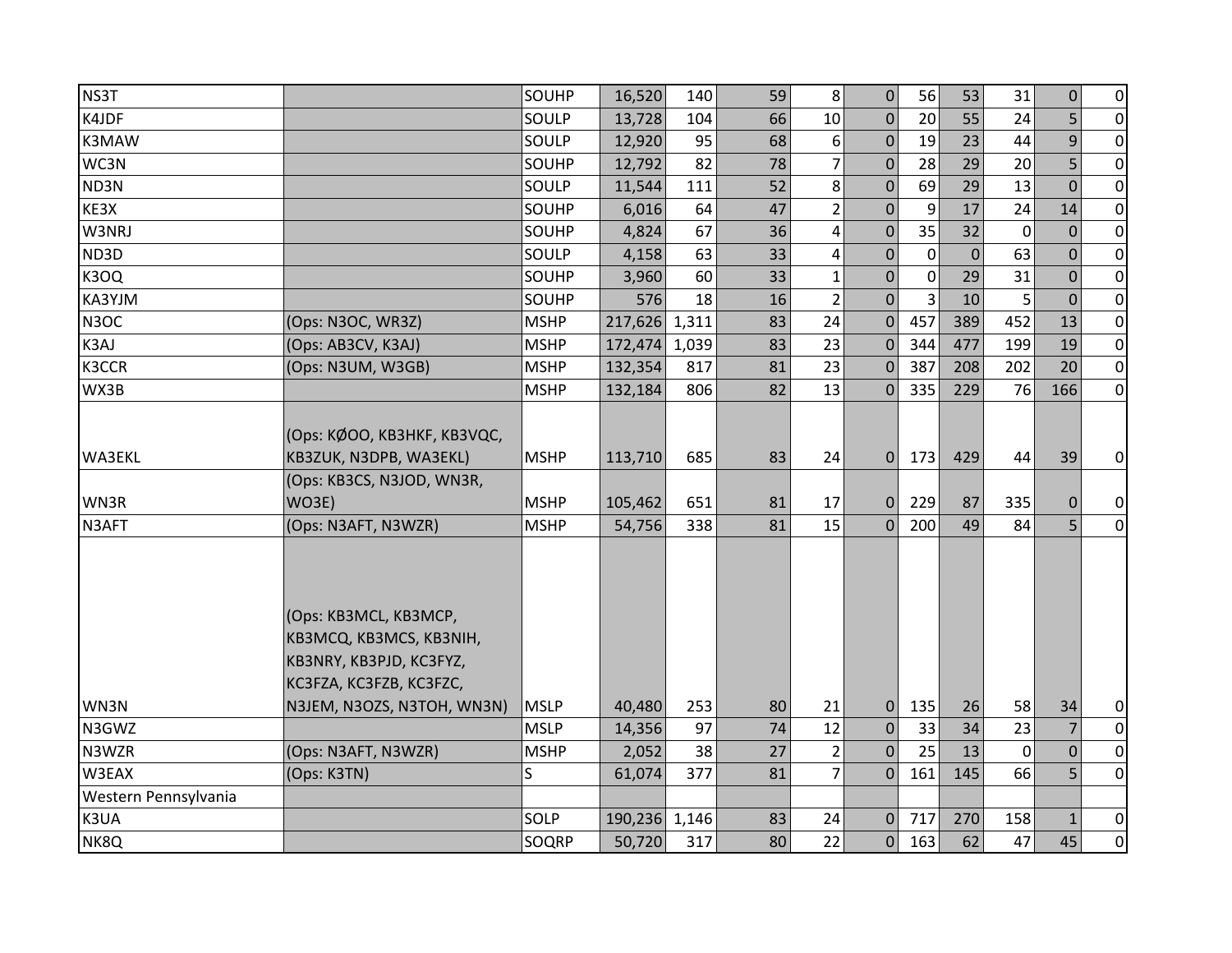| WA3HGW           |                                | SOHP     | 41,340  | 265 | 78            | 15             | $\mathbf{0}$   | 142          | 17             | 71          | 35             | $\overline{0}$ |
|------------------|--------------------------------|----------|---------|-----|---------------|----------------|----------------|--------------|----------------|-------------|----------------|----------------|
| N3XF             |                                | SOHP     | 38,912  | 256 | 76            | 8              | $\overline{0}$ | 59           | 111            | 38          | 48             | $\overline{0}$ |
| KC3HEO           |                                | SOLP     | 19,886  | 163 | 61            | 16             | $\mathbf 0$    | 108          | 29             | 27          | $-1$           | $\overline{0}$ |
| KE3ZT            |                                | SOLP     | 17,280  | 120 | 72            | 14             | $\mathbf{0}$   | 22           | 62             | 30          | 6              | $\overline{0}$ |
| KE3KD            |                                | SOLP     | 9,152   | 88  | 52            | $\overline{7}$ | 0              | $\mathbf 0$  | 52             | 27          | 9              | $\overline{0}$ |
| <b>KB3ORR</b>    |                                | SOLP     | 7,802   | 83  | 47            | 4              | $\overline{0}$ | $\mathbf{0}$ | 46             | 29          | 8              | $\pmb{0}$      |
| AB3ZJ            |                                | SOHP     | 5,512   | 53  | 52            | 8              | $\mathbf 0$    | $\mathbf 0$  | 18             | 35          | $\mathbf 0$    | $\overline{0}$ |
| N3VYZ            |                                | SOLP     | 1,260   | 30  | 21            | $\overline{2}$ | $\pmb{0}$      | $\mathbf 0$  | 30             | $\mathbf 0$ | $\mathbf 0$    | $\overline{0}$ |
| W3VYK            |                                | SOLP     | 448     | 16  | 14            | $\mathbf{1}$   | $\overline{0}$ | $\mathbf 0$  | $\overline{7}$ | 9           | $\mathbf 0$    | $\pmb{0}$      |
| AJ3O             |                                | SOUHP    | 23,940  | 171 | 70            | 8              | $\mathbf{0}$   | 51           | 63             | 55          | $\overline{2}$ | $\overline{0}$ |
| N3WMC            |                                | SOULP    | 19,370  | 149 | 65            | 8              | $\Omega$       | 16           | 69             | 61          | 3              | $\overline{0}$ |
| <b>Call</b>      | <b>Operator(s) and/or Host</b> | Category | Score   |     | QSOs Sections | <b>Hours</b>   | 160            | 80           | 40             | 20          | 15             | 10             |
| U.S. Call Area 4 |                                |          |         |     |               |                |                |              |                |             |                |                |
| Alabama          |                                |          |         |     |               |                |                |              |                |             |                |                |
| AB4EJ            |                                | SOHP     | 84,480  | 528 | 80            | 14             | $\mathbf{0}$   | 318          | 21             | 66          | 123            | $\overline{0}$ |
| KC4HW            |                                | SOHP     | 42,340  | 290 | 73            | 4              | $\Omega$       | 73           | 217            | $\Omega$    | $\overline{0}$ | $\overline{0}$ |
| W1GKT            |                                | SOHP     | 30,192  | 204 | 74            | 10             | $\mathbf{0}$   | 19           | 84             | 74          | 27             | $\overline{0}$ |
| KD4ADC           |                                | SOLP     | 29,232  | 203 | 72            | 15             | $\Omega$       | 37           | 122            | 44          | $\theta$       | $\overline{0}$ |
| K4XG             |                                | SOHP     | 18,744  | 142 | 66            | $\overline{7}$ | $\mathbf{0}$   | 89           | 16             | 19          | 18             | $\overline{0}$ |
| KO4FV            |                                | SOLP     | 16,226  | 133 | 61            | $\overline{7}$ | $\mathbf 0$    | 36           | 68             | 19          | 10             | $\overline{0}$ |
| KI3N             |                                | SOLP     | 10,900  | 109 | 50            | 8              | $\mathbf 0$    | 45           | 50             | 14          | $\overline{0}$ | $\overline{0}$ |
| KJ4M             |                                | SOQRP    | 10,800  | 100 | 54            | 6              | $\mathbf 0$    | 0            | 46             | 38          | 16             | $\overline{0}$ |
| KK4KO            |                                | SOLP     | 9,180   | 102 | 45            | 9              | $\mathbf 0$    | 39           | 48             | 9           | 6              | $\overline{0}$ |
| KF4AOF           |                                | SOLP     | 5,120   | 64  | 40            | 6              | $\mathbf{0}$   | 11           | 29             | 6           | 18             | $\overline{0}$ |
| KK4PC            |                                | SOHP     | 1,610   | 35  | 23            | 3              | $\Omega$       | 25           | $\overline{0}$ | 10          | $\overline{0}$ | $\overline{0}$ |
| K4WI             |                                | SOUHP    | 54,614  | 329 | 83            | $\overline{7}$ | $\mathbf{0}$   | 74           | 18             | 232         | 5              | $\overline{0}$ |
| K4HAL            |                                | SOUHP    | 10,296  | 99  | 52            | 3              | $\mathbf{0}$   | 0            | 22             | 62          | 15             | $\overline{0}$ |
| WE5TM            |                                | SOULP    | 7,050   | 75  | 47            | 8              | $\overline{0}$ | 15           | $\mathbf{1}$   | 59          | $\mathbf{0}$   | $\overline{0}$ |
| W4UAL            | (Ops: K4CWW, N4TGD)            | S        | 34,182  | 211 | 81            | 13             | $\mathbf{0}$   | 41           | 93             | 28          | 49             | $\overline{0}$ |
| Georgia          |                                |          |         |     |               |                |                |              |                |             |                |                |
| K4NV             |                                | SOHP     | 161,850 | 975 | 83            | 11             | $\overline{0}$ | 255          | 391            | 280         | 49             | $\overline{0}$ |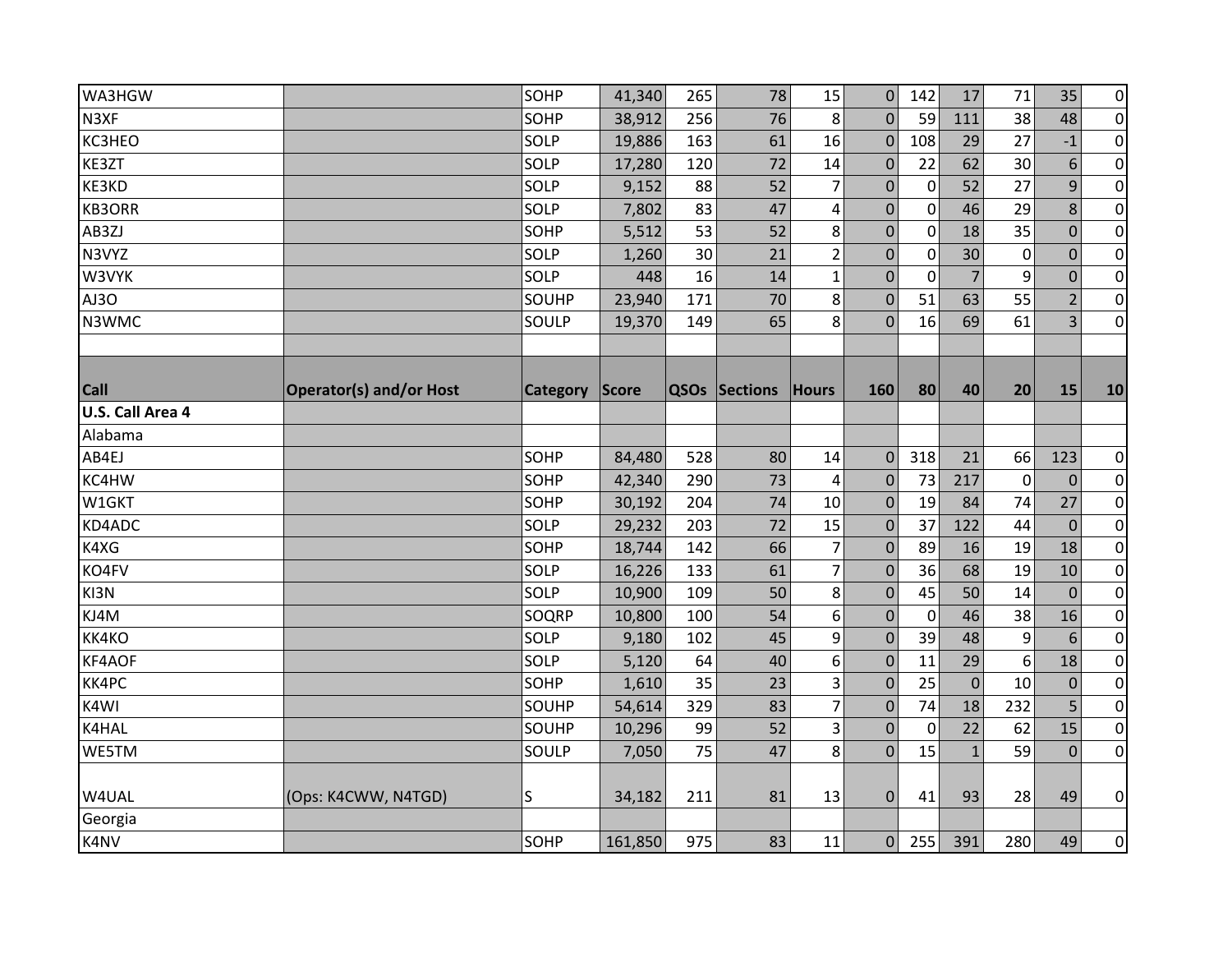| K4WDR             |                           | SOHP        | 43,878  | 309   | 71 | 12               | $\overline{2}$   | 25           | 201              | 80             | $\mathbf{1}$   | $\overline{0}$ |
|-------------------|---------------------------|-------------|---------|-------|----|------------------|------------------|--------------|------------------|----------------|----------------|----------------|
| N6LHZ             |                           | SOLP        | 40,448  | 256   | 79 | 15               | $\overline{0}$   | 97           | 71               | 69             | 19             | $\overline{0}$ |
| <b>N4OO</b>       |                           | SOLP        | 33,288  | 292   | 57 | 4                | $\mathbf 0$      | 271          | 21               | $\mathbf 0$    | $\mathbf 0$    | $\overline{0}$ |
| KJ4HZ             |                           | SOLP        | 27,738  | 201   | 69 | 11               | $\mathbf{0}$     | 57           | 69               | 75             | $\mathbf 0$    | $\overline{0}$ |
| K4CGA             |                           | SOLP        | 11,448  | 108   | 53 | $\overline{7}$   | $\mathbf{0}$     | 31           | 62               | 15             | $\mathbf 0$    | $\overline{0}$ |
| K4VBM             |                           | SOLP        | 10,302  | 101   | 51 | $\boldsymbol{9}$ | $\Omega$         | 34           | 17               | 44             | 6              | $\pmb{0}$      |
| WO4MW             |                           | SOLP        | 9,570   | 87    | 55 | 8                | $\mathbf{0}$     | 27           | 41               | 19             | $\mathbf 0$    | $\overline{0}$ |
| AG4YL             |                           | SOLP        | 4,664   | 53    | 44 | 8                | $\boldsymbol{0}$ | $\mathbf 0$  | 19               | 34             | $\mathbf 0$    | $\overline{0}$ |
| AC4YL             |                           | SOLP        | 4,640   | 58    | 40 | 5                | $\overline{0}$   | $\mathbf 0$  | 5                | 53             | $\mathbf 0$    | $\pmb{0}$      |
| KE4QCM            |                           | SOLP        | 1,584   | 33    | 24 | $\overline{2}$   | 0                | $\mathbf{1}$ | 10               | 22             | $\mathbf 0$    | $\overline{0}$ |
| WA4MDQ            |                           | SOLP        | 1,364   | 31    | 22 | 5                | 0                | $\mathbf 0$  | 23               | 5              | 3              | $\pmb{0}$      |
| AB4VT             |                           | SOLP        | 494     | 19    | 13 | $\overline{2}$   | $\mathbf 0$      | $\mathbf 0$  | 19               | $\mathbf 0$    | $\mathbf 0$    | $\pmb{0}$      |
| N4VLK             |                           | SOHP        | 50      | 5     | 5  | $\mathbf{1}$     | $\pmb{0}$        | $\mathbf 0$  | $\boldsymbol{0}$ | 5              | $\overline{0}$ | $\overline{0}$ |
| W4NRG             |                           | SOULP       | 19,814  | 128   | 82 | $\pmb{0}$        | $\overline{0}$   | $\mathbf 0$  | $\mathbf 0$      | $\mathbf 0$    | $\overline{0}$ | $\overline{0}$ |
| N4GG              |                           | SOUHP       | 16,896  | 132   | 64 | 3                | $\mathbf 0$      | 61           | 66               | 5              | $\mathbf 0$    | $\overline{0}$ |
| K4LDC             |                           | SOULP       | 12,772  | 103   | 62 | 10               | $\mathbf{0}$     | 45           | 15               | 36             | 7              | $\pmb{0}$      |
| AJ4VE             |                           | SOUHP       | 2,300   | 50    | 23 | $\overline{2}$   | $\mathbf{0}$     | 0            | 50               | $\mathbf 0$    | $\mathbf 0$    | $\overline{0}$ |
| N <sub>4</sub> RJ |                           | SOUHP       | 2,016   | 36    | 28 | $\overline{2}$   | $\mathbf{0}$     | $10\,$       | 5                | 8              | 13             | $\overline{0}$ |
| N4TOL             |                           | SOUHP       | 520     | 20    | 13 | $\mathbf{1}$     | $\mathbf 0$      | 0            | $\overline{2}$   | 15             | 3              | $\overline{0}$ |
|                   |                           |             |         |       |    |                  |                  |              |                  |                |                |                |
| WW4LL             | (Ops: N4PN, N9DFD, WW4LL) | <b>MSLP</b> | 212,480 | 1,280 | 83 | 24               | $\Omega$         | 230          | 673              | 291            | 86             | $\overline{0}$ |
| WA1F              | (Ops: WA1F, WA1S)         | <b>MSLP</b> | 29,346  | 201   | 73 | 10               | $\boldsymbol{0}$ | 76           | 36               | 65             | 24             | $\overline{0}$ |
| W4AQL             | (Ops: KJ4IQA, W4ATL)      | S.          | 95,472  | 612   | 78 | 16               | $\mathbf 0$      | $\mathbf 0$  | 265              | 347            | $\mathbf{0}$   | $\overline{0}$ |
| Kentucky          |                           |             |         |       |    |                  |                  |              |                  |                |                |                |
| ND4Y              |                           | SOHP        | 134,626 | 811   | 83 | 20               | $\Omega$         | 152          | 410              | 224            | 25             | $\overline{0}$ |
| N4RZ              |                           | SOLP        | 110,160 | 680   | 81 | 13               | $\mathbf 0$      | 342          | 185              | 75             | 78             | $\overline{0}$ |
| KY4DR             |                           | SOLP        | 92,462  | 557   | 83 | 22               | $\Omega$         | 176          | 92               | 120            | 169            | $\overline{0}$ |
| AC4YD             |                           | SOLP        | 23,530  | 181   | 65 | 8                | $\mathbf{0}$     | 49           | 80               | 20             | 32             | $\overline{0}$ |
| KJ4AOM            |                           | SOLP        | 18,216  | 132   | 69 | $\overline{7}$   | $\mathbf{0}$     | 12           | 58               | 30             | 32             | $\overline{0}$ |
| W4LID             |                           | SOLP        | 16,240  | 140   | 58 | 17               | $\mathbf 0$      | 10           | 87               | 15             | 28             | $\overline{0}$ |
| KJ4EU             |                           | SOLP        | 11,024  | 104   | 53 | $\overline{7}$   | $\mathbf{0}$     | 30           | 56               | $\overline{7}$ | 11             | $\pmb{0}$      |
| KY4D              |                           | SOHP        | 8,468   | 73    | 58 | $\overline{7}$   | $\mathbf{0}$     | 19           | 39               | 14             | $\mathbf{1}$   | $\pmb{0}$      |
| KD4PYR            |                           | SOLP        | 6,048   | 84    | 36 | 6                | 0                | 0            | 84               | $\overline{0}$ | $\mathbf 0$    | $\overline{0}$ |
| K4WLG             |                           | SOLP        | 2,146   | 37    | 29 | 4                | $\Omega$         | 0            | 24               | 10             | 3              | $\overline{0}$ |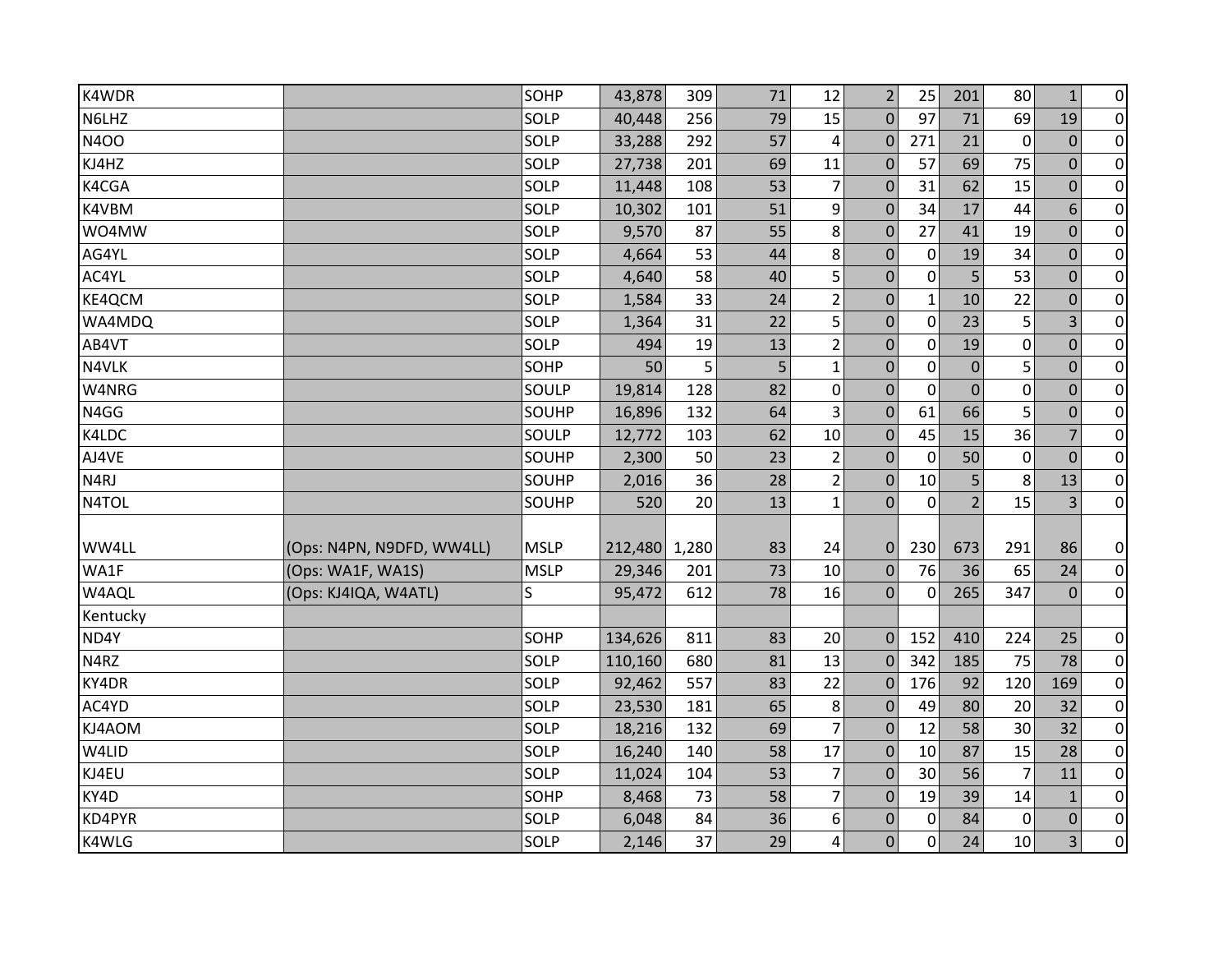| KW4LY                   |                      | SOLP        | 390     | 15  | 13 | $\overline{3}$ | $\mathbf 0$      | 0              | $6\,$ | 3           | 6              | $\overline{0}$ |
|-------------------------|----------------------|-------------|---------|-----|----|----------------|------------------|----------------|-------|-------------|----------------|----------------|
| K4WW                    |                      | SOUHP       | 98,892  | 603 | 82 | 12             | $\Omega$         | 127            | 447   | 26          | 3              | $\overline{0}$ |
| AJ4A                    |                      | SOUHP       | 94,952  | 572 | 83 | 19             | $\Omega$         | 190            | 289   | 24          | 69             | $\overline{0}$ |
| KD4SN                   |                      | SOULP       | 50,020  | 305 | 82 | 17             | $\mathbf 0$      | 116            | 69    | 93          | 27             | $\overline{0}$ |
| KO4OL                   |                      | SOULP       | 14,784  | 112 | 66 | 8              | $\mathbf{0}$     | 54             | 16    | 41          | $\mathbf{1}$   | $\overline{0}$ |
| K4FT                    |                      | SOULP       | 13,770  | 85  | 81 | 6              | $\Omega$         | 39             | 25    | 16          | 5              | $\pmb{0}$      |
| KC4WQ                   |                      | SOULP       | 11,552  | 76  | 76 | 5              | $\mathbf{0}$     | 42             | 5     | 20          | 9              | $\overline{0}$ |
| N9KY                    |                      | SOULP       | 11,400  | 76  | 75 | 6              | $\mathbf{0}$     | 11             | 30    | 25          | 10             | $\overline{0}$ |
| KM4FRM                  |                      | SOULP       | 4,536   | 63  | 36 | $\overline{7}$ | $\mathbf{0}$     | 3              | 15    | 21          | 24             | $\overline{0}$ |
| WX4W                    | (Ops: NU4X, WX4W)    | <b>MSLP</b> | 75,006  | 463 | 81 | 19             | $\Omega$         | 112            | 218   | 56          | 77             | $\overline{0}$ |
| W4JKL<br>North Carolina | (Ops: KD4NUH, W4JKL) | <b>MSLP</b> | 2,400   | 40  | 30 | 4              | $\mathbf{0}$     | $\overline{7}$ | 6     | 27          | $\mathbf 0$    | $\overline{0}$ |
| AD8J                    |                      | SOHP        | 110,646 | 683 | 81 | 12             | $\mathbf 0$      | 254            | 227   | 151         | 51             | $\overline{0}$ |
| N4CW                    |                      | SOHP        | 83,424  | 528 | 79 | 9              | $\mathbf 0$      | 128            | 100   | 291         | 9              | $\overline{0}$ |
| KB1RI                   |                      | SOLP        | 66,150  | 441 | 75 | 13             | $\mathbf 0$      | 271            | 93    | 62          | 15             | $\overline{0}$ |
| W4MY                    |                      | SOHP        | 43,792  | 322 | 68 | 8              | $\mathbf{0}$     | 62             | 178   | 82          | $\mathbf 0$    | $\overline{0}$ |
| N4YDU                   |                      | SOHP        | 36,992  | 272 | 68 | $\overline{3}$ | $\Omega$         | 115            | 67    | 90          | $\Omega$       | $\overline{0}$ |
| WB4JFS                  |                      | SOLP        | 36,600  | 244 | 75 | 15             | $\mathbf 0$      | 44             | 88    | 89          | 23             | $\overline{0}$ |
| N4AA                    |                      | SOHP        | 27,648  | 192 | 72 | 5              | $\Omega$         | 0              | 86    | 53          | 53             | $\overline{0}$ |
| K4WES                   |                      | SOHP        | 24,420  | 185 | 66 | $\overline{7}$ | $\mathbf{0}$     | 43             | 6     | 125         | 11             | $\pmb{0}$      |
| K3IRV                   |                      | SOLP        | 18,720  | 156 | 60 | 8              | $\mathbf{0}$     | 0              | 156   | $\mathbf 0$ | $\mathbf{0}$   | $\overline{0}$ |
| W4JHU                   |                      | SOLP        | 14,934  | 131 | 57 | 18             | $\mathbf 0$      | 33             | 53    | 38          | $\overline{7}$ | $\overline{0}$ |
| W4DCS                   |                      | SOQRP       | 12,084  | 114 | 53 | 13             | $\pmb{0}$        | 46             | 31    | 31          | 6              | $\pmb{0}$      |
| KS4S                    |                      | SOLP        | 10,692  | 99  | 54 | 3              | $\Omega$         | $\mathbf{0}$   | 77    | 16          | 6              | $\overline{0}$ |
| W4COH                   |                      | SOLP        | 10,450  | 95  | 55 | 12             | $\mathbf{0}$     | 45             | 33    | 17          | $\mathbf 0$    | $\pmb{0}$      |
| N4ZAK                   |                      | SOQRP       | 9,984   | 96  | 52 | 10             | $\Omega$         | 5              | 55    | 33          | 3              | $\pmb{0}$      |
| AI4WL                   |                      | SOQRP       | 9,384   | 102 | 46 | 9              | $\mathbf 0$      | $\mathbf 0$    | 89    | 6           | 7              | $\overline{0}$ |
| AD4ET                   |                      | SOLP        | 6,480   | 90  | 36 | 11             | $\boldsymbol{0}$ | 33             | 46    | 11          | $\mathbf{0}$   | $\overline{0}$ |
| NC4MI                   |                      | SOLP        | 5,724   | 54  | 53 | 5              | $\mathbf 0$      | 16             | 16    | 22          | $\mathbf 0$    | $\overline{0}$ |
| K4TMC                   |                      | SOLP        | 5,676   | 66  | 43 | 4              | $\mathbf 0$      | $\mathbf 0$    | 44    | 21          | $\mathbf{1}$   | $\pmb{0}$      |
| WM3X                    |                      | SOLP        | 5,248   | 64  | 41 | $\overline{4}$ | $\Omega$         | $\mathbf{0}$   | 50    | 14          | $\Omega$       | $\overline{0}$ |
| AA5AZ                   |                      | SOLP        | 3,672   | 51  | 36 | 3              | 0                | 0              | 32    | 19          | $\mathbf 0$    | $\overline{0}$ |
| N4NTO                   |                      | SOLP        | 3,536   | 52  | 34 | 4              | 0                | 10             | 42    | $\mathbf 0$ | $\Omega$       | $\overline{0}$ |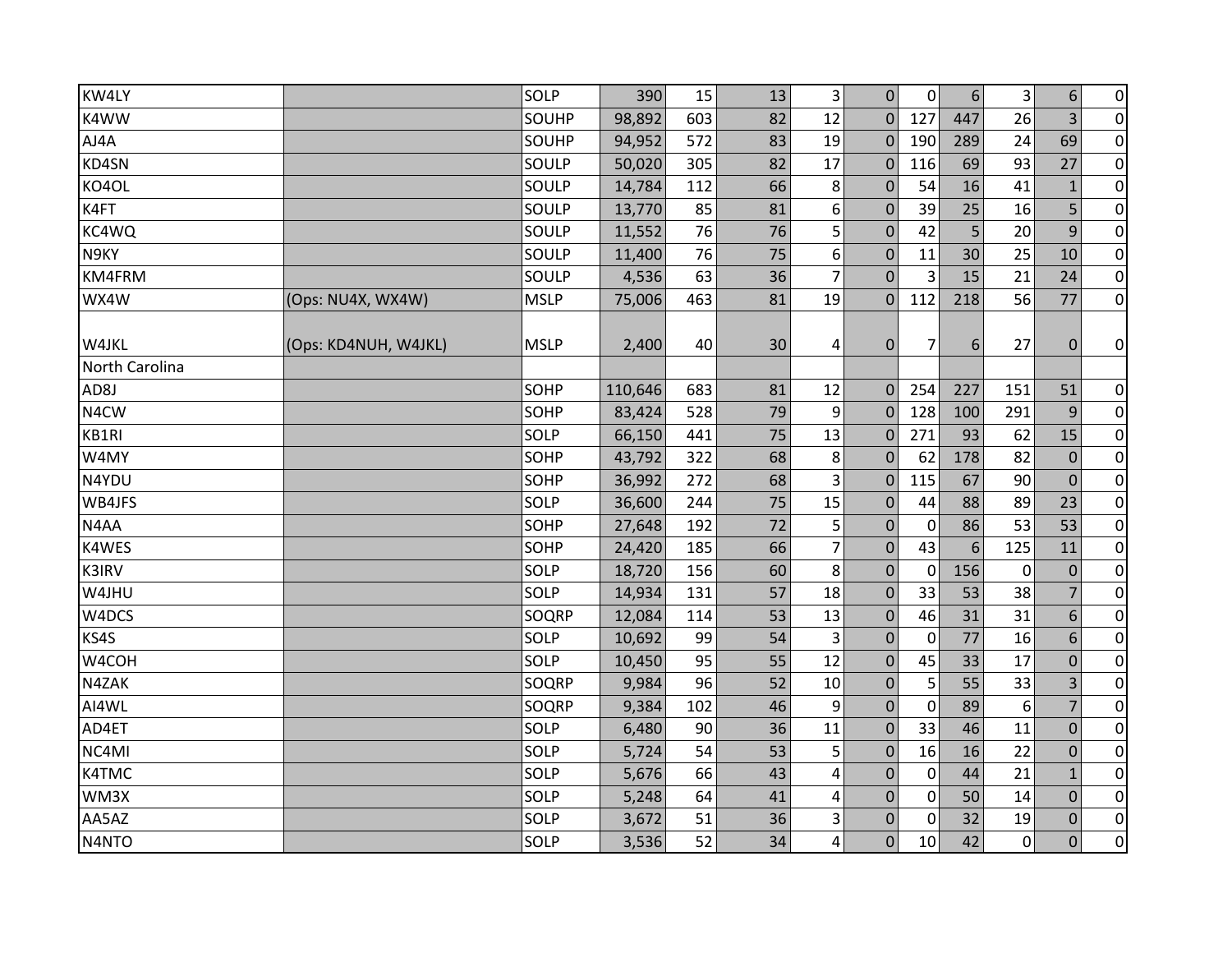| KM4NOW           |                                              | SOLP        | 684            | 19             | 18             | 3                       | $\mathbf 0$      | $\mathbf 0$    | 8              | 11          | $\boldsymbol{0}$ | $\overline{0}$ |
|------------------|----------------------------------------------|-------------|----------------|----------------|----------------|-------------------------|------------------|----------------|----------------|-------------|------------------|----------------|
| <b>KK4UON</b>    |                                              | SOHP        | 140            | 10             | $\overline{7}$ | $\overline{2}$          | $\Omega$         | 4              | $\overline{0}$ | 6           | $\Omega$         | $\overline{0}$ |
| K4WRD            |                                              | SOLP        | 98             | $\overline{7}$ | $\overline{7}$ | $\mathbf{1}$            | $\mathbf{0}$     | $\mathbf 0$    | $\mathbf{1}$   | 6           | $\mathbf 0$      | $\overline{0}$ |
| W4XMT            |                                              | SOHP        | 70             | 5              | $\overline{7}$ | $\overline{2}$          | $\mathbf 0$      | $\mathbf 0$    | $\overline{0}$ | 5           | $\overline{0}$   | $\pmb{0}$      |
| KI4NSP           |                                              | SOHP        | $\overline{2}$ | $\mathbf{1}$   | $\mathbf{1}$   | $\mathbf 0$             | $\mathbf{0}$     | $\mathbf 0$    | $\overline{0}$ | $\mathbf 0$ | $\mathbf{0}$     | $\overline{0}$ |
| N1LN             |                                              | SOUHP       | 146,412        | 882            | 83             | 14                      | $\Omega$         | 394            | 309            | 169         | 10               | $\pmb{0}$      |
| K4XD             |                                              | SOUHP       | 64,740         | 390            | 83             | 12                      | $\mathbf 0$      | 115            | 132            | 117         | 26               | $\overline{0}$ |
| K3TD             |                                              | SOUHP       | 42,772         | 289            | 74             | 8                       | $\Omega$         | 30             | 200            | 51          | 8                | $\overline{0}$ |
| KM4SII           |                                              | SOULP       | 30,976         | 242            | 64             | 12                      | $\mathbf 0$      | 21             | 182            | 17          | 22               | $\overline{0}$ |
| K4QE             |                                              | SOUHP       | 19,388         | 131            | 74             | 9                       | $\mathbf{0}$     | 29             | 58             | 36          | 8                | $\overline{0}$ |
| K8AC             |                                              | SOUHP       | 14,062         | 89             | 79             | 5                       | $\mathbf 0$      | 13             | 48             | 22          | 6                | $\pmb{0}$      |
| N4TL             |                                              | SOUHP       | 9,024          | 94             | 48             | 3                       | $\mathbf{0}$     | 41             | 43             | 10          | $\mathbf 0$      | $\pmb{0}$      |
| K1ZW             |                                              | SOUHP       | 7,952          | 71             | 56             | $\overline{\mathbf{4}}$ | $\mathbf{0}$     | 31             | 18             | 21          | $\mathbf{1}$     | $\overline{0}$ |
| W4CHI            |                                              | SOULP       | 6,192          | 86             | 36             | $\overline{7}$          | $\Omega$         | 26             | 45             | 15          | $\overline{0}$   | $\overline{0}$ |
| K4OV             | (Ops: K4OV, N1BA)                            | <b>MSHP</b> | 310,254        | 1,869          | 83             | 24                      | $\Omega$         | 456            | 1021           | 347         | 45               | $\overline{0}$ |
| W4YK             |                                              | <b>MSLP</b> | 45,584         | 308            | 74             | 24                      | $\mathbf{0}$     | 99             | 133            | 61          | 15               | $\overline{0}$ |
| N4UEZ            | (Ops: KM4VCO, N4UEZ)                         | <b>MSHP</b> | 32,560         | 220            | 74             | 9                       | $\mathbf 0$      | $\mathbf 0$    | 173            | 23          | 24               | $\overline{0}$ |
| K4OTH            | (Ops: K4GOE, KA4APA, KK4SEP,<br>N5NC, W3DET) | <b>MSLP</b> | 28,840         | 206            | 70             | 18                      | $\mathbf{0}$     | 40             | 65             | 67          | 34               | $\overline{0}$ |
| Northern Florida |                                              |             |                |                |                |                         |                  |                |                |             |                  |                |
| K4PV             |                                              | SOHP        | 199,034        | 1,199          | 83             | 24                      | $\Omega$         | 158            | 679            | 324         | 38               | $\overline{0}$ |
| K1KNQ            |                                              | SOLP        | 119,556        | 738            | 81             | 16                      | $\mathbf 0$      | 156            | 72             | 444         | 66               | $\overline{0}$ |
| K3TW             |                                              | SOQRP       | 41,736         | 282            | 74             | 16                      | $\mathbf 0$      | 70             | 109            | 72          | 31               | $\overline{0}$ |
| N4KHI            |                                              | SOLP        | 31,104         | 216            | 72             | 15                      | $\Omega$         | 133            | 6              | 76          | $\mathbf{1}$     | $\overline{0}$ |
| <b>K3SEN</b>     |                                              | SOHP        | 27,156         | 186            | 73             | 11                      | $\Omega$         | 22             | 63             | 97          | $\overline{4}$   | $\pmb{0}$      |
| ND4G             |                                              | SOHP        | 13,888         | 112            | 62             | 9                       | $\mathbf{0}$     | 6              | 50             | 49          | 7                | $\overline{0}$ |
| KA4HHM           |                                              | SOLP        | 9,120          | 95             | 48             | 11                      | $\boldsymbol{0}$ | $\mathbf 0$    | 70             | 19          | 6                | $\pmb{0}$      |
| N8SK             |                                              | SOLP        | 6,030          | 67             | 45             | 6                       | $\mathbf{0}$     | $\overline{2}$ | 5              | 60          | $\mathbf 0$      | $\overline{0}$ |
| KD5M             |                                              | SOHP        | 5,760          | 64             | 45             | 4                       | $\mathbf{0}$     | 56             | $\overline{0}$ | 0           | 8                | $\overline{0}$ |
| N4KXO            |                                              | SOLP        | 646            | 19             | 17             | $\overline{2}$          | $\Omega$         | $\mathbf{0}$   | $\overline{3}$ | 14          | $\overline{2}$   | $\pmb{0}$      |
| AC2N             |                                              | SOQRP       | 220            | 11             | 10             | $\mathbf 1$             | 0                | 0              | 9              | $\mathbf 0$ | $\overline{2}$   | $\overline{0}$ |
| KX5U             |                                              | SOQRP       | 189            | 10             | 10             | $\mathbf 0$             | $\Omega$         | $\mathbf 0$    | $\overline{0}$ | $\mathbf 0$ | $\overline{0}$   | $\overline{0}$ |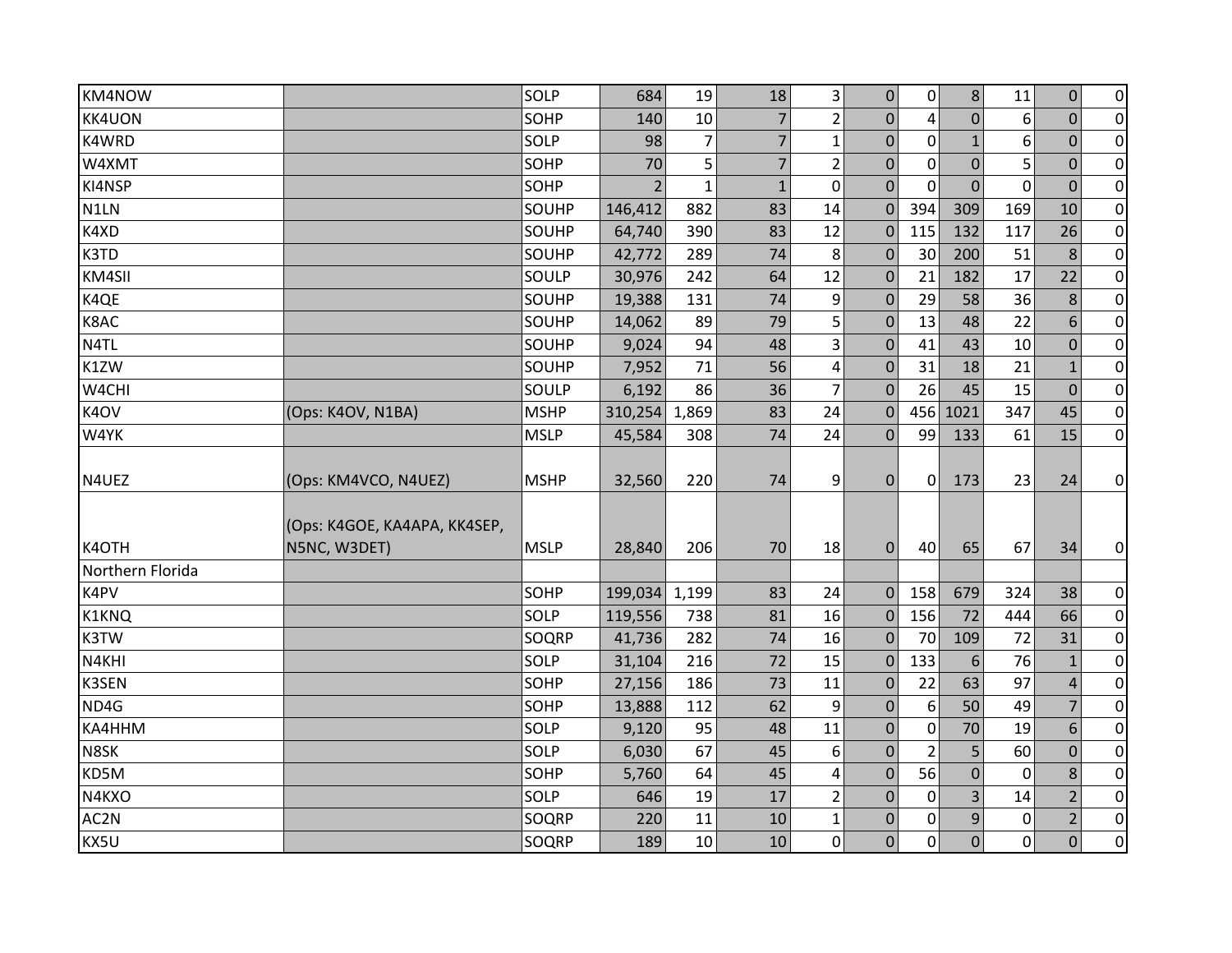| K4GOP              |                       | SOLP        | 144     | 8     | $\overline{9}$ | $\mathbf{1}$            | $\mathbf 0$      | $\overline{0}$ | $\overline{0}$   | 8              | $\mathbf{0}$   | $\overline{0}$ |
|--------------------|-----------------------|-------------|---------|-------|----------------|-------------------------|------------------|----------------|------------------|----------------|----------------|----------------|
| KØLUZ              |                       | SOUHP       | 58,266  | 351   | 83             | 8                       | $\Omega$         | $\mathbf 0$    | 73               | 239            | 39             | $\overline{0}$ |
| N6AR               |                       | SOUHP       | 36,736  | 224   | 82             | 6                       | $\mathbf{0}$     | 145            | 51               | 27             | $\mathbf{1}$   | $\overline{0}$ |
| WB4OMM             |                       | SOULP       | 32,400  | 200   | 81             | $\overline{7}$          | $\mathbf{0}$     | 126            | 19               | 34             | 21             | $\overline{0}$ |
| K4SBZ              |                       | SOUHP       | 26,702  | 169   | 79             | 12                      | $\mathbf{0}$     | 39             | 82               | 40             | 8              | $\overline{0}$ |
| NF4A               |                       | SOUHP       | 17,516  | 151   | 58             | 3                       | $\Omega$         | 54             | 90               | $\overline{7}$ | $\Omega$       | $\overline{0}$ |
| KF4ZZ              |                       | <b>MSHP</b> | 54,400  | 340   | 80             | 20                      | $\Omega$         | 103            | 111              | 83             | 43             | $\overline{0}$ |
| <b>Puerto Rico</b> |                       |             |         |       |                |                         |                  |                |                  |                |                |                |
| WP4MPC             |                       | SOLP        | 510     | 17    | 15             | $\overline{3}$          | $\overline{0}$   | $\mathbf 0$    | 11               | 6              | $\overline{0}$ | $\overline{0}$ |
| South Carolina     |                       |             |         |       |                |                         |                  |                |                  |                |                |                |
| KB4GYT             |                       | SOHP        | 79,680  | 480   | 83             | 14                      | $\mathbf{0}$     | 26             | 406              | 34             | 14             | $\pmb{0}$      |
| WA2VAX             |                       | SOLP        | 30,100  | 215   | 70             | 14                      | $\Omega$         | 49             | 109              | 49             | 8              | $\overline{0}$ |
| WN4AFP             |                       | SOLP        | 21,340  | 194   | 55             | 10                      | $\mathbf{0}$     | 22             | 141              | 31             | $\Omega$       | $\overline{0}$ |
| WA8OJR             |                       | SOLP        | 12,750  | 125   | 51             | 5                       | $\mathbf 0$      | 59             | $\overline{7}$   | 42             | 17             | $\overline{0}$ |
| KG6MC              |                       | SOHP        | 11,000  | 110   | 50             | 4                       | $\Omega$         | 41             | 35               | 34             | $\Omega$       | $\overline{0}$ |
| W4CAN              |                       | SOLP        | 6,804   | 63    | 54             | 8                       | 0                | 4              | 31               | 25             | 3              | $\overline{0}$ |
| KW4NN              |                       | SOLP        | 3,960   | 55    | 36             | $\overline{7}$          | 0                | 4              | 28               | 23             | $\mathbf 0$    | $\overline{0}$ |
| NE4EA              |                       | SOLP        | 2,880   | 45    | 32             | 4                       | $\mathbf{0}$     | $\mathbf 0$    | $\overline{4}$   | 41             | $\Omega$       | $\overline{0}$ |
| KF4BY              |                       | SOQRP       | 714     | 21    | 17             | 3                       | $\mathbf 0$      | $\mathbf 0$    | $\overline{7}$   | 8              | 6              | $\overline{0}$ |
| WUØB               |                       | SOULP       | 18,560  | 116   | 80             | $\overline{7}$          | $\mathbf{0}$     | 34             | 31               | 44             | 7              | $\overline{0}$ |
| NC8N               |                       | SOUHP       | 17,810  | 137   | 65             | 10                      | $\mathbf{0}$     | 37             | 61               | 39             | $\Omega$       | $\overline{0}$ |
| Southern Florida   |                       |             |         |       |                |                         |                  |                |                  |                |                |                |
| KM4LKC             |                       | SOHP        | 30,228  | 229   | 66             | 12                      | $\mathbf 0$      | 62             | 81               | 86             | $\mathbf 0$    | $\overline{0}$ |
| KV4QS              |                       | SOLP        | 5,986   | 73    | 41             | 4                       | $\boldsymbol{0}$ | $\mathbf 0$    | $\boldsymbol{0}$ | 72             | $\mathbf{1}$   | $\overline{0}$ |
| AA4RX              |                       | SOLP        | 5,580   | 62    | 45             | 6                       | $\mathbf 0$      | $\mathbf 0$    | 18               | 35             | 9              | $\overline{0}$ |
| K2EK               |                       | SOLP        | 3,168   | 48    | 33             | $\overline{2}$          | $\mathbf{0}$     | $\mathbf 0$    | 9                | 28             | 11             | $\overline{0}$ |
| N2NYR              |                       | SOLP        | 960     | 24    | 20             | 3                       | 0                | $\overline{7}$ | 12               | 4              | $\mathbf{1}$   | $\pmb{0}$      |
| W4IND              |                       | SOULP       | 1,566   | 27    | 29             | $\overline{\mathbf{4}}$ | $\mathbf{0}$     | $\mathbf 0$    | 15               | 10             | $\overline{2}$ | $\overline{0}$ |
| N4FCG              | (Ops: GW4JUN, N4BP)   | <b>MSHP</b> | 159,580 | 1,010 | 79             | 19                      | $\mathbf 0$      | 0              | 252              | 745            | 13             | $\overline{0}$ |
| W4MLB              |                       | <b>MSHP</b> | 96,252  | 617   | 78             | 20                      | $\overline{0}$   | 27             | 60               | 522            | 8              | $\overline{0}$ |
|                    |                       |             |         |       |                |                         |                  |                |                  |                |                |                |
| N1KSC              | (Ops: KK4YEL, WA4ECT) | <b>MSLP</b> | 2,516   | 37    | 34             | $\overline{2}$          | $\mathbf{0}$     | $\mathbf 0$    | 14               | 22             | $\mathbf{1}$   | $\overline{0}$ |
| Tennessee          |                       |             |         |       |                |                         |                  |                |                  |                |                |                |
| KØEJ               |                       | SOHP        | 115,344 | 712   | 81             | $\overline{9}$          | $\Omega$         | $\Omega$       | 601              | 71             | 40             | $\overline{0}$ |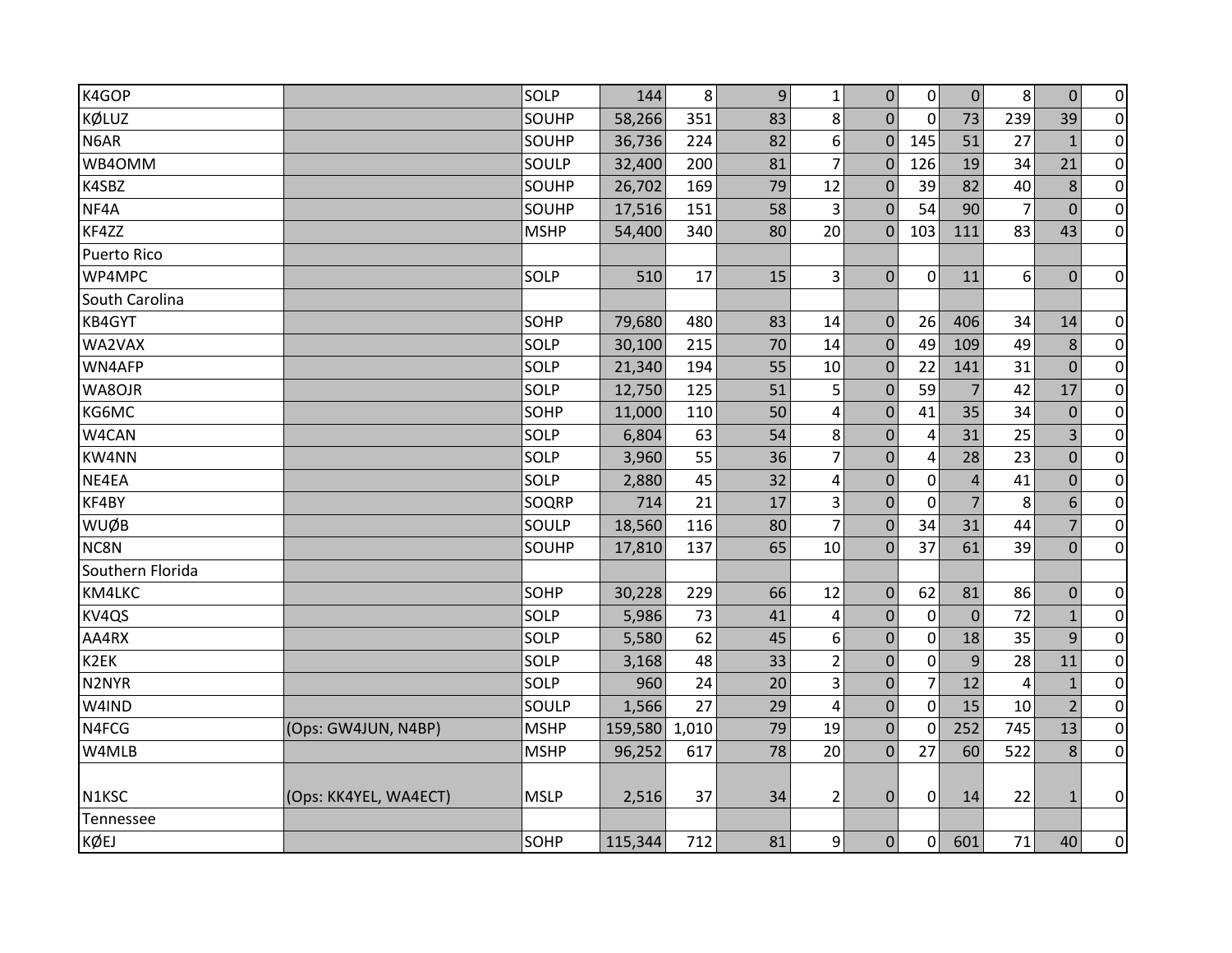| NA4K          |                                                        | SOLP        | 82,792  | 524   | 79 | 8              | $\Omega$         | 234              | 197          | 70             | 23             | $\overline{0}$ |
|---------------|--------------------------------------------------------|-------------|---------|-------|----|----------------|------------------|------------------|--------------|----------------|----------------|----------------|
| WU5E          |                                                        | SOHP        | 44,992  | 304   | 74 | 17             | $\mathbf{0}$     | 77               | 123          | 83             | 21             | $\overline{0}$ |
| K3IE          |                                                        | SOLP        | 43,500  | 290   | 75 | 8              | $\mathbf{0}$     | 184              | 44           | 45             | 17             | $\overline{0}$ |
| W4UT          |                                                        | SOHP        | 33,696  | 208   | 81 | 11             | $\mathbf{0}$     | 100              | 42           | 39             | 27             | $\overline{0}$ |
| K9JU          |                                                        | SOLP        | 24,978  | 181   | 69 | 7              | $\mathbf 0$      | 12               | 71           | 61             | 37             | $\overline{0}$ |
| KS4X          |                                                        | SOLP        | 16,686  | 103   | 81 | 10             | $\mathbf{0}$     | 35               | 27           | 34             | $\overline{7}$ | $\overline{0}$ |
| K9UQN         |                                                        | SOHP        | 16,416  | 144   | 57 | 6              | $\boldsymbol{0}$ | $\boldsymbol{0}$ | 87           | 57             | $\pmb{0}$      | $\overline{0}$ |
| K4RO          |                                                        | SOHP        | 13,888  | 124   | 56 | $\overline{2}$ | $\mathbf 0$      | 14               | 87           | 23             | $\mathbf 0$    | $\overline{0}$ |
| WA4JA         |                                                        | SOLP        | 13,038  | 123   | 53 | 5              | $\boldsymbol{0}$ | 64               | 48           | $\overline{7}$ | $\overline{4}$ | $\overline{0}$ |
| KJ4KKD        |                                                        | SOLP        | 12,204  | 113   | 54 | 15             | $\mathbf{0}$     | 11               | 64           | 29             | 9              | $\overline{0}$ |
| K4ARC         |                                                        | SOLP        | 11,424  | 102   | 56 | 10             | $\mathbf{0}$     | 9                | 41           | 52             | $\mathbf{0}$   | $\overline{0}$ |
| KB4VL         |                                                        | SOLP        | 11,330  | 103   | 55 | 9              | $\boldsymbol{0}$ | 36               | 22           | 33             | 12             | $\overline{0}$ |
| KI6CQ         |                                                        | SOLP        | 10,712  | 103   | 52 | 6              | $\mathbf{0}$     | $\mathbf 0$      | 63           | 20             | 20             | $\overline{0}$ |
| W4DAN         |                                                        | SOLP        | 9,792   | 102   | 48 | 4              | $\boldsymbol{0}$ | 27               | 35           | 40             | $\mathbf 0$    | $\overline{0}$ |
| <b>KK4KW</b>  |                                                        | SOHP        | 9,152   | 88    | 52 | 8              | $\mathbf{0}$     | $\mathbf 0$      | 48           | 40             | $\mathbf 0$    | $\overline{0}$ |
| KM4HVE        |                                                        | SOLP        | 9,100   | 91    | 50 | 11             | $\boldsymbol{0}$ | 40               | 26           | 12             | 13             | $\overline{0}$ |
| WB4YDY        |                                                        | SOHP        | 7,238   | 77    | 47 | $\overline{2}$ | $\mathbf{0}$     | 19               | 39           | 19             | $\mathbf{0}$   | $\overline{0}$ |
| W7CWE         |                                                        | SOHP        | 3,276   | 42    | 39 | 4              | $\boldsymbol{0}$ | $\mathbf 0$      | 37           | 5              | $\mathbf{0}$   | $\overline{0}$ |
| W4PV          |                                                        | SOHP        | 3,072   | 48    | 32 | $\overline{2}$ | $\mathbf 0$      | $\mathbf 0$      | $\mathbf{0}$ | 47             | $\mathbf{1}$   | $\overline{0}$ |
| AI4IC         |                                                        | SOLP        | 768     | 24    | 16 | $\overline{2}$ | $\mathbf 0$      | $\mathbf 0$      | $\mathbf 0$  | 24             | $\pmb{0}$      | $\overline{0}$ |
| WJ4HCP        |                                                        | SOLP        | 576     | 18    | 16 | $\overline{2}$ | $\boldsymbol{0}$ | $\Omega$         | 11           | $\overline{7}$ | $\pmb{0}$      | $\overline{0}$ |
| N4ZZ          |                                                        | SOULP       | 209,492 | 1,262 | 83 | 24             | $\mathbf 0$      | 419              | 747          | 88             | 8              | $\overline{0}$ |
| W4DTA         |                                                        | SOUHP       | 33,812  | 214   | 79 | 9              | $\boldsymbol{0}$ | 13               | 143          | 42             | 16             | $\overline{0}$ |
| AB4GG         |                                                        | SOUHP       | 32,430  | 235   | 69 | 5              | $\mathbf 0$      | $\mathbf 0$      | 98           | 131            | 6              | $\overline{0}$ |
| NS4X          |                                                        | SOUHP       | 30,076  | 206   | 73 | 8              | $\mathbf{0}$     | 44               | 72           | 65             | 25             | $\overline{0}$ |
| K4VOZ         |                                                        | SOULP       | 22,960  | 164   | 70 | 13             | $\mathbf{0}$     | 0                | 68           | 71             | 25             | $\overline{0}$ |
| W4KW          |                                                        | SOUHP       | 19,370  | 149   | 65 | $\overline{7}$ | $\boldsymbol{0}$ | 61               | 22           | 49             | 17             | $\overline{0}$ |
| K4LPQ         |                                                        | SOULP       | 18,894  | 141   | 67 | 13             | $\mathbf{0}$     | 24               | 79           | 35             | 3              | $\overline{0}$ |
| <b>KK4IWN</b> |                                                        | SOULP       | 18,880  | 160   | 59 | 15             | $\boldsymbol{0}$ | 26               | 111          | 21             | $\overline{2}$ | $\overline{0}$ |
| K4BGV         |                                                        | SOUHP       | 6,776   | 77    | 44 | 9              | $\overline{0}$   | 0                | 77           | $\mathbf 0$    | $\mathbf{0}$   | $\overline{0}$ |
|               | (Ops: AA4RW, K4JFM, KD5UBL,<br>KE4GBY, KI4RQM, KM4LYT, |             |         |       |    |                |                  |                  |              |                |                |                |
| W4GZX         | W4JUU, WB9KYN)                                         | <b>MSLP</b> | 30,084  | 218   | 69 | 12             | 0                | 42               | 44           | 121            | 11             | $\overline{0}$ |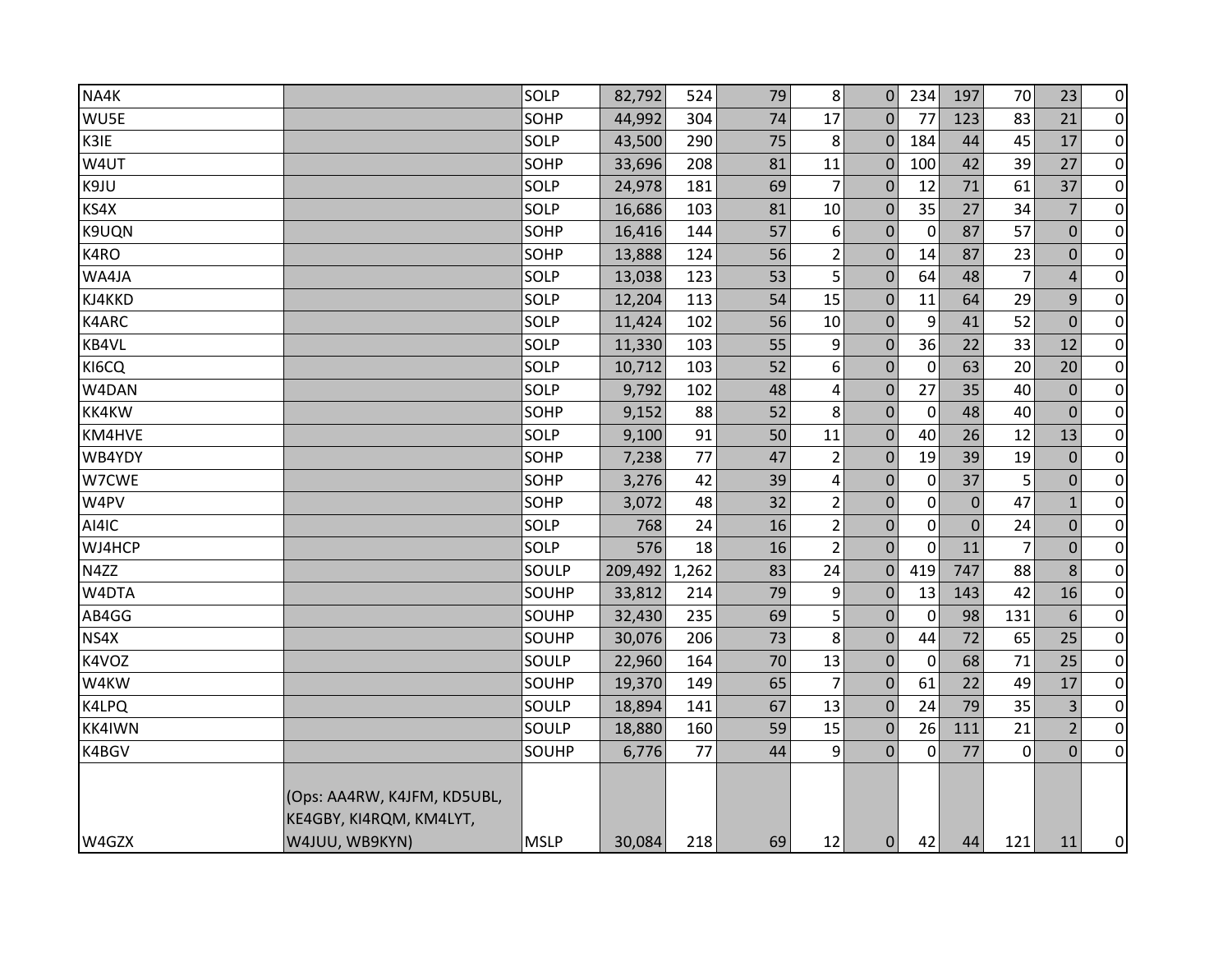| <b>US Virgin Islands</b> |       |         |       |    |                |                  |                |                |             |                |                |
|--------------------------|-------|---------|-------|----|----------------|------------------|----------------|----------------|-------------|----------------|----------------|
| KP2XX                    | SOHP  | 160,800 | 1,005 | 80 | 15             | $\mathbf{0}$     | 5              | 148            | 440         | 412            | $\overline{0}$ |
| NP2X (K9VV, op)          | SOLP  | 81,648  | 504   | 81 | 8              | $\boldsymbol{0}$ | 15             | 111            | 132         | 243            | $\overline{3}$ |
| WP2B                     | SOHP  | 58,968  | 378   | 78 | 6              | $\overline{0}$   | $\mathbf 0$    | $\mathbf 0$    | 318         | 60             | $\overline{0}$ |
| Virginia                 |       |         |       |    |                |                  |                |                |             |                |                |
| WØCN                     | SOHP  | 170,240 | 1,064 | 80 | 24             | $\Omega$         | 589            | 179            | 290         | 6              | $\pmb{0}$      |
| N8AID                    | SOHP  | 80,360  | 490   | 82 | 14             | $\mathbf{0}$     | 241            | 156            | 66          | 27             | $\overline{0}$ |
| K4IVF                    | SOHP  | 58,058  | 377   | 77 | $\overline{7}$ | $\mathbf 0$      | 340            | $\overline{7}$ | 27          | 3              | $\overline{0}$ |
| W4WWQ                    | SOLP  | 56,214  | 347   | 81 | 17             | $\mathbf 0$      | 165            | 76             | 75          | 31             | $\overline{0}$ |
| WA2BCK                   | SOHP  | 47,088  | 327   | 72 | 5              | $\mathbf 0$      | 0              | 194            | 103         | 30             | $\overline{0}$ |
| KK4R                     | SOLP  | 43,608  | 276   | 79 | 12             | $\Omega$         | 144            | 62             | 52          | 18             | $\pmb{0}$      |
| N8OQ                     | SOQRP | 40,736  | 268   | 76 | 16             | $\mathbf 0$      | 123            | 61             | 51          | 33             | $\overline{0}$ |
| K4FJW                    | SOLP  | 40,502  | 263   | 77 | 13             | $\Omega$         | 86             | 128            | 25          | 24             | $\overline{0}$ |
| KQ4LA                    | SOLP  | 36,024  | 237   | 76 | 16             | $\mathbf 0$      | 124            | 71             | 33          | 9              | $\overline{0}$ |
| W4YE                     | SOLP  | 34,960  | 230   | 76 | 8              | $\mathbf 0$      | 96             | 65             | 48          | 21             | $\overline{0}$ |
| K4ORD                    | SOLP  | 33,264  | 231   | 72 | 10             | $\mathbf 0$      | 91             | 66             | 32          | 42             | $\pmb{0}$      |
| N4MM                     | SOHP  | 31,337  | 200   | 83 | $\mathbf 0$    | $\boldsymbol{0}$ | $\mathbf 0$    | $\mathbf{0}$   | $\mathbf 0$ | $\mathbf{0}$   | $\overline{0}$ |
| W4IM                     | SOQRP | 30,800  | 200   | 77 | 17             | $\mathbf{0}$     | 73             | 51             | 49          | 27             | $\overline{0}$ |
| KG3V                     | SOLP  | 27,984  | 212   | 66 | $\overline{7}$ | $\mathbf 0$      | 105            | 84             | 23          | $\mathbf{0}$   | $\pmb{0}$      |
| KD9LA                    | SOLP  | 27,440  | 196   | 70 | 15             | $\mathbf 0$      | 65             | 98             | 29          | $\overline{4}$ | $\overline{0}$ |
| K4HQK                    | SOHP  | 25,216  | 197   | 64 | 8              | $\mathbf{0}$     | $\mathbf 0$    | 177            | 15          | 5              | $\pmb{0}$      |
| KR4YO                    | SOLP  | 23,760  | 180   | 66 | 10             | $\boldsymbol{0}$ | 124            | 21             | 24          | 11             | $\overline{0}$ |
| KA4GFY                   | SOLP  | 19,026  | 151   | 63 | 9              | $\mathbf{0}$     | 60             | 23             | 60          | 8              | $\overline{0}$ |
| K4GJF                    | SOLP  | 17,316  | 111   | 78 | 11             | $\mathbf 0$      | $\overline{7}$ | 47             | 56          | $\mathbf{1}$   | $\pmb{0}$      |
| AA2FD                    | SOLP  | 16,884  | 134   | 63 | 15             | $\mathbf{0}$     | 48             | 43             | 25          | 18             | $\overline{0}$ |
| KE4VH                    | SOLP  | 15,960  | 140   | 57 | 10             | $\boldsymbol{0}$ | 46             | 79             | 15          | $\mathbf 0$    | $\pmb{0}$      |
| KK4XX                    | SOLP  | 15,252  | 123   | 62 | 10             | $\boldsymbol{0}$ | 30             | 67             | 24          | $\overline{2}$ | $\pmb{0}$      |
| N4UA                     | SOLP  | 14,742  | 117   | 63 | 3              | $\mathbf 0$      | 41             | 35             | 28          | 13             | $\overline{0}$ |
| KW4CW                    | SOLP  | 14,268  | 123   | 58 | 8              | $\pmb{0}$        | 0              | 57             | 63          | 3              | $\overline{0}$ |
| K3QQN                    | SOHP  | 14,080  | 128   | 55 | 10             | $\overline{0}$   | 5              | 66             | 57          | $\overline{0}$ | $\overline{0}$ |
| K4MIL                    | SOLP  | 13,266  | 99    | 67 | $\overline{7}$ | $\mathbf 0$      | 29             | 23             | 31          | 16             | $\pmb{0}$      |
| K7SV                     | SOLP  | 12,768  | 112   | 57 | 3              | $\mathbf 0$      | 59             | $\overline{0}$ | 44          | $\overline{9}$ | $\overline{0}$ |
| WA4EUL                   | SOLP  | 12,600  | 105   | 60 | 8              | $\mathbf 0$      | 22             | 41             | 42          | $\mathbf 0$    | $\overline{0}$ |
| WA4KNP                   | SOLP  | 10,486  | 107   | 49 | 11             | 0                | 0              | 44             | 47          | 16             | $\overline{0}$ |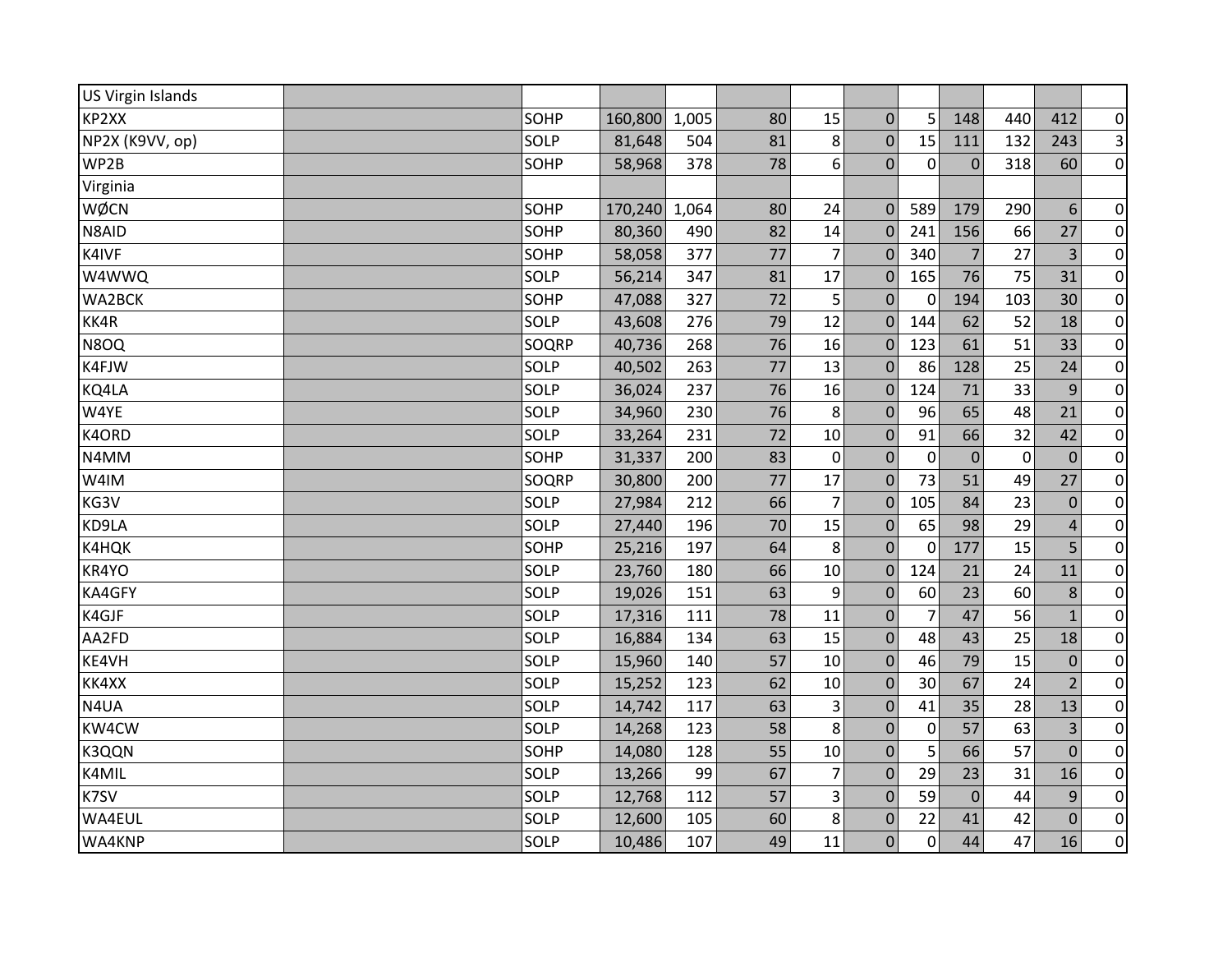| N4BCC             | SOLP  | 10,416  | 84    | 62 | $\overline{9}$ | $\mathbf 0$    | 26          | 36           | 16             | 6              | $\pmb{0}$      |
|-------------------|-------|---------|-------|----|----------------|----------------|-------------|--------------|----------------|----------------|----------------|
| KF4EKA            | SOLP  | 9,612   | 89    | 54 | 13             | 0              | 35          | 26           | 28             | $\overline{0}$ | $\overline{0}$ |
| N3JS              | SOHP  | 8,400   | 70    | 60 | $\overline{7}$ | $\mathbf{0}$   | 19          | 37           | 4              | 10             | $\overline{0}$ |
| K4YCR             | SOLP  | 8,058   | 79    | 51 | 6              | $\mathbf{0}$   | 25          | 25           | 26             | 3              | $\pmb{0}$      |
| KI4BXU            | SOLP  | 7,280   | 70    | 52 | 5              | $\mathbf{0}$   | 25          | 18           | 18             | 9              | $\overline{0}$ |
| WR4I              | SOLP  | 7,198   | 59    | 61 | 6              | $\Omega$       | 8           | 22           | 27             | $\overline{2}$ | $\pmb{0}$      |
| WB4KFO            | SOLP  | 5,084   | 62    | 41 | $\overline{7}$ | $\mathbf{0}$   | 26          | 27           | 9              | $\mathbf 0$    | $\overline{0}$ |
| AJ4LN             | SOLP  | 4,514   | 61    | 37 | 4              | $\mathbf{0}$   | 19          | 24           | 18             | $\mathbf 0$    | $\overline{0}$ |
| N4XYZ             | SOLP  | 4,104   | 54    | 38 | 3              | $\overline{0}$ | 9           | 32           | $\mathbf{1}$   | 12             | $\pmb{0}$      |
| N4WDC             | SOQRP | 3,100   | 50    | 31 | 5              | $\mathbf{0}$   | 10          | 33           | $\overline{7}$ | $\mathbf 0$    | $\overline{0}$ |
| K3YEO             | SOLP  | 1,904   | 34    | 28 | 4              | 0              | $\mathbf 0$ | $\mathbf 0$  | 34             | $\Omega$       | $\pmb{0}$      |
| AI4QQ             | SOLP  | 1,674   | 31    | 27 | 6              | 0              | $\mathbf 0$ | 8            | 23             | $\mathbf 0$    | $\pmb{0}$      |
| N <sub>4</sub> DJ | SOHP  | 1,518   | 33    | 23 | $\mathbf{1}$   | $\Omega$       | $\mathbf 0$ | 33           | $\overline{0}$ | $\Omega$       | $\overline{0}$ |
| W2YE              | SOLP  | 1,176   | 28    | 21 | $\mathbf{1}$   | $\mathbf 0$    | $\mathbf 0$ | $\mathbf{1}$ | 27             | $\mathbf 0$    | $\pmb{0}$      |
| AB1AX             | SOLP  | 360     | 15    | 12 | $\mathbf{1}$   | $\mathbf{0}$   | 0           | 15           | $\mathbf 0$    | $\mathbf 0$    | $\overline{0}$ |
| N4NQY             | SOQRP | 320     | 16    | 10 | 3              | $\Omega$       | $\mathbf 0$ | $\mathbf 0$  | 16             | $\mathbf 0$    | $\pmb{0}$      |
| W4MYA             | SOUHP | 204,678 | 1,233 | 83 | 21             | $\Omega$       | 568         | 485          | 177            | 3              | $\pmb{0}$      |
| K4GMH             | SOUHP | 115,536 | 696   | 83 | 16             | $\Omega$       | 284         | 321          | 32             | 59             | $\overline{0}$ |
| K2WK              | SOUHP | 100,264 | 604   | 83 | 11             | $\overline{0}$ | 289         | 253          | 51             | 11             | $\overline{0}$ |
| N3JT              | SOUHP | 96,612  | 582   | 83 | 11             | $\Omega$       | 95          | 306          | 154            | 27             | $\overline{0}$ |
| N4FX              | SOUHP | 95,284  | 581   | 82 | 15             | $\Omega$       | 190         | 279          | 99             | 13             | $\pmb{0}$      |
| W1IE              | SOUHP | 84,494  | 509   | 83 | 20             | $\mathbf 0$    | 238         | 128          | 108            | 35             | $\overline{0}$ |
| K5VIP             | SOUHP | 65,238  | 393   | 83 | 18             | $\Omega$       | 92          | 156          | 120            | 25             | $\overline{0}$ |
| W4JAM             | SOUHP | 62,812  | 383   | 82 | 13             | $\mathbf 0$    | 100         | 199          | 63             | 21             | $\overline{0}$ |
| KE4S              | SOUHP | 55,942  | 337   | 83 | 14             | $\theta$       | 100         | 82           | 122            | 33             | $\overline{0}$ |
| N <sub>2</sub> YO | SOUHP | 53,562  | 339   | 79 | 17             | $\mathbf 0$    | 183         | 72           | 65             | 19             | $\pmb{0}$      |
| K1GG              | SOUHP | 48,438  | 299   | 81 | 12             | $\Omega$       | 55          | 64           | 174            | 6              | $\pmb{0}$      |
| K4SO              | SOUHP | 48,000  | 300   | 80 | 5              | $\Omega$       | 256         | 17           | 10             | 17             | $\overline{0}$ |
| N4CF              | SOULP | 44,044  | 286   | 77 | 13             | $\mathbf 0$    | 143         | 77           | 55             | 11             | $\overline{0}$ |
| KG4W              | SOUHP | 39,528  | 244   | 81 | 12             | $\Omega$       | 81          | 114          | 43             | 6              | $\overline{0}$ |
| N4PD              | SOUHP | 36,176  | 238   | 76 | $\overline{7}$ | $\Omega$       | 112         | 27           | 84             | 15             | $\pmb{0}$      |
| N3KN              | SOUHP | 34,048  | 224   | 76 | $\overline{7}$ | $\Omega$       | 80          | 69           | 66             | 9              | $\pmb{0}$      |
| N3UA              | SOUHP | 33,580  | 230   | 73 | $\overline{7}$ | $\mathbf 0$    | 126         | 66           | 32             | 6              | $\overline{0}$ |
| N4VA              | SOULP | 32,033  | 239   | 71 | $\mathbf{0}$   | $\Omega$       | $\Omega$    | $\Omega$     | $\mathbf 0$    | $\Omega$       | $\overline{0}$ |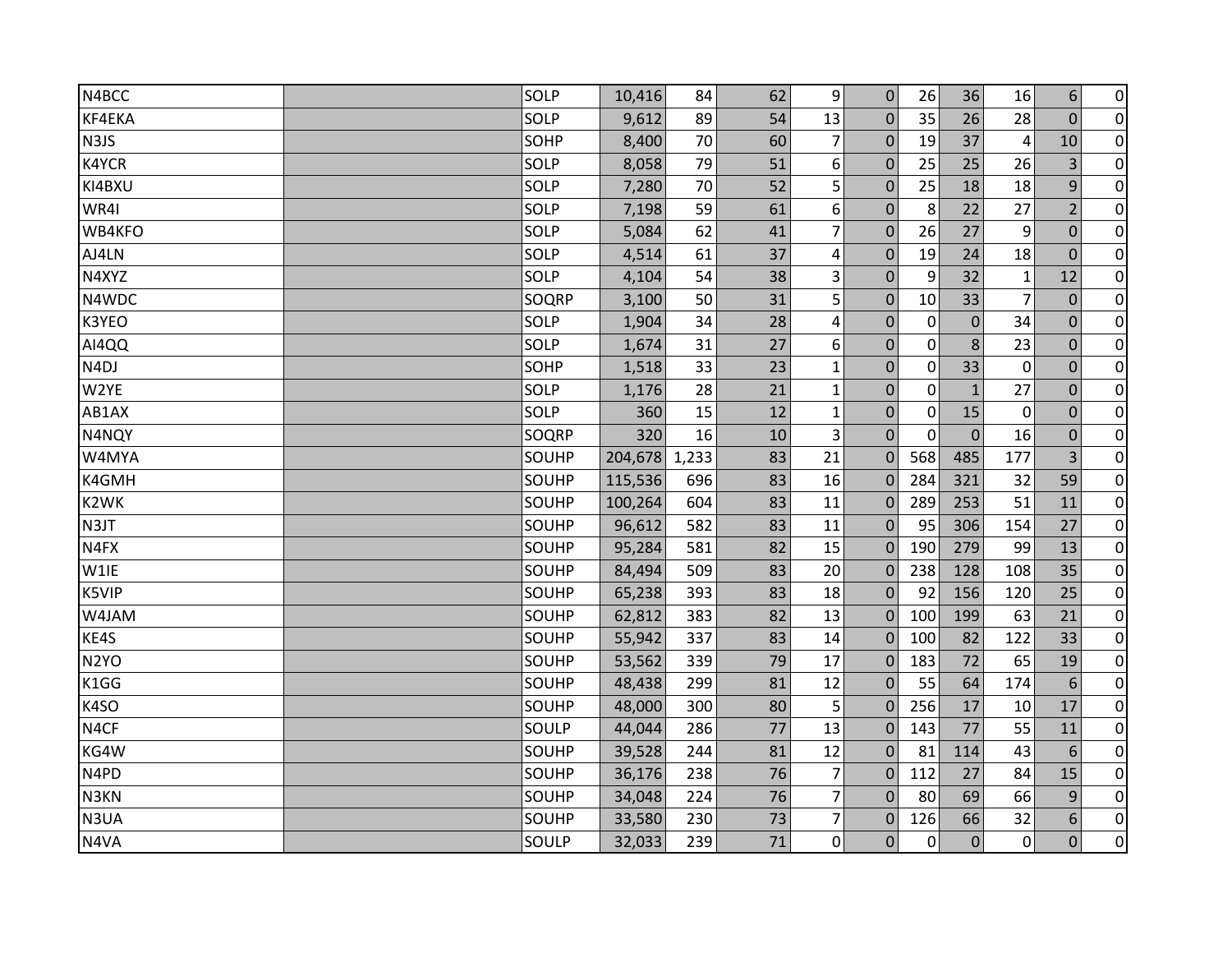| NN4RB                |                                                                                    | SOULP       | 29,072  | 184   | 79 | 14             | 0              | 79             | 55             | 38             | 12             | $\overline{0}$ |
|----------------------|------------------------------------------------------------------------------------|-------------|---------|-------|----|----------------|----------------|----------------|----------------|----------------|----------------|----------------|
| KE4VA                |                                                                                    | SOULP       | 24,702  | 179   | 69 | 9              | $\Omega$       | $\mathbf 0$    | 121            | 43             | 15             | $\overline{0}$ |
| K4FTO                |                                                                                    | SOULP       | 18,522  | 147   | 63 | $\overline{7}$ | $\mathbf 0$    | 59             | 39             | 48             | $\mathbf{1}$   | $\overline{0}$ |
| K4GM                 |                                                                                    | SOUHP       | 10,830  | 95    | 57 | $\overline{7}$ | $\mathbf 0$    | 15             | 32             | 48             | $\overline{0}$ | $\overline{0}$ |
| N1RM                 |                                                                                    | SOULP       | 7,448   | 76    | 49 | 3              | $\mathbf{0}$   | 0              | 28             | 48             | $\mathbf 0$    | $\overline{0}$ |
| W4LAN                |                                                                                    | SOULP       | 5,040   | 56    | 45 | 3              | $\mathbf 0$    | $\overline{2}$ | 19             | 32             | 3              | $\overline{0}$ |
| W4VIC                |                                                                                    | SOUHP       | 1,320   | 30    | 22 | $\overline{2}$ | $\overline{0}$ | 5              | $\mathbf{0}$   | 25             | $\overline{0}$ | $\overline{0}$ |
| NN3W                 | (Ops: KL2A, NN3W)                                                                  | <b>MSHP</b> | 194,884 | 1,174 | 83 | 24             | $\overline{0}$ | 415            | 639            | 114            | 6              | $\overline{0}$ |
|                      | (Ops: KE4AZL, KJ4EZH, KK4VA,<br>KN4KL, KW4GF, N2XQM, N4IRK,<br>WØJTC, W4WV, W8RJL, |             |         |       |    |                |                |                |                |                |                |                |
| W4UG                 | WB4DNL, WB4ZAI)                                                                    | <b>MSHP</b> | 110,880 | 693   | 80 | 21             | $\mathbf{0}$   | 170            | 317            | 201            | 5              | $\overline{0}$ |
| KF3N                 | (Ops: KF3N, KK4QQV)                                                                | <b>MSLP</b> | 79,360  | 496   | 80 | 23             | $\mathbf{0}$   | 221            | 181            | 63             | 31             | $\overline{0}$ |
|                      | (Ops: K3MZ, W3MIT, W4TG,                                                           |             |         |       |    |                |                |                |                |                |                |                |
| W4TG                 | WA3LTJ)                                                                            | <b>MSLP</b> | 62,088  | 398   | 78 | 17             | $\Omega$       | 187            | 117            | 89             | 5              | $\overline{0}$ |
|                      | (Ops: AI4WU, K4MI, NR4C,                                                           |             |         |       |    |                |                |                |                |                |                |                |
| K4RC                 | WA3RWP)                                                                            | <b>MSLP</b> | 47,840  | 299   | 80 | 16             | 0              | 147            | 91             | 49             | 12             | $\overline{0}$ |
| K4KDJ                | (Ops: KK4BSM)                                                                      | S.          | 50      | 5     | 5  | $\mathbf 0$    | $\overline{0}$ | $\mathbf 0$    | 5              | $\mathbf 0$    | $\mathbf{0}$   | $\overline{0}$ |
| West Central Florida |                                                                                    |             |         |       |    |                |                |                |                |                |                |                |
| W4OEP                |                                                                                    | SOLP        | 24,048  | 167   | 72 | 11             | $\mathbf 0$    | 69             | 74             | 21             | 3              | $\overline{0}$ |
| W4JNH                |                                                                                    | SOLP        | 22,752  | 158   | 72 | 17             | $\mathbf 0$    | 27             | 16             | 112            | $\overline{3}$ | $\overline{0}$ |
| KK4FEM               |                                                                                    | SOLP        | 10,488  | 92    | 57 | 4              | 0              | $\mathbf 0$    | 20             | 62             | 10             | $\overline{0}$ |
| WØPV                 |                                                                                    | SOLP        | 9,894   | 97    | 51 | 3              | $\mathbf 0$    | 8              | 41             | 38             | 10             | $\overline{0}$ |
| K8MR                 |                                                                                    | SOLP        | 8,460   | 90    | 47 | $\overline{3}$ | $\mathbf{0}$   | 11             | 25             | 36             | 18             | $\overline{0}$ |
| KK4AND               |                                                                                    | SOLP        | 8,330   | 85    | 49 | 13             | 0              | 57             | $\mathbf{0}$   | $\mathbf 0$    | 28             | $\overline{0}$ |
| KI4DSC               |                                                                                    | SOLP        | 5,694   | 73    | 39 | 8              | $\Omega$       | $\mathbf 0$    | 69             | 4              | $\mathbf{0}$   | $\overline{0}$ |
| AE4RM                |                                                                                    | SOQRP       | 1,728   | 36    | 24 | 5              | 0              | $\overline{2}$ | 9              | 25             | $\mathbf{0}$   | $\overline{0}$ |
| NX4N                 |                                                                                    | SOHP        | 1,000   | 25    | 20 | $\mathbf{1}$   | $\mathbf{0}$   | $\overline{0}$ | 18             | $\overline{7}$ | $\overline{0}$ | $\overline{0}$ |
| <b>WXØG</b>          |                                                                                    | SOHP        | 240     | 12    | 10 | $\mathbf{1}$   | $\Omega$       | $\mathbf 0$    | $\overline{0}$ | 12             | $\Omega$       | $\overline{0}$ |
| W4LT                 |                                                                                    | SOULP       | 155,358 | 959   | 81 | 24             | $\Omega$       | 165            | 212            | 568            | 14             | $\overline{0}$ |
| K5KG                 |                                                                                    | SOUHP       | 83,592  | 516   | 81 | 9              | $\mathbf{0}$   | 21             | 351            | 117            | 27             | $\overline{0}$ |
| K3SV                 |                                                                                    | SOUHP       | 44,536  | 293   | 76 | $\overline{9}$ | 0              | 149            | 53             | 91             | $\overline{0}$ | $\overline{0}$ |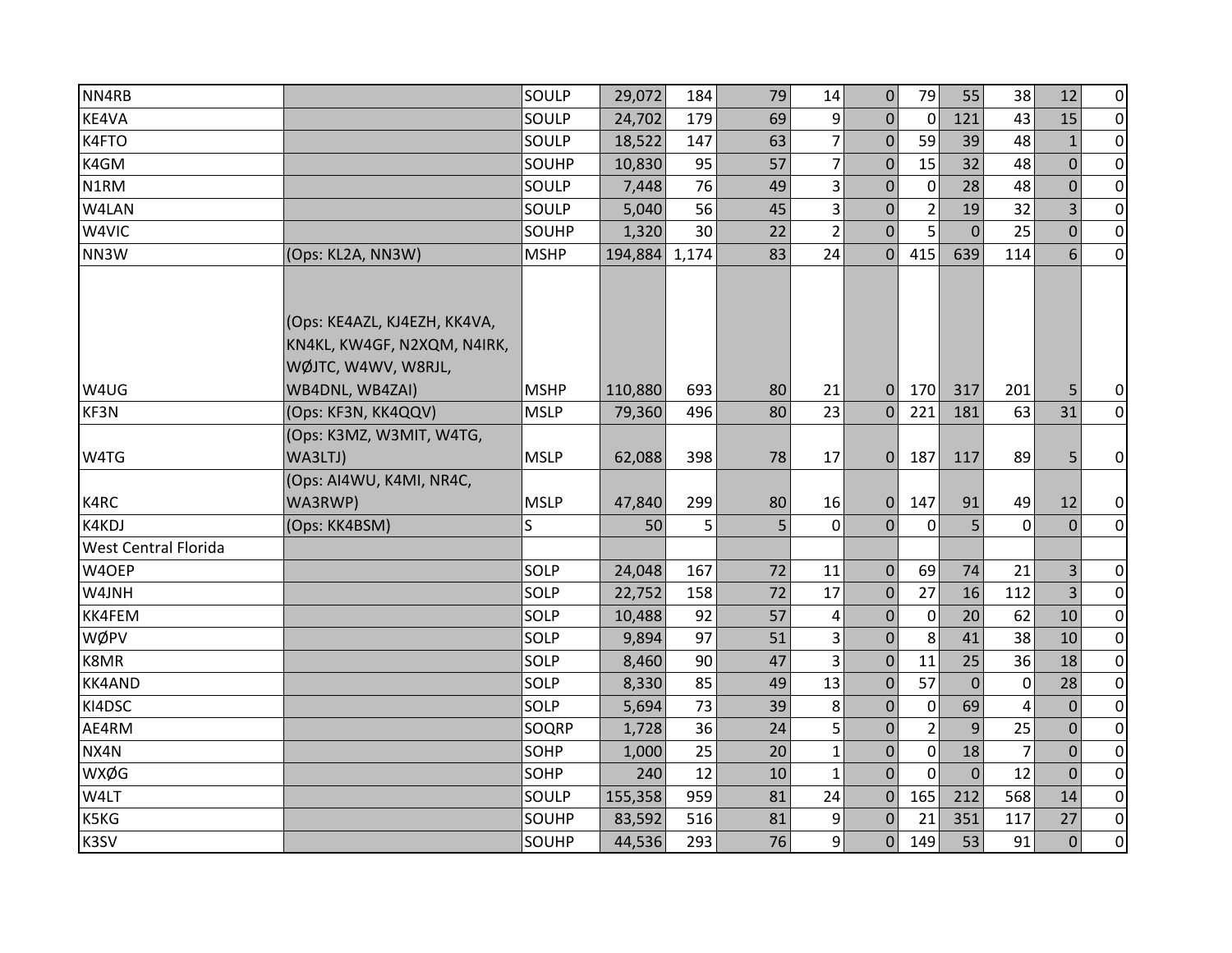|                         | (Ops: KB8ESY, KJ4FAW, N2ESP,                       |                 |              |       |               |                |                |                |              |          |                |                  |
|-------------------------|----------------------------------------------------|-----------------|--------------|-------|---------------|----------------|----------------|----------------|--------------|----------|----------------|------------------|
| W4TA                    | N4RI, NY4I, WA4EEZ)                                | <b>MSHP</b>     | 16,272       | 113   | 72            | 10             | $\Omega$       | 4              | 16           | 88       | 5              | $\overline{0}$   |
|                         |                                                    |                 |              |       |               |                |                |                |              |          |                |                  |
| <b>Call</b>             | <b>Operator(s) and/or Host</b>                     | <b>Category</b> | <b>Score</b> |       | QSOs Sections | <b>Hours</b>   | 160            | 80             | 40           | 20       | 15             | 10               |
| <b>U.S. Call Area 5</b> |                                                    |                 |              |       |               |                |                |                |              |          |                |                  |
| Arkansas                |                                                    |                 |              |       |               |                |                |                |              |          |                |                  |
| N5EE                    |                                                    | SOQRP           | 52,320       | 327   | 80            | 17             | $\Omega$       | 80             | 102          | 120      | 25             | $\overline{0}$   |
| WD5DJW                  |                                                    | SOLP            | 35,052       | 254   | 69            | 15             | $\mathbf 0$    | 0              | 185          | 39       | 30             | $\overline{0}$   |
| <b>KJØDY</b>            |                                                    | SOLP            | 21,780       | 165   | 66            | 14             | $\mathbf{0}$   | 48             | 93           | 19       | 5              | $\overline{0}$   |
| AA5BE                   |                                                    | SOLP            | 11,648       | 104   | 56            | $\overline{7}$ | $\bf 0$        | $\pmb{0}$      | 72           | 24       | 8              | $\overline{0}$   |
| AF5OI                   |                                                    | SOHP            | 2            | 1     | $\mathbf{1}$  | $\mathbf{1}$   | $\mathbf{0}$   | 0              | $\mathbf{0}$ | $\Omega$ | $\mathbf{0}$   | $\overline{0}$   |
| W3TZ                    |                                                    | SOUHP           | 22,330       | 145   | 77            | 8              | $\mathbf 0$    | 29             | 28           | 86       | $\overline{2}$ | $\overline{0}$   |
| WBØRUR                  |                                                    | SOULP           | 19,152       | 126   | 76            | 6              | $\mathbf{0}$   | 7              | 31           | 78       | 10             | $\overline{0}$   |
| <b>KF5MLP</b>           |                                                    | SOUHP           | 12,264       | 84    | 73            | 11             | $\overline{0}$ | 3              | 36           | 43       | $\overline{2}$ | $\boldsymbol{0}$ |
|                         |                                                    |                 |              |       |               |                |                |                |              |          |                |                  |
| W5JJ                    | (Ops: K5DB, KK5II, W5OX)                           | <b>MSHP</b>     | 189,406      | 1,141 | 83            | 24             | $\overline{0}$ | 490            | 130          | 477      | 44             | $\overline{0}$   |
| NO5F                    | (Ops: KW5RF, NO5F)                                 | <b>MSLP</b>     | 65,902       | 397   | 83            | 17             | $\mathbf{0}$   | 190            | 54           | 124      | 29             | $\overline{0}$   |
| AB5GG                   | (Ops: AB5GG, WF5X)                                 | <b>MSHP</b>     | 47,724       | 291   | 82            | 12             | $\Omega$       | 182            | 27           | 56       | 26             | $\overline{O}$   |
| W5JUG                   | (Ops: KF5ETE, W5JUG)                               | <b>MSLP</b>     | 798          | 21    | 19            | 3              | $\overline{0}$ | $\mathbf 0$    | $\mathbf{0}$ | 21       | $\mathbf{0}$   | $\boldsymbol{0}$ |
| W5YM                    | (Ops: K5FXB, K5JTB, KD5WNF,<br>KF5MYN, W5VO, WJ5V) | S               | 11,312       | 101   | 56            | 9              | $\mathbf{0}$   | $\mathbf 0$    | 43           | 36       | 22             | $\overline{0}$   |
| Louisiana               |                                                    |                 |              |       |               |                |                |                |              |          |                |                  |
| KI5EE                   |                                                    | SOLP            | 3,162        | 51    | 31            | $\overline{2}$ | $\mathbf{0}$   | $\mathbf 0$    | 13           | 30       | 8              | $\overline{0}$   |
| AF5JG                   |                                                    | SOLP            | 2,320        | 40    | 29            | $\overline{4}$ | $\overline{0}$ | 23             | $\mathbf{0}$ | 6        | 11             | $\overline{O}$   |
| <b>N8OO</b>             |                                                    | SOUHP           | 290,832      | 1,752 | 83            | 24             | $\mathbf 0$    | 210            | 592          | 903      | 47             | $\overline{0}$   |
| AA5UZ                   |                                                    | SOULP           | 10,640       | 76    | 70            | 13             | $\mathbf{0}$   | 16             | 36           | 10       | 14             | $\overline{0}$   |
| NT51                    |                                                    | SOULP           | 4,392        | 61    | 36            | 6              | $\mathbf 0$    | $\overline{2}$ | 8            | 49       | $\overline{2}$ | $\overline{0}$   |
| AA5UY                   |                                                    | SOULP           | 2,720        | 40    | 34            | 5              | $\mathbf 0$    | 8              | 23           | 4        | 5              | $\overline{0}$   |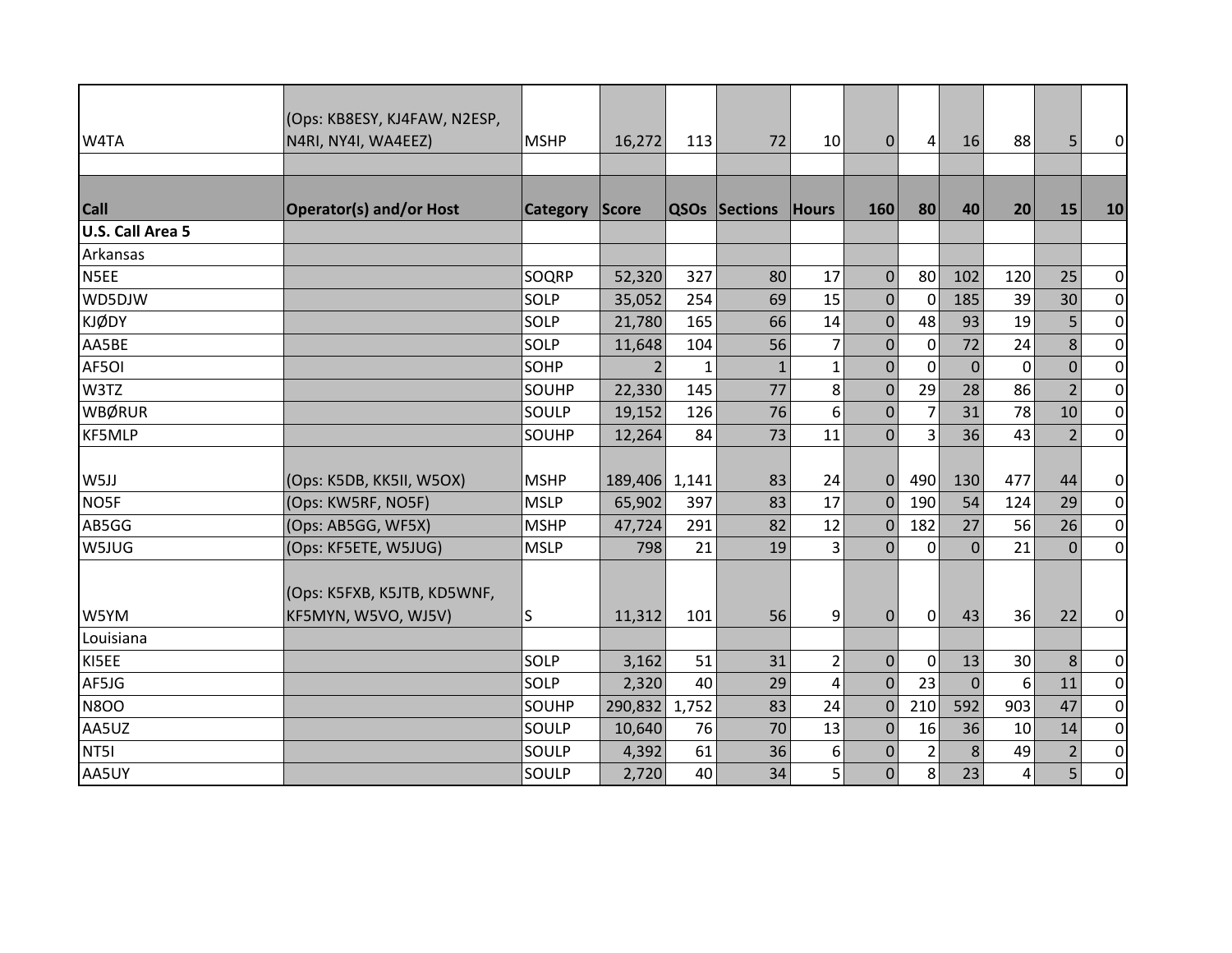|                   | (Ops: K2DIW, K5YNN, KA5CSI, |             |               |       |    |                |                |              |                |                |                |                  |
|-------------------|-----------------------------|-------------|---------------|-------|----|----------------|----------------|--------------|----------------|----------------|----------------|------------------|
|                   | KC5KWZ, KE5VRT, KG5HVO,     |             |               |       |    |                |                |              |                |                |                |                  |
|                   | N5GKJ, N5HZ, NO5W, W3WGG,   |             |               |       |    |                |                |              |                |                |                |                  |
| W5GAD             | W4NDF, W5PYJ, WA5W)         | <b>MSLP</b> | 33,228        | 234   | 71 | 14             | $\Omega$       | 49           | 32             | 108            | 45             | $\overline{0}$   |
| K5LSU             | (Ops: AD5VC)                | S.          | 11,220        | 102   | 55 | 7              | $\Omega$       | 26           | 44             | 15             | 17             | $\overline{0}$   |
| Mississippi       |                             |             |               |       |    |                |                |              |                |                |                |                  |
| KD5UVV            |                             | SOHP        | 42,340        | 290   | 73 | 13             | $\overline{0}$ | 32           | 62             | 178            | 18             | $\overline{0}$   |
| WQ5L              |                             | SOLP        | 30,328        | 223   | 68 | 4              | $\Omega$       | 34           | 40             | 132            | 17             | $\overline{0}$   |
| K5XU              |                             | SOLP        | 22,776        | 156   | 73 | 8              | $\mathbf{0}$   | 68           | $\mathbf{0}$   | 70             | 18             | $\overline{0}$   |
| WD5CCA            |                             | SOLP        | 18,688        | 128   | 73 | 12             | $\overline{0}$ | 54           | 15             | 59             | $\Omega$       | $\boldsymbol{0}$ |
| AD5YB             |                             | SOLP        | 15,232        | 119   | 64 | $\overline{7}$ | $\overline{0}$ | $\mathbf 0$  | 114            | 4              | $\mathbf{1}$   | $\pmb{0}$        |
| K5OLV             |                             | SOLP        | 12,636        | 117   | 54 | 6              | $\mathbf 0$    | 33           | 16             | 37             | 29             | $\mathbf{2}$     |
| <b>KF5LBK</b>     |                             | SOHP        | 11,130        | 105   | 53 | 9              | $\mathbf 0$    | 24           | 14             | 42             | 25             | $\overline{0}$   |
| W4WLF             |                             | SOLP        | 8,112         | 78    | 52 | 11             | $\mathbf{0}$   | 20           | 27             | 26             | 5 <sub>l</sub> | $\pmb{0}$        |
| KD4GUB            |                             | SOLP        | 6,016         | 64    | 47 | 9              | $\mathbf 0$    | $\mathbf 0$  | 41             | 15             | 8 <sup>1</sup> | $\pmb{0}$        |
| N5PA              |                             | SOLP        | 5,694         | 73    | 39 | 3              | $\mathbf 0$    | $\mathbf 0$  | $\mathbf{0}$   | 51             | 22             | $\pmb{0}$        |
| KF4EWO            |                             | SOLP        | 5,632         | 64    | 44 | $\overline{7}$ | $\mathbf 0$    | $\mathbf{0}$ | 31             | 13             | 20             | $\mathbf 0$      |
| N4OGW             |                             | SOHP        | 1,408         | 32    | 22 | $\mathbf{1}$   | $\mathbf 0$    | $\mathbf 0$  | $\overline{2}$ | 25             | 5 <sub>5</sub> | $\pmb{0}$        |
| KI5F              |                             | SOULP       | 14,896        | 133   | 56 | $\overline{4}$ | $\mathbf 0$    | 91           | 14             | 8              | 20             | $\pmb{0}$        |
| <b>KG5FIF</b>     |                             | SOULP       | 12,200        | 100   | 61 | 12             | $\overline{0}$ | $\mathbf 0$  | 93             | $\overline{7}$ | $\overline{0}$ | $\pmb{0}$        |
| <b>KF5WVJ</b>     |                             | SOULP       | 760           | 20    | 19 | $\overline{2}$ | $\Omega$       | 16           | $\mathbf{1}$   | 3              | $\Omega$       | $\pmb{0}$        |
| <b>New Mexico</b> |                             |             |               |       |    |                |                |              |                |                |                |                  |
| AA5B              |                             | <b>SOHP</b> | 295,646       | 1,781 | 83 | 24             | $\overline{0}$ | $\mathbf{1}$ | 853            | 919            | 8              | $\overline{0}$   |
| K5TA              |                             | SOHP        | 277,552 1,672 |       | 83 | 24             | $\overline{0}$ | 139          | 669            | 678            | 186            | $\overline{0}$   |
| NM5WB             |                             | SOHP        | 10,246        | 109   | 47 | 8              | $\mathbf 0$    | 0            | 61             | 48             | $\overline{0}$ | $\overline{0}$   |
| KC2LM             |                             | SOLP        | 9,400         | 94    | 50 | 8              | $\overline{0}$ | $\mathbf 0$  | 41             | 37             | 16             | $\overline{0}$   |
| N5WMQ             |                             | SOHP        | 968           | 22    | 22 | 3              | $\overline{0}$ | $\Omega$     | 5              | 10             | $\overline{7}$ | $\pmb{0}$        |
| <b>КК6МС</b>      |                             | SOUHP       | 127,656       | 788   | 81 | 22             | $\mathbf{0}$   | 156          | 322            | 118            | 192            | $\pmb{0}$        |
| K7IA              |                             | SOUHP       | 12,012        | 78    | 77 | 3              | $\mathbf 0$    | 20           | 29             | 28             | $\mathbf{1}$   | $\pmb{0}$        |
| K5WO              |                             | SOULP       | 6,210         | 69    | 45 | 6              | $\overline{0}$ | 0            | 9              | 41             | 19             | $\overline{0}$   |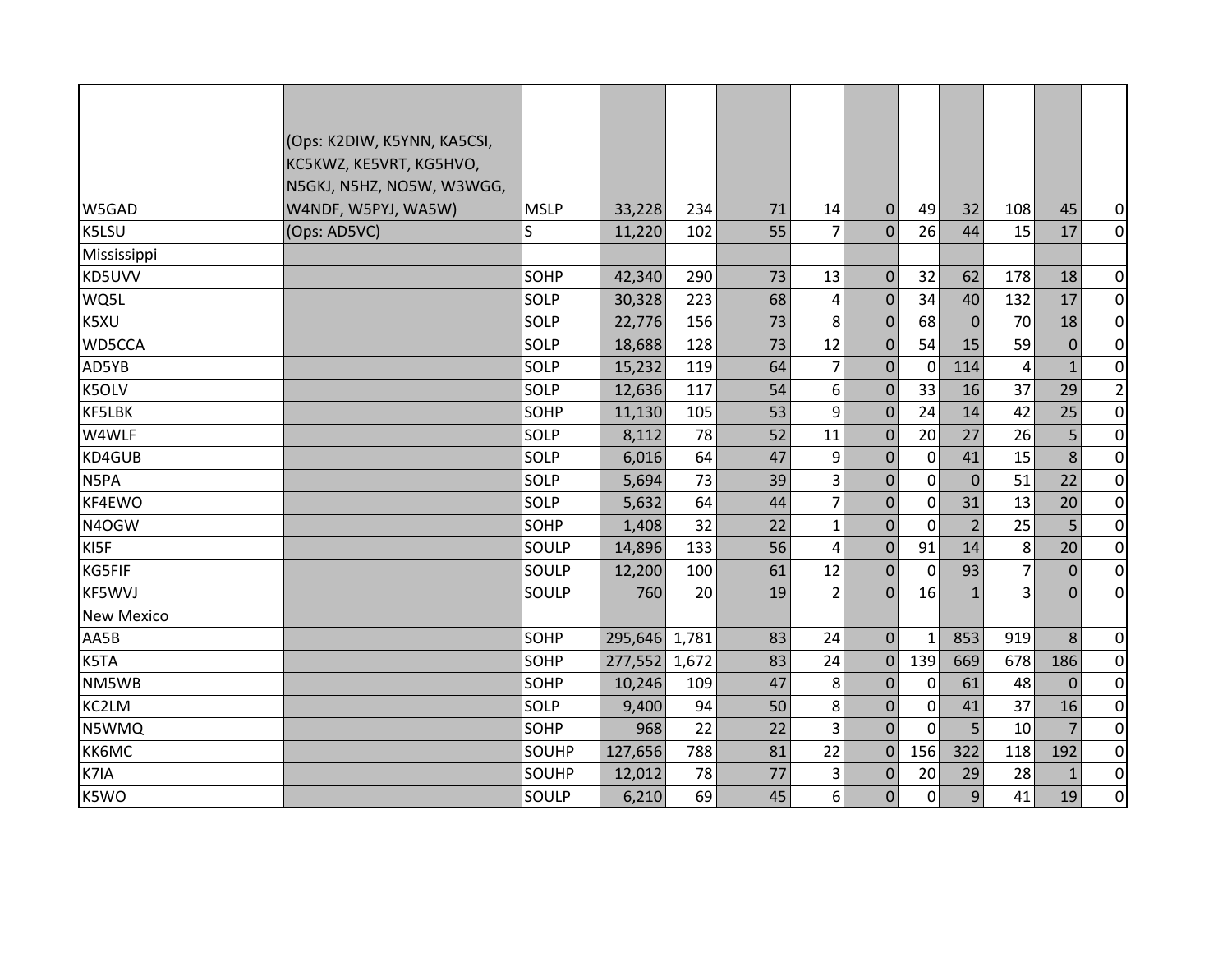|                   | (Ops: AE5JI, AE5VR, KA8JMW, |             |         |       |    |    |                |             |                |     |                |                |
|-------------------|-----------------------------|-------------|---------|-------|----|----|----------------|-------------|----------------|-----|----------------|----------------|
|                   | KDØWHB, KDØPQU, KF5LEF,     |             |         |       |    |    |                |             |                |     |                |                |
|                   | KF5LEG, KF5RRW, N3MRA,      |             |         |       |    |    |                |             |                |     |                |                |
| W5MPZ             | N5ZGT, N5ZYP, NB5T)         | <b>MSLP</b> | 54,270  | 335   | 81 | 21 | $\overline{0}$ | 39          | 98             | 188 | 10             | $\overline{0}$ |
|                   |                             |             |         |       |    |    |                |             |                |     |                |                |
|                   | (Ops: KB7SQF, KC5RGQ,       |             |         |       |    |    |                |             |                |     |                |                |
| <b>K5LRW</b>      | KG5MXO, N5JDT)              | <b>MSLP</b> | 31,390  | 215   | 73 | 21 | $\Omega$       | 47          | 62             | 83  | 23             | $\overline{0}$ |
|                   |                             |             |         |       |    |    |                |             |                |     |                |                |
| KK5OV             | (Ops: KB5ZSK, KK5OV)        | <b>MSLP</b> | 10,920  | 105   | 52 | 8  | $\mathbf 0$    | 0           | 18             | 87  | $\mathbf 0$    | $\overline{0}$ |
| North Texas       |                             |             |         |       |    |    |                |             |                |     |                |                |
| AD5XD             |                             | <b>SOHP</b> | 181,602 | 1,121 | 81 | 24 | $\mathbf{0}$   | 333         | 240            | 463 | 85             | $\overline{0}$ |
| WD5K              |                             | SOLP        | 128,740 | 785   | 82 | 22 | $\mathbf{0}$   | 209         | 42             | 461 | 73             | $\overline{0}$ |
| N <sub>1</sub> CC |                             | SOQRP       | 48,664  | 308   | 79 | 18 | $\mathbf{0}$   | 63          | 28             | 158 | 59             | $\overline{0}$ |
| NN5T              |                             | SOLP        | 35,040  | 240   | 73 | 14 | $\mathbf{0}$   | 33          | 68             | 107 | 32             | $\overline{0}$ |
| N5GI              |                             | SOLP        | 25,702  | 181   | 71 | 11 | $\mathbf{0}$   | 33          | 25             | 81  | 42             | $\overline{0}$ |
| K5FO              |                             | SOLP        | 21,252  | 154   | 69 | 5  | $\mathbf{0}$   | 9           | 64             | 54  | 27             | $\overline{0}$ |
| NW5Q              |                             | SOLP        | 21,168  | 168   | 63 | 13 | $\mathbf{0}$   | 53          | 26             | 45  | 44             | $\overline{0}$ |
| W8FN              |                             | SOHP        | 20,992  | 164   | 64 | 5  | $\mathbf{0}$   | 0           | 52             | 89  | 23             | $\overline{0}$ |
| AE5P              |                             | SOLP        | 19,040  | 136   | 70 | 5  | $\mathbf{0}$   | 18          | 38             | 44  | 36             | $\overline{0}$ |
| <b>KAØEGL</b>     |                             | SOLP        | 16,688  | 149   | 56 | 13 | $\mathbf{0}$   | $\mathbf 0$ | $\overline{0}$ | 123 | 26             | $\overline{0}$ |
| KC5DCT            |                             | SOLP        | 14,784  | 132   | 56 | 10 | $\mathbf{0}$   | 62          | 27             | 34  | 9              | $\overline{0}$ |
| <b>KF5YUB</b>     |                             | SOLP        | 10,208  | 88    | 58 | 14 | $\mathbf{0}$   | 0           | 37             | 51  | $\mathbf{0}$   | $\overline{0}$ |
| <b>K5RLN</b>      |                             | SOLP        | 9,984   | 104   | 48 | 9  | $\mathbf{0}$   | $\mathbf 0$ | 47             | 50  | $\overline{7}$ | $\overline{0}$ |
| WD5DW             |                             | SOLP        | 5,852   | 77    | 38 | 9  | $\mathbf{0}$   | 30          | 25             | 16  | 6              | $\overline{0}$ |
| <b>NØZGO</b>      |                             | SOLP        | 4,366   | 59    | 37 | 4  | $\mathbf{0}$   | 14          | 16             | 12  | 17             | $\overline{0}$ |
| K5ELF             |                             | SOLP        | 3,960   | 66    | 30 | 4  | $\mathbf 0$    | 12          | 8              | 22  | 24             | $\overline{0}$ |
| WB5K              |                             | SOLP        | 2,552   | 44    | 29 | 3  | $\mathbf{0}$   | 6           | 12             | 16  | 10             | $\overline{0}$ |
| <b>KF5HIQ</b>     |                             | SOLP        | 960     | 24    | 20 | 4  | $\mathbf{0}$   | $\mathbf 0$ | $\overline{7}$ | 8   | 9              | $\overline{0}$ |
| <b>WBØTEV</b>     |                             | SOUHP       | 189,738 | 1,143 | 83 | 21 | $\mathbf{0}$   | 208         | 396            | 469 | 70             | $\overline{0}$ |
| K5ZO              |                             | SOUHP       | 121,280 | 758   | 80 | 14 | $\mathbf{0}$   | 16          | 162            | 526 | 54             | $\overline{0}$ |
| NT5V              |                             | SOUHP       | 100,762 | 607   | 83 | 14 | $\mathbf{0}$   | 52          | 286            | 164 | 105            | $\overline{0}$ |
| K5KJ              |                             | SOULP       | 70,028  | 427   | 82 | 12 | $\overline{0}$ | 105         | 88             | 232 | $\overline{2}$ | $\overline{0}$ |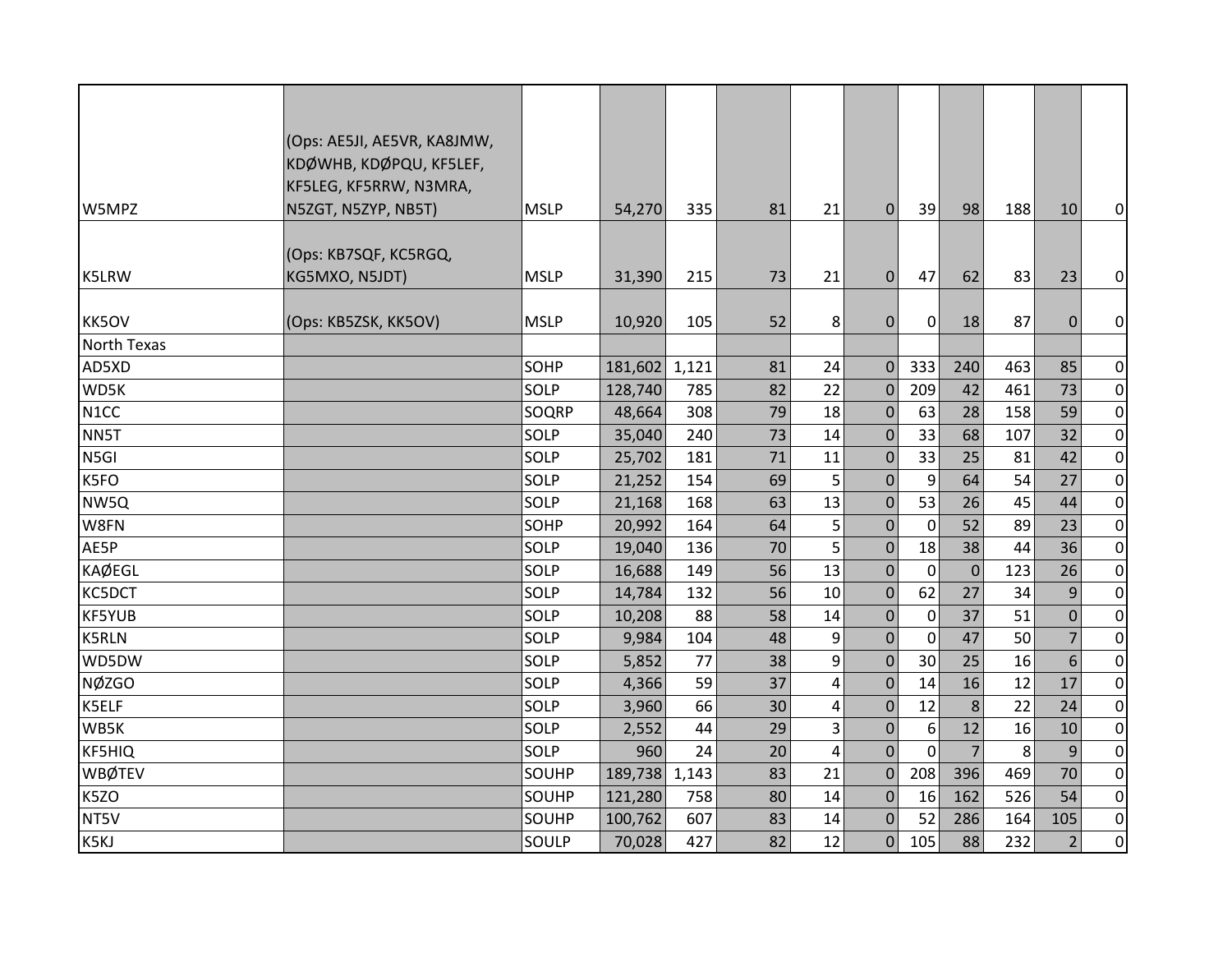| W5GN            |                                   | SOUHP       | 51,988         | 317          | 82           | 13                      | $\mathbf 0$      | 43             | 95               | 150         | 29             | $\overline{0}$ |
|-----------------|-----------------------------------|-------------|----------------|--------------|--------------|-------------------------|------------------|----------------|------------------|-------------|----------------|----------------|
| WA8ZBT          |                                   | SOULP       | 48,818         | 317          | 77           | 19                      | 0                | 72             | 75               | 122         | 48             | $\overline{0}$ |
| KC5HWB          |                                   | SOULP       | 10,302         | 101          | 51           | 8                       | $\mathbf 0$      | $\mathbf 0$    | 51               | 43          | 7              | $\overline{0}$ |
| K5ND            |                                   | SOULP       | 4,830          | 69           | 35           | 3                       | 0                | 0              | $\boldsymbol{0}$ | 43          | 26             | $\overline{0}$ |
| K5IMO           |                                   | SOULP       | 512            | 16           | 16           | $\overline{2}$          | 0                | $\mathbf 0$    | $\mathbf{1}$     | 8           | 7              | $\overline{0}$ |
| K5SGD           |                                   | SOULP       | 32             | 4            | 4            | $\pmb{0}$               | 0                | 0              | 4                | $\mathbf 0$ | $\mathbf 0$    | $\overline{0}$ |
| KC5LL           |                                   | SOULP       | $\overline{2}$ | $\mathbf{1}$ | $\mathbf{1}$ | $\mathbf 0$             | $\Omega$         | $\Omega$       | $\overline{0}$   | 1           | $\Omega$       | $\overline{0}$ |
| N3BBQ           | (Ops: N3BBQ, N5EIL, W7ZCU)        | <b>MSHP</b> | 137,780        | 830          | 83           | 21                      | $\mathbf{0}$     | 173            | 355              | 277         | 25             | $\overline{0}$ |
| W5CWT           | (Ops: KC5ERV, KG5ZCR, W5CWT) MSLP |             | 4,556          | 67           | 34           | 5                       | $\mathbf{0}$     | $\mathbf{1}$   | 37               | 29          | $\mathbf 0$    | $\overline{0}$ |
| Oklahoma        |                                   |             |                |              |              |                         |                  |                |                  |             |                |                |
| K5YAA           |                                   | SOHP        | 200,528        | 1,208        | 83           | 18                      | $\mathbf{0}$     | 255            | 596              | 274         | 83             | $\overline{0}$ |
| N4IJ            |                                   | SOLP        | 71,520         | 447          | 80           | 12                      | $\mathbf 0$      | 227            | 77               | 120         | 23             | $\overline{0}$ |
| W5GFI           |                                   | SOHP        | 70,224         | 462          | 76           | 16                      | $\mathbf{0}$     | 180            | 180              | 81          | 21             | $\overline{0}$ |
| N5UM            |                                   | SOLP        | 40,320         | 288          | 70           | 4                       | $\mathbf 0$      | 161            | 13               | 112         | $\overline{2}$ | $\overline{0}$ |
| K5LAD           |                                   | SOHP        | 37,696         | 248          | 76           | 18                      | $\mathbf{0}$     | 79             | 57               | 73          | 39             | $\overline{0}$ |
| <b>KB5IRL</b>   |                                   | SOLP        | 28,840         | 206          | 70           | 15                      | $\Omega$         | 55             | 63               | 82          | 6              | $\overline{0}$ |
| N5UWY           |                                   | SOLP        | 22,780         | 170          | 67           | $\overline{7}$          | $\mathbf{0}$     | 49             | 50               | 53          | 18             | $\overline{0}$ |
| N5ZY            |                                   | SOLP        | 10,976         | 112          | 49           | 11                      | $\boldsymbol{0}$ | 0              | 32               | 63          | 17             | $\overline{0}$ |
| N5XE            |                                   | SOQRP       | 5,168          | 68           | 38           | 3                       | $\Omega$         | $\mathbf 0$    | $\mathbf 0$      | 50          | 18             | $\overline{0}$ |
| AG5DB           |                                   | SOLP        | 4,662          | 63           | 37           | 5                       | 0                | 12             | 12               | 32          | 7              | $\overline{0}$ |
| AF5CC           |                                   | SOLP        | 3,936          | 48           | 41           | $\overline{3}$          | $\mathbf{0}$     | $\overline{3}$ | 9                | 27          | 9              | $\overline{0}$ |
| <b>WA5YNE</b>   |                                   | SOHP        | 1,085          | 25           | 23           | $\mathbf 0$             | 0                | $\mathbf 0$    | $\mathbf 0$      | 0           | $\mathbf 0$    | $\overline{0}$ |
| <b>KOØOL</b>    |                                   | SOULP       | 2,280          | 38           | 30           | $\overline{\mathbf{4}}$ | $\mathbf 0$      | $\mathbf 0$    | 21               | 17          | $\mathbf{0}$   | $\overline{0}$ |
| <b>KF5CRF</b>   | (Ops: KE5YZB, KF5JXO, KG5KWK) S   |             | 11,656         | 124          | 47           | 6                       | $\mathbf{0}$     | $\mathbf 0$    | 10               | 114         | $\mathbf{0}$   | $\overline{0}$ |
| WD5AGO          | (Ops: KG5EWK, WD5AGO)             | S           | 510            | 15           | 17           | $\overline{2}$          | 0                | $\mathbf 0$    | $\overline{2}$   | 13          | $\Omega$       | $\overline{0}$ |
| South Texas     |                                   |             |                |              |              |                         |                  |                |                  |             |                |                |
| K5TR            |                                   | SOHP        | 345,114        | 2,079        | 83           | 24                      | $\mathbf 0$      | 53             | 987              | 917         | 122            | $\overline{0}$ |
| NR5M            |                                   | SOHP        | 312,910        | 1,885        | 83           | 24                      | $\Omega$         | 61             | 735              | 1080        | 9              | $\overline{0}$ |
| K5NA (K5OT, op) |                                   | SOHP        | 254,644        | 1,534        | 83           | 24                      | $\mathbf{0}$     | 139            | 491              | 711         | 193            | $\overline{0}$ |
| <b>KF5ZNQ</b>   |                                   | SOLP        | 38,850         | 259          | 75           | 22                      | $\mathbf{0}$     | 30             | 56               | 72          | 101            | $\overline{0}$ |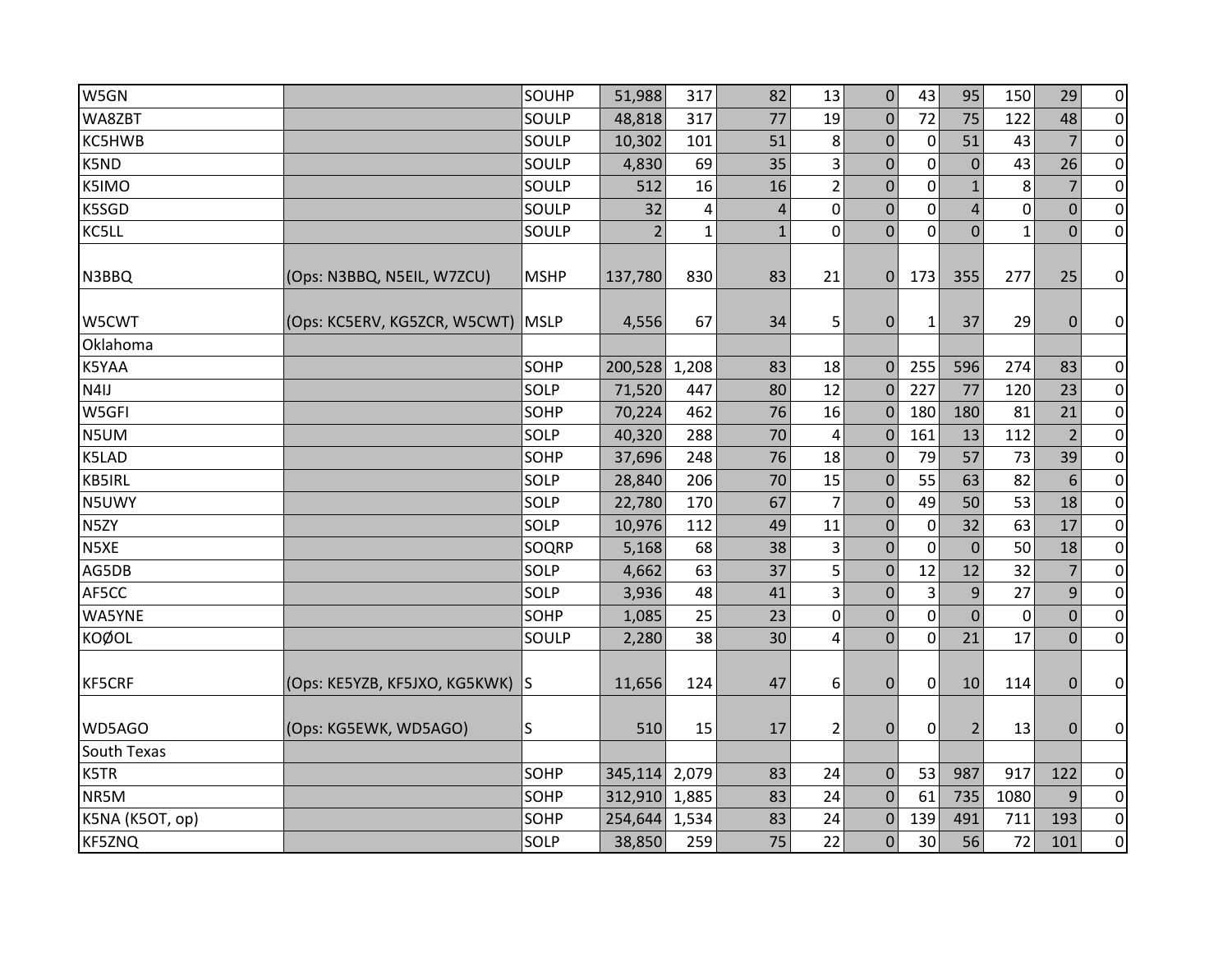| K8LS              |                             | SOHP        | 32,528  | 214   | 76             | 11             | $\mathbf{0}$     | 46             | 38             | 71             | 59             | $\overline{0}$ |
|-------------------|-----------------------------|-------------|---------|-------|----------------|----------------|------------------|----------------|----------------|----------------|----------------|----------------|
| KS5H              |                             | SOLP        | 32,340  | 210   | 77             | 15             | $\Omega$         | 11             | 63             | 85             | 51             | $\overline{0}$ |
| KI5LR             |                             | SOLP        | 18,480  | 154   | 60             | 11             | $\mathbf{0}$     | 25             | 91             | 35             | 3              | $\overline{0}$ |
| N5KWD             |                             | SOHP        | 17,690  | 145   | 61             | 6              | $\mathbf{0}$     | 0              | 15             | 123            | $\overline{7}$ | $\overline{0}$ |
| AA5JD             |                             | SOLP        | 13,310  | 121   | 55             | 14             | $\mathbf 0$      | 10             | 24             | 58             | 29             | $\overline{0}$ |
| WA5ABR            |                             | SOLP        | 10,500  | 105   | 50             | 8              | $\mathbf{0}$     | $\mathbf 0$    | 49             | 30             | 26             | $\overline{0}$ |
| W5XD              |                             | SOHP        | 10,080  | 105   | 48             | 3              | $\Omega$         | 25             | 52             | 28             | $\overline{0}$ | $\overline{0}$ |
| AB5KM             |                             | SOLP        | 8,100   | 90    | 45             | 9              | $\mathbf{0}$     | $\mathbf 0$    | 48             | 42             | $\Omega$       | $\overline{0}$ |
| N5DTT             |                             | SOLP        | 6,486   | 69    | 47             | 6              | $\mathbf 0$      | $\mathbf{0}$   | 34             | 8              | 27             | $\overline{0}$ |
| <b>KI5OO</b>      |                             | SOHP        | 5,280   | 55    | 48             | $\overline{7}$ | $\mathbf{0}$     | 30             | $\overline{4}$ | 21             | $\mathbf{0}$   | $\overline{0}$ |
| N5NU              |                             | SOLP        | 4,292   | 58    | 37             | 5              | 0                | 6              | $\mathbf 0$    | 39             | 13             | $\pmb{0}$      |
| KT5TE             |                             | SOLP        | 3,672   | 54    | 34             | $\overline{7}$ | $\Omega$         | $\overline{4}$ | 33             | 14             | 3              | $\overline{0}$ |
| WA5LHM            |                             | SOLP        | 2,236   | 43    | 26             | 5              | $\mathbf{0}$     | $\mathbf 0$    | 24             | 19             | $\mathbf 0$    | $\overline{0}$ |
| NO5V              |                             | SOLP        | 1,550   | 31    | 25             | 3              | 0                | 6              | 6              | 11             | 8              | $\overline{0}$ |
| AF5M              |                             | SOHP        | 1,320   | 30    | 22             | $\overline{2}$ | 0                | $\overline{2}$ | 19             | 9              | $\overline{0}$ | $\overline{0}$ |
| N5CWA             |                             | SOLP        | 1,040   | 26    | 20             | 3              | $\mathbf{0}$     | 0              | $\mathbf 0$    | 14             | 12             | $\overline{0}$ |
| <b>K5MSK</b>      |                             | SOLP        | 176     | 11    | 8              | $\mathbf{1}$   | $\mathbf{0}$     | $\mathbf 0$    | $\mathbf 0$    | 11             | $\mathbf 0$    | $\overline{0}$ |
| K5IX              |                             | SOLP        | 32      | 4     | $\overline{4}$ | $\mathbf 0$    | $\mathbf{0}$     | $\mathbf 0$    | $\mathbf 0$    | $\overline{4}$ | $\Omega$       | $\overline{0}$ |
| N5VPC             |                             | SOULP       | 27,156  | 186   | 73             | 15             | 0                | 10             | 83             | 91             | $\overline{2}$ | $\overline{0}$ |
| K5TXT             |                             | SOUHP       | 17,640  | 140   | 63             | 13             | 0                | 0              | 66             | 74             | $\mathbf{0}$   | $\overline{0}$ |
| W5ASP             |                             | SOUHP       | 8,694   | 63    | 69             | 8              | $\mathbf{0}$     | 0              | 5              | 43             | 15             | $\overline{0}$ |
| KJ5Y              | (Ops: KJ5Y, MMØLID)         | <b>MSHP</b> | 107,402 | 647   | 83             | 22             | $\mathbf 0$      | 75             | 30             | 498            | 44             | $\overline{0}$ |
| <b>West Texas</b> |                             |             |         |       |                |                |                  |                |                |                |                |                |
| N5RZ              |                             | SOHP        | 76,608  | 504   | 76             | 5              | $\mathbf 0$      | 154            | $\mathbf{0}$   | 243            | 107            | $\overline{0}$ |
| KF5SOU            |                             | SOQRP       | 11,648  | 104   | 56             | 13             | $\mathbf{0}$     | 27             | 37             | 31             | 9              | $\overline{0}$ |
| AF5FJ             |                             | SOLP        | 8,554   | 91    | 47             | 12             | $\mathbf{0}$     | 0              | 48             | 43             | $\Omega$       | $\overline{0}$ |
| KE5OG             |                             | SOLP        | 7,896   | 84    | 47             | 3              | $\boldsymbol{0}$ | 14             | 21             | 38             | 11             | $\overline{0}$ |
| K5VI              |                             | SOULP       | 7,290   | 81    | 45             | 6              | $\Omega$         | $\mathbf 0$    | 37             | 43             | $\mathbf{1}$   | $\overline{0}$ |
|                   | (Ops: KD5DYP, N5ZC, W5JTC,  |             |         |       |                |                |                  |                |                |                |                |                |
| N <sub>5</sub> ZC | W9PN)                       | <b>MSHP</b> | 236,882 | 1,427 | 83             | 24             | $\mathbf 0$      | 25             | 605            | 749            | 48             | $\overline{0}$ |
|                   |                             |             |         |       |                |                |                  |                |                |                |                |                |
|                   | (Ops: AD5U, KD5TXE, KF5PEL, |             |         |       |                |                |                  |                |                |                |                |                |
| KD5C              | KF5WDJ, KG5NQN, W5WRL)      | <b>MSLP</b> | 70,892  | 479   | 74             | 21             | 0                | 104            | 33             | 340            | 2              | $\overline{0}$ |
| N5ZMP             | (Ops: N5XXD, N5ZMP)         | <b>MSLP</b> | 15,744  | 123   | 64             | 8              | $\overline{0}$   | $\overline{2}$ | 28             | 93             | $\mathbf 0$    | $\overline{0}$ |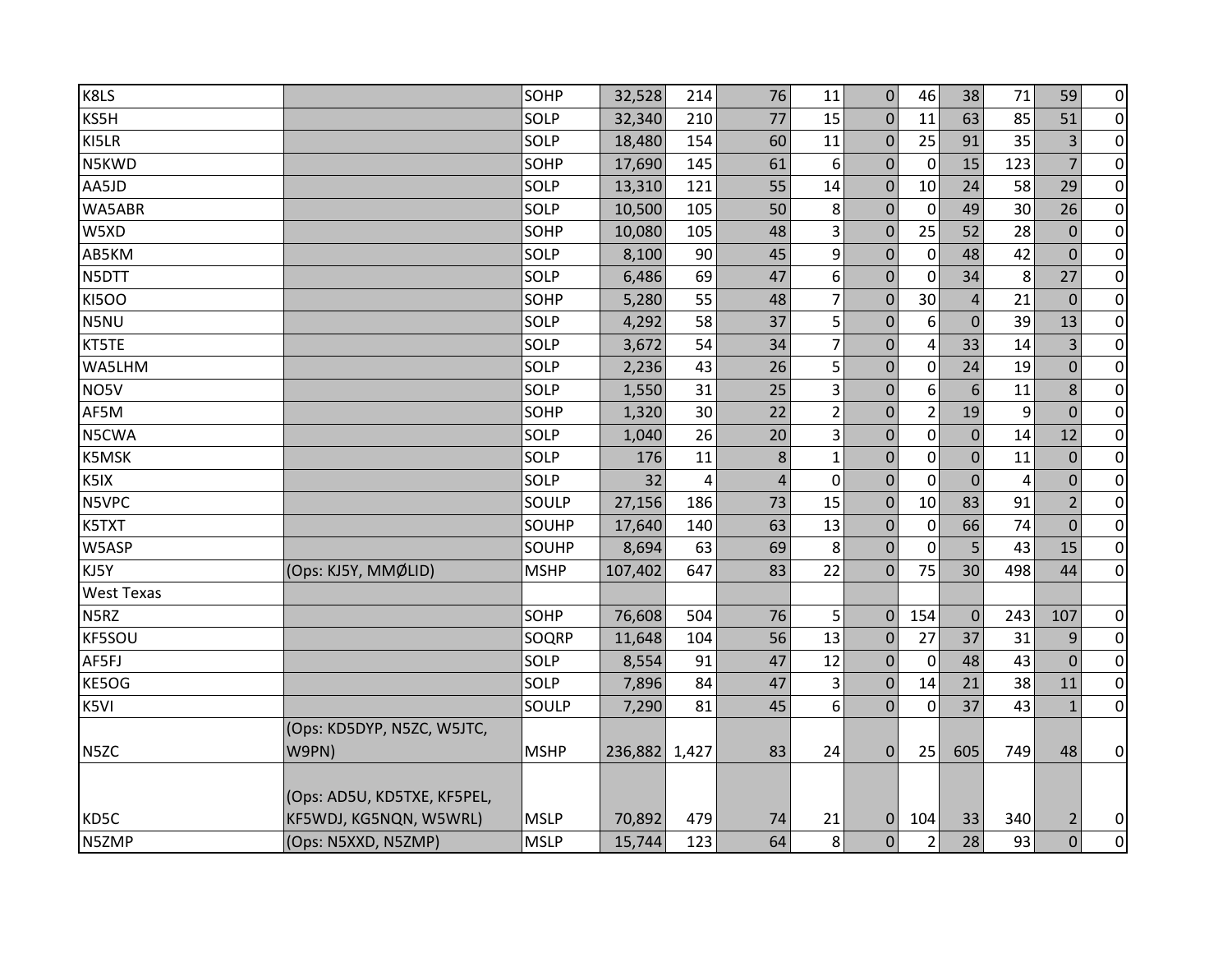| <b>Call</b>             | <b>Operator(s) and/or Host</b> | <b>Category</b> | <b>Score</b> |       | <b>QSOs Sections</b> | Hours          | 160              | 80               | 40             | 20             | 15             | 10               |
|-------------------------|--------------------------------|-----------------|--------------|-------|----------------------|----------------|------------------|------------------|----------------|----------------|----------------|------------------|
| <b>U.S. Call Area 6</b> |                                |                 |              |       |                      |                |                  |                  |                |                |                |                  |
| East Bay                |                                |                 |              |       |                      |                |                  |                  |                |                |                |                  |
| N6JS                    |                                | SOHP            | 111,200      | 695   | 80                   | 13             | $\mathbf 0$      | 113              | 163            | 255            | 164            | $\overline{0}$   |
| K2GMY                   |                                | SOQRP           | 27,472       | 202   | 68                   | 17             | $\mathbf 0$      | 29               | 35             | 53             | 85             | $\overline{0}$   |
| KE6QR                   |                                | SOLP            | 20,720       | 148   | 70                   | 8              | $\mathbf{0}$     | 40               | 9              | 87             | 12             | $\overline{0}$   |
| WT6K                    |                                | SOHP            | 19,800       | 165   | 60                   | 15             | $\pmb{0}$        | 38               | 64             | 54             | $\overline{9}$ | $\overline{0}$   |
| AB6CC                   |                                | SOHP            | 7,920        | 88    | 45                   | 5              | $\mathbf 0$      | $\pmb{0}$        | 29             | 56             | 3              | $\overline{0}$   |
| KK6ZIZ                  |                                | SOLP            | 5,320        | 70    | 38                   | 6              | $\mathbf 0$      | 52               | 18             | $\mathbf 0$    | $\mathbf 0$    | $\overline{0}$   |
| N6BHX                   |                                | SOLP            | 4,592        | 56    | 41                   | 4              | $\mathbf 0$      | $\mathbf 0$      | 21             | 23             | 12             | $\overline{0}$   |
| KF6ZYD                  |                                | SOQRP           | 672          | 21    | 16                   | 3              | $\mathbf{0}$     | $\mathbf 0$      | $\overline{7}$ | 5              | 9              | $\overline{0}$   |
| K6EZ (KX7M, op)         |                                | SOUHP           | 203,516      | 1,226 | 83                   | 24             | $\mathbf{0}$     | 110              | 382            | 521            | 213            | $\overline{0}$   |
| <b>KD6WKY</b>           |                                | SOULP           | 69,372       | 423   | 82                   | 18             | $\boldsymbol{0}$ | 173              | 39             | 136            | 75             | $\overline{0}$   |
| K6JAT                   |                                | SOUHP           | 30,368       | 208   | 73                   | 11             | $\mathbf 0$      | $\mathbf 0$      | 76             | 73             | 59             | $\overline{0}$   |
| WQ6X                    |                                | SOULP           | 17,514       | 139   | 63                   | 15             | $\mathbf 0$      | 25               | 40             | 65             | 9              | $\overline{0}$   |
| K6JEB                   |                                | SOUHP           | 4,144        | 56    | 37                   | $\overline{2}$ | $\mathbf{0}$     | 3                | 24             | 29             | $\mathbf 0$    | $\overline{0}$   |
| <b>NA6O</b>             |                                | SOUHP           | 192          | 12    | 8                    | $\overline{2}$ | $\mathbf 0$      | $\mathbf 0$      | $\overline{7}$ | 5              | $\mathbf 0$    | $\overline{0}$   |
| N6WM                    |                                | <b>MSHP</b>     | 167,328      | 1,008 | 83                   | 24             | $\overline{0}$   | 112              | 272            | 547            | 77             | $\overline{0}$   |
| Los Angeles             |                                |                 |              |       |                      |                |                  |                  |                |                |                |                  |
| W6AFA                   |                                | SOHP            | 109,020      | 690   | 79                   | 20             | $\overline{0}$   | 11               | 341            | 328            | 10             | $\overline{0}$   |
| K6VN                    |                                | SOLP            | 16,492       | 133   | 62                   | 14             | $\mathbf{0}$     | $\mathbf 0$      | 58             | 65             | 10             | $\overline{0}$   |
| K6MUG                   |                                | SOLP            | 14,500       | 125   | 58                   | 13             | $\mathbf 0$      | 0                | 48             | 77             | $\mathbf 0$    | $\overline{0}$   |
| WA6URY                  |                                | SOHP            | 13,420       | 122   | 55                   | 6              | $\mathbf 0$      | 35               | 58             | 29             | $\mathbf 0$    | $\overline{0}$   |
| W6JK                    |                                | SOLP            | 6,384        | 84    | 38                   | 5              | $\mathbf 0$      | 52               | 32             | $\mathbf 0$    | $\mathbf 0$    | $\overline{0}$   |
| N6IC                    |                                | SOHP            | 4,800        | 50    | 48                   | 4              | $\mathbf 0$      | 12               | 6              | 23             | 9              | $\boldsymbol{0}$ |
| N6AA                    |                                | SOHP            | 2,352        | 42    | 28                   | $\mathbf{1}$   | $\mathbf 0$      | 30               | 12             | $\Omega$       | $\mathbf 0$    | $\overline{0}$   |
| AI6DO                   |                                | SOHP            | 1,140        | 30    | 19                   | 4              | $\mathbf 0$      | $\boldsymbol{0}$ | 5              | 22             | $\overline{3}$ | $\overline{0}$   |
| KD6RMS                  |                                | SOLP            | 960          | 24    | 20                   | 5              | $\pmb{0}$        | $\boldsymbol{0}$ | $\overline{0}$ | 14             | 10             | $\overline{0}$   |
| NC6Q                    |                                | SOHP            | 704          | 22    | 16                   | 3              | $\mathbf 0$      | $\mathbf 0$      | 10             | $\overline{7}$ | 5              | $\overline{0}$   |
| <b>KK6RDY</b>           |                                | SOLP            | 576          | 18    | 16                   | $\mathbf{1}$   | $\mathbf 0$      | $\mathbf 0$      | $\mathbf{1}$   | 17             | $\mathbf{0}$   | $\overline{0}$   |
| N6VOH                   |                                | SOUHP           | 42,458       | 299   | 71                   | 10             | $\mathbf 0$      | 79               | 6              | 195            | 19             | $\overline{0}$   |
| <b>W6KC</b>             |                                | SOUHP           | 31,520       | 197   | 80                   | 11             | $\mathbf{0}$     | 34               | 40             | 27             | 96             | $\overline{0}$   |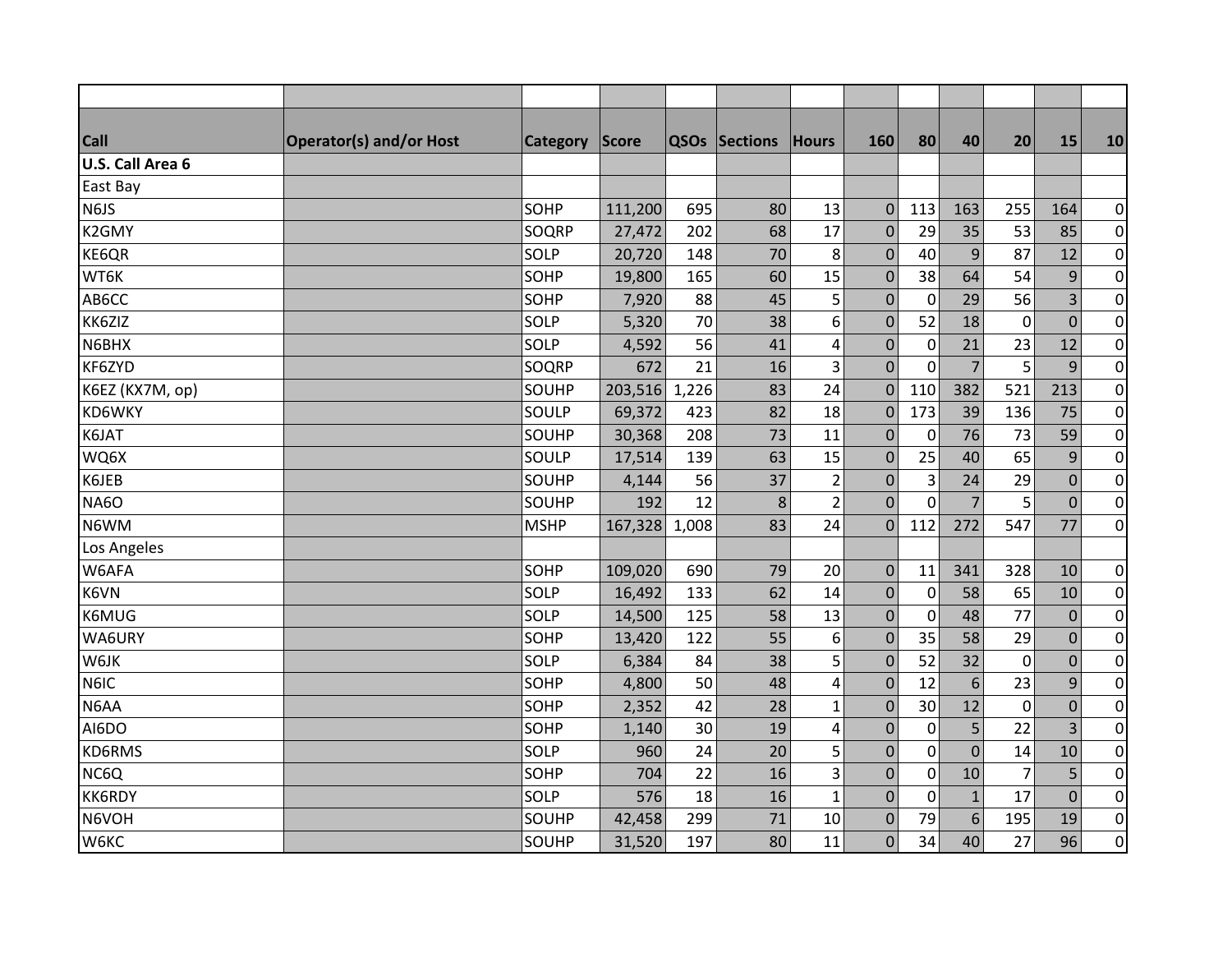| NK6A              | SOUHP       | 24,048  | 167   | 72 | $\overline{7}$          | $\mathbf 0$    | 0              | 16             | 103 | 48             | $\pmb{0}$        |
|-------------------|-------------|---------|-------|----|-------------------------|----------------|----------------|----------------|-----|----------------|------------------|
| KE6PLA            | SOULP       | 3,808   | 56    | 34 | 6                       | $\mathbf 0$    | $\mathbf{0}$   | $\overline{3}$ | 40  | 13             | $\mathbf 0$      |
| K6LA              | <b>MSHP</b> | 158,364 | 954   | 83 | 18                      | $\mathbf{0}$   | 83             | 92             | 588 | 191            | $\overline{0}$   |
| Orange            |             |         |       |    |                         |                |                |                |     |                |                  |
| AA6PW             | SOHP        | 204,836 | 1,249 | 82 | 24                      | $\pmb{0}$      | 95             | 375            | 767 | 12             | $\pmb{0}$        |
| N6ER              | SOHP        | 41,318  | 283   | 73 | 5                       | $\mathbf 0$    | 55             | 23             | 193 | 12             | $\pmb{0}$        |
| AE6MO             | SOLP        | 21,580  | 166   | 65 | 9                       | $\mathbf 0$    | 97             | 22             | 47  | $\overline{0}$ | $\mathbf 0$      |
| N6MU              | SOLP        | 12,168  | 78    | 78 | $\overline{7}$          | $\mathbf 0$    | $\mathbf 0$    | 18             | 40  | 20             | $\pmb{0}$        |
| AD6GE             | SOLP        | 10,370  | 85    | 61 | 9                       | $\overline{0}$ | 0              | 28             | 39  | 18             | $\pmb{0}$        |
| KK6ABZ            | SOQRP       | 8,134   | 83    | 49 | 14                      | $\mathbf 0$    | $\mathbf{1}$   | 21             | 61  | $\overline{0}$ | $\pmb{0}$        |
| K6PGH             | SOLP        | 6,400   | 80    | 40 | $\overline{7}$          | $\pmb{0}$      | $\mathbf 0$    | $\mathbf 0$    | 59  | 21             | $\boldsymbol{0}$ |
| W6FPS             | SOHP        | 1,120   | 28    | 20 | $\overline{2}$          | $\pmb{0}$      | $\mathbf 0$    | 13             | 14  | $\mathbf{1}$   | $\boldsymbol{0}$ |
| KM6HB             | SOLP        | 864     | 24    | 18 | $\overline{2}$          | $\mathbf 0$    | $\mathbf 0$    | 10             | 14  | $\overline{0}$ | $\pmb{0}$        |
| KF6I              | SOUHP       | 69,046  | 437   | 79 | 15 <sub>1</sub>         | $\mathbf 0$    | 74             | 75             | 260 | 28             | $\pmb{0}$        |
| WA6KHK            | SOULP       | 64,616  | 394   | 82 | 23                      | $\mathbf 0$    | $\overline{2}$ | 132            | 240 | 20             | $\pmb{0}$        |
| N6OIL             | SOULP       | 19,152  | 126   | 76 | 10                      | $\mathbf 0$    | 8              | 25             | 28  | 65             | $\pmb{0}$        |
| Pacific           |             |         |       |    |                         |                |                |                |     |                |                  |
| WH7W              | SOHP        | 104,052 | 667   | 78 | 11                      | $\mathbf 0$    | 30             | 85             | 434 | 118            | $\overline{0}$   |
| KH6TU (AD6E, op)  | SOHP        | 12,544  | 128   | 49 | $\overline{2}$          | $\mathbf{0}$   | 10             | 6              | 112 | $\overline{0}$ | $\overline{0}$   |
| Sacramento Valley |             |         |       |    |                         |                |                |                |     |                |                  |
| NR6Q              | SOHP        | 205,578 | 1,269 | 81 | 22                      | $\mathbf 0$    | 63             | 643            | 535 | 28             | $\pmb{0}$        |
| N6RK              | SOHP        | 124,312 | 758   | 82 | 13                      | $\mathbf 0$    | $\overline{2}$ | 187            | 257 | 312            | $\pmb{0}$        |
| K6SCA             | SOHP        | 113,100 | 725   | 78 | 18                      | $\pmb{0}$      | 19             | 240            | 409 | 57             | $\overline{0}$   |
| K6LRN             | SOHP        | 63,040  | 394   | 80 | 16                      | $\pmb{0}$      | 55             | 74             | 177 | 88             | $\pmb{0}$        |
| K9JM              | SOHP        | 31,624  | 236   | 67 | 3                       | $\pmb{0}$      | 20             | 216            | 0   | $\overline{0}$ | $\pmb{0}$        |
| K6BEW             | SOHP        | 21,516  | 163   | 66 | 17                      | $\mathbf 0$    | 52             | 55             | 46  | 10             | $\boldsymbol{0}$ |
| W6DT              | SOLP        | 15,618  | 137   | 57 | 8                       | $\mathbf 0$    | 0              | 20             | 68  | 49             | $\pmb{0}$        |
| WB6CZG            | SOQRP       | 9,312   | 97    | 48 | 9                       | $\pmb{0}$      | 41             | 14             | 18  | 24             | $\pmb{0}$        |
| K6MR              | SOQRP       | 6,720   | 70    | 48 | 3                       | $\mathbf 0$    | 13             | 40             | 17  | $\overline{0}$ | $\pmb{0}$        |
| K6MBD             | SOLP        | 2,666   | 43    | 31 | $\overline{\mathbf{4}}$ | $\mathbf 0$    | $\overline{2}$ | 21             | 20  | $\overline{0}$ | $\pmb{0}$        |
| AI6IN             | SOLP        | 1,176   | 28    | 21 | $\overline{2}$          | $\mathbf{0}$   | 8              | $\pmb{0}$      | 3   | 17             | $\mathbf 0$      |
| K6III             | SOLP        | 1,058   | 23    | 23 | $\overline{2}$          | $\mathbf 0$    | 14             | 5              | 4   | $\mathbf{0}$   | $\mathbf 0$      |
| N6UWQ             | SOLP        | 319     | 13    | 13 | $\pmb{0}$               | $\mathbf 0$    | 0              | $\pmb{0}$      | 0   | $\overline{0}$ | $\mathbf 0$      |
| K6MCS             | SOHP        | 264     | 12    | 11 | $\mathbf{1}$            | $\overline{0}$ | 0              | $\overline{0}$ | 9   | $\overline{3}$ | $\mathbf 0$      |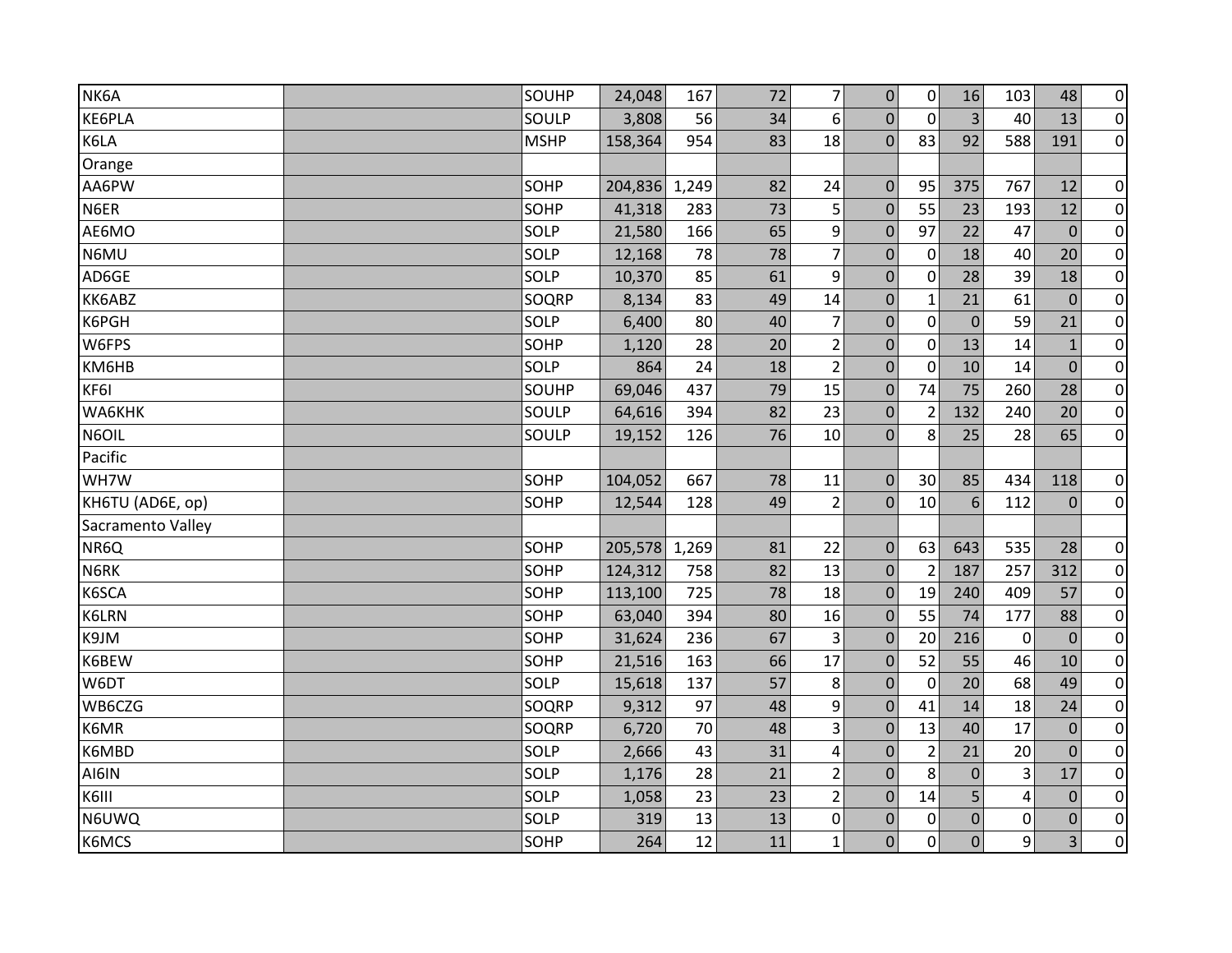| N6CKV             |                                                         | SOLP        | 220           | 11    | 10 | $\mathbf{1}$            | $\mathbf 0$      | 0           | $6 \overline{6}$ | 5              | $\mathbf{0}$   | $\overline{0}$ |
|-------------------|---------------------------------------------------------|-------------|---------------|-------|----|-------------------------|------------------|-------------|------------------|----------------|----------------|----------------|
| W1SRD             |                                                         | SOUHP       | 243,024       | 1,464 | 83 | 22                      | $\Omega$         | 151         | 486              | 711            | 116            | $\overline{0}$ |
| N6JV              |                                                         | SOUHP       | 173,304       | 1,044 | 83 | 21                      | $\mathbf 0$      | 143         | 174              | 547            | 180            | $\overline{0}$ |
| K6RC              |                                                         | SOUHP       | 79,680        | 498   | 80 | 9                       | $\mathbf 0$      | 45          | 35               | 405            | 13             | $\overline{0}$ |
| WX6V              |                                                         | SOUHP       | 68,226        | 411   | 83 | 9                       | $\Omega$         | 0           | 89               | 259            | 63             | $\overline{0}$ |
| K6OK              |                                                         | SOUHP       | 57,038        | 361   | 79 | 15                      | $\mathbf{0}$     | 44          | 49               | 143            | 125            | $\overline{0}$ |
| K6IJ              |                                                         | SOUHP       | 48,360        | 310   | 78 | 11                      | $\Omega$         | 42          | 32               | 64             | 172            | $\overline{0}$ |
| KR6N              |                                                         | SOUHP       | 38,078        | 241   | 79 | 17                      | $\mathbf{0}$     | 56          | 41               | 128            | 16             | $\overline{0}$ |
| W6RKC             |                                                         | SOUHP       | 30,968        | 196   | 79 | 8                       | $\mathbf{0}$     | 57          | 62               | 58             | 19             | $\overline{0}$ |
| K6NV              |                                                         | SOUHP       | 22,620        | 174   | 65 | 9                       | $\mathbf{0}$     | 52          | 42               | 58             | 22             | $\overline{0}$ |
| AI6JB             |                                                         | SOULP       | 6,192         | 72    | 43 | 8                       | $\mathbf{0}$     | 0           | 31               | 27             | 14             | $\overline{0}$ |
| W1RH              |                                                         | <b>MSHP</b> | 191,398       | 1,153 | 83 | 22                      | $\Omega$         | 53          | 470              | 433            | 197            | $\overline{0}$ |
| W6BO              |                                                         | <b>MSHP</b> | 70,146        | 433   | 81 | 22                      | $\mathbf{0}$     | 66          | 174              | 89             | 104            | $\overline{0}$ |
| San Diego         |                                                         |             |               |       |    |                         |                  |             |                  |                |                |                |
| K6NA (N6ED, op)   |                                                         | SOHP        | 301,290       | 1,815 | 83 | 24                      | $\mathbf{0}$     | 212         | 697              | 740            | 166            | $\overline{0}$ |
| WN6K              |                                                         | SOLP        | 125,550       | 775   | 81 | 24                      | $\mathbf{0}$     | 27          | 322              | 159            | 267            | $\overline{0}$ |
| K <sub>2</sub> RP |                                                         | SOHP        | 17,360        | 140   | 62 | 9                       | 0                | 61          | 23               | 31             | 25             | $\overline{0}$ |
| AA6EE             |                                                         | SOLP        | 16,174        | 136   | 63 | $\mathbf 0$             | $\mathbf{0}$     | $\mathbf 0$ | $\overline{0}$   | $\overline{0}$ | $\Omega$       | $\overline{0}$ |
| <b>KK6NON</b>     |                                                         | SOLP        | 14,496        | 151   | 48 | $\overline{\mathbf{4}}$ | $\mathbf{0}$     | $\mathbf 0$ | $\overline{7}$   | 140            | $\overline{4}$ | $\overline{0}$ |
| NU6Y              |                                                         | SOLP        | 8,460         | 94    | 45 | 10                      | $\boldsymbol{0}$ | 14          | 52               | 14             | 14             | $\overline{0}$ |
| K6AJA             |                                                         | SOLP        | 1,600         | 32    | 25 | 4                       | $\Omega$         | $\mathbf 0$ | 32               | $\mathbf 0$    | $\Omega$       | $\overline{0}$ |
| WB6NJA            |                                                         | SOUHP       | 10,080        | 70    | 72 | 10                      | 0                | 18          | 6                | 36             | 10             | $\overline{0}$ |
| W6ZAR             |                                                         | SOULP       | 7,452         | 81    | 46 | 10                      | $\Omega$         | 14          | 20               | 30             | 17             | $\overline{0}$ |
| W6YI              | (Ops: K6AM, N6KI, N6MJ,<br>W2PWS, W6YI)                 | <b>MSHP</b> | 324,530 1,955 |       | 83 | 24                      | $\mathbf 0$      | 251         | 614              | 799            | 291            | $\overline{0}$ |
| NX6T              | (Ops: KK6NON, N6CY, N6EEG,<br>N6ERD, N6KI, NN6X, W2PWS) | <b>MSLP</b> | 107,892       | 666   | 81 | 23                      | $\mathbf{0}$     | 77          | 198              | 213            | 178            | $\overline{0}$ |
| WA6AUP            | (Ops: VE5AG, WA6AUP)                                    | <b>MSLP</b> | 28,700        | 205   | 70 | 21                      | 0                | 24          | 45               | 127            | 9              | $\overline{0}$ |
| San Francisco     |                                                         |             |               |       |    |                         |                  |             |                  |                |                |                |
| KU6F              |                                                         | SOHP        | 136,618       | 823   | 83 | 20                      | $\mathbf 0$      | 199         | 159              | 356            | 109            | $\overline{0}$ |
| N6ZFO             |                                                         | SOHP        | 42,496        | 332   | 64 | 4                       | $\mathbf{0}$     | $\mathbf 0$ | 42               | 157            | 133            | $\overline{0}$ |
| N6YEU             |                                                         | SOLP        | 33,696        | 234   | 72 | 10                      | $\overline{0}$   | 25          | 14               | 65             | 130            | $\overline{0}$ |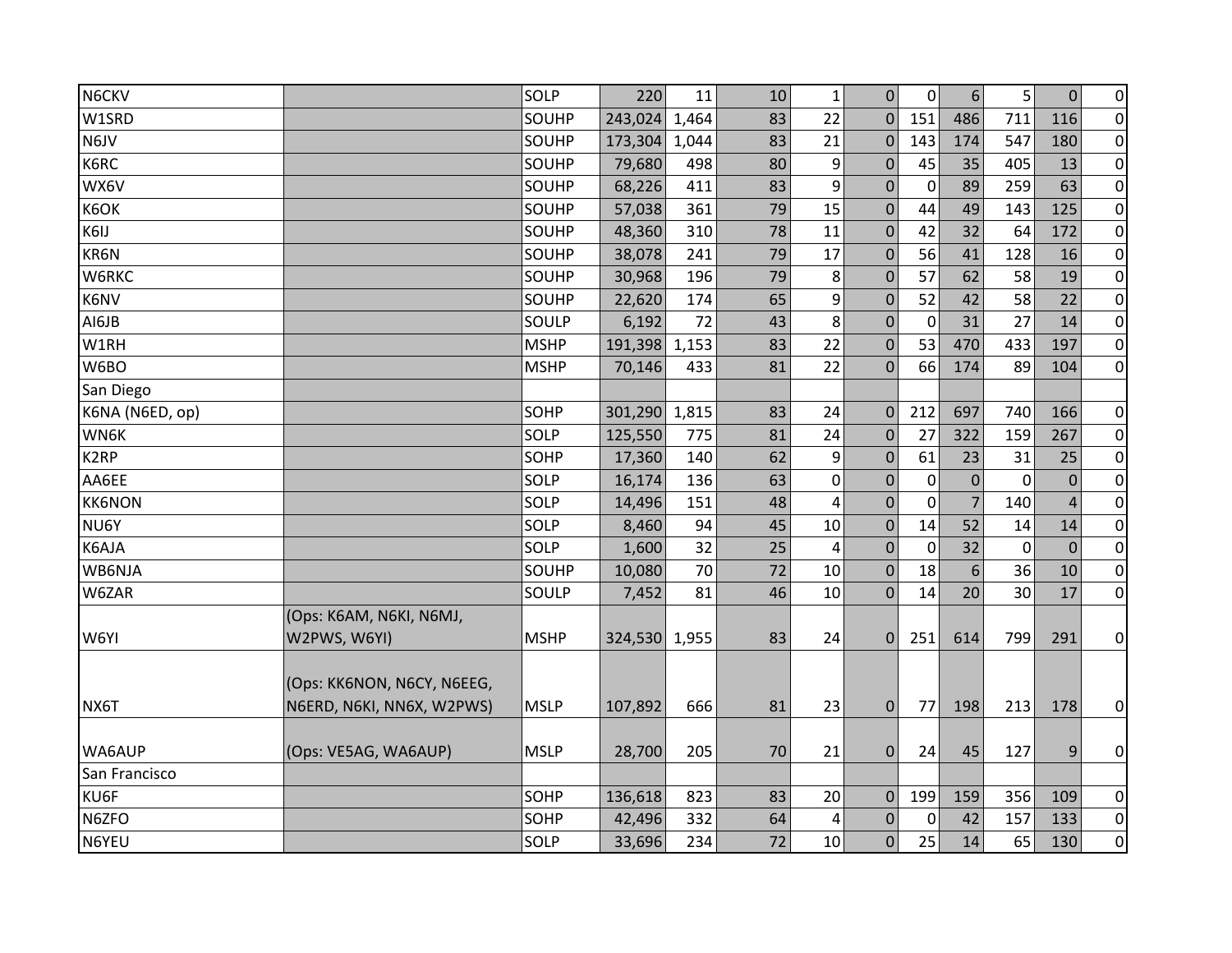| K6TER                         | SOLP  | 10,560         | 88           | 60             | 12               | $\mathbf{0}$     | 12             | 27               | 45             | $\overline{4}$ | $\overline{0}$ |
|-------------------------------|-------|----------------|--------------|----------------|------------------|------------------|----------------|------------------|----------------|----------------|----------------|
| AA6DX                         | SOHP  | 4,760          | 68           | 35             | 4                | 0                | 44             | 24               | $\overline{0}$ | $\overline{0}$ | $\pmb{0}$      |
| KG6VNA                        | SOLP  | 920            | 23           | 20             | 3                | $\Omega$         | $\mathbf{0}$   | $\mathbf{0}$     | 23             | $\Omega$       | $\overline{0}$ |
| KK6VZE                        | SOLP  | 32             | 4            | $\overline{4}$ | $\mathbf{1}$     | $\overline{0}$   | $\Omega$       | $\overline{0}$   | 4              | $\overline{0}$ | $\overline{0}$ |
| W6PZ (K6SRZ, op)              | SOUHP | 192,726        | 1,161        | 83             | 20               | $\mathbf 0$      | 159            | 189              | 682            | 131            | $\overline{0}$ |
| K6RIM                         | SOUHP | 36,126         | 223          | 81             | 10               | $\mathbf 0$      | $\overline{4}$ | 65               | 131            | 23             | $\overline{0}$ |
| KG6N                          | SOUHP | 33,920         | 212          | 80             | 9                | $\mathbf 0$      | 0              | 24               | 174            | 14             | $\overline{0}$ |
| K6JS                          | SOUHP | 22,272         | 174          | 64             | 8                | $\mathbf 0$      | 16             | 34               | 118            | 6              | $\overline{0}$ |
| K6CTA                         | SOULP | 1,944          | 36           | 27             | $\overline{2}$   | $\mathbf 0$      | $\mathbf 0$    | 10               | 9              | 17             | $\overline{0}$ |
| San Joaquin Valley            |       |                |              |                |                  |                  |                |                  |                |                |                |
| WC6H                          | SOHP  | 270,912        | 1,632        | 83             | 24               | $\mathbf 0$      | 119            | 618              | 789            | 106            | $\pmb{0}$      |
| NJ6G                          | SOHP  | 33,000         | 220          | 75             | 17               | $\Omega$         | 42             | 52               | 109            | 17             | $\pmb{0}$      |
| N6IV                          | SOLP  | 18,648         | 148          | 63             | 13               | $\mathbf 0$      | 14             | 41               | 56             | 37             | $\overline{0}$ |
| NZ6Q                          | SOLP  | 18,056         | 148          | 61             | 13               | $\boldsymbol{0}$ | 41             | 56               | 36             | 15             | $\overline{0}$ |
| W6XK                          | SOQRP | 14,022         | 123          | 57             | 9                | $\mathbf 0$      | 13             | 33               | 24             | 53             | $\overline{0}$ |
| K6MI                          | SOQRP | 448            | 16           | 14             | $\mathbf 1$      | $\mathbf 0$      | 14             | $\boldsymbol{0}$ | $\mathbf 0$    | $\overline{2}$ | $\overline{0}$ |
| KK6YVM                        | SOLP  | 40             | 5            | $\overline{4}$ | $\mathbf 0$      | $\mathbf 0$      | $\mathbf{0}$   | 5                | $\overline{0}$ | $\overline{0}$ | $\pmb{0}$      |
| N6NZ                          | SOUHP | 137,538        | 849          | 81             | 17               | $\mathbf 0$      | 91             | 197              | 520            | 41             | $\overline{0}$ |
| W6SX                          | SOUHP | 27,392         | 214          | 64             | 6                | $\mathbf 0$      | 23             | 30               | 53             | 108            | $\overline{0}$ |
| N <sub>2</sub> N <sub>S</sub> | SOUHP | 10,088         | 97           | 52             | 3                | $\mathbf 0$      | $\mathbf 0$    | 5                | 50             | 42             | $\overline{0}$ |
| AG6TS                         | SOULP | 2,542          | 41           | 31             | $\overline{4}$   | $\mathbf{0}$     | $\overline{2}$ | $\overline{7}$   | 32             | $\overline{0}$ | $\overline{0}$ |
| N6ABT                         | SOULP | 286            | 13           | 11             | $\overline{2}$   | $\overline{0}$   | $\mathbf 0$    | $\overline{0}$   | 4              | 9              | $\overline{0}$ |
| Santa Barbara                 |       |                |              |                |                  |                  |                |                  |                |                |                |
| WA6FGV                        | SOLP  | 82,384         | 542          | 76             | 15               | $\mathbf 0$      | 10             | 135              | 273            | 124            | $\overline{0}$ |
| W1PR                          | SOHP  | 67,308         | 426          | 79             | 8                | $\mathbf 0$      | 0              | 101              | 160            | 165            | $\overline{0}$ |
| WC6A                          | SOLP  | 9,300          | 93           | 50             | 9                | $\mathbf 0$      | $\mathbf 0$    | $\overline{7}$   | 76             | 10             | $\overline{0}$ |
| AG6AG                         | SOLP  | 4,130          | 59           | 35             | 5                | $\mathbf 0$      | 0              | $\overline{4}$   | 55             | $\mathbf 0$    | $\pmb{0}$      |
| KJ6TTR                        | SOLP  | 2,576          | 46           | 28             | $\overline{3}$   | $\mathbf 0$      | $\mathbf 0$    | $\overline{4}$   | 40             | $\overline{2}$ | $\overline{0}$ |
| KM6AXC                        | SOLP  | 646            | 19           | 17             | 4                | $\pmb{0}$        | $\mathbf 0$    | $\mathbf 0$      | 19             | $\mathbf{0}$   | $\overline{0}$ |
| W6GL                          | SOQRP | $\overline{2}$ | $\mathbf{1}$ | $\mathbf{1}$   | $\mathbf 0$      | $\mathbf 0$      | $\mathbf 0$    | $\mathbf{1}$     | $\mathbf 0$    | $\overline{0}$ | $\overline{0}$ |
| KI6QDH                        | SOUHP | 59,926         | 361          | 83             | 16               | $\mathbf 0$      | 31             | 41               | 184            | 105            | $\overline{0}$ |
| AG6AY                         | SOUHP | 27,060         | 205          | 66             | 10               | $\mathbf 0$      | 64             | 36               | 39             | 66             | $\overline{0}$ |
| NC6B                          | SOUHP | 21,760         | 170          | 64             | 5                | $\mathbf 0$      | 7              | 49               | 77             | 37             | $\overline{0}$ |
| N6MW                          | SOUHP | 8,710          | 65           | 67             | $\boldsymbol{9}$ | $\overline{0}$   | 13             | 9                | 26             | 17             | $\overline{0}$ |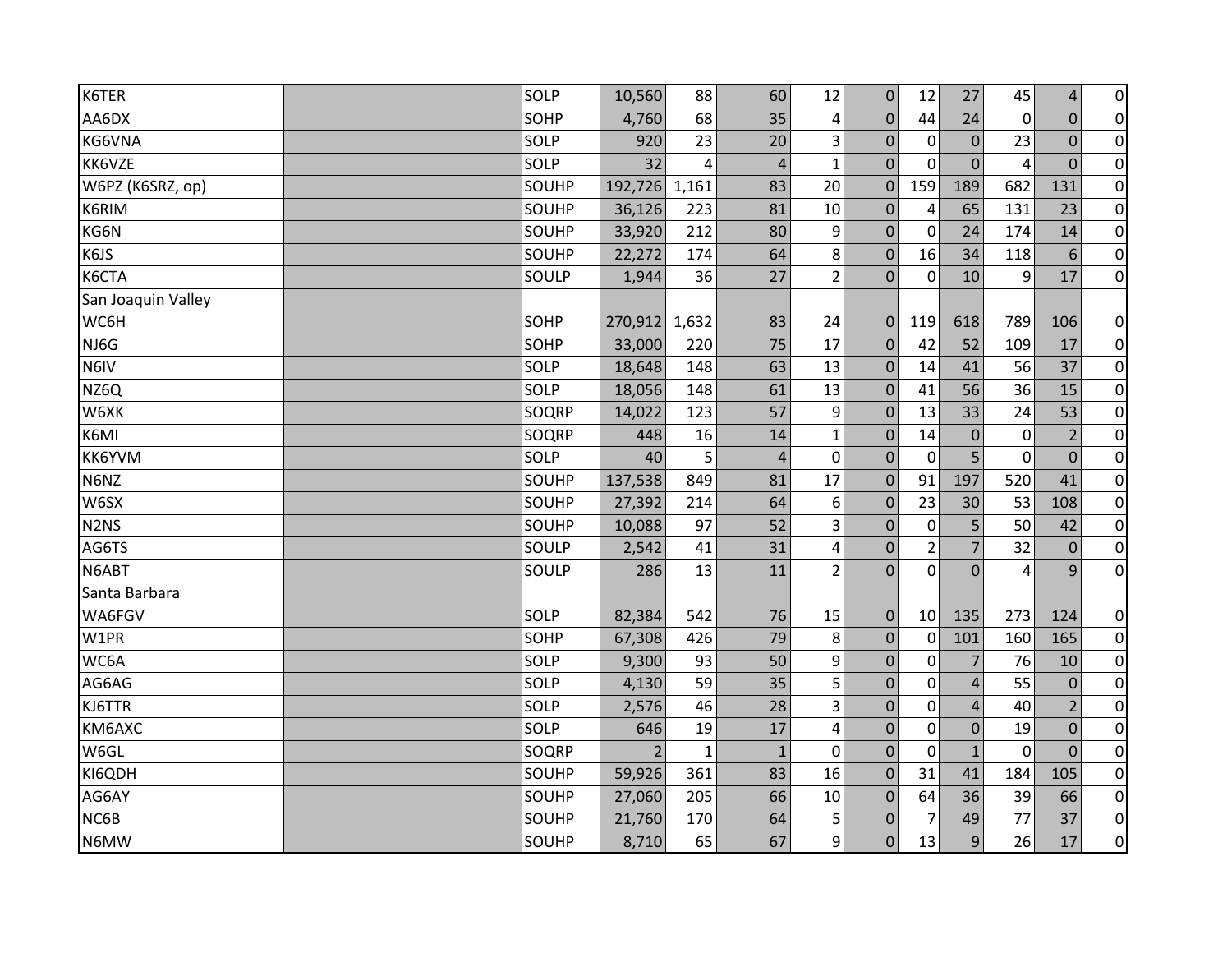| N6ETO              |                                    | SOUHP       | 8,236          | 71    | 58           | 8              | $\mathbf 0$    | 0              | 21             | 50             | $\overline{0}$ | $\pmb{0}$        |
|--------------------|------------------------------------|-------------|----------------|-------|--------------|----------------|----------------|----------------|----------------|----------------|----------------|------------------|
| W6JWP              |                                    | SOULP       | 1,728          | 32    | 27           | 3              | $\mathbf{0}$   | $\mathbf{1}$   | 3              | 28             | $\Omega$       | $\overline{0}$   |
| W6RFU              | (Ops: W6AAF)                       | S           | 17,930         | 163   | 55           | 4              | $\mathbf 0$    | 8              | 19             | 135            | $\mathbf{1}$   | $\overline{0}$   |
| Santa Clara Valley |                                    |             |                |       |              |                |                |                |                |                |                |                  |
| AE6Y               |                                    | SOHP        | 189,738        | 1,143 | 83           | 20             | $\mathbf{0}$   | 156            | 175            | 614            | 198            | $\pmb{0}$        |
| N6NF               |                                    | SOHP        | 95,172         | 618   | 77           | 12             | $\mathbf{0}$   | 6              | 262            | 199            | 151            | $\overline{0}$   |
| AI6LY              |                                    | SOHP        | 30,806         | 211   | 73           | 16             | $\mathbf 0$    | 0              | 113            | 80             | 18             | $\pmb{0}$        |
| KW6S               |                                    | SOHP        | 30,084         | 218   | 69           | 15             | $\mathbf{0}$   | 5              | 47             | 113            | 53             | $\pmb{0}$        |
| N <sub>2</sub> CJN |                                    | SOLP        | 5,852          | 77    | 38           | 5              | $\pmb{0}$      | 5              | 36             | 27             | 9              | $\mathbf 0$      |
| W9KKN              |                                    | SOLP        | 5,382          | 69    | 39           | $\overline{4}$ | $\mathbf 0$    | $\mathbf 0$    | 15             | 51             | 3              | $\pmb{0}$        |
| WB6HVW             |                                    | SOHP        | 2,340          | 39    | 30           | 4              | $\mathbf 0$    | $\mathbf{1}$   | 21             | 13             | $\overline{4}$ | $\overline{0}$   |
| N6BCT              |                                    | SOLP        | 1,944          | 36    | 27           | 6              | $\mathbf{0}$   | $\mathbf 0$    | $\mathbf 0$    | 22             | 14             | $\pmb{0}$        |
| AG6JA              |                                    | SOLP        | 504            | 18    | 14           | 3              | $\mathbf 0$    | 5              | 5              | $\overline{4}$ | $\overline{4}$ | $\mathbf 0$      |
| W6REK              |                                    | SOLP        | 198            | 11    | 9            | $\mathbf{1}$   | $\mathbf{0}$   | 0              | 9              | $\overline{2}$ | $\Omega$       | $\pmb{0}$        |
| K6XX               |                                    | SOLP        | 100            | 10    | 5            | $\overline{0}$ | $\mathbf{0}$   | $\Omega$       | $\overline{0}$ | 6              | $\overline{A}$ | $\boldsymbol{0}$ |
| W6YX (N7MH, op)    |                                    | SOUHP       | 237,878        | 1,433 | 83           | 24             | $\mathbf{0}$   | 112            | 528            | 513            | 280            | $\pmb{0}$        |
| K6TU               |                                    | SOUHP       | 161,186        | 971   | 83           | 24             | $\Omega$       | 130            | 420            | 134            | 287            | $\overline{0}$   |
| K6GHA              |                                    | SOULP       | 78,020         | 470   | 83           | 23             | $\overline{0}$ | 117            | 88             | 251            | 14             | $\pmb{0}$        |
| W6FB               |                                    | SOUHP       | 46,332         | 297   | 78           | 16             | $\mathbf{0}$   | 93             | 63             | 92             | 49             | $\pmb{0}$        |
| KM6I               |                                    | SOUHP       | 7,216          | 88    | 41           | 3              | $\mathbf{0}$   | 53             | 24             | 9              | $\overline{2}$ | $\pmb{0}$        |
| W6OAT              |                                    | SOUHP       | 6,396          | 78    | 41           | $\overline{2}$ | $\mathbf{0}$   | 57             | 21             | 0              | $\Omega$       | $\pmb{0}$        |
| W6EB               |                                    | SOUHP       | 2,726          | 47    | 29           | $\overline{2}$ | $\mathbf{0}$   | $\overline{2}$ | 44             | $\mathbf{1}$   | $\overline{0}$ | $\pmb{0}$        |
| W9TVX              |                                    | SOUHP       | 2,704          | 52    | 26           | $\overline{2}$ | $\mathbf{0}$   | $\mathbf 0$    | $\mathbf 0$    | 46             | 6              | $\mathbf 0$      |
| K6KQV              |                                    | SOUHP       | $\overline{2}$ | 1     | $\mathbf{1}$ | $\mathbf 0$    | $\mathbf 0$    | $\mathbf 0$    | $\mathbf 0$    | $\mathbf{1}$   | $\overline{0}$ | $\overline{0}$   |
|                    |                                    |             |                |       |              |                |                |                |                |                |                |                  |
| NW6P               | (Ops: DG1CMZ, NW6P, WØYK)          | <b>MSHP</b> | 243,688        | 1,468 | 83           | 24             | $\mathbf{0}$   | 31             | 573            | 669            | 195            | $\overline{0}$   |
|                    | (Ops: N6GQ, N9YS, W6DR,            |             |                |       |              |                |                |                |                |                |                |                  |
| W6DR               | W6OAT)                             | <b>MSHP</b> | 161,684        | 974   | 83           | 23             | $\overline{0}$ | 220            | 85             | 471            | 198            | $\overline{0}$   |
| K6MMM              | (Ops: KE1B, W6NN)                  | <b>MSHP</b> | 146,910        | 885   | 83           | 23             | $\mathbf{0}$   | 124            | 215            | 430            | 116            | $\overline{0}$   |
| K6MM               | (Ops: K6MM, N3ZZ)                  | <b>MSHP</b> | 137,282        | 827   | 83           | 23             | $\Omega$       | 110            | 263            | 416            | 38             | $\overline{0}$   |
|                    |                                    |             |                |       |              |                |                |                |                |                |                |                  |
| K6TD               | (Ops: K6TD, N5KO, ND2T, W6LD) MSHP |             | 136,286        | 821   | 83           | 17             | $\overline{0}$ | 213            | 11             | 384            | 213            | $\overline{0}$   |
|                    |                                    |             |                |       |              |                |                |                |                |                |                |                  |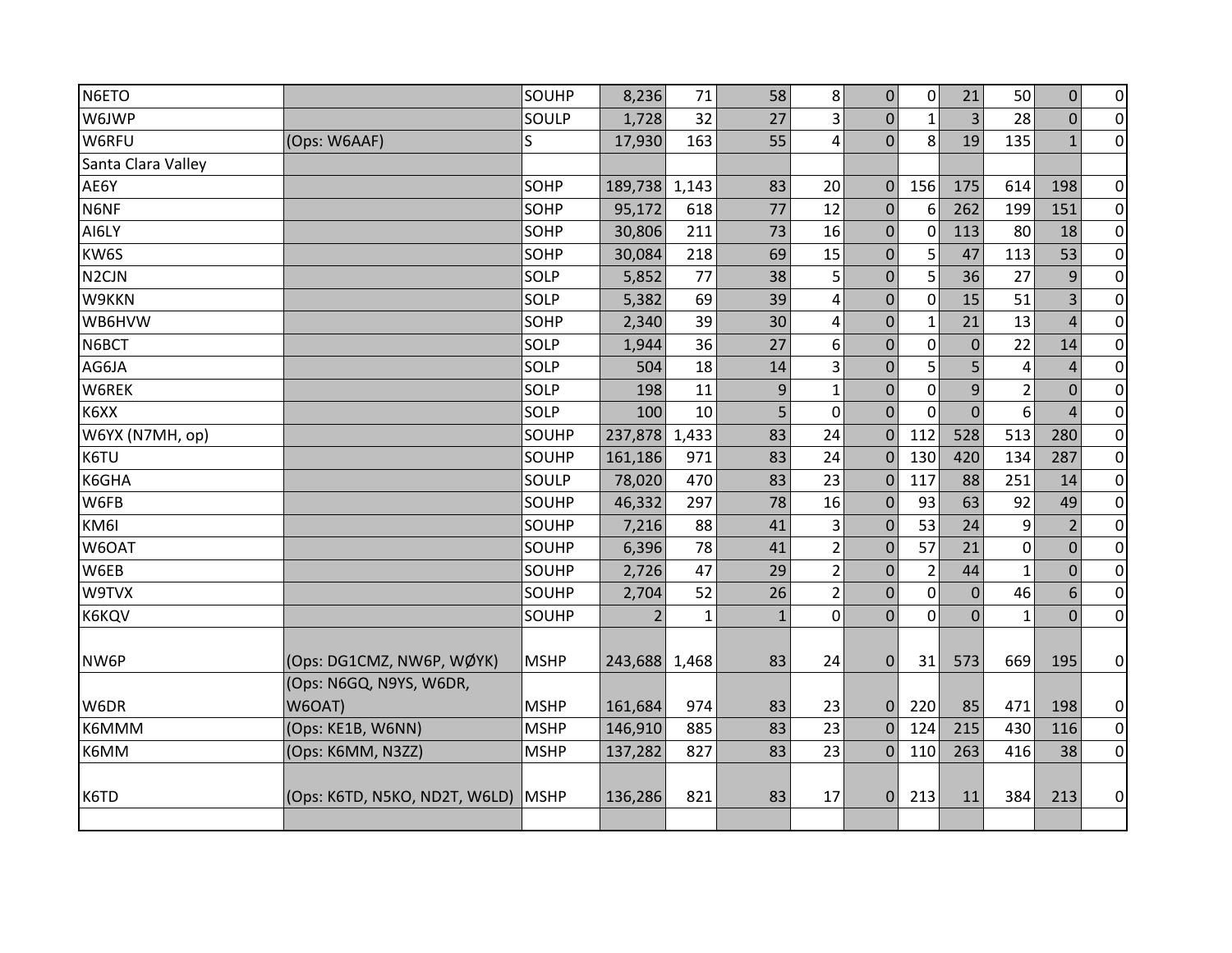| <b>Call</b>             | <b>Operator(s) and/or Host</b>  | Category    | <b>Score</b>   |       | QSOs Sections | <b>Hours</b>   | 160            | 80               | 40             | 20           | 15             | 10             |
|-------------------------|---------------------------------|-------------|----------------|-------|---------------|----------------|----------------|------------------|----------------|--------------|----------------|----------------|
| <b>U.S. Call Area 7</b> |                                 |             |                |       |               |                |                |                  |                |              |                |                |
| Alaska                  |                                 |             |                |       |               |                |                |                  |                |              |                |                |
| KL7SB                   |                                 | SOHP        | 27,136         | 256   | 53            | $\overline{7}$ | $\mathbf{0}$   | 22               | 27             | 112          | 95             | $\overline{0}$ |
| AL7LO                   |                                 | SOHP        | 12,744         | 118   | 54            | $\pmb{4}$      | $\mathbf 0$    | $\mathbf 0$      | 10             | 66           | 42             | $\overline{0}$ |
| AL4Y                    |                                 | SOLP        | 3,720          | 62    | 30            | 4              | $\mathbf{0}$   | 3                | 18             | 41           | $\mathbf{0}$   | $\overline{0}$ |
| KL3ZJ                   |                                 | SOLP        | 1,276          | 29    | 22            | $\overline{4}$ | $\mathbf 0$    | $\mathbf 0$      | $\overline{0}$ | 29           | $\mathbf{0}$   | $\overline{0}$ |
| АНФАН                   |                                 | SOLP        | $\overline{2}$ | 1     | $\mathbf{1}$  | $\overline{0}$ | $\overline{0}$ | $\mathbf 0$      | $\overline{0}$ | $\mathbf{1}$ | $\overline{0}$ | $\overline{0}$ |
|                         | (Ops: KL4ET, KL7TH, WL7BDO,     |             |                |       |               |                |                |                  |                |              |                |                |
| KL4SD                   | WL7F)                           | <b>MSLP</b> | 68,226         | 411   | 83            | 18             | $\mathbf{0}$   | $\overline{2}$   | 24             | 269          | 116            | $\overline{0}$ |
|                         |                                 |             |                |       |               |                |                |                  |                |              |                |                |
|                         | (Ops: AL5G, AL7L, KL3JM, KL4FQ, |             |                |       |               |                |                |                  |                |              |                |                |
| <b>KL7JRC</b>           | KL7FQ, KL7HFI, KL7JJB)          | <b>MSHP</b> | 21,276         | 197   | 54            | 14             | $\mathbf 0$    | 26               | 26             | 115          | 30             | $\overline{0}$ |
| <b>KL7AIR</b>           | (Ops: KL4CX, KL7YK)             | <b>MSHP</b> | 6,000          | 75    | 40            | 4              | $\mathbf{0}$   | $\overline{0}$   | $\overline{4}$ | 27           | 44             | $\overline{0}$ |
| WL7CXM                  | (Ops: KL7DG)                    | S           | 300            | 15    | 10            | $\overline{2}$ | $\mathbf{0}$   | $\mathbf 0$      | $\Omega$       | 15           | $\mathbf{0}$   | $\overline{0}$ |
| Arizona                 |                                 |             |                |       |               |                |                |                  |                |              |                |                |
| WA7NB                   |                                 | SOHP        | 178,118        | 1,073 | 83            | 16             | $\mathbf{0}$   | 17               | 340            | 655          | 61             | $\overline{0}$ |
| K9WZB                   |                                 | SOLP        | 150,728        | 908   | 83            | 24             | $\mathbf 0$    | 74               | 306            | 327          | 201            | $\overline{0}$ |
| W7GDK                   |                                 | SOHP        | 33,418         | 217   | 77            | 14             | $\mathbf{0}$   | 18               | 71             | 113          | 15             | $\overline{0}$ |
| K <sub>2</sub> DT       |                                 | SOLP        | 30,388         | 214   | 71            | 18             | $\Omega$       | 15               | 62             | 121          | 16             | $\overline{0}$ |
| K9DR                    |                                 | SOLP        | 28,728         | 189   | 76            | 7              | $\mathbf{0}$   | 21               | 48             | 101          | 19             | $\overline{0}$ |
| W7WW                    |                                 | SOHP        | 26,400         | 240   | 55            | 3              | $\mathbf 0$    | $\mathbf 0$      | $\overline{3}$ | 237          | $\overline{0}$ | $\overline{0}$ |
| W1DGL                   |                                 | SOLP        | 12,096         | 112   | 54            | 14             | $\mathbf 0$    | $\mathbf 0$      | 53             | 58           | $\mathbf{1}$   | $\overline{0}$ |
| WØPAN                   |                                 | SOLP        | 10,800         | 100   | 54            | 5              | $\mathbf{0}$   | $\mathbf 0$      | 11             | 61           | 28             | $\overline{0}$ |
| N7JXS                   |                                 | SOHP        | 9,504          | 99    | 48            | 8              | $\mathbf 0$    | $\mathbf 0$      | 53             | 46           | $\overline{0}$ | $\overline{0}$ |
| K7MF (KC7V, op)         |                                 | SOLP        | 6,336          | 72    | 44            | 5              | $\mathbf{0}$   | $\mathbf 0$      | $\mathbf 0$    | 61           | 11             | $\overline{0}$ |
| W7WIA                   |                                 | SOLP        | 6,192          | 72    | 43            | 6              | $\mathbf{0}$   | $\mathbf{1}$     | 38             | 26           | $\overline{7}$ | $\overline{0}$ |
| <b>WA7RR</b>            |                                 | SOLP        | 4,940          | 65    | 38            | $\overline{7}$ | $\pmb{0}$      | $\boldsymbol{6}$ | 9              | 32           | 18             | $\overline{0}$ |
| <b>KE7TM</b>            |                                 | SOLP        | 3,136          | 49    | 32            | 5              | $\overline{0}$ | $\mathbf 0$      | $\overline{0}$ | 35           | 14             | $\overline{0}$ |
| AC7CA                   |                                 | SOLP        | 2,700          | 45    | 30            | $\overline{2}$ | $\mathbf{0}$   | $\mathbf 0$      | $\mathbf 0$    | 43           | $\overline{2}$ | $\overline{0}$ |
| AB9JS                   |                                 | SOLP        | 2,610          | 45    | 29            | $\overline{7}$ | $\overline{0}$ | $\mathbf 0$      | 31             | 14           | $\Omega$       | $\overline{0}$ |
| <b>KE7GKI</b>           |                                 | SOLP        | 1,748          | 38    | 23            | 5              | $\mathbf{0}$   | $\mathbf 0$      | $\mathbf 0$    | 38           | $\mathbf{0}$   | $\overline{0}$ |
| N6HI                    |                                 | SOQRP       | 1,218          | 29    | 21            | 4              | $\overline{0}$ | $\mathbf 0$      | $\overline{a}$ | 25           | $\mathbf{0}$   | $\overline{0}$ |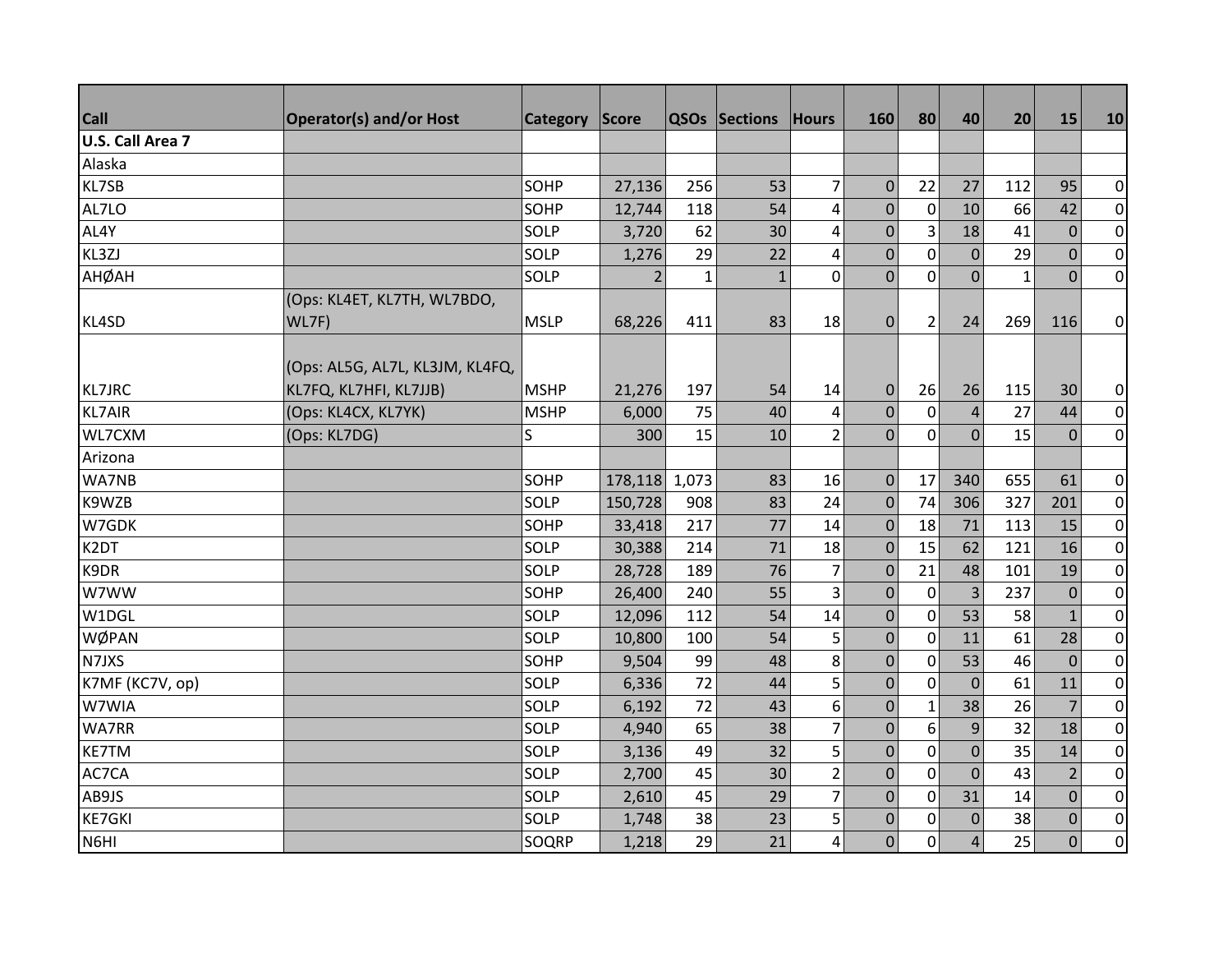| K7AZT              |                    | SOLP        | 1,120   | 28    | 20 <sup>°</sup> | $\overline{2}$   | 0                | $\mathbf 0$    | $\mathbf{1}$   | 27          | $\boldsymbol{0}$ | $\overline{0}$ |
|--------------------|--------------------|-------------|---------|-------|-----------------|------------------|------------------|----------------|----------------|-------------|------------------|----------------|
| N7LR               |                    | SOHP        | 900     | 25    | 18              | $\mathbf{1}$     | $\Omega$         | $\mathbf 0$    | 25             | $\mathbf 0$ | $\overline{0}$   | $\overline{0}$ |
| WW7KE              |                    | SOLP        | 160     | 10    | 8               | $\mathbf{1}$     | 0                | $\mathbf 0$    | 3              | 7           | $\Omega$         | $\overline{0}$ |
| K7HKR              |                    | SOQRP       | 126     | 9     | $\overline{7}$  | $\mathbf{1}$     | $\mathbf 0$      | $\mathbf 0$    | $\overline{4}$ | 5           | $\overline{0}$   | $\overline{0}$ |
| W4ES               |                    | SOLP        | 18      | 3     | 3               | $\mathbf 0$      | 0                | $\mathbf 0$    | $\overline{0}$ | 3           | $\overline{0}$   | $\overline{0}$ |
| KO7SS              |                    | SOUHP       | 134,442 | 873   | 77              | 12               | $\mathbf{0}$     | $\mathbf 0$    | 325            | 280         | 268              | $\overline{0}$ |
| W6RW               |                    | SOUHP       | 120,848 | 728   | 83              | 23               | $\mathbf{0}$     | 38             | 235            | 320         | 135              | $\overline{0}$ |
| <b>KK7AC</b>       |                    | SOULP       | 101,924 | 614   | 83              | 21               | $\Omega$         | 108            | 84             | 253         | 169              | $\overline{0}$ |
| W7ZR               |                    | SOUHP       | 89,972  | 542   | 83              | 11               | $\overline{0}$   | 22             | 182            | 277         | 61               | $\overline{0}$ |
| K7DD               |                    | SOUHP       | 38,184  | 258   | 74              | 9                | $\mathbf{0}$     | 22             | 129            | 92          | 15               | $\overline{0}$ |
| N9NA               |                    | SOUHP       | 29,784  | 204   | 73              | 8                | $\mathbf 0$      | 28             | 33             | 91          | 52               | $\pmb{0}$      |
| AC7JM              |                    | SOULP       | 19,992  | 147   | 68              | 8                | $\mathbf{0}$     | $\overline{2}$ | 40             | 92          | 13               | $\pmb{0}$      |
| K7JQ               |                    | SOUHP       | 13,888  | 124   | 56              | 5                | $\mathbf 0$      | $\mathbf 0$    | 23             | 67          | 34               | $\overline{0}$ |
| KI7FPL             |                    | SOUHP       | 11,040  | 92    | 60              | 10               | $\overline{0}$   | 19             | 45             | 24          | $\overline{4}$   | $\overline{0}$ |
| KV7J               |                    | SOULP       | 544     | 17    | 16              | $\overline{2}$   | $\mathbf{0}$     | $\mathbf 0$    | $\overline{0}$ | 13          | $\overline{4}$   | $\overline{0}$ |
| W8TK               | (Ops: KE2VB, NG7A) | <b>MSLP</b> | 151,392 | 912   | 83              | 24               | $\Omega$         | 50             | 288            | 304         | 270              | $\overline{0}$ |
| Eastern Washington |                    |             |         |       |                 |                  |                  |                |                |             |                  |                |
| <b>KC7ITP</b>      |                    | SOLP        | 24,240  | 202   | 60              | 11               | $\mathbf{0}$     | 5              | 130            | 53          | 14               | $\overline{0}$ |
| WS7V               |                    | SOLP        | 21,016  | 148   | 71              | 10               | $\overline{0}$   | 8              | 24             | 44          | 72               | $\overline{0}$ |
| AD7XG              |                    | SOLP        | 20,460  | 155   | 66              | 13               | $\mathbf 0$      | 28             | 34             | 72          | 21               | $\overline{0}$ |
| W7MCM              |                    | SOHP        | 7,100   | 71    | 50              | 5                | $\mathbf{0}$     | 10             | 3              | 53          | 5                | $\overline{0}$ |
| KI7DG              |                    | SOHP        | 2,204   | 38    | 29              | 3                | 0                | 0              | 8              | 30          | $\mathbf 0$      | $\pmb{0}$      |
| <b>KK7VL</b>       |                    | SOQRP       | 1,026   | 27    | 19              | 4                | $\mathbf{0}$     | $\mathbf 0$    | $\overline{2}$ | 25          | $\Omega$         | $\overline{0}$ |
| <b>KB7HDX</b>      |                    | SOULP       | 56,744  | 346   | 82              | 16               | $\mathbf{0}$     | 77             | 33             | 209         | 27               | $\overline{0}$ |
| WX7P               |                    | SOULP       | 13,452  | 118   | 57              | $\overline{7}$   | $\mathbf{0}$     | 19             | 72             | 27          | $\overline{0}$   | $\overline{0}$ |
| K7IR               |                    | <b>MSLP</b> | 226,756 | 1,366 | 83              | 24               | $\Omega$         | 181            | 337            | 573         | 275              | $\overline{0}$ |
| Idaho              |                    |             |         |       |                 |                  |                  |                |                |             |                  |                |
| KG7CW              |                    | SOHP        | 99,954  | 617   | 81              | 20               | $\mathbf{0}$     | 202            | 191            | 208         | 16               | $\overline{0}$ |
| K7TM               |                    | SOLP        | 59,040  | 369   | 80              | 14               | $\Omega$         | 36             | 61             | 183         | 89               | $\overline{0}$ |
| N6AJS              |                    | SOLP        | 24,440  | 188   | 65              | 13               | 0                | $\mathbf 0$    | 19             | 124         | 45               | $\overline{0}$ |
| AA7UN              |                    | SOLP        | 23,616  | 144   | 82              | 17               | $\mathbf{0}$     | 32             | 52             | 41          | 19               | $\overline{0}$ |
| WB7CYO             |                    | SOQRP       | 3,552   | 48    | 37              | $\boldsymbol{6}$ | 0                | 0              | 19             | 16          | 13               | $\pmb{0}$      |
| N7GOA              |                    | SOLP        | 2,816   | 44    | 32              | 4                | $\boldsymbol{0}$ | 7              | 15             | 22          | $\mathbf{0}$     | $\overline{0}$ |
| KK7A               |                    | SOLP        | 864     | 24    | 18              | $\overline{2}$   | $\overline{0}$   | $\mathbf 0$    | $\overline{0}$ | 24          | $\overline{0}$   | $\overline{0}$ |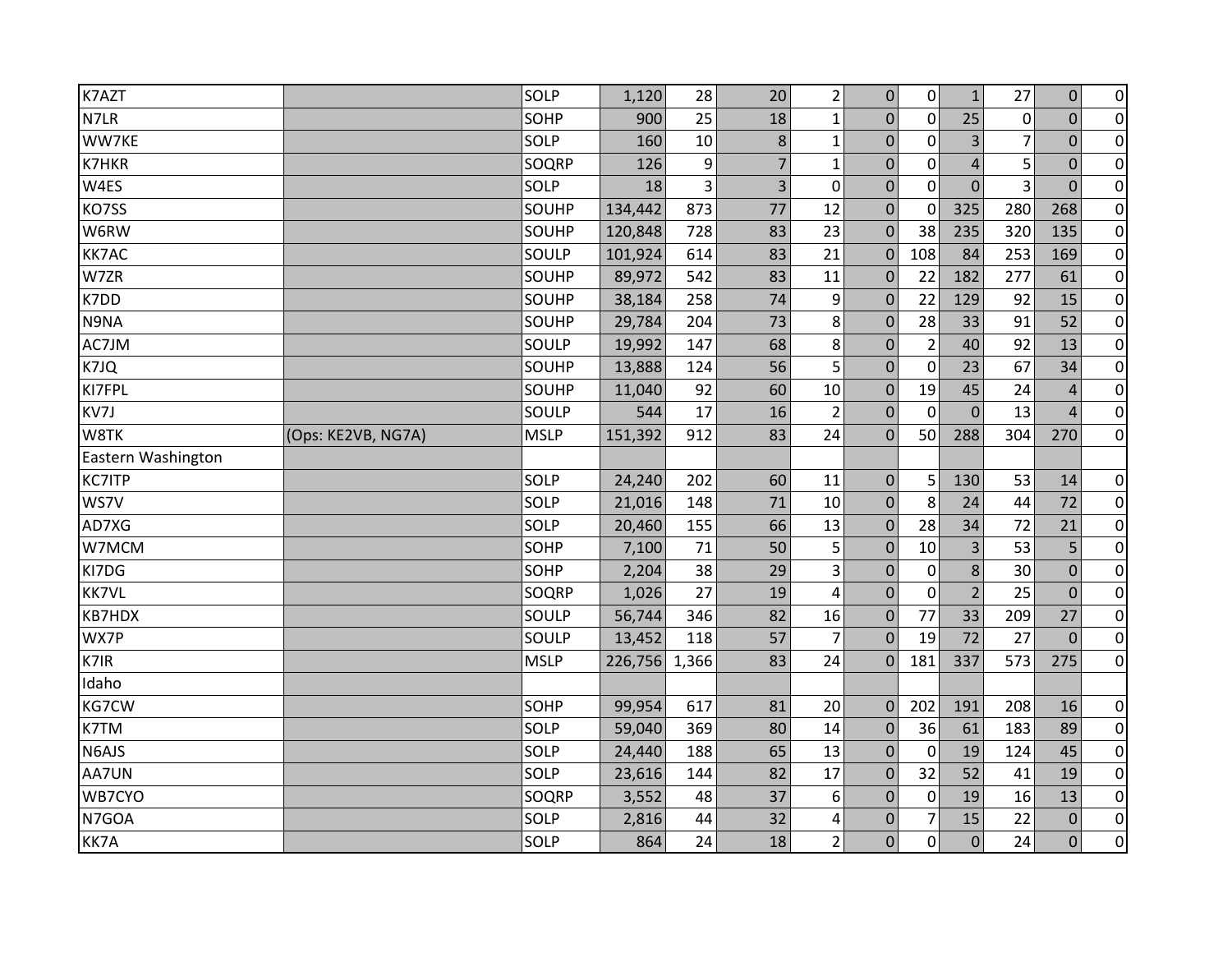| K7CF              | SOUHP       | 182,932 1,102 |       | 83             | 18             | $\Omega$       | 155            | 342            | 261            | 344            | $\overline{0}$ |
|-------------------|-------------|---------------|-------|----------------|----------------|----------------|----------------|----------------|----------------|----------------|----------------|
| W7ZRC             | SOULP       | 86,756        | 529   | 82             | 12             | $\Omega$       | 74             | 204            | 147            | 104            | $\overline{0}$ |
| <b>KDØLHI</b>     | <b>MSLP</b> | 15,128        | 124   | 61             | 16             | $\Omega$       | 32             | 27             | 62             | 3              | $\overline{0}$ |
| Montana           |             |               |       |                |                |                |                |                |                |                |                |
| N9RV              | SOHP        | 341,794       | 2,059 | 83             | 24             | $\mathbf{0}$   | 96             | 918            | 724            | 321            | $\overline{0}$ |
| KS7T              | SOHP        | 101,600       | 635   | 80             | 19             | $\Omega$       | 205            | 63             | 367            | $\theta$       | $\overline{0}$ |
| AE7AP             | SOLP        | 79,056        | 488   | 81             | 24             | $\mathbf 0$    | 63             | 101            | 118            | 206            | $\overline{0}$ |
| K7BG              | SOLP        | 40,066        | 299   | 67             | 4              | $\overline{0}$ | $\mathbf 0$    | 27             | 127            | 145            | $\overline{0}$ |
| <b>K7LTV</b>      | SOHP        | 37,668        | 258   | 73             | 15             | $\mathbf 0$    | 85             | 31             | 98             | 44             | $\overline{0}$ |
| N7FLT             | SOLP        | 18,352        | 148   | 62             | $\overline{7}$ | $\mathbf 0$    | $\mathbf 0$    | 54             | 75             | 19             | $\overline{0}$ |
| AF7TR             | SOLP        | 17,700        | 150   | 59             | 13             | $\mathbf 0$    | 26             | 12             | 86             | 26             | $\overline{0}$ |
| AB5ZA             | SOLP        | 8,372         | 91    | 46             | 5              | $\Omega$       | 6              | 39             | 38             | 8              | $\pmb{0}$      |
| K1AUS             | SOLP        | 7,470         | 83    | 45             | 8              | $\mathbf 0$    | $\mathbf 0$    | $\overline{7}$ | 76             | $\mathbf{0}$   | $\overline{0}$ |
| NE4RD             | SOQRP       | 4,940         | 65    | 38             | 4              | $\pmb{0}$      | $\mathbf 0$    | 9              | 53             | 3              | $\overline{0}$ |
| KB7IQO            | SOLP        | 1,276         | 29    | 22             | $\mathbf{1}$   | $\mathbf 0$    | $\mathbf 0$    | 18             | 11             | $\mathbf 0$    | $\overline{0}$ |
| N7MSI             | SOLP        | 640           | 20    | 16             | $\overline{2}$ | $\mathbf 0$    | 0              | $\mathbf{1}$   | 15             | $\overline{4}$ | $\overline{0}$ |
| W7KF              | SOUHP       | 7,410         | 65    | 57             | $\overline{4}$ | $\overline{0}$ | $\mathbf{0}$   | 6              | 51             | 8              | $\overline{0}$ |
| Nevada            |             |               |       |                |                |                |                |                |                |                |                |
| K7XC              | SOHP        | 87,804        | 542   | 81             | 12             | $\mathbf{0}$   | 209            | 67             | 222            | 44             | $\overline{0}$ |
| KI6CDF            | SOHP        | 42,712        | 281   | 76             | 16             | $\mathbf 0$    | 27             | 137            | 83             | 34             | $\overline{0}$ |
| W6US              | SOLP        | 39,680        | 248   | 80             | 20             | $\mathbf{0}$   | 34             | 62             | 125            | 27             | $\overline{0}$ |
| <b>K7WLX</b>      | SOLP        | 35,264        | 232   | 76             | 21             | $\mathbf 0$    | 41             | 58             | 102            | 31             | $\overline{0}$ |
| W7FD              | SOLP        | 10,494        | 99    | 53             | $\overline{7}$ | $\Omega$       | $\mathbf{0}$   | 14             | 64             | 21             | $\overline{0}$ |
| AK7DB             | SOHP        | 4,524         | 58    | 39             | 5              | $\mathbf{0}$   | 18             | 22             | 18             | $\mathbf 0$    | $\overline{0}$ |
| <b>KE7UQL</b>     | SOLP        | 2,592         | 36    | 36             | 6              | $\mathbf 0$    | 0              | 17             | 19             | $\mathbf 0$    | $\overline{0}$ |
| AK7MG             | SOHP        | 1,518         | 33    | 23             | $\mathbf 1$    | $\mathbf 0$    | $\overline{4}$ | 17             | 12             | $\mathbf 0$    | $\overline{0}$ |
| KA6JLT            | SOLP        | 1,134         | 27    | 21             | $\overline{2}$ | $\mathbf 0$    | $\Omega$       | 8              | 19             | $\Omega$       | $\pmb{0}$      |
| W7RN (WX5S, op)   | SOUHP       | 276,888       | 1,668 | 83             | 24             | $\Omega$       | 169            | 617            | 844            | 38             | $\overline{0}$ |
| K <sub>2</sub> RD | SOUHP       | 77,598        | 479   | 81             | 6              | $\mathbf 0$    | 38             | 171            | 40             | 230            | $\overline{0}$ |
| WA7UTM            | SOUHP       | 14,592        | 96    | 76             | 12             | $\mathbf 0$    | 21             | 26             | 42             | $\overline{7}$ | $\overline{0}$ |
| K6ST              | SOULP       | 5,200         | 65    | 40             | 5              | $\mathbf 0$    | 0              | 26             | 36             | 3              | $\overline{0}$ |
| KM6CQ             | SOUHP       | 8             | 2     | $\overline{2}$ | $\mathbf{1}$   | 0              | $\mathbf{0}$   | $\Omega$       | $\overline{2}$ | $\Omega$       | $\overline{0}$ |
| K <sub>2</sub> KR | <b>MSHP</b> | 66,992        | 424   | 79             | 15             | $\mathbf 0$    | 0              | 97             | 220            | 107            | $\overline{0}$ |
| Oregon            |             |               |       |                |                |                |                |                |                |                |                |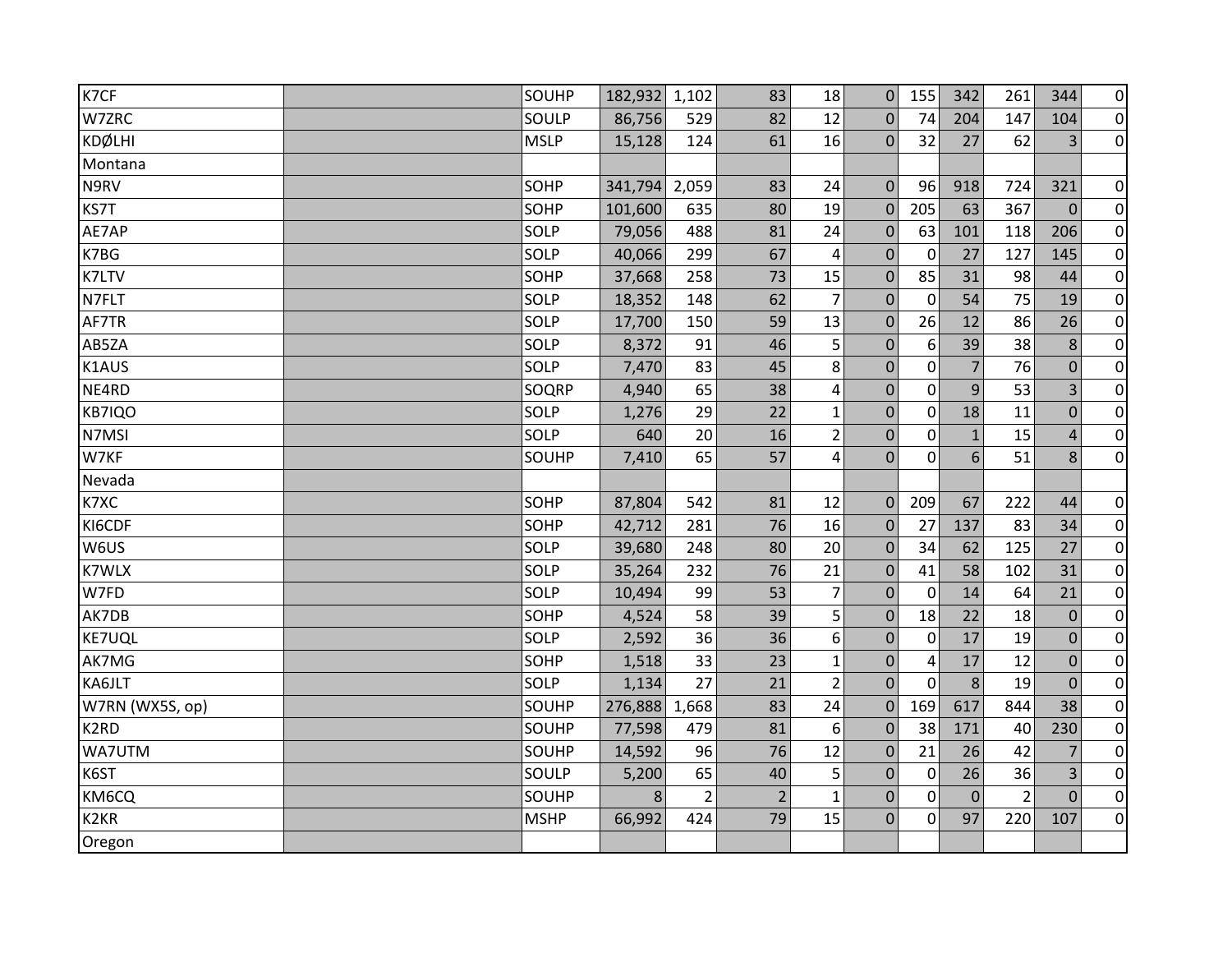| W7YAQ              |                                                                                                     | SOHP        | 122,674 | 739 | 83 | 14             | $\overline{0}$   | 158            | 97               | 293            | 191            | $\overline{0}$ |
|--------------------|-----------------------------------------------------------------------------------------------------|-------------|---------|-----|----|----------------|------------------|----------------|------------------|----------------|----------------|----------------|
| N7XU (K4XU, op)    |                                                                                                     | SOLP        | 109,062 | 657 | 83 | 12             | $\mathbf{0}$     | 82             | 156              | 326            | 93             | $\overline{0}$ |
| N7VS               |                                                                                                     | SOLP        | 22,750  | 175 | 65 | 11             | $\boldsymbol{0}$ | 48             | 61               | 64             | $\overline{2}$ | $\overline{0}$ |
| K6UM               |                                                                                                     | SOHP        | 17,920  | 140 | 64 | 5              | $\mathbf 0$      | 92             | 48               | 0              | $\mathbf{0}$   | $\overline{0}$ |
| KU7K               |                                                                                                     | SOLP        | 17,766  | 141 | 63 | 11             | $\mathbf{0}$     | $\pmb{0}$      | 42               | 79             | 20             | $\overline{0}$ |
| K7PAC              |                                                                                                     | SOLP        | 3,136   | 49  | 32 | 6              | $\pmb{0}$        | $\overline{2}$ | 10               | 20             | 17             | $\overline{0}$ |
| <b>KA7ARC</b>      |                                                                                                     | SOLP        | 1,650   | 33  | 25 | $\mathsf 3$    | $\mathbf 0$      | $\overline{2}$ | 13               | 15             | $\overline{3}$ | $\overline{0}$ |
| N7JI               |                                                                                                     | SOQRP       | 1,596   | 38  | 21 | 3              | $\mathbf 0$      | 18             | 11               | 9              | $\mathbf{0}$   | $\overline{0}$ |
| KI7N               |                                                                                                     | SOLP        | 408     | 17  | 12 | $\mathbf{1}$   | $\boldsymbol{0}$ | 0              | $\boldsymbol{0}$ | 11             | $6\,$          | $\overline{0}$ |
| AF7OK              |                                                                                                     | SOLP        | 286     | 13  | 11 | $\overline{2}$ | $\mathbf{0}$     | $\mathbf{1}$   | 6                | $\overline{2}$ | $\overline{4}$ | $\overline{0}$ |
| AF7TT              |                                                                                                     | SOHP        | 198     | 11  | 9  | 1              | $\pmb{0}$        | 0              | $\mathbf 0$      | 11             | $\mathbf 0$    | $\overline{0}$ |
| W7KNX              |                                                                                                     | SOUHP       | 28,560  | 204 | 70 | 9              | $\mathbf{0}$     | 74             | 45               | 38             | 47             | $\overline{0}$ |
| N6YMM              |                                                                                                     | SOUHP       | 19,584  | 153 | 64 | 6              | $\mathbf 0$      | 16             | 24               | 77             | 36             | $\overline{0}$ |
| WA7SHP             |                                                                                                     | SOULP       | 2,640   | 44  | 30 | 4              | $\mathbf{0}$     | $\mathbf 0$    | 14               | 25             | 5              | $\overline{0}$ |
| WO7V               |                                                                                                     | SOUHP       | 112     | 7   | 8  | $\mathbf{1}$   | $\mathbf{0}$     | $\mathbf 0$    | $\mathbf{1}$     | 6              | $\mathbf 0$    | $\overline{0}$ |
| NK7J               | (Ops: NK7J, W7SMF)                                                                                  | <b>MSHP</b> | 164,506 | 991 | 83 | 21             | $\mathbf 0$      | 166            | 182              | 442            | 201            | $\overline{0}$ |
| Utah               |                                                                                                     |             |         |     |    |                |                  |                |                  |                |                |                |
| <b>KB6UNC</b>      |                                                                                                     | SOLP        | 36,708  | 266 | 69 | 18             | $\mathbf 0$      | 17             | 186              | 61             | $\overline{2}$ | $\overline{0}$ |
| N1XIH (GWØNVN, op) |                                                                                                     | SOQRP       | 19,456  | 152 | 64 | 21             | $\Omega$         | 29             | 37               | 44             | 42             | $\overline{0}$ |
| <b>K7DLX</b>       |                                                                                                     | SOLP        | 6,708   | 86  | 39 | 5              | $\mathbf{0}$     | 22             | 45               | 19             | $\mathbf{0}$   | $\overline{0}$ |
| <b>K7DBN</b>       |                                                                                                     | SOLP        | 5,694   | 73  | 39 | $\overline{7}$ | $\pmb{0}$        | $\mathbf 0$    | 58               | 15             | $\mathbf 0$    | $\overline{0}$ |
| KF7ZZ              |                                                                                                     | SOLP        | 3,196   | 47  | 34 | $\overline{4}$ | $\mathbf{0}$     | 13             | 21               | 9              | $\overline{4}$ | $\overline{0}$ |
| <b>KNØJI</b>       |                                                                                                     | SOLP        | 2,100   | 42  | 25 | 4              | $\mathbf 0$      | 37             | $\overline{2}$   | 3              | $\mathbf{0}$   | $\overline{0}$ |
| KF6MIQ             |                                                                                                     | SOLP        | 1,584   | 33  | 24 | 4              | $\mathbf 0$      | $\pmb{0}$      | 15               | 18             | $\mathbf{0}$   | $\overline{0}$ |
| <b>KF7ZN</b>       |                                                                                                     | SOLP        | 1,008   | 24  | 21 | $\overline{2}$ | $\mathbf{0}$     | $\mathbf 0$    | $\mathbf 0$      | 23             | $\mathbf{1}$   | $\overline{0}$ |
| K7UT               |                                                                                                     | SOUHP       | 147,436 | 899 | 82 | 15             | $\mathbf 0$      | 142            | 130              | 502            | 125            | $\overline{0}$ |
| WA7LNW             |                                                                                                     | SOUHP       | 50,358  | 327 | 77 | 9              | $\mathbf{0}$     | 67             | 133              | 112            | 15             | $\overline{0}$ |
| K4UB               |                                                                                                     | SOULP       | 40,404  | 259 | 78 | 17             | $\Omega$         | 33             | 116              | 91             | 19             | $\overline{O}$ |
| W7IVM              | (Ops: AC7II, KB7WYO, KE7IK,<br>KE7NMK, KF7DKM, KG7LBP,<br>KG7WXU, KG7YKZ, KI7EZN,<br>KI7HNP, N7RXE) | <b>MSLP</b> | 1,776   | 37  | 24 | 5              | $\Omega$         | 6              | 9                | 22             | $\mathbf 0$    | 0              |
|                    |                                                                                                     |             |         |     |    |                |                  |                |                  |                |                |                |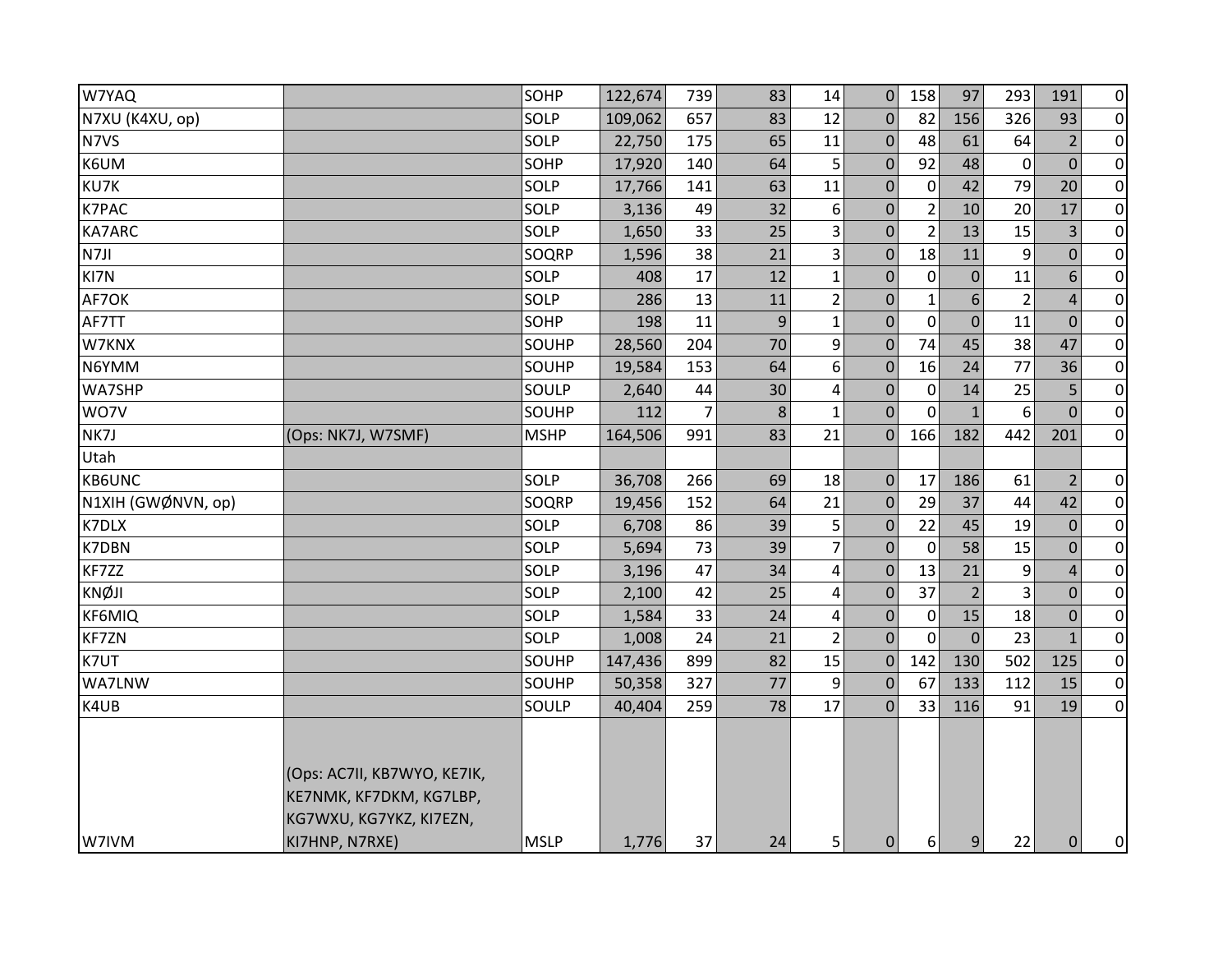| Western Washington |       |         |                |                |                  |                |                |                |                |                |                  |
|--------------------|-------|---------|----------------|----------------|------------------|----------------|----------------|----------------|----------------|----------------|------------------|
| W7WA               | SOHP  | 342,956 | 2,066          | 83             | 24               | $\overline{4}$ | 81             | 702            | 1217           | 62             | $\overline{0}$   |
| N7LOX              | SOLP  | 80,364  | 543            | 74             | 12               | $\mathbf 0$    | 53             | 84             | 205            | 201            | $\overline{0}$   |
| W7PU               | SOHP  | 41,340  | 265            | 78             | 15               | $\mathbf 0$    | 9              | 38             | 218            | $\overline{0}$ | $\overline{0}$   |
| K7SS               | SOLP  | 31,800  | 212            | 75             | $\overline{7}$   | 5              | 16             | 11             | 125            | 55             | $\overline{0}$   |
| <b>KD7RUS</b>      | SOLP  | 28,274  | 211            | 67             | 8                | $\Omega$       | 26             | 39             | 43             | 103            | $\pmb{0}$        |
| KG7P               | SOHP  | 21,600  | 150            | 72             | 12               | $\mathbf{0}$   | 13             | 25             | 92             | 20             | $\overline{0}$   |
| WZ8T               | SOLP  | 20,480  | 160            | 64             | 12               | $\mathbf 0$    | 5              | 85             | 56             | 14             | $\overline{0}$   |
| WG7X               | SOHP  | 16,660  | 119            | 70             | 6                | $\mathbf 0$    | 32             | 46             | 19             | 22             | $\boldsymbol{0}$ |
| <b>WA7PRC</b>      | SOLP  | 14,000  | 140            | 50             | $\boldsymbol{6}$ | $\mathbf 0$    | 14             | 19             | 46             | 61             | $\overline{0}$   |
| KB7N               | SOHP  | 13,776  | 123            | 56             | 8                | $\Omega$       | 68             | 22             | 18             | 15             | $\pmb{0}$        |
| KD6TR              | SOLP  | 13,338  | 117            | 57             | 15               | $\mathbf 0$    | 23             | 24             | 70             | $\mathbf{0}$   | $\pmb{0}$        |
| K7MDH              | SOHP  | 11,232  | 108            | 52             | 9                | $\Omega$       | 30             | 28             | 30             | 20             | $\overline{0}$   |
| N6LB               | SOLP  | 10,712  | 103            | 52             | 10               | $\mathbf 0$    | $\mathbf{1}$   | 57             | 18             | 27             | $\overline{0}$   |
| N7WA               | SOHP  | 9,758   | 119            | 41             | $\overline{2}$   | $\mathbf 0$    | $\mathbf 0$    | $\mathbf 0$    | 67             | 52             | $\overline{0}$   |
| NG7W               | SOLP  | 9,000   | 100            | 45             | 9                | $\mathbf 0$    | $\mathbf 0$    | $\mathbf 0$    | 100            | $\mathbf{0}$   | $\pmb{0}$        |
| AF7O               | SOLP  | 6,956   | 74             | 47             | $\overline{7}$   | $\mathbf 0$    | 3              | 14             | 55             | $\overline{2}$ | $\overline{0}$   |
| N7QS               | SOHP  | 6,480   | 81             | 40             | 5                | $\mathbf 0$    | 6              | 22             | 22             | 31             | $\overline{0}$   |
| N7MU               | SOLP  | 5,846   | 79             | 37             | $\overline{7}$   | $\mathbf 0$    | 14             | 41             | 24             | $\mathbf{0}$   | $\pmb{0}$        |
| N7EPD              | SOLP  | 4,324   | 47             | 46             | 3                | $\Omega$       | 3              | 28             | 16             | $\Omega$       | $\overline{0}$   |
| W7QN               | SOLP  | 4,012   | 59             | 34             | $\overline{7}$   | $\mathbf 0$    | $\overline{7}$ | 15             | 19             | 18             | $\pmb{0}$        |
| N6GL               | SOLP  | 2,820   | 47             | 30             | 4                | $\pmb{0}$      | 4              | 29             | 9              | 5              | $\overline{0}$   |
| <b>KF7OJA</b>      | SOLP  | 2,726   | 47             | 29             | 5                | $\mathbf 0$    | $\mathbf 0$    | 21             | 26             | $\overline{0}$ | $\overline{0}$   |
| <b>KE7ZAC</b>      | SOLP  | 2,700   | 45             | 30             | $\overline{2}$   | $\mathbf 0$    | 19             | 18             | 8              | $\overline{0}$ | $\pmb{0}$        |
| W7SXM              | SOHP  | 1,008   | 24             | 21             | $\overline{2}$   | $\Omega$       | 0              | $\overline{7}$ | $\overline{7}$ | 10             | $\overline{0}$   |
| W7IX               | SOLP  | 816     | 24             | 17             | $\overline{2}$   | $\mathbf 0$    | $\mathbf 0$    | 6              | 18             | $\mathbf 0$    | $\pmb{0}$        |
| <b>KG7BYN</b>      | SOLP  | 494     | 19             | 13             | 3                | $\overline{0}$ | $\overline{3}$ | $\overline{7}$ | 9              | $\Omega$       | $\pmb{0}$        |
| AC7MX              | SOLP  | 198     | 11             | 9              | $\mathbf{1}$     | $\mathbf 0$    | $\mathbf 0$    | 6              | 5              | $\mathbf 0$    | $\overline{0}$   |
| K2AVI              | SOLP  | 144     | 8              | 9              | $\overline{2}$   | $\mathbf 0$    | 0              | $\overline{0}$ | 8              | $\mathbf 0$    | $\pmb{0}$        |
| N6TPT              | SOLP  | 132     | 10             | $\overline{7}$ | $\mathbf 0$      | $\overline{0}$ | $\mathbf 0$    | $\overline{0}$ | $\mathbf 0$    | $\overline{0}$ | $\overline{0}$   |
| KG7SXH             | SOLP  | 128     | 8              | 8              | $\mathbf 1$      | $\mathbf 0$    | $\mathbf 0$    | $\overline{7}$ | $\mathbf{1}$   | $\mathbf{0}$   | $\boldsymbol{0}$ |
| <b>KF7RPV</b>      | SOLP  | 112     | $\overline{7}$ | 8              | $\mathbf{1}$     | $\overline{0}$ | $\Omega$       | $\overline{7}$ | $\overline{0}$ | $\Omega$       | $\pmb{0}$        |
| W7ZZ               | SOUHP | 160,556 | 979            | 82             | 21               | $\mathbf 0$    | 116            | 213            | 484            | 166            | $\overline{0}$   |
| K9JF               | SOUHP | 60,258  | 363            | 83             | 16               | 0              | 99             | 43             | 193            | 28             | $\overline{0}$   |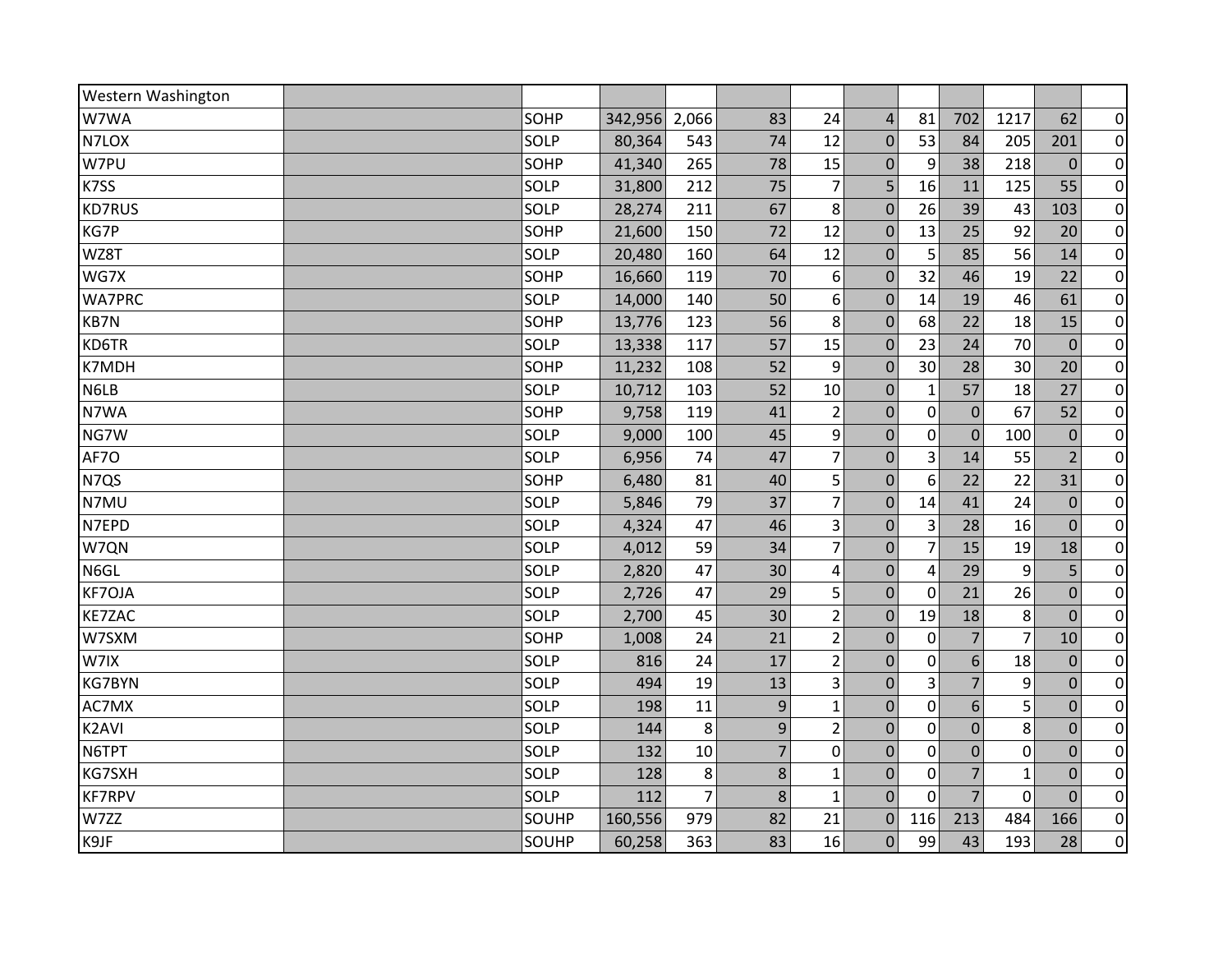| W7PT                    |                                           | SOULP       | 31,672        | 214            | 74                   | 17             | $\mathbf 0$      | 33             | 44             | 96             | 41             | $\overline{0}$ |
|-------------------------|-------------------------------------------|-------------|---------------|----------------|----------------------|----------------|------------------|----------------|----------------|----------------|----------------|----------------|
| W7LKG                   |                                           | SOUHP       | 12,012        | 78             | 77                   | 8              | $\Omega$         | $\overline{4}$ | 18             | 35             | 21             | $\overline{0}$ |
| WC7Q                    |                                           | SOUHP       | 11,850        | 79             | 75                   | 6              | $\mathbf{0}$     | $\mathbf 0$    | 8              | 58             | 13             | $\overline{0}$ |
| <b>KA7RRA</b>           |                                           | SOULP       | 4,356         | 66             | 33                   | 8              | $\mathbf 0$      | $\mathbf 0$    | 22             | 24             | 20             | $\overline{0}$ |
| W7SLS                   |                                           | SOUHP       | 2,880         | 45             | 32                   | $\overline{3}$ | $\mathbf 0$      | $\overline{4}$ | 6              | 31             | $\overline{4}$ | $\overline{0}$ |
| <b>KE7SW</b>            |                                           | SOUHP       | 2,040         | 34             | 30                   | 3              | 0                | $\mathbf 0$    | 12             | 17             | 5              | $\overline{0}$ |
| N7WRO                   |                                           | SOULP       | 736           | 23             | 16                   | 3              | $\boldsymbol{0}$ | 3              | 12             | 8              | $\Omega$       | $\overline{0}$ |
| <b>K7JNA</b>            |                                           | SOULP       | 8             | $\overline{2}$ | $\overline{2}$       | $\overline{0}$ | $\overline{0}$   | $\mathbf 0$    | $\overline{0}$ | $\overline{2}$ | $\overline{0}$ | $\overline{0}$ |
| K7RI                    | (Ops: K5EM, K7RI, K7ZQ, WR5J)             | <b>MSHP</b> | 186,750 1,125 |                | 83                   | 24             | $\mathbf{0}$     | 125            | 320            | 519            | 161            | $\overline{0}$ |
| W7DK                    | (Ops: K7PIA, KR7W, N7OMS,<br>W7MKE, WT7N) | <b>MSHP</b> | 21,896        | 161            | 68                   | 12             | $\Omega$         | 39             | 18             | 104            | $\mathbf{0}$   | $\overline{0}$ |
| Wyoming                 |                                           |             |               |                |                      |                |                  |                |                |                |                |                |
| N7MZW                   |                                           | SOLP        | 122,134       | 773            | 79                   | 22             | $\mathbf 0$      | 41             | 408            | 298            | 26             | $\overline{0}$ |
| WY7GC                   |                                           | SOLP        | 330           | 15             | 11                   | $\mathbf 1$    | $\mathbf{0}$     | $\mathbf 0$    | $\mathbf 0$    | 15             | $\mathbf 0$    | $\overline{0}$ |
| WY7SS (WY7FD, op)       |                                           | SOUHP       | 144,088       | 868            | 83                   | 14             | $\mathbf{0}$     | 127            | 83             | 658            | $\mathbf 0$    | $\overline{0}$ |
| WB7S                    |                                           | SOUHP       | 19,760        | 130            | 76                   | 9              | $\Omega$         | 33             | 31             | 60             | 6              | $\overline{0}$ |
| N7JT                    |                                           | SOUHP       | 15,212        | 102            | 79                   | $\mathbf 0$    | $\Omega$         | $\mathbf 0$    | $\overline{0}$ | $\mathbf 0$    | $\Omega$       | $\overline{0}$ |
|                         |                                           |             |               |                |                      |                |                  |                |                |                |                |                |
| <b>Call</b>             | <b>Operator(s) and/or Host</b>            | Category    | Score         |                | <b>QSOs Sections</b> | Hours          | 160              | 80             | 40             | 20             | 15             | 10             |
| <b>U.S. Call Area 8</b> |                                           |             |               |                |                      |                |                  |                |                |                |                |                |
| Michigan                |                                           |             |               |                |                      |                |                  |                |                |                |                |                |
| K8AO                    |                                           | SOHP        | 163,134       | 1,007          | 81                   | 20             | $\mathbf 0$      | 100            | 593            | 252            | 62             | $\overline{0}$ |
| WA8Y                    |                                           | SOHP        | 109,810       | 695            | 79                   | 24             | $\Omega$         | 261            | 296            | 55             | 83             | $\overline{0}$ |
| W8GX                    |                                           | SOLP        | 59,040        | 360            | 82                   | 20             | $\Omega$         | 137            | 90             | 76             | 57             | $\overline{0}$ |
| AC8JF                   |                                           | SOLP        | 47,304        | 324            | 73                   | 12             | $\mathbf{0}$     | 159            | 108            | 19             | 38             | $\overline{0}$ |
| K8MID                   |                                           | SOLP        | 26,656        | 196            | 68                   | 17             | $\mathbf{0}$     | 58             | 96             | 32             | 10             | $\overline{0}$ |
| N8ERL                   |                                           | SOLP        | 26,112        | 192            | 68                   | 13             | $\mathbf{0}$     | 53             | 73             | 53             | 13             | $\overline{0}$ |
| KA8SMA                  |                                           | SOQRP       | 25,984        | 203            | 64                   | 17             | $\Omega$         | 45             | 98             | 34             | 26             | $\overline{0}$ |
| K8BZ                    |                                           | SOHP        | 19,968        | 156            | 64                   | 3              | $\mathbf{0}$     | 29             | 64             | 31             | 32             | $\overline{0}$ |
| WB8LZG                  |                                           | SOQRP       | 17,920        | 140            | 64                   | $11\,$         | 0                | 14             | 75             | 25             | 26             | $\overline{0}$ |
| N8HKU                   |                                           | SOLP        | 17,136        | 136            | 63                   | 6              | $\overline{0}$   | 44             | 62             | 19             | 11             | $\overline{0}$ |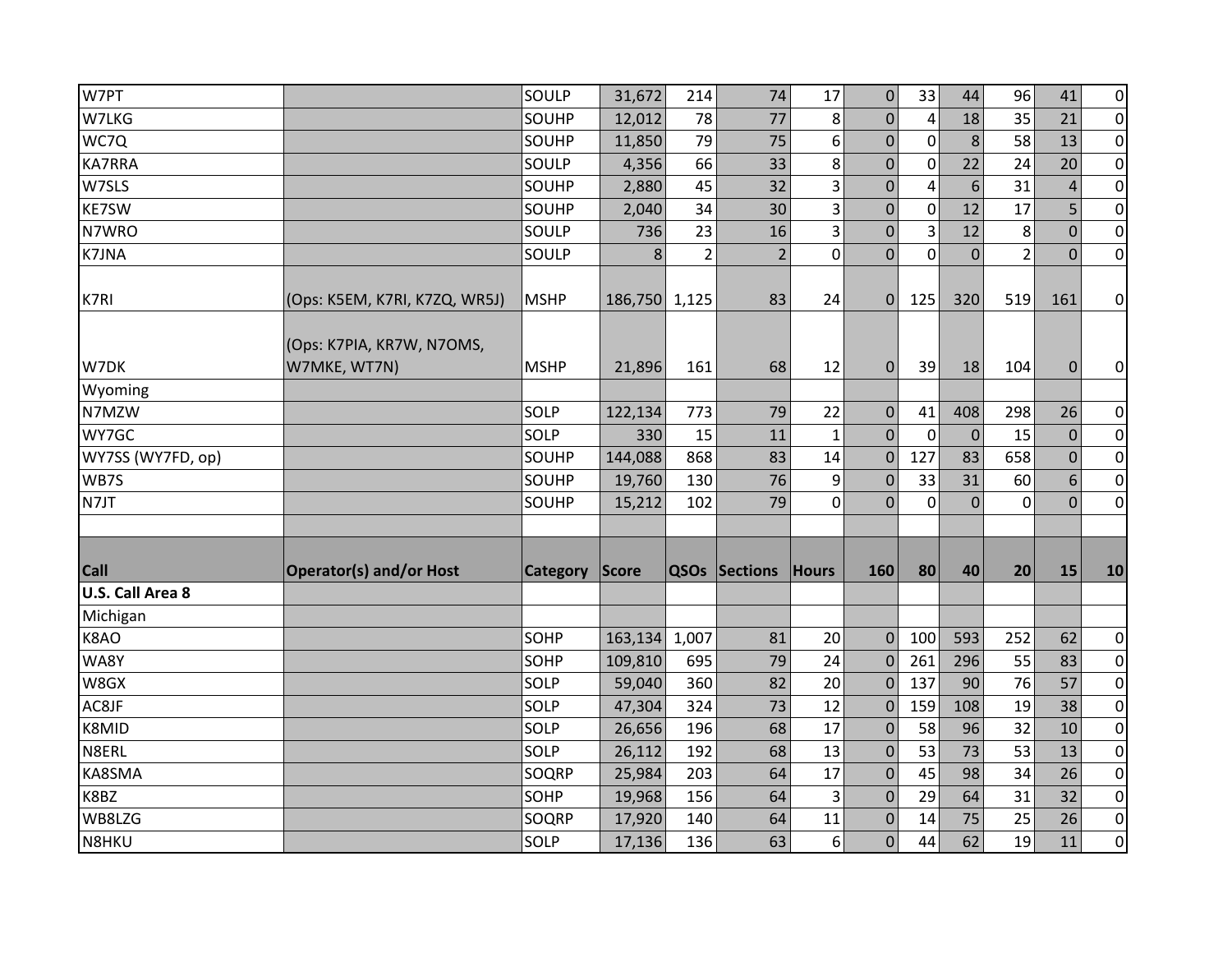| NS8H          | SOLP  | 16,002         | 127            | 63           | 13                      | $\mathbf 0$  | 39           | 68             | 20             | $\pmb{0}$      | $\pmb{0}$      |
|---------------|-------|----------------|----------------|--------------|-------------------------|--------------|--------------|----------------|----------------|----------------|----------------|
| KD8BXE        | SOHP  | 15,568         | 139            | 56           | 9                       | $\Omega$     | $\mathbf 0$  | 98             | 32             | 9              | $\overline{0}$ |
| WA8MXJ        | SOLP  | 15,480         | 129            | 60           | 8                       | $\Omega$     | 5            | 65             | 40             | 19             | $\overline{0}$ |
| K8BKM         | SOLP  | 15,392         | 148            | 52           | 3                       | $\mathbf{0}$ | 132          | 16             | $\mathbf 0$    | $\mathbf 0$    | $\pmb{0}$      |
| KE8CDD        | SOLP  | 15,340         | 130            | 59           | 15                      | $\mathbf{0}$ | 7            | 96             | 26             | $\mathbf{1}$   | $\overline{0}$ |
| NF8M          | SOLP  | 14,400         | 120            | 60           | 5                       | $\Omega$     | 32           | 43             | 36             | 9              | $\pmb{0}$      |
| N8SBE         | SOLP  | 13,780         | 130            | 53           | $\overline{\mathbf{r}}$ | $\mathbf{0}$ | 52           | 24             | 44             | 10             | $\overline{0}$ |
| WB8SBI        | SOLP  | 12,870         | 117            | 55           | 5                       | $\mathbf{0}$ | 0            | 54             | 58             | 5              | $\overline{0}$ |
| N8DXR         | SOHP  | 11,918         | 101            | 59           | 10                      | $\mathbf 0$  | 20           | 50             | 29             | $\overline{2}$ | $\pmb{0}$      |
| N8THN         | SOLP  | 10,152         | 94             | 54           | 6                       | $\mathbf{0}$ | 32           | 45             | 12             | 5              | $\overline{0}$ |
| W8AB          | SOHP  | 9,776          | 94             | 52           | 3                       | $\Omega$     | 54           | 10             | 23             | 7              | $\pmb{0}$      |
| KE8CQ         | SOLP  | 9,752          | 92             | 53           | 6                       | $\mathbf 0$  | 17           | 43             | 27             | 5              | $\pmb{0}$      |
| <b>KE8AQW</b> | SOLP  | 8,722          | 89             | 49           | 8                       | $\Omega$     | $\mathbf 0$  | 89             | $\overline{0}$ | $\Omega$       | $\overline{0}$ |
| W8AJM         | SOLP  | 6,336          | 72             | 44           | 6                       | $\mathbf 0$  | $\mathbf{1}$ | 41             | 30             | $\mathbf 0$    | $\pmb{0}$      |
| W8MSC         | SOLP  | 5,576          | 68             | 41           | 3                       | $\mathbf{0}$ | $\mathbf 0$  | 24             | 38             | 6              | $\overline{0}$ |
| N8XX          | SOQRP | 4,880          | 61             | 40           | 3                       | $\Omega$     | 11           | 28             | 10             | 12             | $\pmb{0}$      |
| N8LR          | SOLP  | 3,800          | 50             | 38           | 4                       | $\mathbf 0$  | 15           | 8              | 12             | 15             | $\overline{0}$ |
| <b>KØTEA</b>  | SOQRP | 2,592          | 48             | 27           | 4                       | $\Omega$     | $\mathbf 0$  | $\overline{0}$ | 48             | $\mathbf{0}$   | $\overline{0}$ |
| KB3EHW        | SOLP  | 2,350          | 47             | 25           | 5                       | 0            | 43           | $\overline{4}$ | 0              | $\mathbf 0$    | $\pmb{0}$      |
| N8RWK         | SOLP  | 1,408          | 32             | 22           | 3                       | $\Omega$     | $\mathbf{0}$ | 32             | $\overline{0}$ | $\Omega$       | $\overline{0}$ |
| <b>KC8NLP</b> | SOLP  | 690            | 23             | 15           | 3                       | 0            | 0            | $\mathbf 0$    | 23             | $\mathbf 0$    | $\pmb{0}$      |
| AC8KD         | SOLP  | 12             | $\overline{2}$ | 3            | $\mathbf{1}$            | 0            | 0            | $\mathbf{1}$   | $\mathbf{1}$   | $\mathbf 0$    | $\overline{0}$ |
| K8SB          | SOLP  | $\overline{2}$ | $\mathbf{1}$   | $\mathbf{1}$ | $\overline{0}$          | $\mathbf{0}$ | $\Omega$     | $\mathbf{1}$   | $\overline{0}$ | $\overline{0}$ | $\overline{0}$ |
| W8MJ          | SOUHP | 157,464        | 972            | 81           | 15                      | $\mathbf 0$  | 327          | 373            | 180            | 92             | $\pmb{0}$      |
| N8SNM         | SOUHP | 101,260        | 610            | 83           | 12                      | $\theta$     | 240          | 319            | 48             | 3              | $\overline{0}$ |
| N8FYL         | SOULP | 43,368         | 278            | 78           | 17                      | $\mathbf 0$  | 128          | 98             | 42             | 10             | $\pmb{0}$      |
| <b>KØACP</b>  | SOULP | 32,320         | 202            | 80           | 11                      | $\Omega$     | 62           | 68             | 50             | 22             | $\pmb{0}$      |
| KD8CAO        | SOULP | 29,684         | 181            | 82           | 9                       | $\mathbf{0}$ | 95           | 45             | 24             | 17             | $\overline{0}$ |
| N8GAS         | SOUHP | 21,888         | 152            | 72           | 13                      | $\mathbf{0}$ | 57           | $\overline{3}$ | 78             | 14             | $\overline{0}$ |
| K8ZZU         | SOULP | 15,048         | 99             | 76           | 11                      | $\mathbf 0$  | 42           | 24             | 11             | 22             | $\overline{0}$ |
| KD8QYE        | SOUHP | 14,400         | 90             | 80           | 10                      | $\mathbf{0}$ | 23           | 38             | 26             | 3              | $\pmb{0}$      |
| KD8EDC        | SOULP | 12,312         | 81             | 76           | 10                      | $\Omega$     | 13           | 30             | 34             | $\overline{4}$ | $\pmb{0}$      |
| KE8EYQ        | SOULP | 9,006          | 79             | 57           | 9                       | 0            | 20           | 23             | 34             | $\overline{2}$ | $\overline{0}$ |
| N8EA          | SOULP | 1,100          | 25             | 22           | $\mathbf{1}$            | $\Omega$     | 6            | 10             | 5              | 4              | $\overline{0}$ |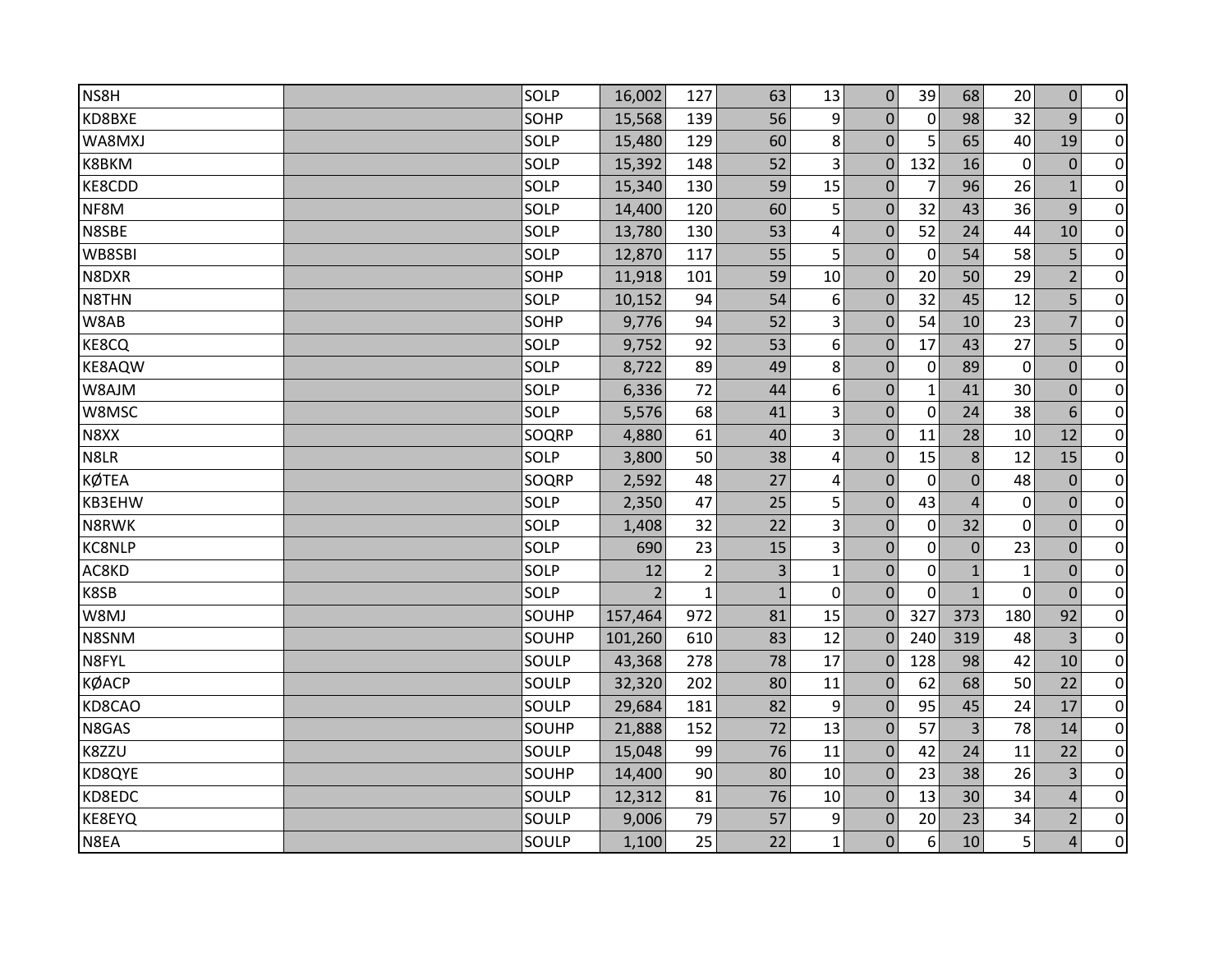| K8TS          |                                      | SOULP       | 450     | 15    | 15 | 5              | $\Omega$       | $\Omega$    | 14           | 1           | $\mathbf{0}$ | $\overline{0}$ |
|---------------|--------------------------------------|-------------|---------|-------|----|----------------|----------------|-------------|--------------|-------------|--------------|----------------|
|               | (Ops: K8CC, KE8OC, W8RF,             |             |         |       |    |                |                |             |              |             |              |                |
| K8CC          | <b>WD8S)</b>                         | <b>MSHP</b> | 200,196 | 1,206 | 83 | 24             | $\Omega$       | 410         | 585          | 185         | 26           | $\overline{0}$ |
|               |                                      |             |         |       |    |                |                |             |              |             |              |                |
| KB8ZGL        | (Ops: KB8ZGL, KD8GGA, KD8SLH)   MSHP |             | 133,298 | 803   | 83 | 24             | $\overline{0}$ | 139         | 394          | 166         | 104          | $\overline{0}$ |
|               |                                      |             |         |       |    |                |                |             |              |             |              |                |
|               | (Ops: AC8W, K8WMW, KE8BIT,           |             |         |       |    |                |                |             |              |             |              |                |
| NT8V          | NT8V, W8GWS)                         | <b>MSHP</b> | 79,514  | 479   | 83 | 19             | $\Omega$       | 72          | 264          | 83          | 60           | $\overline{0}$ |
|               |                                      |             |         |       |    |                |                |             |              |             |              |                |
|               | (Ops: K8EO, K8RO, KD8LLT,            |             |         |       |    |                |                |             |              |             |              |                |
|               | N8GEO, N8PYN, N8REZ, W8AII,          |             |         |       |    |                |                |             |              |             |              |                |
| K8EO          | WB8NXR)                              | <b>MSHP</b> | 45,152  | 272   | 83 | 17             | $\Omega$       | 192         | 48           | 20          | 12           | $\overline{0}$ |
| N8YXR         | (Ops: KCØRBV, N8YXR)                 | <b>MSLP</b> | 40,404  | 259   | 78 | 19             | 0              | 56          | 133          | 50          | 20           | $\overline{0}$ |
| AC8WP         | (Ops: AC8WP, KG8HZ)                  | <b>MSHP</b> | 37,008  | 257   | 72 | 19             | $\overline{0}$ | 55          | 175          | 27          | $\mathbf{0}$ | $\overline{0}$ |
|               |                                      |             |         |       |    |                |                |             |              |             |              |                |
|               | (Ops: K2BET, KD8ZFR, KE8BII,         |             |         |       |    |                |                |             |              |             |              |                |
| W8SH          | W8EO, W8RXY)                         | S           | 8,832   | 92    | 48 | 5              | $\Omega$       | $\mathbf 0$ | 38           | 18          | 36           | $\overline{0}$ |
| Ohio          |                                      |             |         |       |    |                |                |             |              |             |              |                |
| N8CWU         |                                      | SOHP        | 133,464 | 804   | 83 | 21             | $\mathbf{0}$   | 515         | 86           | 73          | 130          | $\overline{0}$ |
| W8MET         |                                      | SOLP        | 81,648  | 504   | 81 | 15             | $\mathbf 0$    | 115         | 291          | 72          | 26           | $\overline{0}$ |
| W8PEN         |                                      | SOLP        | 63,600  | 424   | 75 | 15             | $\Omega$       | 196         | 206          | 14          | 8            | $\overline{0}$ |
| N8IBR         |                                      | SOLP        | 42,194  | 289   | 73 | 15             | $\mathbf{0}$   | 122         | 115          | 23          | 29           | $\overline{0}$ |
| WA8KIW        |                                      | SOLP        | 33,110  | 215   | 77 | 13             | $\Omega$       | 81          | 72           | 28          | 34           | $\overline{0}$ |
| N8GLS         |                                      | SOLP        | 31,758  | 201   | 79 | 17             | $\mathbf{0}$   | 50          | 100          | 22          | 29           | $\overline{0}$ |
| <b>KE8ANS</b> |                                      | SOLP        | 28,424  | 187   | 76 | 10             | $\mathbf{0}$   | 79          | 55           | 24          | 29           | $\overline{0}$ |
| AB8OU         |                                      | SOLP        | 27,010  | 185   | 73 | 11             | $\Omega$       | 80          | 56           | 31          | 18           | $\overline{0}$ |
| KB8UHN        |                                      | SOLP        | 25,560  | 180   | 71 | 10             | $\Omega$       | 27          | 84           | 67          | 2            | $\overline{0}$ |
| KF8UN         |                                      | SOHP        | 25,296  | 200   | 67 | 0              | $\Omega$       | $\mathbf 0$ | $\mathbf{0}$ | $\Omega$    | $\mathbf 0$  | $\overline{0}$ |
| N8PPF         |                                      | SOLP        | 25,134  | 177   | 71 | 11             | $\Omega$       | 61          | 51           | 60          | 5            | $\overline{0}$ |
| K8MP          |                                      | SOHP        | 21,412  | 202   | 53 | 4              | $\mathbf{0}$   | 86          | 116          | 0           | $\Omega$     | $\overline{0}$ |
| W8WTD         |                                      | SOLP        | 21,168  | 147   | 72 | 8              | 0              | 30          | 47           | 33          | 37           | $\overline{0}$ |
| N8BV          |                                      | SOLP        | 17,514  | 139   | 63 | 5              | 0              | 82          | 57           | $\mathbf 0$ | $\Omega$     | $\overline{0}$ |
| K9NW          |                                      | SOLP        | 17,400  | 145   | 60 | $\overline{3}$ | 0              | 0           | 123          | 8           | 14           | $\overline{0}$ |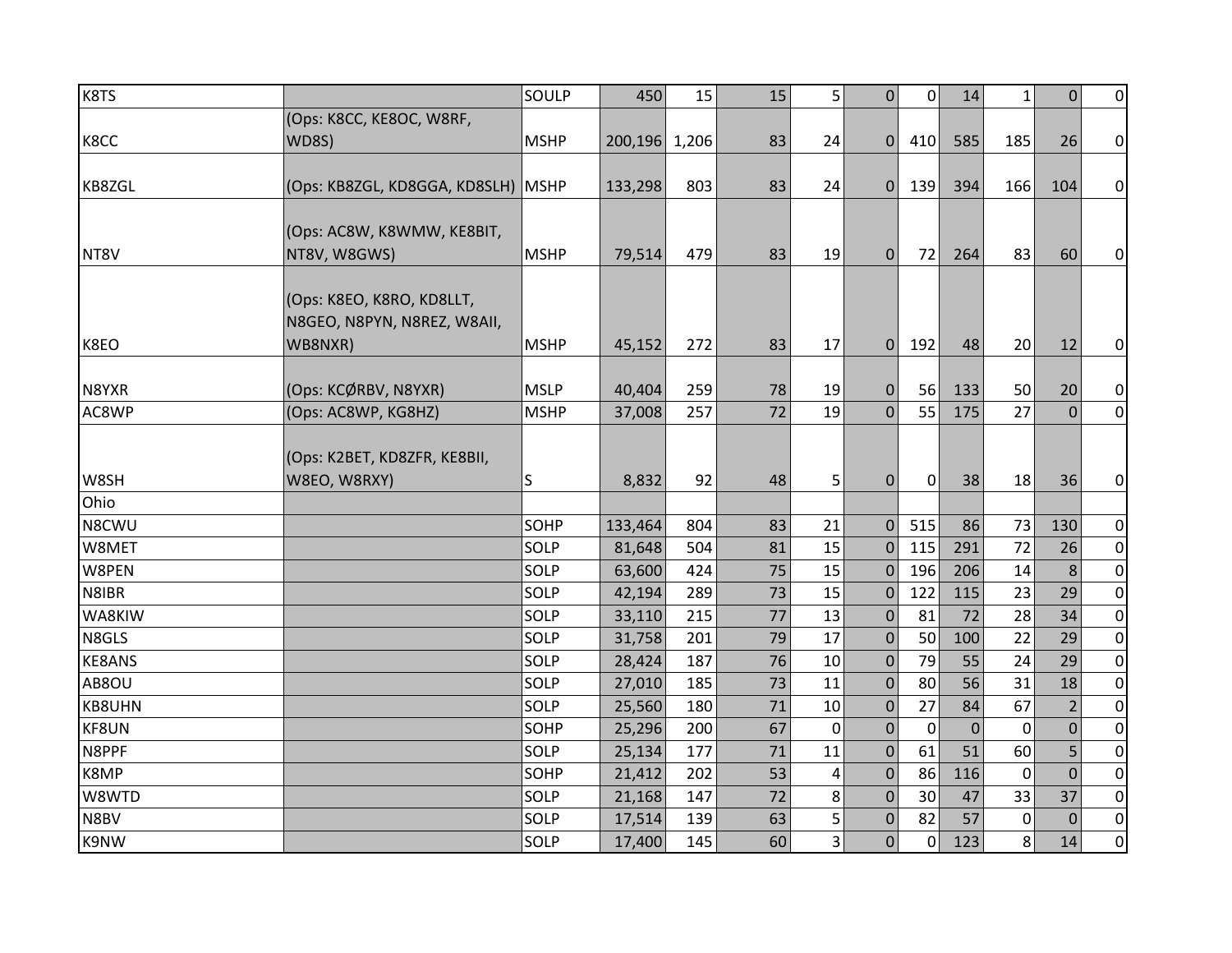| N8TCP  | SOLP         | 16,750         | 125            | 67           | $10\,$         | $\mathbf 0$      | $\mathbf{1}$ | 58               | 57          | 9              | $\pmb{0}$      |
|--------|--------------|----------------|----------------|--------------|----------------|------------------|--------------|------------------|-------------|----------------|----------------|
| KA8SBI | SOLP         | 14,400         | 120            | 60           | 7              | $\Omega$         | 35           | 49               | 36          | $\mathbf 0$    | $\pmb{0}$      |
| K4YJ   | SOLP         | 13,192         | 97             | 68           | 4              | $\Omega$         | 44           | 25               | 28          | $\Omega$       | $\overline{0}$ |
| KB8UUZ | SOLP         | 13,122         | 81             | 81           | 8              | $\mathbf{0}$     | 31           | 17               | 30          | 3              | $\pmb{0}$      |
| WT8E   | SOLP         | 12,876         | 87             | 74           | 10             | $\mathbf{0}$     | 28           | 35               | 25          | $-1$           | $\overline{0}$ |
| KD8HHG | SOHP         | 12,460         | 89             | 70           | 11             | $\mathbf{0}$     | 36           | 27               | 25          | $\mathbf{1}$   | $\pmb{0}$      |
| WD8BP  | SOLP         | 12,426         | 109            | 57           | 5              | 0                | 13           | 58               | 30          | 8              | $\pmb{0}$      |
| WA8YVF | SOLP         | 11,024         | 104            | 53           | 6              | $\Omega$         | 48           | $\mathbf{1}$     | 42          | 13             | $\overline{0}$ |
| N8HP   | SOLP         | 10,658         | 73             | 73           | $\overline{7}$ | $\mathbf{0}$     | 26           | 16               | 26          | 5              | $\overline{0}$ |
| KD8JQE | SOLP         | 10,200         | 102            | 50           | 10             | $\mathbf{0}$     | $\mathbf 0$  | 66               | 26          | 10             | $\overline{0}$ |
| K9ALP  | SOLP         | 10,194         | 75             | 72           | $\pmb{0}$      | 0                | $\mathbf 0$  | $\boldsymbol{0}$ | $\mathbf 0$ | $\Omega$       | $\pmb{0}$      |
| W8KNO  | SOLP         | 9,792          | 96             | 51           | 5              | $\overline{0}$   | 35           | 6                | 44          | 11             | $\pmb{0}$      |
| KA8WMF | SOLP         | 9,348          | 114            | 41           | 9              | $\mathbf{0}$     | $\mathbf 0$  | 114              | 0           | $\mathbf 0$    | $\overline{0}$ |
| WD8JLD | SOLP         | 9,212          | 94             | 49           | 10             | 0                | 9            | 25               | 32          | 28             | $\pmb{0}$      |
| WB8LCD | SOLP         | 7,800          | 75             | 52           | 6              | $\mathbf 0$      | 34           | 23               | 18          | $\mathbf 0$    | $\overline{0}$ |
| WO3X   | SOLP         | 6,762          | 69             | 49           | 5              | $\mathbf{0}$     | 14           | 40               | 10          | 5              | $\pmb{0}$      |
| KD8YVJ | SOLP         | 6,336          | 72             | 44           | 8              | 0                | $\mathbf 0$  | 62               | 10          | $\mathbf 0$    | $\pmb{0}$      |
| KV8P   | SOLP         | 6,160          | 77             | 40           | 3              | $\mathbf{0}$     | 66           | 11               | 0           | $\mathbf{0}$   | $\overline{0}$ |
| W8IDM  | SOLP         | 4,756          | 58             | 41           | 6              | 0                | $\mathbf 0$  | 32               | 20          | 6              | $\overline{0}$ |
| W4YPW  | SOLP         | 4,240          | 53             | 40           | 5              | 0                | 9            | 13               | 24          | 7              | $\overline{0}$ |
| AA8DC  | SOHP         | 3,978          | 51             | 39           | 3              | 0                | $\mathbf 0$  | 15               | 36          | $\Omega$       | $\pmb{0}$      |
| N8WS   | SOHP         | 2,856          | 42             | 34           | $\overline{2}$ | $\mathbf 0$      | $\mathbf 0$  | 42               | $\mathbf 0$ | $\mathbf 0$    | $\pmb{0}$      |
| K8CBC  | SOLP         | 2,484          | 46             | 27           | $\overline{3}$ | $\Omega$         | $\mathbf{0}$ | 46               | 0           | $\Omega$       | $\overline{0}$ |
| K8SHB  | SOLP         | 2,380          | 35             | 34           | $\pmb{4}$      | 0                | 6            | 29               | $\mathbf 0$ | $\mathbf{0}$   | $\pmb{0}$      |
| WA8ZIP | SOLP         | 1,288          | 28             | 23           | 3              | $\boldsymbol{0}$ | $\mathbf 0$  | $\,8$            | 6           | 14             | $\overline{0}$ |
| AC7JN  | SOHP         | 714            | 21             | 17           | $\overline{3}$ | $\mathbf{0}$     | $\mathbf 0$  | 10               | 11          | $\mathbf{0}$   | $\pmb{0}$      |
| W8AHT  | SOLP         | 112            | $\overline{7}$ | 8            | $\overline{2}$ | $\mathbf{0}$     | $-1$         | $6\,$            | 1           | $\mathbf{1}$   | $\pmb{0}$      |
| KF8MZ  | SOLP         | 50             | 5              | 5            | $\pmb{0}$      | 0                | $\mathbf 0$  | 5                | 0           | $\overline{0}$ | $\overline{0}$ |
| W8BFT  | SOLP         | $\overline{2}$ | 1              | $\mathbf{1}$ | $\mathbf 0$    | $\mathbf{0}$     | $\mathbf 0$  | $\mathbf{1}$     | $\mathbf 0$ | $\mathbf{0}$   | $\pmb{0}$      |
| ND8L   | SOUHP        | 87,576         | 534            | 82           | 11             | $\mathbf{0}$     | 117          | 199              | 176         | 42             | $\pmb{0}$      |
| N8PCN  | SOUHP        | 71,380         | 430            | 83           | 15             | $\Omega$         | 204          | 134              | 48          | 44             | $\pmb{0}$      |
| KW8N   | <b>SOUHP</b> | 35,904         | 264            | 68           | 2              | $\Omega$         | 130          | 134              | 0           | $\Omega$       | $\pmb{0}$      |
| AA8OY  | SOUHP        | 31,916         | 202            | 79           | 11             | 0                | 80           | 21               | 101         | $\mathbf 0$    | $\overline{0}$ |
| W8MRL  | SOUHP        | 30,672         | 213            | 72           | 8              | $\mathbf{0}$     | 19           | 168              | 17          | 9              | $\overline{0}$ |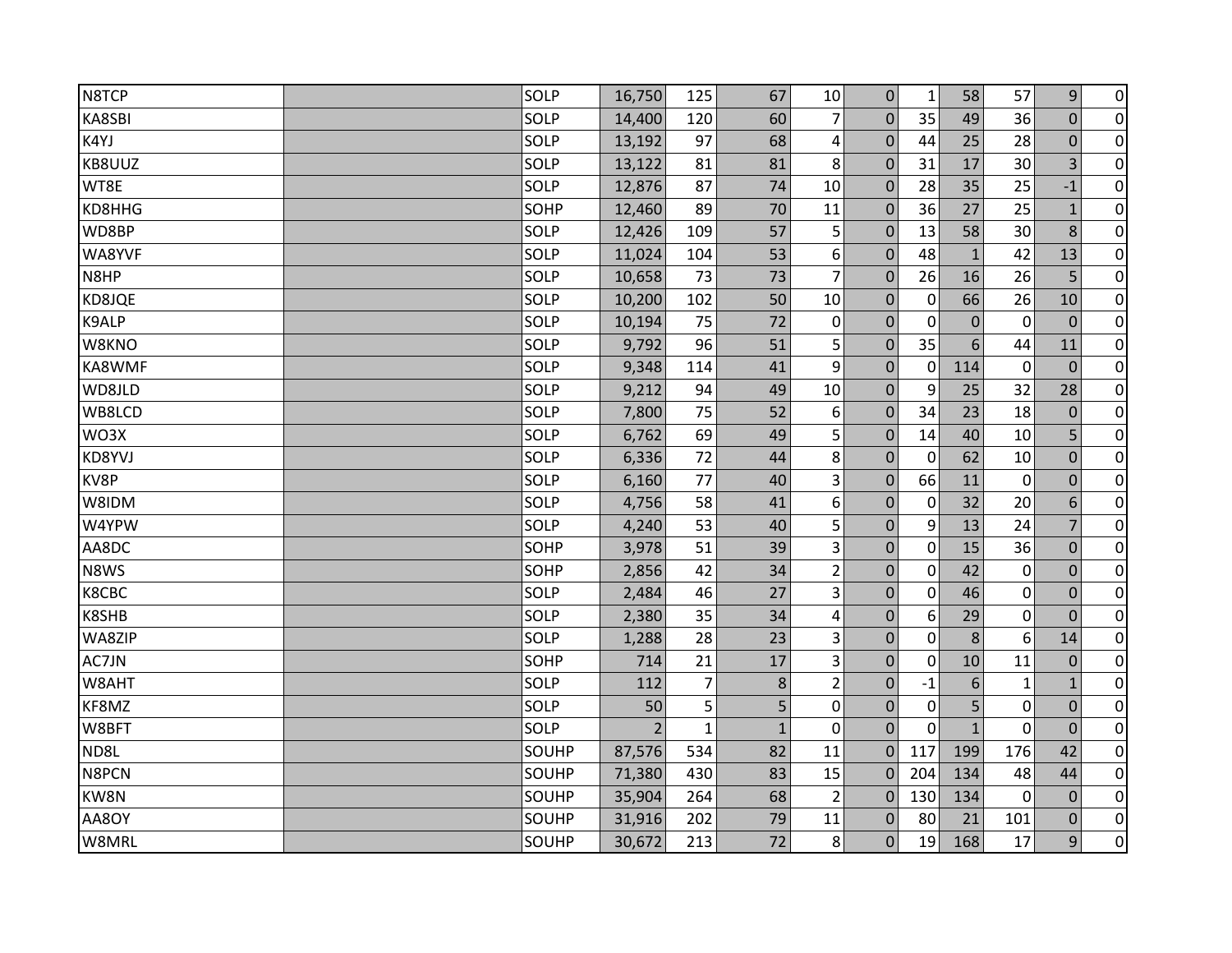| WS6K          |                               | SOULP       | 25,896        | 156 | 83             | 14                      | $\pmb{0}$        | 56          | 50          | 30  | 20             | $\overline{0}$ |
|---------------|-------------------------------|-------------|---------------|-----|----------------|-------------------------|------------------|-------------|-------------|-----|----------------|----------------|
| N8IVE         |                               | SOUHP       | 21,708        | 134 | 81             | 12                      | $\boldsymbol{0}$ | 35          | 68          | 14  | 17             | $\overline{0}$ |
| <b>K8IKO</b>  |                               | SOULP       | 18,886        | 133 | 71             | 8                       | $\mathbf{0}$     | 0           | 87          | 31  | 15             | $\overline{0}$ |
| W8UF          |                               | SOUHP       | 16,614        | 117 | 71             | 11                      | $\mathbf{0}$     | $\mathbf 0$ | 89          | 22  | 6              | $\overline{0}$ |
| W8EH          |                               | SOUHP       | 16,416        | 108 | 76             | 6                       | $\mathbf 0$      | 33          | 68          | 4   |                | $\overline{0}$ |
| N8VV          |                               | SOULP       | 14,000        | 100 | 70             | 5                       | $\mathbf 0$      | $\mathbf 0$ | 40          | 52  | 8              | $\overline{0}$ |
| <b>KC8QDQ</b> |                               | SOUHP       | 13,398        | 87  | 77             | 8                       | $\mathbf 0$      | 18          | 43          | 23  | 3              | $\overline{0}$ |
| AE8S          |                               | SOULP       | 9,702         | 77  | 63             | 9                       | $\mathbf 0$      | 11          | 48          | 18  | $\Omega$       | $\overline{0}$ |
| <b>KC8RPV</b> |                               | SOULP       | 8,844         | 66  | 67             | 8                       | 0                | $\mathbf 0$ | 36          | 19  | 11             | $\overline{0}$ |
| KE8BWA        |                               | SOULP       | 4,484         | 59  | 38             | 4                       | $\mathbf 0$      | 5           | 30          | 20  | $\overline{4}$ | $\overline{0}$ |
| N8DRG         |                               | SOULP       | 2,788         | 41  | 34             | $\overline{\mathbf{4}}$ | $\mathbf{0}$     | $\mathbf 0$ | 22          | 19  | $\mathbf{0}$   | $\overline{0}$ |
| KD8FLT        |                               | SOULP       | 2,280         | 38  | 30             | 6                       | $\pmb{0}$        | $\mathbf 0$ | 4           | 34  | $\overline{0}$ | $\overline{0}$ |
| W8HMK         |                               | SOUHP       | 32            | 4   | $\overline{4}$ | 0                       | $\mathbf 0$      | $\Omega$    | $\mathbf 0$ | 4   | $\Omega$       | $\overline{0}$ |
|               |                               |             |               |     |                |                         |                  |             |             |     |                |                |
| ND8DX         | (Ops: ND8DX, WV8SW)           | <b>MSHP</b> | 216,298 1,303 |     | 83             | 24                      | $\mathbf{0}$     | 671         | 468         | 135 | 29             | $\overline{0}$ |
|               | (Ops: KD8UAY, KL7RF, W8TJT,   |             |               |     |                |                         |                  |             |             |     |                |                |
| WZ8P          | <b>WX8J, WZ8P)</b>            | <b>MSLP</b> | 162,182       | 977 | 83             | 24                      | $\mathbf{0}$     | 327         | 619         | 25  | 6              | $\overline{0}$ |
|               |                               |             |               |     |                |                         |                  |             |             |     |                |                |
|               | (Ops: AL7BA, KB8ATT, KC8HTO,  |             |               |     |                |                         |                  |             |             |     |                |                |
|               | KC8YVP, KD8IZZ, KM8AM,        |             |               |     |                |                         |                  |             |             |     |                |                |
|               | N8OXC, W8AJS, W8IF, WA8CCS,   |             |               |     |                |                         |                  |             |             |     |                |                |
| W8PR          | WB8TDG, WX8F)                 | <b>MSHP</b> | 135,956       | 829 | 82             | 22                      | $\mathbf 0$      | 245         | 346         | 175 | 63             | $\overline{0}$ |
| KM8Q          | (Ops: KM8Q, W8ASA)            | <b>MSHP</b> | 92,794        | 559 | 83             | 22                      | $\Omega$         | 210         | 161         | 145 | 42             | $1\vert$       |
|               |                               |             |               |     |                |                         |                  |             |             |     |                |                |
|               |                               |             |               |     |                |                         |                  |             |             |     |                |                |
|               |                               |             |               |     |                |                         |                  |             |             |     |                |                |
|               | (Ops: AC4XS, K4BRI, KA3MTT,   |             |               |     |                |                         |                  |             |             |     |                |                |
|               | KA3MTU, KB8MYC, KD8SOH,       |             |               |     |                |                         |                  |             |             |     |                |                |
|               | KF4AV, KG8AP, KJ4VCV, KJ4ZKC, |             |               |     |                |                         |                  |             |             |     |                |                |
| K8SCH         | N8YC, WA6EZV, WB4SUV)         | <b>MSLP</b> | 16,536        | 106 | 78             | 11                      | $\mathbf{0}$     | 31          | 26          | 44  | 5              | $\overline{0}$ |
|               |                               |             |               |     |                |                         |                  |             |             |     |                |                |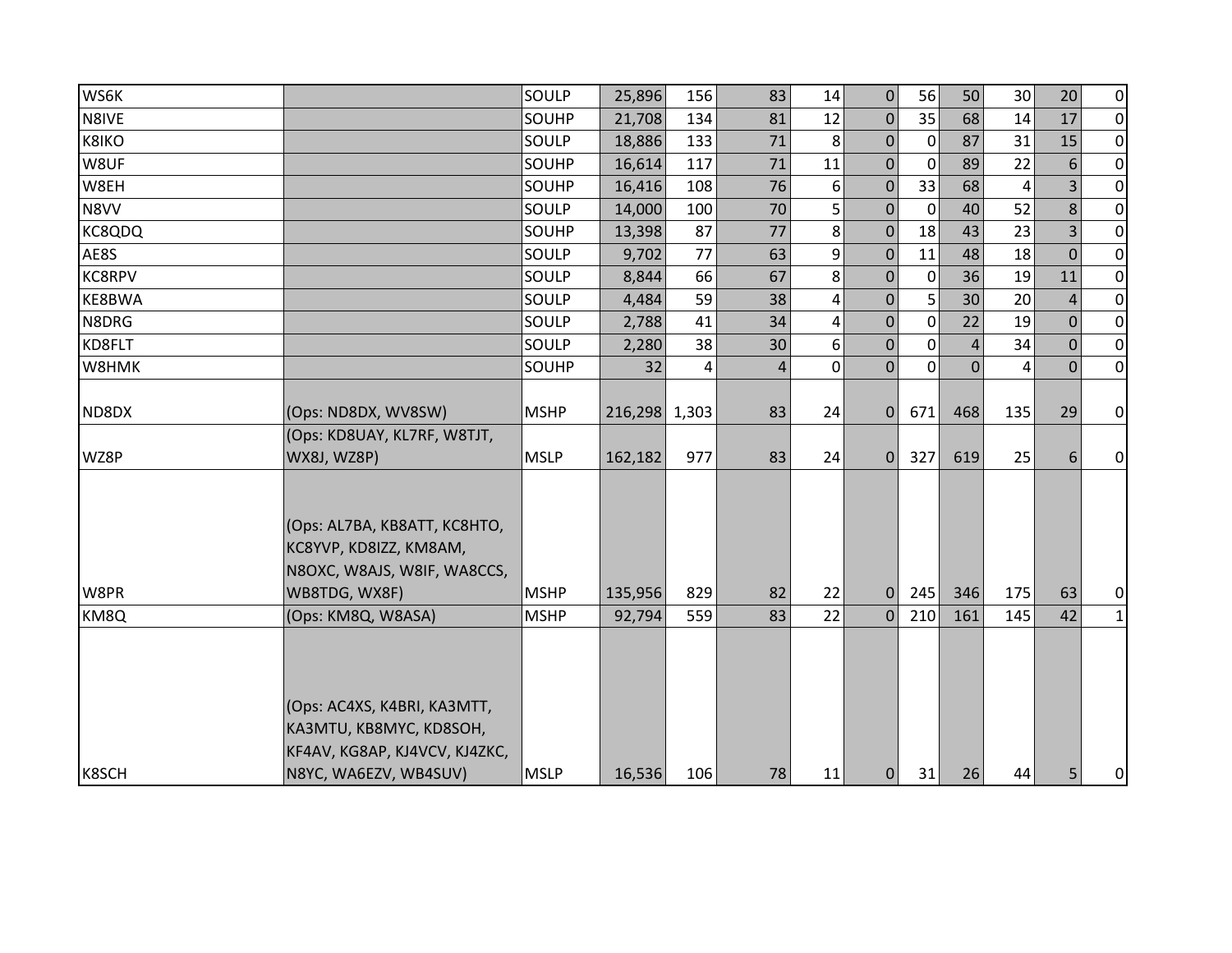|                      | (Ops: KB8HGW, KD8RLA,<br>KD8ZOX, KE8BWQ, KE8VU, |             |               |       |                      |                |                  |                  |     |             |             |                  |
|----------------------|-------------------------------------------------|-------------|---------------|-------|----------------------|----------------|------------------|------------------|-----|-------------|-------------|------------------|
| W8AJT                | WB8TCB, WD8DER)                                 | <b>MSLP</b> | 13,728        | 88    | 78                   | 10             | $\boldsymbol{0}$ | 37               | 17  | 16          | 18          | 0                |
| K8TKA                |                                                 | <b>MSLP</b> | 3,952         | 52    | 38                   | 6              | $\mathbf 0$      | $\boldsymbol{0}$ | 9   | 26          | 17          | $\pmb{0}$        |
| W8DGN                |                                                 | <b>MSLP</b> | 1,160         | 29    | 20                   | 3              | $\mathbf 0$      | $\overline{2}$   | 8   | 6           | 12          | $\mathbf 1$      |
| W8EDU                |                                                 | S           | 44,850        | 299   | 75                   | 22             | $\overline{0}$   | 87               | 148 | 43          | 21          | $\boldsymbol{0}$ |
| <b>K8TGR</b>         |                                                 | Ś           | 8,600         | 86    | 50                   | 10             | $\mathbf{0}$     | $\overline{2}$   | 62  | 14          | 8           | $\mathbf 0$      |
| <b>West Virginia</b> |                                                 |             |               |       |                      |                |                  |                  |     |             |             |                  |
| N8II                 |                                                 | SOLP        | 173,802       | 1,047 | 83                   | 14             | $\mathbf 0$      | 411              | 260 | 337         | 39          | $\pmb{0}$        |
| K3ZJ                 |                                                 | SOHP        | 62,900        | 425   | 74                   | 6              | $\mathbf 0$      | 3                | 221 | 133         | 68          | $\pmb{0}$        |
| N4RA                 |                                                 | SOLP        | 41,040        | 270   | 76                   | 9              | $\overline{0}$   | 51               | 139 | 56          | 24          | $\boldsymbol{0}$ |
| W8ZA                 |                                                 | SOHP        | 34,350        | 229   | 75                   | 12             | $\mathbf 0$      | 5                | 146 | 61          | 17          | $\pmb{0}$        |
| WT8WV                |                                                 | SOLP        | 20,976        | 152   | 69                   | 11             | $\mathbf 0$      | 87               | 30  | 20          | 15          | $\boldsymbol{0}$ |
| K8JQ                 |                                                 | SOHP        | 12,936        | 154   | 42                   | $\overline{2}$ | $\mathbf 0$      | 110              | 44  | $\mathbf 0$ | $\mathbf 0$ | $\pmb{0}$        |
| KA9NJW               |                                                 | SOLP        | 7,176         | 78    | 46                   | 9              | $\mathbf 0$      | 8                | 15  | 39          | 16          | $\pmb{0}$        |
| K8NY                 |                                                 | SOUHP       | 1,480         | 37    | 20                   | 0              | $\Omega$         | 0                | 37  | 0           | $\mathbf 0$ | $\boldsymbol{0}$ |
|                      |                                                 |             |               |       |                      |                |                  |                  |     |             |             |                  |
| N8VCF                | (Ops: N8VCF, NW8U, WV8TIM)                      | <b>MSHP</b> | 127,820       | 770   | 83                   | 21             | $\Omega$         | 428              | 151 | 179         | 12          | 0                |
|                      |                                                 |             |               |       |                      |                |                  |                  |     |             |             |                  |
|                      |                                                 |             |               |       |                      |                |                  |                  |     |             |             |                  |
| <b>Call</b>          | <b>Operator(s) and/or Host</b>                  | Category    | Score         |       | <b>QSOs Sections</b> | <b>Hours</b>   | 160              | 80               | 40  | 20          | 15          | 10               |
| U.S. Call Area 9     |                                                 |             |               |       |                      |                |                  |                  |     |             |             |                  |
| Illinois             |                                                 |             |               |       |                      |                |                  |                  |     |             |             |                  |
| K9BGL                |                                                 | SOHP        | 162,560 1,016 |       | 80                   | 17             | $\mathbf 0$      | 293              | 403 | 224         | 96          | $\pmb{0}$        |
| WS9V                 |                                                 | SOLP        | 139,440       | 840   | 83                   | 12             | $\mathbf 0$      | 376              | 307 | 35          | 122         | $\pmb{0}$        |
| K9ZO                 |                                                 | SOLP        | 120,376       | 734   | 82                   | 21             | $\mathbf 0$      | 421              | 222 | 81          | 10          | $\boldsymbol{0}$ |
| N7US                 |                                                 | SOHP        | 77,154        | 501   | 77                   | 6              | $\mathbf 0$      | 111              | 212 | 178         | $\mathbf 0$ | $\mathbf 0$      |
| K9CQ                 |                                                 | SOLP        | 55,680        | 348   | 80                   | 15             | $\mathbf 0$      | 178              | 113 | 45          | 12          | $\boldsymbol{0}$ |
| KB9BIB               |                                                 | SOLP        | 45,552        | 292   | 78                   | 20             | $\mathbf 0$      | 33               | 186 | 52          | 21          | $\boldsymbol{0}$ |
| WB9HFK               |                                                 | SOLP        | 44,992        | 304   | 74                   | 15             | $\overline{0}$   | 140              | 49  | 65          | 50          | $\boldsymbol{0}$ |
| KD9GY                |                                                 | SOLP        | 35,680        | 223   | 80                   | 11             | $\mathbf 0$      | 27               | 80  | 84          | 32          | $\mathbf 0$      |
| NY9X                 |                                                 | SOLP        | 30,636        | 207   | 74                   | 10             | $\mathbf 0$      | 30               | 94  | 41          | 42          | $\boldsymbol{0}$ |
| KG9N                 |                                                 |             |               |       | 60                   |                |                  | 83               | 164 |             |             | $\mathbf 0$      |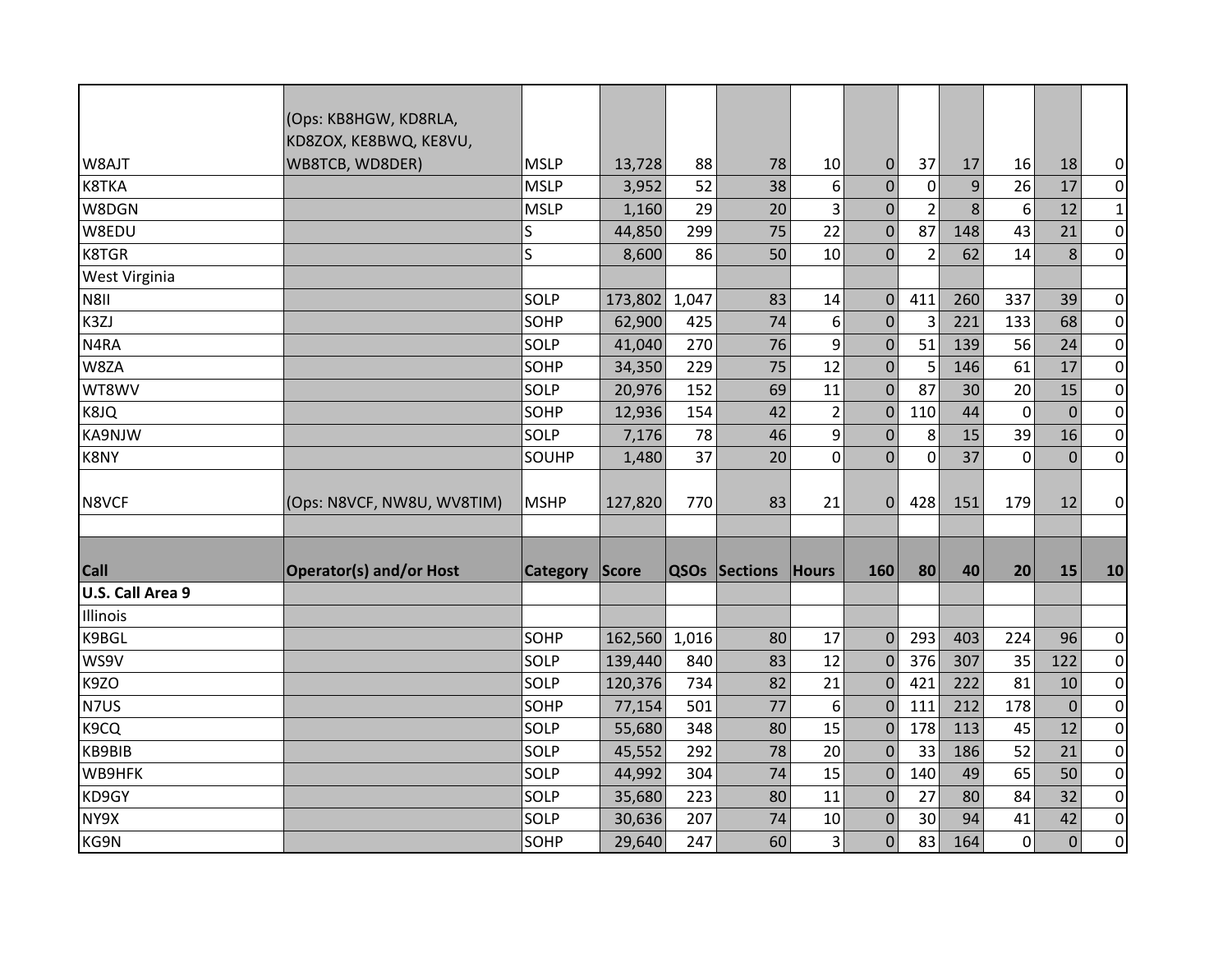| KD9MS  | SOLP  | 28,684 | 202 | 71              | 6              | $\mathbf{0}$   | 44             | 110            | 22          | 26             | $\overline{0}$ |
|--------|-------|--------|-----|-----------------|----------------|----------------|----------------|----------------|-------------|----------------|----------------|
| N9NT   | SOLP  | 24,426 | 177 | 69              | 10             | 0              | $\overline{4}$ | 119            | 37          | 17             | $\overline{0}$ |
| NJ9R   | SOLP  | 23,184 | 168 | 69              | $\overline{7}$ | $\Omega$       | 75             | 42             | 10          | 41             | $\overline{0}$ |
| KC9IL  | SOLP  | 22,000 | 200 | 55              | 4              | 0              | $\mathbf 0$    | 181            | 19          | $\mathbf 0$    | $\pmb{0}$      |
| W9WJ   | SOLP  | 17,647 | 123 | 76              | 0              | $\Omega$       | $\Omega$       | $\Omega$       | 0           | $\Omega$       | $\overline{0}$ |
| W8NWG  | SOLP  | 15,618 | 137 | 57              | 13             | 0              | 31             | 28             | 56          | 22             | $\pmb{0}$      |
| W9JPR  | SOLP  | 15,576 | 132 | 59              | 8              | $\Omega$       | 30             | 67             | 35          | $\mathbf 0$    | $\overline{0}$ |
| K9TZZ  | SOHP  | 14,892 | 102 | 73              | 13             | $\mathbf{0}$   | 43             | 39             | 14          | 6              | $\overline{0}$ |
| NV9X   | SOLP  | 14,616 | 116 | 63              | $\overline{7}$ | $\mathbf{0}$   | 46             | 38             | 15          | 17             | $\pmb{0}$      |
| WQ9T   | SOLP  | 14,400 | 120 | 60              | $\overline{7}$ | $\mathbf{0}$   | 3              | 84             | 27          | 6              | $\overline{0}$ |
| AB9YC  | SOLP  | 13,920 | 145 | 48              | $\vert$ 3      | $\overline{0}$ | $\mathbf{0}$   | 122            | 14          | 9              | $\pmb{0}$      |
| K9PG   | SOLP  | 12,800 | 80  | 80              | $\overline{7}$ | $\mathbf 0$    | 16             | 24             | 29          | 11             | $\overline{0}$ |
| WO9S   | SOQRP | 12,420 | 115 | 54              | 6              | $\mathbf{0}$   | $\mathbf 0$    | 38             | 65          | 12             | $\overline{0}$ |
| N9UPG  | SOLP  | 11,550 | 105 | 55              | 10             | $\mathbf 0$    | 1              | 49             | 53          | $\overline{2}$ | $\pmb{0}$      |
| NR9K   | SOLP  | 10,176 | 96  | 53              | 11             | $\mathbf 0$    | 11             | 55             | 26          | $\overline{4}$ | $\overline{0}$ |
| W9KXQ  | SOHP  | 8,036  | 98  | 41              | 6              | $\mathbf{0}$   | $\mathbf 0$    | 21             | 51          | 26             | $\pmb{0}$      |
| WI9B   | SOLP  | 7,812  | 93  | 42              | 6              | $\Omega$       | $\overline{2}$ | $\mathbf{1}$   | 42          | 48             | $\overline{0}$ |
| AD9I   | SOHP  | 7,008  | 73  | 48              | 4              | $\mathbf{0}$   | 11             | 24             | 16          | 22             | $\overline{0}$ |
| W9POL  | SOLP  | 6,664  | 68  | 49              | 8              | $\Omega$       | $\overline{2}$ | 52             | 12          | $\overline{2}$ | $\pmb{0}$      |
| W9VQ   | SOQRP | 5,712  | 68  | 42              | 3              | $\mathbf{0}$   | 1              | 26             | 25          | 16             | $\overline{0}$ |
| KC9AMM | SOQRP | 5,576  | 68  | 41              | 9              | 0              | 3              | 38             | 27          | $\theta$       | $\pmb{0}$      |
| WA9ZVF | SOHP  | 5,180  | 70  | 37              | 5              | $\mathbf 0$    | 8              | 17             | 34          | 11             | $\overline{0}$ |
| N9YLZ  | SOLP  | 4,902  | 57  | 43              | $\vert$ 3      | $\mathbf 0$    | $\overline{7}$ | 42             | 8           | $\overline{0}$ | $\overline{0}$ |
| W9SE   | SOHP  | 4,588  | 74  | 31              | 2 <sup>1</sup> | $\mathbf 0$    | $\mathbf 0$    | 74             | $\mathbf 0$ | $\mathbf 0$    | $\pmb{0}$      |
| W9VA   | SOHP  | 4,440  | 60  | 37              | $\overline{2}$ | $\mathbf{0}$   | 17             | 25             | 18          | $\Omega$       | $\overline{0}$ |
| N9CO   | SOLP  | 4,218  | 57  | 37              | $\overline{2}$ | $\mathbf{0}$   | 0              | 28             | 29          | $\mathbf 0$    | $\pmb{0}$      |
| AB9M   | SOLP  | 1,682  | 29  | 29              | $2\vert$       | $\mathbf 0$    | $\mathbf 0$    | 29             | $\mathbf 0$ | $\mathbf 0$    | $\overline{0}$ |
| WA9LEY | SOLP  | 1,560  | 30  | 26              | $\mathbf{1}$   | $\mathbf{0}$   | $\mathbf 0$    | 5              | 25          | $\mathbf{0}$   | $\overline{0}$ |
| K9EGS  | SOLP  | 1,050  | 25  | 21              | 2              | $\mathbf 0$    | 14             | 11             | $\mathbf 0$ | $\overline{0}$ | $\pmb{0}$      |
| WB8RFB | SOLP  | 960    | 24  | 20              | $\mathbf{1}$   | $\mathbf{0}$   | $\mathbf 0$    | 3              | 16          | 5              | $\overline{0}$ |
| K9JG   | SOHP  | 912    | 24  | 19              | $\mathbf{1}$   | 0              | $\Omega$       | $\overline{3}$ | 16          | 5              | $\pmb{0}$      |
| W9TOC  | SOLP  | 408    | 17  | 12              | $\mathbf{1}$   | 0              | 0              | $\mathbf 0$    | 17          | $\mathbf{0}$   | $\overline{0}$ |
| KK9JEF | SOQRP | 180    | 9   | 10              | $\overline{2}$ | 0              | 0              | 9              | $\mathbf 0$ | $\mathbf{0}$   | $\overline{0}$ |
| W9ILY  | SOLP  | 72     | 6   | $6\overline{6}$ | 0              | $\overline{0}$ | $\mathbf 0$    | $\overline{0}$ | $\mathbf 0$ | 6              | $\overline{0}$ |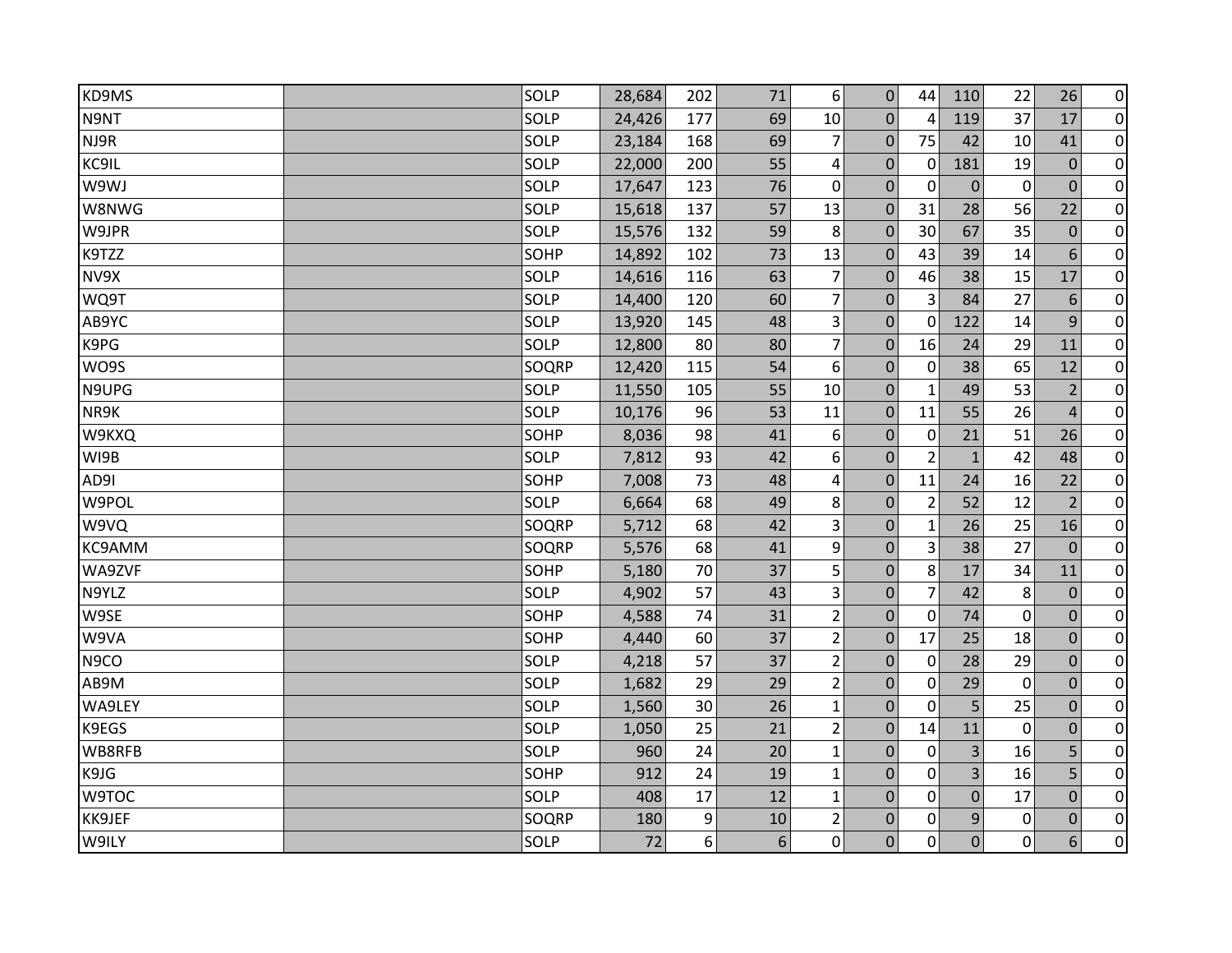| <b>KB9MAC</b>     | SOQRP | 60      | 6     | 5 <sup>1</sup> | $\mathbf{1}$   | $\Omega$       | $\mathbf{0}$   | $6\phantom{1}$ | $\pmb{0}$ | $\mathbf 0$  | $\overline{0}$ |
|-------------------|-------|---------|-------|----------------|----------------|----------------|----------------|----------------|-----------|--------------|----------------|
| K9CT              | SOUHP | 235,886 | 1,421 | 83             | 24             | $\Omega$       | 362            | 680            | 326       | 53           | $\overline{0}$ |
| K2DRH             | SOULP | 188,244 | 1,134 | 83             | 23             | $\mathbf 0$    | 186            | 634            | 253       | 61           | $\overline{0}$ |
| N <sub>2</sub> BJ | SOUHP | 139,482 | 861   | 81             | 16             | $\mathbf 0$    | 144            | 659            | 37        | 21           | $\mathbf 0$    |
| NQ6N              | SOUHP | 71,632  | 484   | 74             | 8              | $\mathbf 0$    | 139            | 249            | 61        | 35           | $\mathbf 0$    |
| W9QL              | SOULP | 64,242  | 387   | 83             | 14             | $\Omega$       | 184            | 92             | 55        | 56           | $\pmb{0}$      |
| KI9A              | SOUHP | 60,516  | 369   | 82             | 7              | $\mathbf 0$    | 91             | 241            | 17        | 20           | $\overline{0}$ |
| N9EP              | SOULP | 57,236  | 349   | 82             | 14             | $\mathbf{0}$   | 84             | 156            | 61        | 48           | $\overline{0}$ |
| N9TF              | SOULP | 53,088  | 336   | 79             | 13             | $\mathbf 0$    | 89             | 155            | 62        | 30           | $\pmb{0}$      |
| N9LQ              | SOULP | 35,524  | 214   | 83             | 13             | $\Omega$       | 84             | 51             | 58        | 21           | $\pmb{0}$      |
| <b>N9IO</b>       | SOUHP | 30,294  | 187   | 81             | 9              | $\Omega$       | 100            | 32             | 46        | 9            | $\pmb{0}$      |
| N9GH              | SOUHP | 30,150  | 201   | 75             | 10             | $\mathbf 0$    | 80             | 66             | 47        | 8            | $\pmb{0}$      |
| N9GUN             | SOUHP | 28,416  | 192   | 74             | 6              | $\mathbf 0$    | $\overline{2}$ | 135            | 44        | 11           | $\overline{0}$ |
| W9GIG             | SOUHP | 27,864  | 172   | 81             | 13             | $\mathbf 0$    | 27             | 71             | 64        | 10           | $\pmb{0}$      |
| W9SMC             | SOULP | 22,720  | 160   | 71             | 4              | $\mathbf 0$    | 41             | 84             | 30        | 5            | $\overline{0}$ |
| K9YX              | SOUHP | 21,560  | 154   | 70             | 8              | $\mathbf 0$    | 0              | 82             | 58        | 14           | $\pmb{0}$      |
| K9GWS             | SOUHP | 21,228  | 174   | 61             | 13             | $\overline{0}$ | 32             | 53             | 52        | 37           | $\pmb{0}$      |
| KW9U              | SOULP | 17,316  | 117   | 74             | $\overline{7}$ | $\mathbf 0$    | 44             | 21             | 34        | 18           | $\overline{0}$ |
| K9GY              | SOULP | 14,850  | 135   | 55             | 4              | $\mathbf{0}$   | 5              | 110            | 3         | 17           | $\pmb{0}$      |
| N9FZ              | SOUHP | 14,144  | 104   | 68             | 11             | $\mathbf 0$    | 7              | 48             | 29        | 20           | $\pmb{0}$      |
| N9VPV             | SOULP | 12,320  | 80    | 77             | 9              | $\Omega$       | 12             | 43             | 16        | 9            | $\mathbf 0$    |
| N9BRZ             | SOULP | 11,252  | 97    | 58             | 11             | $\mathbf 0$    | 15             | 49             | 19        | 14           | $\overline{0}$ |
| K3WA              | SOUHP | 9,828   | 91    | 54             | $\overline{2}$ | 0              | $\mathbf{1}$   | 58             | 32        | $\mathbf 0$  | $\overline{0}$ |
| W9DCA             | SOUHP | 9,632   | 86    | 56             | 4              | $\mathbf 0$    | 0              | 50             | 31        | 5            | $\mathbf 0$    |
| KM9M              | SOUHP | 9,000   | 90    | 50             | 3              | $\mathbf 0$    | 3              | 70             | 17        | $\mathbf 0$  | $\pmb{0}$      |
| W9XS              | SOUHP | 8,910   | 99    | 45             | 4              | $\mathbf 0$    | $\mathbf{1}$   | 68             | 30        | $\mathbf 0$  | $\pmb{0}$      |
| K9QJ              | SOULP | 6,954   | 61    | 57             | $\overline{7}$ | $\mathbf 0$    | 0              | 42             | 19        | $\mathbf 0$  | $\pmb{0}$      |
| NG9R              | SOUHP | 4,480   | 56    | 40             | 3              | $\Omega$       | 5              | 38             | 10        | 3            | $\overline{0}$ |
| K9CS              | SOULP | 3,328   | 52    | 32             | $\overline{2}$ | $\mathbf{0}$   | 30             | $\overline{4}$ | 9         | 9            | $\pmb{0}$      |
| AC9IG             | SOULP | 3,224   | 52    | 31             | 3              | $\overline{0}$ | $\mathbf 0$    | 9              | 23        | 20           | $\overline{0}$ |
| <b>KC9UJS</b>     | SOULP | 2,772   | 42    | 33             | $\overline{2}$ | $\mathbf 0$    | 14             | 20             | 8         | $\mathbf 0$  | $\pmb{0}$      |
| KC9BG             | SOULP | 2,268   | 42    | 27             | 4              | $\Omega$       | 12             | 19             | 11        | $\Omega$     | $\pmb{0}$      |
| KC9EE             | SOUHP | 1,344   | 32    | 21             | $\overline{2}$ | $\mathbf 0$    | 17             | 14             | 0         | $\mathbf{1}$ | $\overline{0}$ |
| K9OR              | SOULP | 1,250   | 25    | 25             | $\mathbf{1}$   | $\Omega$       | 22             | 3              | $\Omega$  | $\Omega$     | $\pmb{0}$      |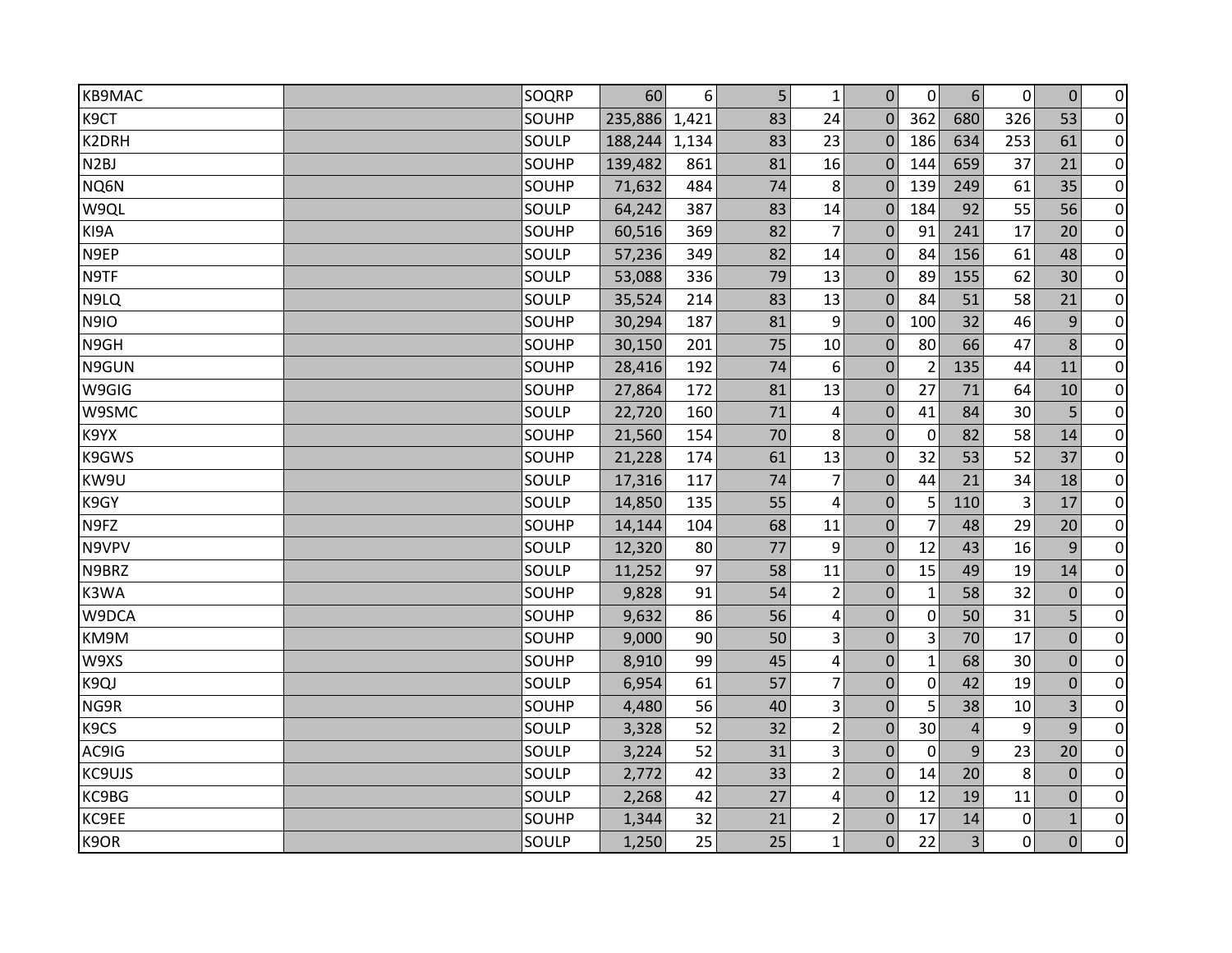| AI9T          |                                 | SOUHP       | 874     | 23    | 19 | $\mathbf{1}$   | $\Omega$       | $\mathbf{0}$   | 11       | 12           | $\Omega$       | $\overline{0}$ |
|---------------|---------------------------------|-------------|---------|-------|----|----------------|----------------|----------------|----------|--------------|----------------|----------------|
| NV9L          | (Ops: NV9L, WB9Z)               | <b>MSHP</b> | 233,728 | 1,408 | 83 | 24             | $\Omega$       | 561            | 573      | 188          | 86             | $\overline{0}$ |
| WD9CIR        | (Ops: N9SJ, WD9CIR)             | <b>MSHP</b> | 186,086 | 1,121 | 83 | 20             | $\theta$       | 243            | 700      | 166          | 12             | $\overline{0}$ |
|               |                                 |             |         |       |    |                |                |                |          |              |                |                |
|               | (Ops: KC9AMY, KC9UIU, NØFCD,    |             |         |       |    |                |                |                |          |              |                |                |
| <b>NØFCD</b>  | N9ZE, W9YK)                     | <b>MSLP</b> | 101,426 | 611   | 83 | 23             | $\mathbf{0}$   | 194            | 259      | 97           | 61             | $\overline{0}$ |
|               | (Ops: K9BTW, K9TMS, N9YH,       |             |         |       |    |                |                |                |          |              |                |                |
| <b>K9TMS</b>  | W1MRK)                          | <b>MSLP</b> | 20,020  | 143   | 70 | 9              | $\mathbf 0$    | 0              | 93       | $\mathbf{0}$ | 50             | $\overline{0}$ |
| K9HA          | (Ops: K9HA, N9REP)              | <b>MSLP</b> | 5,226   | 67    | 39 | 9              | $\Omega$       | $\Omega$       | $\Omega$ | 67           | $\Omega$       | $\overline{0}$ |
|               |                                 |             |         |       |    |                |                |                |          |              |                |                |
|               |                                 |             |         |       |    |                |                |                |          |              |                |                |
|               | (Ops: KC9RGW, KC9ZQW,           |             |         |       |    |                |                |                |          |              |                |                |
| W9JWC         | KD9EVJ, KEØDIT, N8PIC, W9JWC) S |             | 24,320  | 160   | 76 | 17             | $\mathbf{0}$   | 32             | 106      | 16           | 6              | $\overline{0}$ |
| KR9L          | (Ops: N9JF)                     | S           | 10,152  | 94    | 54 | 4              | $\mathbf{0}$   | 36             | 27       | 15           | 16             | $\overline{0}$ |
| Indiana       |                                 |             |         |       |    |                |                |                |          |              |                |                |
| WT9U          |                                 | SOLP        | 115,520 | 722   | 80 | 15             | $\Omega$       | 303            | 292      | 39           | 88             | $\overline{0}$ |
| W9RE          |                                 | SOHP        | 76,596  | 491   | 78 | 5              | $\mathbf{0}$   | 71             | 245      | 99           | 76             | $\overline{0}$ |
| N9DR          |                                 | SOHP        | 57,672  | 356   | 81 | 19             | $\theta$       | 155            | 109      | 42           | 50             | $\overline{0}$ |
| K9RU          |                                 | SOHP        | 36,500  | 250   | 73 | 11             | $\mathbf{0}$   | 152            | 42       | 30           | 26             | $\overline{0}$ |
| KB9ORH        |                                 | SOHP        | 27,200  | 200   | 68 | 13             | $\mathbf{0}$   | 9              | 128      | 41           | 22             | $\overline{0}$ |
| KJ9C          |                                 | SOHP        | 20,096  | 157   | 64 | 4              | $\mathbf 0$    | 48             | 73       | 20           | 16             | $\pmb{0}$      |
| <b>NT9O</b>   |                                 | SOLP        | 18,070  | 139   | 65 | 18             | $\Omega$       | 60             | 57       | 22           | $\Omega$       | $\overline{0}$ |
| WA5LOU        |                                 | SOHP        | 15,096  | 111   | 68 | 10             | $\mathbf 0$    | 26             | 49       | 32           | $\overline{4}$ | $\overline{0}$ |
| AC9HP         |                                 | SOLP        | 9,310   | 95    | 49 | 6              | $\mathbf 0$    | 23             | 39       | 21           | 12             | $\overline{0}$ |
| K9AMP         |                                 | SOLP        | 8,918   | 91    | 49 | 11             | $\mathbf 0$    | 0              | 59       | 32           | $\mathbf{0}$   | $\overline{0}$ |
| <b>KC9WRY</b> |                                 | SOLP        | 6,344   | 61    | 52 | 5              | $\Omega$       | 0              | 19       | 27           | 15             | $\overline{0}$ |
| KC9OYE        |                                 | SOLP        | 5,300   | 53    | 50 | 8              | $\mathbf 0$    | 5              | 31       | 10           | $\overline{7}$ | $\pmb{0}$      |
| WB9LRK        |                                 | SOLP        | 4,332   | 57    | 38 | 3              | $\Omega$       | $\mathbf{0}$   | 27       | 21           | $\mathbf{q}$   | $\overline{0}$ |
| <b>KCØRSX</b> |                                 | SOLP        | 4,144   | 56    | 37 | 4              | $\mathbf 0$    | $\mathbf 0$    | 31       | 6            | 19             | $\overline{0}$ |
| K9SOL         |                                 | SOLP        | 3,528   | 49    | 36 | $\overline{2}$ | $\overline{0}$ | 5              | 24       | 20           | $\Omega$       | $\overline{0}$ |
| K9ELF         |                                 | SOLP        | 2,808   | 39    | 36 | 3              | $\mathbf 0$    | 15             | 10       | 14           | $\mathbf 0$    | $\overline{0}$ |
| K8VGL         |                                 | SOLP        | 1,584   | 33    | 24 | $\overline{2}$ | $\mathbf 0$    | 15             | 18       | 0            | $\mathbf 0$    | $\overline{0}$ |
| KB9OZI        |                                 | SOLP        | 950     | 25    | 19 | 3              | $\mathbf 0$    | 9              | 15       | $\Omega$     | $\mathbf{1}$   | $\overline{0}$ |
| K9AWM         |                                 | SOLP        | 950     | 25    | 19 | 3              | $\overline{0}$ | $\overline{2}$ | 12       | 10           | $\mathbf{1}$   | $\overline{0}$ |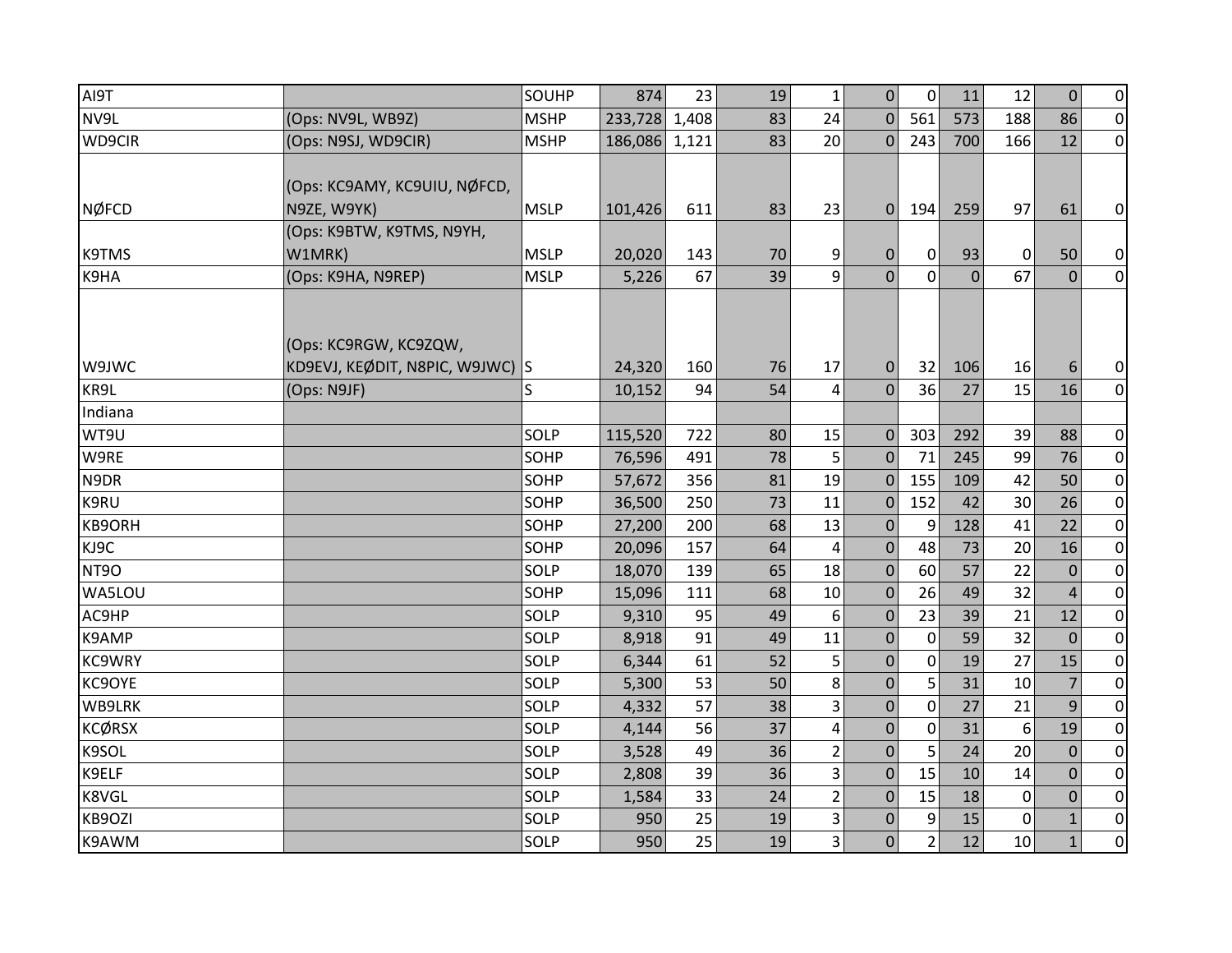| W9IU          |                               | SOUHP       | 125,496 | 756 | 83 | 16             | $\Omega$       | 256            | 372 | 97 | 31             | $\overline{0}$ |
|---------------|-------------------------------|-------------|---------|-----|----|----------------|----------------|----------------|-----|----|----------------|----------------|
| W9PA          |                               | SOULP       | 79,376  | 484 | 82 | 10             | $\Omega$       | 209            | 190 | 49 | 36             | $\overline{0}$ |
| K9WX          |                               | SOULP       | 70,200  | 450 | 78 | 12             | $\mathbf{0}$   | 81             | 267 | 70 | 32             | $\overline{0}$ |
| KK9V          |                               | SOULP       | 21,754  | 149 | 73 | $\overline{2}$ | $\Omega$       | 12             | 108 | 29 | $\Omega$       | $\overline{0}$ |
| AA9DU         |                               | SOUHP       | 18,744  | 142 | 66 | $\overline{7}$ | $\mathbf{0}$   | 43             | 59  | 24 | 16             | $\overline{0}$ |
| K9DUR         |                               | SOULP       | 14,396  | 118 | 61 | 6              | 0              | $\mathbf 0$    | 87  | 24 | 7              | $\overline{0}$ |
| W9FFA         |                               | SOUHP       | 4,880   | 61  | 40 | 3              | $\overline{0}$ | 13             | 26  | 22 | $\overline{0}$ | $\overline{0}$ |
| KD9BVD        |                               | SOULP       | 2,590   | 37  | 35 | 5              | $\overline{0}$ | $\mathbf 0$    | 17  | 14 | 6              | $\overline{0}$ |
|               |                               |             |         |     |    |                |                |                |     |    |                |                |
| AA9BL         | (Ops: AA9DL, KC9UMP)          | <b>MSLP</b> | 53,508  | 343 | 78 | 15             | $\Omega$       | 125            | 107 | 75 | 36             | $\overline{0}$ |
| K9DA          | (Ops: K9DA, KF8VS)            | <b>MSLP</b> | 52,788  | 318 | 83 | 16             | $\Omega$       | 148            | 58  | 56 | 56             | $\overline{0}$ |
|               |                               |             |         |     |    |                |                |                |     |    |                |                |
|               | (Ops: K8IAT, KB8ORR, KB9YTT,  |             |         |     |    |                |                |                |     |    |                |                |
|               | KC8XKX, KC9IPL, KC9RCX,       |             |         |     |    |                |                |                |     |    |                |                |
| N9VI          | KC9RRN, KD9HJV)               | <b>MSLP</b> | 29,160  | 180 | 81 | 18             | $\mathbf 0$    | 54             | 48  | 62 | 16             | $\overline{0}$ |
|               |                               |             |         |     |    |                |                |                |     |    |                |                |
| N9MT          | (Ops: N9MT, W9JRT, W9MMT)     | <b>MSLP</b> | 21,726  | 153 | 71 | 11             | $\mathbf{0}$   | 33             | 61  | 22 | 37             | $\overline{0}$ |
|               |                               |             |         |     |    |                |                |                |     |    |                |                |
| <b>KC8PKY</b> | (Ops: KC8OBH, KC8PKY)         | <b>MSLP</b> | 12,096  | 108 | 56 | 7              | $\Omega$       | 28             | 29  | 37 | 14             | $\overline{0}$ |
|               |                               |             |         |     |    |                |                |                |     |    |                |                |
| W9YB          | (Ops: KA9NOH, N9NWT, W3AXL) S |             | 46,494  | 287 | 81 | 17             | $\mathbf{1}$   | 102            | 127 | 31 | 26             | $\overline{0}$ |
| Wisconsin     |                               |             |         |     |    |                |                |                |     |    |                |                |
| AB9XI         |                               | SOLP        | 30,488  | 206 | 74 | 10             | $\mathbf{0}$   | 61             | 80  | 40 | 25             | $\overline{0}$ |
| KF9US         |                               | SOLP        | 27,406  | 193 | 71 | 8              | $\mathbf{0}$   | 56             | 49  | 57 | 31             | $\overline{0}$ |
| N9EAX         |                               | SOLP        | 25,696  | 176 | 73 | 10             | $\mathbf 0$    | 17             | 105 | 37 | 17             | $\overline{0}$ |
| KA9JCP        |                               | SOLP        | 23,584  | 176 | 67 | 13             | $\mathbf{0}$   | 36             | 72  | 35 | 33             | $\overline{0}$ |
| WO9B          |                               | SOLP        | 22,218  | 161 | 69 | $\overline{7}$ | $\mathbf{0}$   | 52             | 56  | 30 | 23             | $\overline{0}$ |
| W9RN          |                               | SOLP        | 20,064  | 152 | 66 | $\overline{7}$ | $\mathbf{0}$   | 21             | 64  | 42 | 25             | $\overline{0}$ |
| WB9BWP        |                               | SOLP        | 18,396  | 146 | 63 | 9              | $\Omega$       | 43             | 40  | 27 | 36             | $\overline{0}$ |
| WB9IRF        |                               | SOLP        | 14,950  | 115 | 65 | 8              | $\mathbf 0$    | 29             | 58  | 11 | 17             | $\overline{0}$ |
| K9VER         |                               | SOLP        | 13,356  | 126 | 53 | 5              | $\mathbf{0}$   | 9              | 28  | 56 | 33             | $\overline{0}$ |
| NØXXL         |                               | SOLP        | 11,312  | 101 | 56 | 13             | $\overline{0}$ | $\mathbf 0$    | 47  | 54 | $\overline{0}$ | $\overline{0}$ |
| W9LSE         |                               | SOLP        | 8,930   | 95  | 47 | 8              | 0              | 17             | 22  | 35 | 21             | $\overline{0}$ |
| WR9Y          |                               | SOLP        | 8,836   | 94  | 47 | $\overline{3}$ | $\overline{0}$ | $\overline{0}$ | 55  | 33 | 6              | $\overline{0}$ |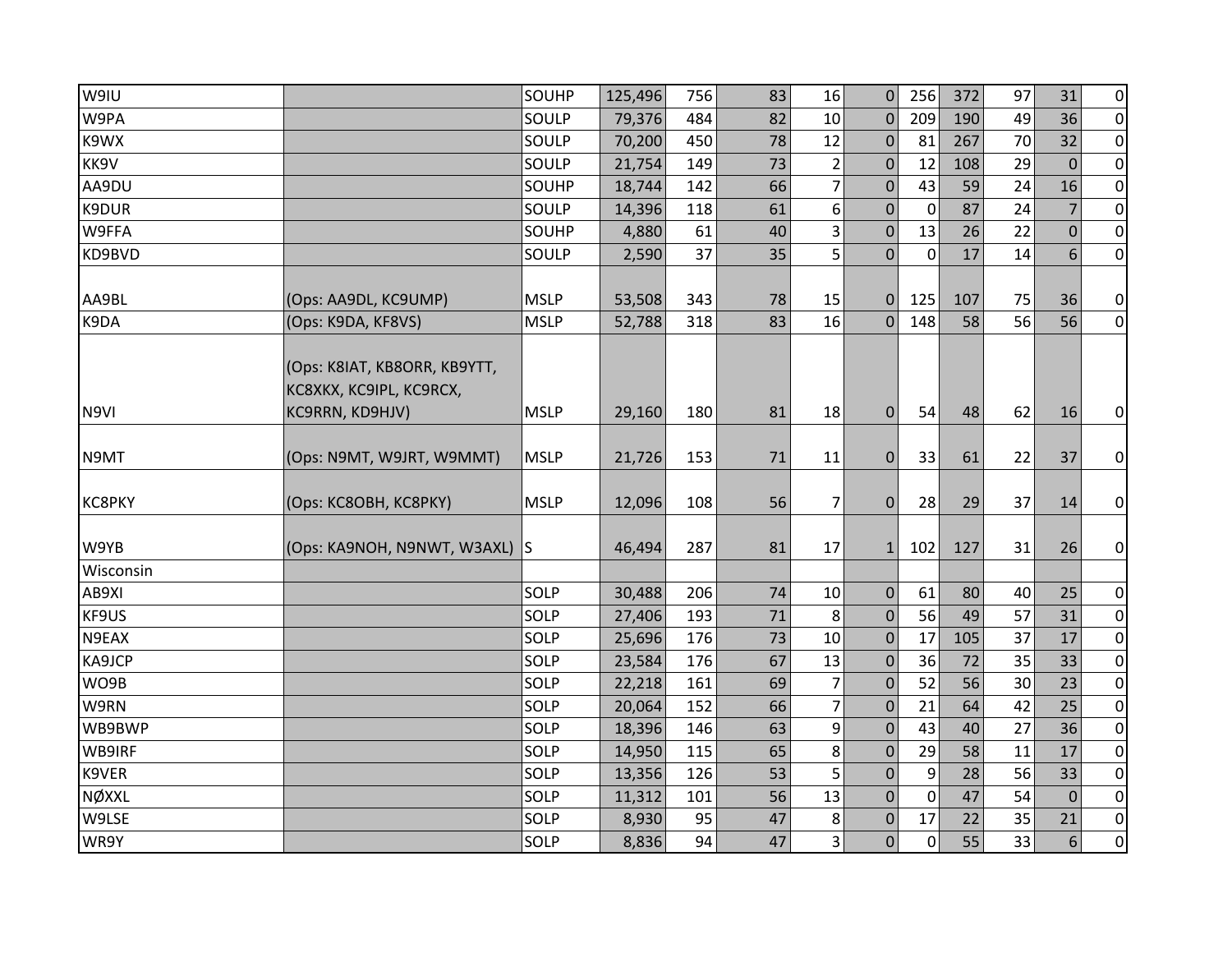| W9WS                    |                                | SOHP            | 8,528        | 82    | 52                   | $\overline{7}$          | $\mathbf{0}$     | 32          | 20             | 30          | $\overline{0}$   | $\pmb{0}$                     |
|-------------------------|--------------------------------|-----------------|--------------|-------|----------------------|-------------------------|------------------|-------------|----------------|-------------|------------------|-------------------------------|
| KØCD                    |                                | SOLP            | 8,448        | 96    | 44                   | 6                       | $\mathbf 0$      | 35          | 61             | $\mathbf 0$ | $\mathbf{0}$     | $\mathbf 0$                   |
| AF9J                    |                                | SOQRP           | 3,570        | 51    | 35                   | 5                       | $\mathbf{0}$     | 10          | $\overline{7}$ | 18          | 16               | $\overline{0}$                |
| KC9YL                   |                                | SOLP            | 874          | 23    | 19                   | $\mathbf{1}$            | $\boldsymbol{0}$ | 0           | 23             | 0           | $\overline{0}$   | $\pmb{0}$                     |
| AA9WP                   |                                | SOLP            | 364          | 14    | 13                   | $\overline{2}$          | $\mathbf{0}$     | $\mathbf 0$ | 5              | 9           | $\mathbf{0}$     | $\pmb{0}$                     |
| KB9S                    |                                | SOHP            | 216          | 12    | 9                    | $\mathbf 0$             | $\mathbf{0}$     | $\mathbf 0$ | 7              | 5           | $\mathbf{0}$     | $\mathbf 0$                   |
| WE9V (KB9OWD, op)       |                                | SOUHP           | 258,296      | 1,556 | 83                   | 24                      | $\mathbf{0}$     | 320         | 996            | 180         | 60               | $\pmb{0}$                     |
| N9SD                    |                                | SOULP           | 81,180       | 495   | 82                   | 12                      | $\mathbf{0}$     | 219         | 205            | 63          | 8                | $\mathbf 0$                   |
| W9AV                    |                                | SOULP           | 63,018       | 389   | 81                   | 15                      | $\mathbf{0}$     | 114         | 159            | 110         | $6 \overline{6}$ | $\pmb{0}$                     |
| WW9R                    |                                | SOUHP           | 60,480       | 378   | 80                   | 9                       | $\mathbf{0}$     | 82          | 233            | 30          | 33               | $\pmb{0}$                     |
| <b>NØIJ</b>             |                                | SOUHP           | 56,064       | 384   | 73                   | 6                       | $\Omega$         | 101         | 245            | 25          | 13               | $\pmb{0}$                     |
| N9CK                    |                                | SOULP           | 55,848       | 358   | 78                   | 11                      | $\mathbf{0}$     | 70          | 190            | 77          | 21               | $\pmb{0}$                     |
| WT9Q                    |                                | SOULP           | 55,286       | 359   | 77                   | 16                      | $\Omega$         | 91          | 102            | 166         | $\theta$         | $\pmb{0}$                     |
| W9XT                    |                                | SOULP           | 55,278       | 333   | 83                   | 10                      | $\mathbf{0}$     | 166         | 49             | 79          | 39               | $\pmb{0}$                     |
| KA9FOX                  |                                | SOUHP           | 7,830        | 87    | 45                   | $\mathbf 1$             | $\mathbf{0}$     | 87          | $\mathbf 0$    | 0           | $\overline{0}$   | $\pmb{0}$                     |
| W9IKU                   |                                | SOULP           | 1,250        | 25    | 25                   | $\overline{2}$          | $\Omega$         | 13          | 12             | $\Omega$    | $\mathbf{0}$     | $\boldsymbol{0}$              |
|                         |                                | <b>MSLP</b>     | 42,048       | 292   | 72                   | 14                      | $\Omega$         | 189         | 34             | 43          | 26               | $\pmb{0}$                     |
| W9FZ                    | (Ops: KA9VVQ, W9FZ)            |                 |              |       |                      |                         |                  |             |                |             |                  |                               |
|                         |                                |                 |              |       |                      |                         |                  |             |                |             |                  |                               |
|                         |                                |                 |              |       |                      |                         |                  |             |                |             |                  |                               |
| <b>Call</b>             | <b>Operator(s) and/or Host</b> | <b>Category</b> | <b>Score</b> |       | <b>QSOs Sections</b> | Hours                   | 160              | 80          | 40             | 20          | 15               | 10                            |
| Canada                  |                                |                 |              |       |                      |                         |                  |             |                |             |                  |                               |
| Alberta                 |                                |                 |              |       |                      |                         |                  |             |                |             |                  |                               |
| VE6EX                   |                                | SOQRP           | 63,688       | 419   | 76                   | 17                      | $\mathbf{0}$     | 11          | 36             | 153         | 219              | $\overline{0}$                |
| VA6AN                   |                                | SOLP            | 19,456       | 152   | 64                   | 11                      | $\mathbf{0}$     | 8           | 52             | 65          | 27               | $\overline{0}$                |
| VE6TK                   |                                | SOLP            | 5,840        | 73    | 40                   | $\overline{\mathbf{z}}$ | $\mathbf{0}$     | 5           | 3              | 21          | 44               | $\pmb{0}$                     |
| <b>VE6IKR</b>           |                                | SOHP            | 782          | 23    | 17                   | 3                       | $\mathbf{0}$     | $\mathbf 0$ | 6              | 17          | $\mathbf{0}$     | $\mathbf 0$                   |
| VE6SV (VE4GV, op)       |                                | SOUHP           | 290,002      | 1,747 | 83                   | 23                      | $\mathbf 0$      | 194         | 238            | 918         | 397              | $\pmb{0}$                     |
| VE6CSX                  |                                | SOULP           | 8,178        | 87    | 47                   | 12                      | $\overline{0}$   | 14          | 20             | 53          | $\Omega$         | $\overline{0}$                |
|                         |                                |                 |              |       |                      |                         |                  |             |                |             |                  |                               |
| VE6AO                   | (Ops: VE6CCL, VE6IKE, VE6TC)   | <b>MSHP</b>     | 153,280      | 958   | 80                   | 16                      | $\boldsymbol{0}$ | 8           | 214            | 552         | 184              | 0                             |
| <b>British Columbia</b> |                                |                 |              |       |                      |                         |                  |             |                |             |                  |                               |
| VA7RR                   |                                | SOLP            | 205,820      | 1,255 | 82                   | 24                      | $\mathbf{0}$     | 74          | 281            | 660         | 240              | 0                             |
| VE7NY                   |                                | SOHP            | 190,674      | 1,177 | 81                   | 23                      | $\mathbf{0}$     | 363         | 246            | 521         | 47               | $\mathbf 0$<br>$\overline{0}$ |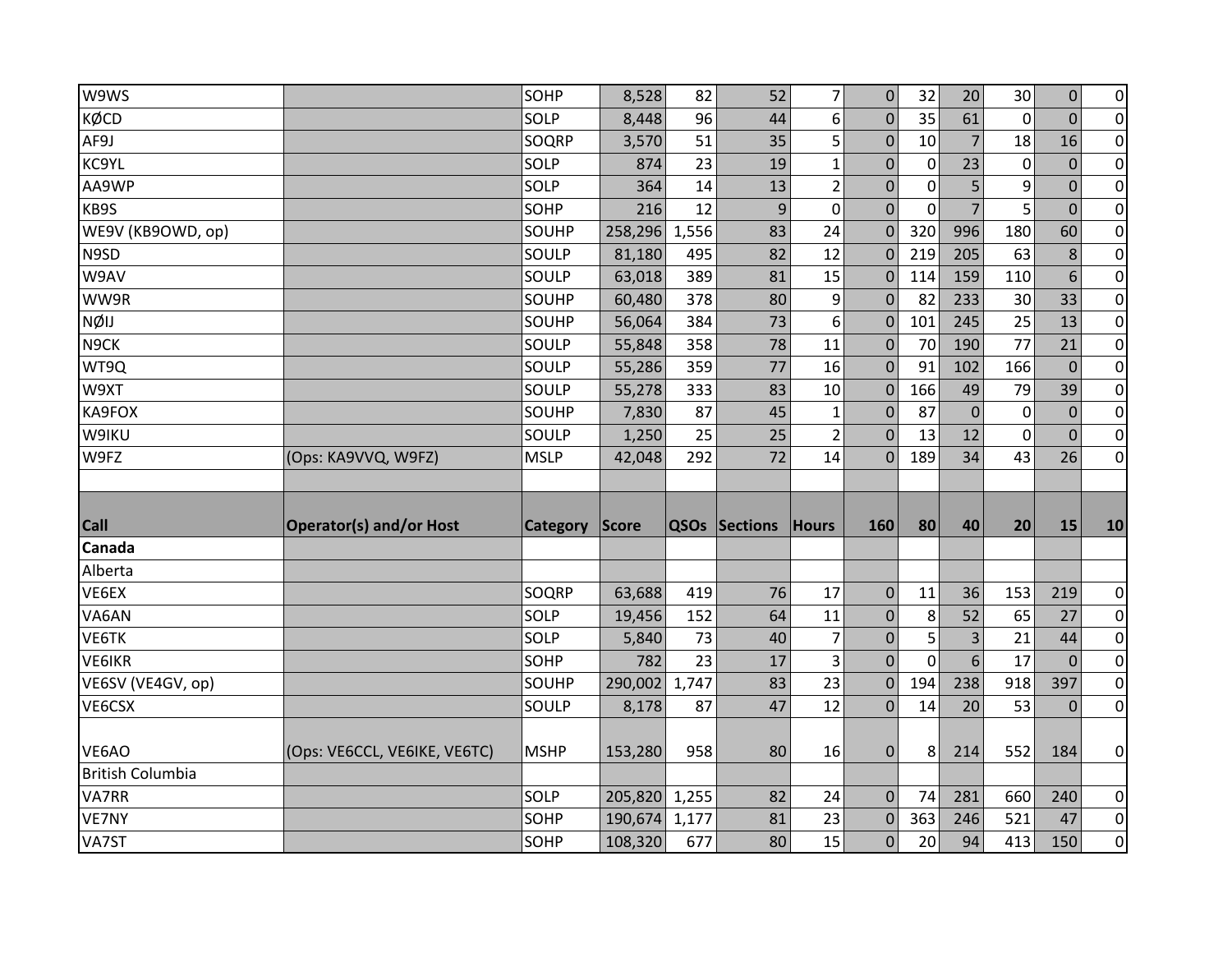| VE7BC                       | SOLP  | 33,020  | 254   | 65 | 10             | $\mathbf 0$    | 0              | 77             | 136          | 41             | $\overline{0}$ |
|-----------------------------|-------|---------|-------|----|----------------|----------------|----------------|----------------|--------------|----------------|----------------|
| VE7SGW                      | SOLP  | 27,580  | 197   | 70 | 13             | $\overline{0}$ | 32             | 29             | 94           | 42             | $\overline{0}$ |
| VA7JW                       | SOHP  | 13,694  | 167   | 41 | 5              | $\mathbf{0}$   | $\mathbf 0$    | $\mathbf 0$    | $\mathbf 0$  | 167            | $\overline{0}$ |
| VE7BGP                      | SOLP  | 8,330   | 85    | 49 | 9              | $\mathbf{0}$   | $\overline{7}$ | 12             | 48           | 18             | $\overline{0}$ |
| VE7FCO                      | SOLP  | 7,008   | 73    | 48 | $\overline{7}$ | $\mathbf{0}$   | $\mathbf 0$    | $\mathbf{1}$   | 72           | $\mathbf{0}$   | $\overline{0}$ |
| VA7AM                       | SOLP  | 4,214   | 49    | 43 | 3              | $\Omega$       | $\Omega$       | 5              | 37           | 7              | $\overline{0}$ |
| VE7CLX                      | SOLP  | 4,032   | 63    | 32 | $\overline{7}$ | $\mathbf 0$    | $\mathbf 0$    | $\mathbf 0$    | 63           | $\mathbf 0$    | $\overline{0}$ |
| VE7UBC (VE7KCY, op)         | SOHP  | 3,720   | 62    | 30 | 3              | $\mathbf 0$    | $\mathbf 0$    | 5              | 57           | $\mathbf{0}$   | $\overline{0}$ |
| VA7GAP                      | SOLP  | 1,578   | 38    | 22 | $\mathbf 0$    | $\overline{0}$ | $\mathbf 0$    | $\overline{0}$ | $\mathbf 0$  | $\overline{0}$ | $\overline{0}$ |
| VE7KCY                      | SOLP  | 336     | 14    | 12 | $\overline{2}$ | $\Omega$       | $\mathbf{0}$   | $6\phantom{1}$ | 8            | $\mathbf 0$    | $\overline{0}$ |
| VA7VF                       | SOULP | 24,624  | 171   | 72 | 19             | 5              | 25             | 35             | 104          | 2              | $\overline{0}$ |
| <b>Greater Toronto Area</b> |       |         |       |    |                |                |                |                |              |                |                |
| VE3TW                       | SOHP  | 84,564  | 522   | 81 | 17             | $\Omega$       | 323            | 81             | 100          | 18             | $\overline{0}$ |
| VE3WG                       | SOLP  | 33,840  | 235   | 72 | 14             | $\Omega$       | 80             | 74             | 68           | 13             | $\overline{0}$ |
| VE3BR                       | SOLP  | 27,186  | 197   | 69 | 9              | $\mathbf{0}$   | 90             | 51             | 48           | 8              | $\overline{0}$ |
| VE3ABN                      | SOLP  | 23,584  | 176   | 67 | 6              | $\mathbf{0}$   | $\mathbf 0$    | 93             | 76           | $\overline{7}$ | $\overline{0}$ |
| VE3CWU                      | SOLP  | 6,424   | 73    | 44 | 3              | $\mathbf{0}$   | $\mathbf 0$    | $\mathbf{0}$   | 73           | $\Omega$       | $\overline{0}$ |
| VE3AYR                      | SOLP  | 2,800   | 50    | 28 | $\overline{3}$ | $\Omega$       | $\mathbf 0$    | 27             | 11           | 12             | $\overline{0}$ |
| VA3FUZ                      | SOLP  | 1,848   | 33    | 28 | 4              | $\mathbf 0$    | $\mathbf 0$    | 14             | 13           | 6              | $\overline{0}$ |
| VE3PYJ                      | SOLP  | 1,472   | 32    | 23 | 3              | $\Omega$       | $\mathbf{0}$   | 32             | $\mathbf{0}$ | $\Omega$       | $\overline{0}$ |
| VA3TPV                      | SOLP  | 864     | 24    | 18 | 3              | $\mathbf 0$    | $\mathbf 0$    | $\mathbf 0$    | 12           | 12             | $\pmb{0}$      |
| VA3EC                       | SOLP  | 672     | 21    | 16 | $\mathbf{1}$   | $\mathbf{0}$   | 10             | 11             | $\mathbf 0$  | $\mathbf{0}$   | $\overline{0}$ |
| VA3TTZ                      | SOLP  | 280     | 14    | 10 | $\overline{2}$ | $\overline{0}$ | $\Omega$       | $\Omega$       | 14           | $\overline{0}$ | $\overline{0}$ |
| VE3RZ                       | SOUHP | 136,452 | 822   | 83 | 15             | $\mathbf 0$    | 330            | 202            | 239          | 51             | $\overline{0}$ |
| VE3WPV                      | SOUHP | 12,028  | 97    | 62 | $\overline{7}$ | $\mathbf{0}$   | 12             | 15             | 44           | 26             | $\overline{0}$ |
| VA3HFP                      | SOULP | 3,780   | 54    | 35 | 6              | $\Omega$       | 0              | 30             | 24           | $\mathbf{0}$   | $\overline{0}$ |
| Manitoba                    |       |         |       |    |                |                |                |                |              |                |                |
| VE4VT                       | SOHP  | 227,088 | 1,368 | 83 | 24             | $\Omega$       | 94             | 540            | 670          | 64             | $\overline{0}$ |
| VE4EV                       | SOLP  | 34,164  | 234   | 73 | 18             | $\mathbf{0}$   | 9              | 26             | 165          | 34             | $\overline{0}$ |
| VA4HZ (VE4HAZ, op)          | SOLP  | 32,832  | 228   | 72 | 21             | $\mathbf 0$    | 87             | 56             | 70           | 15             | $\overline{0}$ |
| VE4PJV                      | SOLP  | 8,924   | 97    | 46 | 8              | $\mathbf{0}$   | 0              | 42             | 50           | 5              | $\overline{0}$ |
| VA4CQD                      | SOLP  | 3,072   | 48    | 32 | 5              | $\Omega$       | $\mathbf{0}$   | 16             | 31           | $\mathbf{1}$   | $\overline{0}$ |
| VE4DXR                      | SOULP | 83,582  | 529   | 79 | 15             | $\Omega$       | 28             | 49             | 445          | $\overline{7}$ | $\overline{0}$ |
| Maritime                    |       |         |       |    |                |                |                |                |              |                |                |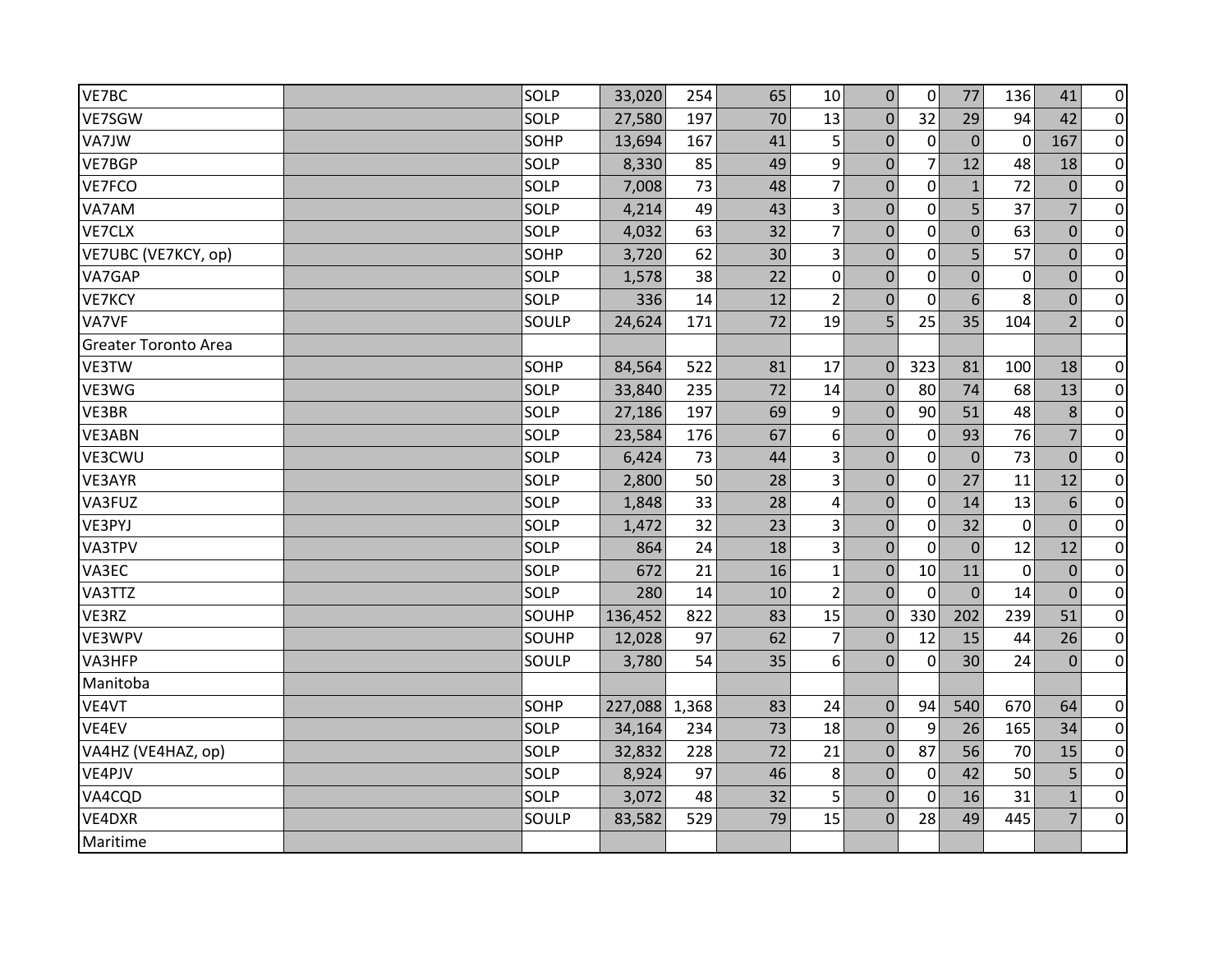| VE9OA                 |                                                                           | SOLP        | 40,470  | 285   | 71             | 11               | $\mathbf 0$      | 119            | 14             | 108         | 44             | $\overline{0}$ |
|-----------------------|---------------------------------------------------------------------------|-------------|---------|-------|----------------|------------------|------------------|----------------|----------------|-------------|----------------|----------------|
| VY2LI                 |                                                                           | SOHP        | 34,580  | 266   | 65             | 5                | $\mathbf 0$      | 3              | 44             | 151         | 68             | $\overline{0}$ |
| VE1AOE                |                                                                           | SOLP        | 12,312  | 108   | 57             | 8                | $\mathbf 0$      | $\mathbf 0$    | $\mathbf{0}$   | 92          | 16             | $\overline{0}$ |
| VE9HF                 |                                                                           | SOHP        | 8,814   | 113   | 39             | $\overline{2}$   | $\mathbf 0$      | $\mathbf 0$    | 30             | 83          | $\overline{0}$ | $\overline{0}$ |
| VE9CB                 |                                                                           | SOHP        | 8,134   | 83    | 49             | $\overline{2}$   | $\mathbf 0$      | $\mathbf 0$    | 21             | 47          | 15             | $\overline{0}$ |
| VE9BWK                |                                                                           | SOHP        | 18      | 3     | 3              | $\mathbf{1}$     | $\Omega$         | $\mathbf{0}$   | 3              | $\Omega$    | $\Omega$       | $\overline{0}$ |
| KS5Z/VY2              |                                                                           | <b>MSHP</b> | 222,938 | 1,343 | 83             | 23               | $\mathbf{0}$     | 39             | 695            | 609         | $\mathbf{0}$   | $\overline{0}$ |
|                       | (Ops: VE9ABD, VE9BWB,<br>VE9DOY, VE9EN, VE9EX,<br>VE9FQU, VE9IDK, VE9JTD, |             |         |       |                |                  |                  |                |                |             |                |                |
| VE9UNB                | VE9PLS)                                                                   | S           | 1,782   | 33    | 27             | 4                | $\mathbf{0}$     | 9              | $\mathbf{1}$   | 10          | 13             | $\overline{0}$ |
| Newfoundland/Labrador |                                                                           |             |         |       |                |                  |                  |                |                |             |                |                |
| VO1BQ                 |                                                                           | SOHP        | 20,956  | 169   | 62             | 6                | $\mathbf{0}$     | $\mathbf 0$    | 15             | 47          | 107            | $\overline{0}$ |
| VO1MP                 |                                                                           | SOUHP       | 63,960  | 390   | 82             | 10               | $\boldsymbol{0}$ | 31             | 46             | 188         | 125            | $\overline{0}$ |
| VO1KVT                |                                                                           | SOUHP       | 10,900  | 109   | 50             | $\mathbf{1}$     | $\Omega$         | $\mathbf 0$    | $\mathbf 0$    | 43          | 66             | $\overline{0}$ |
| Northern Territories  |                                                                           |             |         |       |                |                  |                  |                |                |             |                |                |
| VE8GER                |                                                                           | SOLP        | 3,570   | 51    | 35             | 4                | $\mathbf{0}$     | $\mathbf 0$    | $\overline{0}$ | 51          | $\Omega$       | $\overline{0}$ |
| VY1MB                 |                                                                           | SOUHP       | 14,080  | 128   | 55             | $\overline{3}$   | $\overline{0}$   | $\mathbf 0$    | $\overline{0}$ | 128         | $\overline{0}$ | $\overline{0}$ |
| <b>Ontario East</b>   |                                                                           |             |         |       |                |                  |                  |                |                |             |                |                |
| VA3TIC                |                                                                           | SOHP        | 65,280  | 408   | 80             | 12               | $\mathbf{0}$     | 148            | 23             | 204         | 33             | $\overline{0}$ |
| VE3KI                 |                                                                           | SOLP        | 30,514  | 209   | 73             | 11               | $\mathbf{0}$     | 66             | 66             | 66          | 11             | $\overline{0}$ |
| VE3RR                 |                                                                           | SOLP        | 15,624  | 124   | 63             | 16               | $\mathbf 0$      | 58             | $\mathbf 0$    | 66          | $\mathbf{0}$   | $\overline{0}$ |
| VE3MT                 |                                                                           | SOHP        | 7,912   | 86    | 46             | 10               | $\mathbf 0$      | $\overline{7}$ | 21             | 58          | $\mathbf 0$    | $\overline{0}$ |
| VA3MYC                |                                                                           | SOQRP       | 7,084   | 77    | 46             | $\boldsymbol{9}$ | $\overline{0}$   | $\mathbf 0$    | 39             | 33          | 5              | $\overline{0}$ |
| VE3EZB                |                                                                           | SOLP        | 2,040   | 34    | 30             | $\overline{2}$   | $\mathbf{0}$     | 18             | $\mathbf 0$    | 16          | $\mathbf 0$    | $\overline{0}$ |
| VA3QWW                |                                                                           | SOLP        | 1,848   | 33    | 28             | 3                | $\Omega$         | $\mathbf 0$    | 13             | 12          | 8              | $\overline{0}$ |
| VA3NW                 |                                                                           | SOLP        | 360     | 15    | 12             | $\overline{2}$   | $\mathbf 0$      | $\mathbf{1}$   | 10             | $\mathbf 0$ | $\overline{4}$ | $\overline{0}$ |
| VA3RKM                |                                                                           | SOLP        | 112     | 8     | $\overline{7}$ | $\mathbf 0$      | $\mathbf 0$      | $\mathbf 0$    | $\mathbf{0}$   | 8           | $\mathbf 0$    | $\overline{0}$ |
| VE3PJ                 |                                                                           | SOULP       | 70,650  | 471   | 75             | 14               | $\mathbf 0$      | 90             | 328            | 50          | $\overline{3}$ | $\overline{0}$ |
| VA3NGE                |                                                                           | SOULP       | 19,642  | 161   | 61             | 13               | $\boldsymbol{0}$ | 75             | 38             | 34          | 14             | $\overline{0}$ |
| VE3HED                |                                                                           | SOUHP       | 10,224  | 72    | 71             | 9                | $\Omega$         | $\mathbf{0}$   | 38             | 32          | $\overline{2}$ | $\overline{0}$ |
| <b>Ontario North</b>  |                                                                           |             |         |       |                |                  |                  |                |                |             |                |                |
| VE3RX                 |                                                                           | SOLP        | 78,720  | 492   | 80             | 13               | $\overline{0}$   | 324            | 36             | 53          | 79             | $\overline{0}$ |